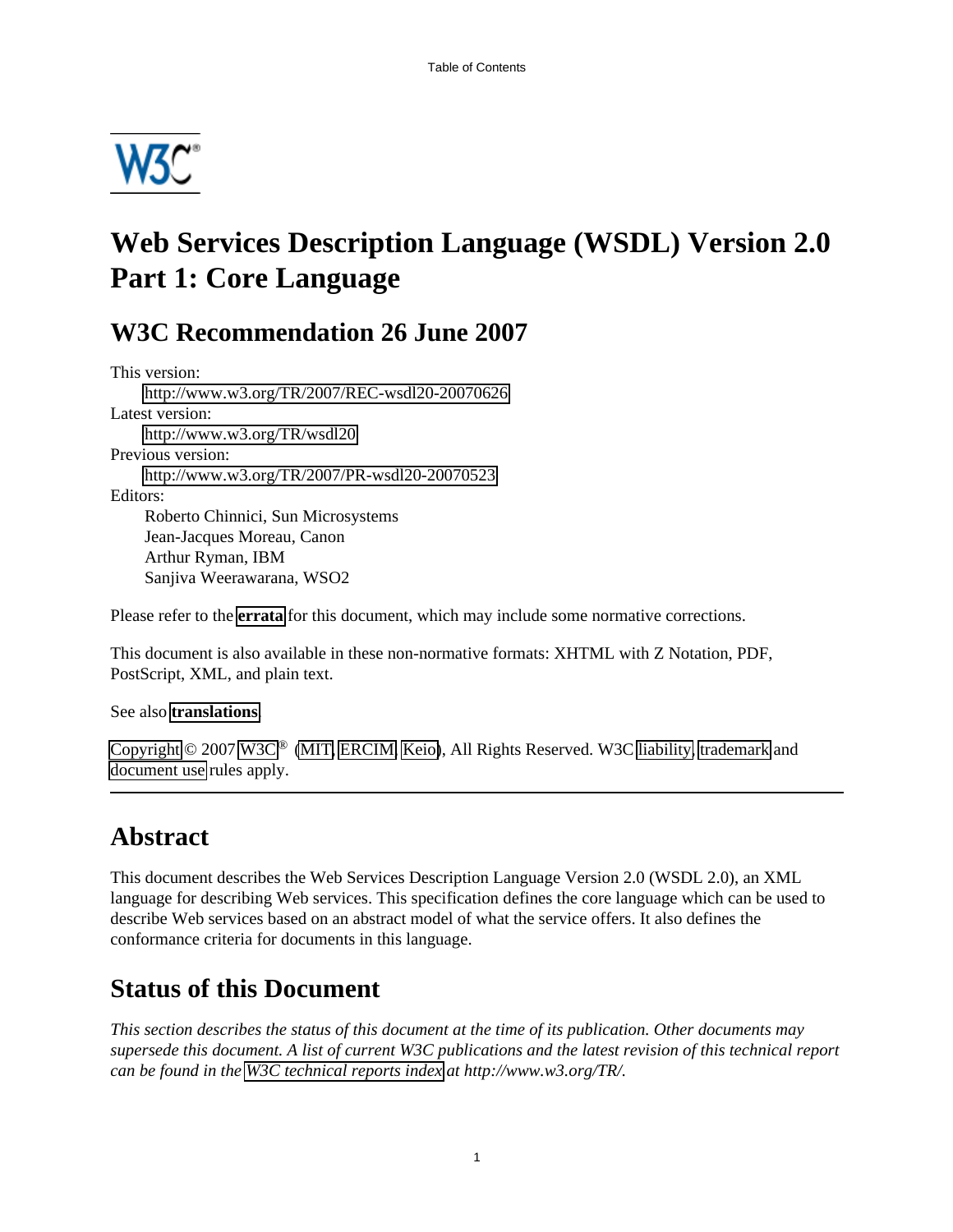This is the [W3C Recommendation](http://www.w3.org/2005/10/Process-20051014/tr.html#RecsW3C) of Web Services Description Language (WSDL) Version 2.0 Part 1: Core Language for review by W3C Members and other interested parties. It has been produced by the [Web Services Description Working Group,](http://www.w3.org/2002/ws/desc/) which is part of the [W3C Web Services Activity.](http://www.w3.org/2002/ws/Activity)

Please send comments about this document to the public public-ws-desc-comments@w3.org mailing list [\(public archive\)](http://lists.w3.org/Archives/Public/public-ws-desc-comments/).

The Working Group released a test suite along with an [implementation report.](http://www.w3.org/2002/ws/desc/5/impl-report/) A diff-marked version against the previous version of this document is available.

This document has been reviewed by W3C Members, by software developers, and by other W3C groups and interested parties, and is endorsed by the Director as a W3C Recommendation. It is a stable document and may be used as reference material or cited from another document. W3C's role in making the Recommendation is to draw attention to the specification and to promote its widespread deployment. This enhances the functionality and interoperability of the Web.

This document is governed by the [24 January 2002 CPP](http://www.w3.org/TR/2002/NOTE-patent-practice-20020124) as amended by the [W3C Patent Policy Transition](http://www.w3.org/2004/02/05-pp-transition)  [Procedure.](http://www.w3.org/2004/02/05-pp-transition) W3C maintains a [public list of any patent disclosures](http://www.w3.org/2002/ws/desc/2/04/24-IPR-statements.html) made in connection with the deliverables of the group; that page also includes instructions for disclosing a patent. An individual who has actual knowledge of a patent which the individual believes contains [Essential Claim\(s\)](http://www.w3.org/Consortium/Patent-Policy-20040205/#def-essential) must disclose the information in accordance with [section 6 of the W3C Patent Policy.](http://www.w3.org/Consortium/Patent-Policy-20040205/#sec-Disclosure)

## **Table of Contents**

1. [Introduction](#page-5-0) [p.6] 1.1 [Service Description](#page-5-1) [p.6] 1.2 [The Meaning of a Service Description](#page-6-0) [p.7] 1.3 [Document Conformance](#page-6-1) [p.7] 1.4 [Notational Conventions](#page-6-2) [p.7] 1.4.1 [RFC 2119 Keywords](#page-6-3) [p.7] 1.4.2 [RFC 3986 Namespaces](#page-7-0) [p.8] 1.4.3 [XML Schema anyURI](#page-7-1) [p.8] 1.4.4 [Prefixes and Namespaces Used in This Specification](#page-7-2) [p.8] 1.4.5 [Terms Used in This Specification](#page-8-0) [p.9] 1.4.6 [XML Information Set Properties](#page-9-0) [p.10] 1.4.7 [WSDL 2.0 Component Model Properties](#page-9-1) [p.10] 1.4.8 [Z Notation](#page-9-2) [p.10] 1.4.9 [BNF Pseudo-Schemas](#page-9-3) [p.10] 1.4.10 [Assertions](#page-10-0) [p.11] 2. [Component Model](#page-10-1) [p.11] 2.1 [Description](#page-11-0) [p.12] 2.1.1 [The Description Component](#page-11-1) [p.12] 2.1.2 [XML Representation of Description Component](#page-12-0) [p.13] 2.1.2.1 [targetNamespace attribute information item](#page-14-0) [p.15] 2.1.3 [Mapping Description's XML Representation to Component Properties](#page-14-1) [p.15] 2.2 [Interface](#page-16-0) [p.17] 2.2.1 [The Interface Component](#page-16-1) [p.17]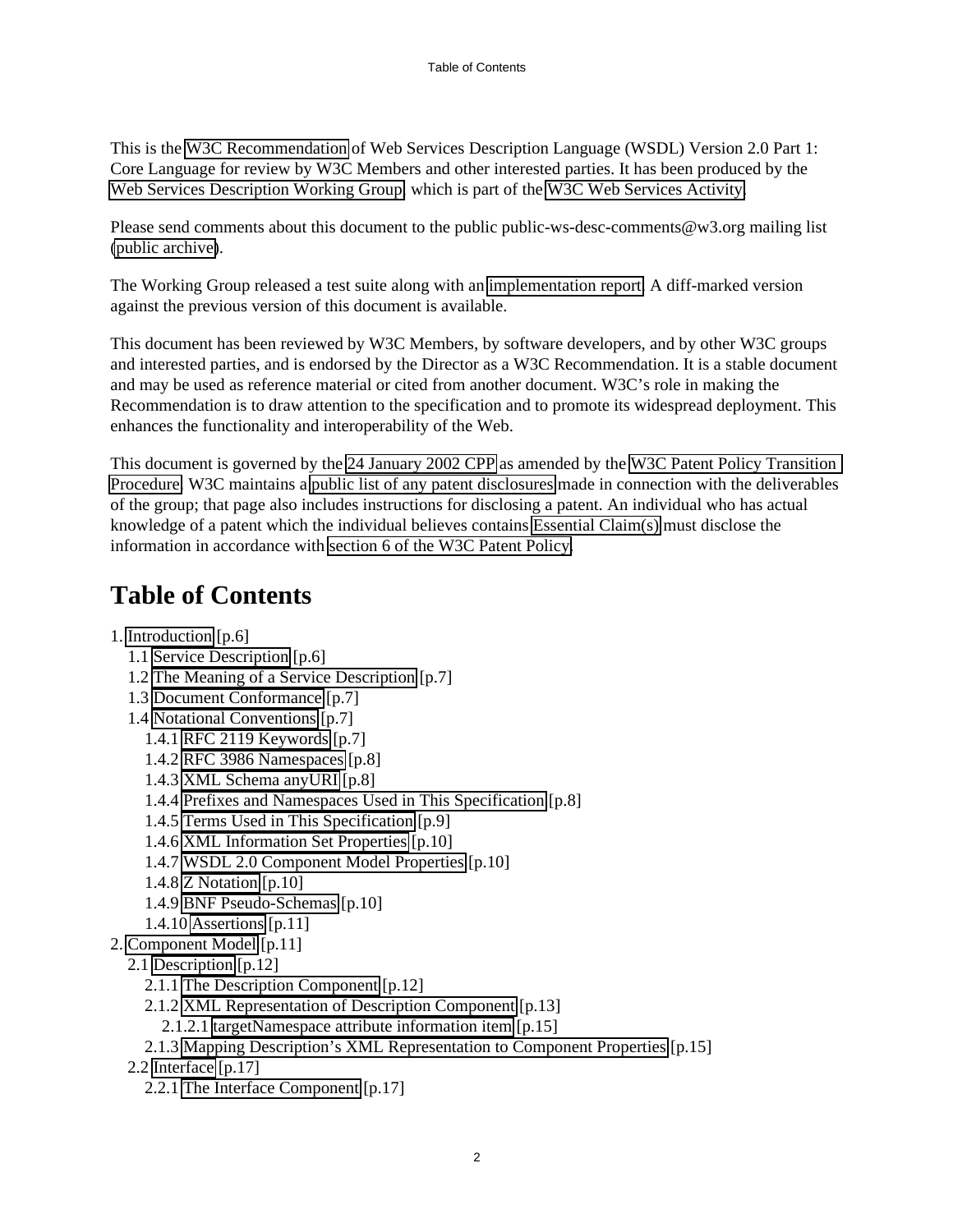- 2.2.2 [XML Representation of Interface Component](#page-17-0) [p.18]
	- 2.2.2.1 [name attribute information item with interface \[owner element\]](#page-18-0) [p.19]
	- 2.2.2.2 [extends attribute information item](#page-18-1) [p.19]
	- 2.2.2.3 [styleDefault attribute information item](#page-18-2) [p.19]
- 2.2.3 [Mapping Interface's XML Representation to Component Properties](#page-19-0) [p.20]
- 2.3 [Interface Fault](#page-19-1) [p.20]
	- 2.3.1 [The Interface Fault Component](#page-19-2) [p.20]
	- 2.3.2 [XML Representation of Interface Fault Component](#page-21-0) [p.22]
		- 2.3.2.1 [name attribute information item with fault \[owner element\]](#page-22-0) [p.23]
		- 2.3.2.2 [element attribute information item with fault \[owner element\]](#page-22-1) [p.23]
	- 2.3.3 [Mapping Interface Fault's XML Representation to Component Properties](#page-23-0) [p.24]
- 2.4 [Interface Operation](#page-23-1) [p.24]
	- 2.4.1 [The Interface Operation Component](#page-23-2) [p.24]
		- 2.4.1.1 [Message Exchange Pattern](#page-25-0) [p.26]
		- 2.4.1.2 [Operation Style](#page-26-0) [p.27]
	- 2.4.2 [XML Representation of Interface Operation Component](#page-26-1) [p.27]
		- 2.4.2.1 [name attribute information item with operation \[owner element\]](#page-27-0) [p.28]
		- 2.4.2.2 [pattern attribute information item with operation \[owner element\]](#page-28-0) [p.29]
		- 2.4.2.3 [style attribute information item with operation \[owner element\]](#page-28-1) [p.29]
	- 2.4.3 [Mapping Interface Operation's XML Representation to Component Properties](#page-28-2) [p.29]
- 2.5 [Interface Message Reference](#page-29-0) [p.30]
	- 2.5.1 [The Interface Message Reference Component](#page-29-1) [p.30]
	- 2.5.2 [XML Representation of Interface Message Reference Component](#page-30-0) [p.31]
		- 2.5.2.1 [messageLabel attribute information item with input or output \[owner element\]](#page-31-0) [p.32]
		- 2.5.2.2 [element attribute information item with input or output \[owner element\]](#page-31-1) [p.32]
- 2.5.3 [Mapping Interface Message Reference's XML Representation to Component Properties](#page-32-0) [p.33] 2.6 [Interface Fault Reference](#page-33-0) [p.34]
	- 2.6.1 [The Interface Fault Reference Component](#page-33-1) [p.34]
	- 2.6.2 [XML Representation of Interface Fault Reference](#page-34-0) [p.35]
		- 2.6.2.1 [ref attribute information item with infault, or outfault \[owner element\]](#page-35-0) [p.36]
		- 2.6.2.2 [messageLabel attribute information item with infault, or outfault \[owner element\]](#page-35-1) [p.36]
- 2.6.3 [Mapping Interface Fault Reference's XML Representation to Component Properties](#page-36-0) [p.37]
- 2.7 [Binding](#page-37-0) [p.38]
	- 2.7.1 [The Binding Component](#page-37-1) [p.38]
	- 2.7.2 [XML Representation of Binding Component](#page-38-0) [p.39]
		- 2.7.2.1 [name attribute information item with binding \[owner element\]](#page-39-0) [p.40]
		- 2.7.2.2 [interface attribute information item with binding \[owner element\]](#page-40-0) [p.41]
		- 2.7.2.3 [type attribute information item with binding \[owner element\]](#page-40-1) [p.41]
		- 2.7.2.4 [Binding extension elements](#page-40-2) [p.41]
	- 2.7.3 [Mapping Binding's XML Representation to Component Properties](#page-40-3) [p.41]
- 2.8 [Binding Fault](#page-41-0) [p.42]
	- 2.8.1 [The Binding Fault Component](#page-41-1) [p.42]
	- 2.8.2 [XML Representation of Binding Fault Component](#page-42-0) [p.43]
		- 2.8.2.1 [ref attribute information item with fault \[owner element\]](#page-42-1) [p.43]
		- 2.8.2.2 [Binding Fault extension elements](#page-42-2) [p.43]
- 2.8.3 [Mapping Binding Fault's XML Representation to Component Properties](#page-43-0) [p.44]
- 2.9 [Binding Operation](#page-43-1) [p.44]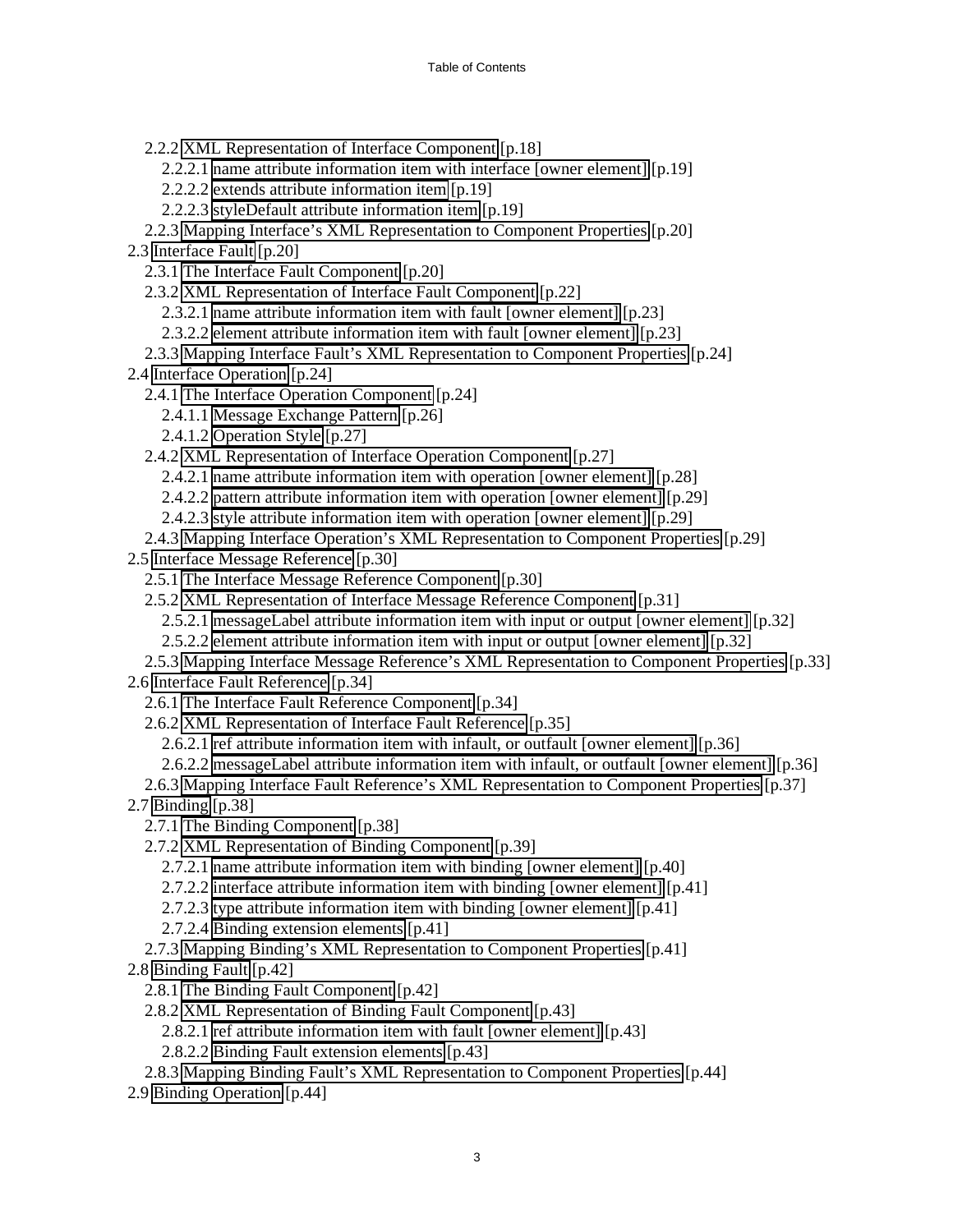- 2.9.1 [The Binding Operation Component](#page-43-2) [p.44]
- 2.9.2 [XML Representation of Binding Operation Component](#page-44-0) [p.45]
	- 2.9.2.1 [ref attribute information item with operation \[owner element\]](#page-45-0) [p.46]
	- 2.9.2.2 [Binding Operation extension elements](#page-45-1) [p.46]
- 2.9.3 [Mapping Binding Operation's XML Representation to Component Properties](#page-45-2) [p.46]
- 2.10 [Binding Message Reference](#page-45-3) [p.46]
	- 2.10.1 [The Binding Message Reference Component](#page-45-4) [p.46]
	- 2.10.2 [XML Representation of Binding Message Reference Component](#page-46-0) [p.47]
		- 2.10.2.1 [messageLabel attribute information item with input or output \[owner element\]](#page-47-0) [p.48]
		- 2.10.2.2 [Binding Message Reference extension elements](#page-47-1) [p.48]
- 2.10.3 [Mapping Binding Message Reference's XML Representation to Component Properties](#page-47-2) [p.48] 2.11 [Binding Fault Reference](#page-48-0) [p.49]
	- 2.11.1 [The Binding Fault Reference Component](#page-48-1) [p.49]
	- 2.11.2 [XML Representation of Binding Fault Reference Component](#page-48-2) [p.49]
		- 2.11.2.1 [ref attribute information item with infault or outfault \[owner element\]](#page-49-0) [p.50]
		- 2.11.2.2 [messageLabel attribute information item with infault or outfault \[owner element\]](#page-49-1) [p.50]
		- 2.11.2.3 [Binding Fault Reference extension elements](#page-50-0) [p.51]
	- 2.11.3 [Mapping Binding Fault Reference's XML Representation to Component Properties](#page-50-1) [p.51]
- 2.12 [Service](#page-51-0) [p.52]
	- 2.12.1 [The Service Component](#page-51-1) [p.52]
	- 2.12.2 [XML Representation of Service Component](#page-51-2) [p.52]
		- 2.12.2.1 [name attribute information item with service \[owner element\]](#page-52-0) [p.53]
		- 2.12.2.2 [interface attribute information item with service \[owner element\]](#page-52-1) [p.53]
	- 2.12.3 [Mapping Service's XML Representation to Component Properties](#page-53-0) [p.54]
- 2.13 [Endpoint](#page-53-1) [p.54]
	- 2.13.1 [The Endpoint Component](#page-53-2) [p.54]
	- 2.13.2 [XML Representation of Endpoint Component](#page-54-0) [p.55]
		- 2.13.2.1 [name attribute information item with endpoint \[owner element\]](#page-55-0) [p.56]
		- 2.13.2.2 [binding attribute information item with endpoint \[owner element\]](#page-55-1) [p.56]
		- 2.13.2.3 [address attribute information item with endpoint \[owner element\]](#page-56-0) [p.57]
		- 2.13.2.4 [Endpoint extension elements](#page-56-1) [p.57]
	- 2.13.3 [Mapping Endpoint's XML Representation to Component Properties](#page-56-2) [p.57]
- 2.14 [XML Schema 1.0 Simple Types Used in the Component Model](#page-56-3) [p.57]
- 2.15 [Equivalence of Components](#page-57-0) [p.58]
- 2.16 [Symbol Spaces](#page-57-1) [p.58]
- 2.17 [QName resolution](#page-58-0) [p.59]
- 2.18 [Comparing URIs and IRIs](#page-58-1) [p.59]
- 3. [Types](#page-58-2) [p.59]
	- 3.1 [Using W3C XML Schema Definition Language](#page-60-0) [p.61]
	- 3.1.1 [Importing XML Schema](#page-61-0) [p.62]
		- 3.1.1.1 [namespace attribute information item](#page-61-1) [p.62]
		- 3.1.1.2 [schemaLocation attribute information item](#page-62-0) [p.63]
	- 3.1.2 [Inlining XML Schema](#page-62-1) [p.63]
	- 3.1.3 [References to Element Declarations and Type Definitions](#page-63-0) [p.64]
	- 3.2 [Using Other Schema Languages](#page-64-0) [p.65]
	- 3.3 [Describing Messages that Refer to Services and Endpoints](#page-64-1) [p.65]
		- 3.3.1 [wsdlx:interface attribute information item](#page-65-0) [p.66]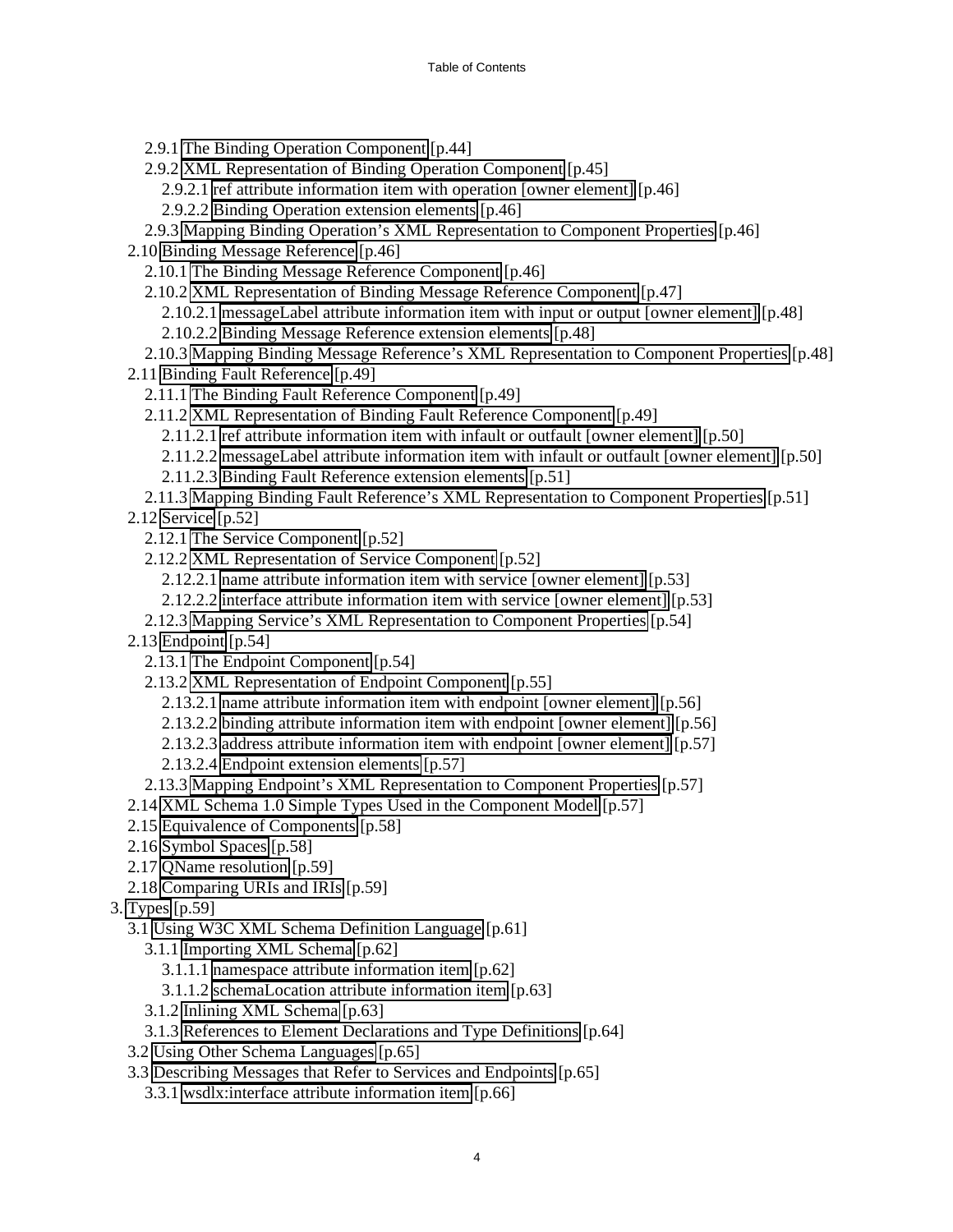3.3.2 [wsdlx:binding attribute information item](#page-65-1) [p.66] 3.3.3 [wsdlx:interface and wsdlx:binding Consistency](#page-65-2) [p.66] 3.3.4 [Use of wsdlx:interface and wsdlx:binding with xs:anyURI](#page-65-3) [p.66] 4. [Modularizing WSDL 2.0 descriptions](#page-66-0) [p.67] 4.1 [Including Descriptions](#page-66-1) [p.67] 4.1.1 [location attribute information item with include \[owner element\]](#page-67-0) [p.68] 4.2 [Importing Descriptions](#page-67-1) [p.68] 4.2.1 [namespace attribute information item](#page-69-0) [p.70] 4.2.2 [location attribute information item with import \[owner element\]](#page-69-1) [p.70] 4.3 [Extensions](#page-70-0) [p.71] 5. [Documentation](#page-70-1) [p.71] 6. [Language Extensibility](#page-71-0) [p.72] 6.1 [Element-based Extensibility](#page-71-1) [p.72] 6.1.1 [Mandatory extensions](#page-71-2) [p.72] 6.1.2 [required attribute information item](#page-72-0) [p.74] 6.2 [Attribute-based Extensibility](#page-73-0) [p.74] 6.3 [Extensibility Semantics](#page-73-1) [p.74] 7. [Locating WSDL 2.0 Documents](#page-74-0) [p.75] 7.1 [wsdli:wsdlLocation attribute information item](#page-74-1) [p.75] 8. [Conformance](#page-75-0) [p.76] 8.1 [XML Information Set Conformance](#page-75-1) [p.76] 9. [XML Syntax Summary \(Non-Normative\)](#page-75-2) [p.76] 10. [References](#page-77-0) [p.78] 10.1 [Normative References](#page-77-1) [p.78] 10.2 [Informative References](#page-78-0) [p.79]

## **Appendices**

A. [The application/wsdl+xml Media Type](#page-79-0) [p.80] A.1 [Registration](#page-79-1) [p.80] A.2 [Fragment Identifiers](#page-81-0) [p.82] A.2.1 [The Description Component](#page-83-0) [p.84] A.2.2 [The Element Declaration Component](#page-83-1) [p.84] A.2.3 [The Type Definition Component](#page-83-2) [p.84] A.2.4 [The Interface Component](#page-83-3) [p.84] A.2.5 [The Interface Fault Component](#page-83-4) [p.84] A.2.6 [The Interface Operation Component](#page-83-5) [p.84] A.2.7 [The Interface Message Reference Component](#page-84-0) [p.85] A.2.8 [The Interface Fault Reference Component](#page-84-1) [p.85] A.2.9 [The Binding Component](#page-84-2) [p.85] A.2.10 [The Binding Fault Component](#page-84-3) [p.85] A.2.11 [The Binding Operation Component](#page-85-0) [p.86] A.2.12 [The Binding Message Reference Component](#page-85-1) [p.86] A.2.13 [The Binding Fault Reference Component](#page-85-2) [p.86] A.2.14 [The Service Component](#page-85-3) [p.86] A.2.15 [The Endpoint Component](#page-86-0) [p.87]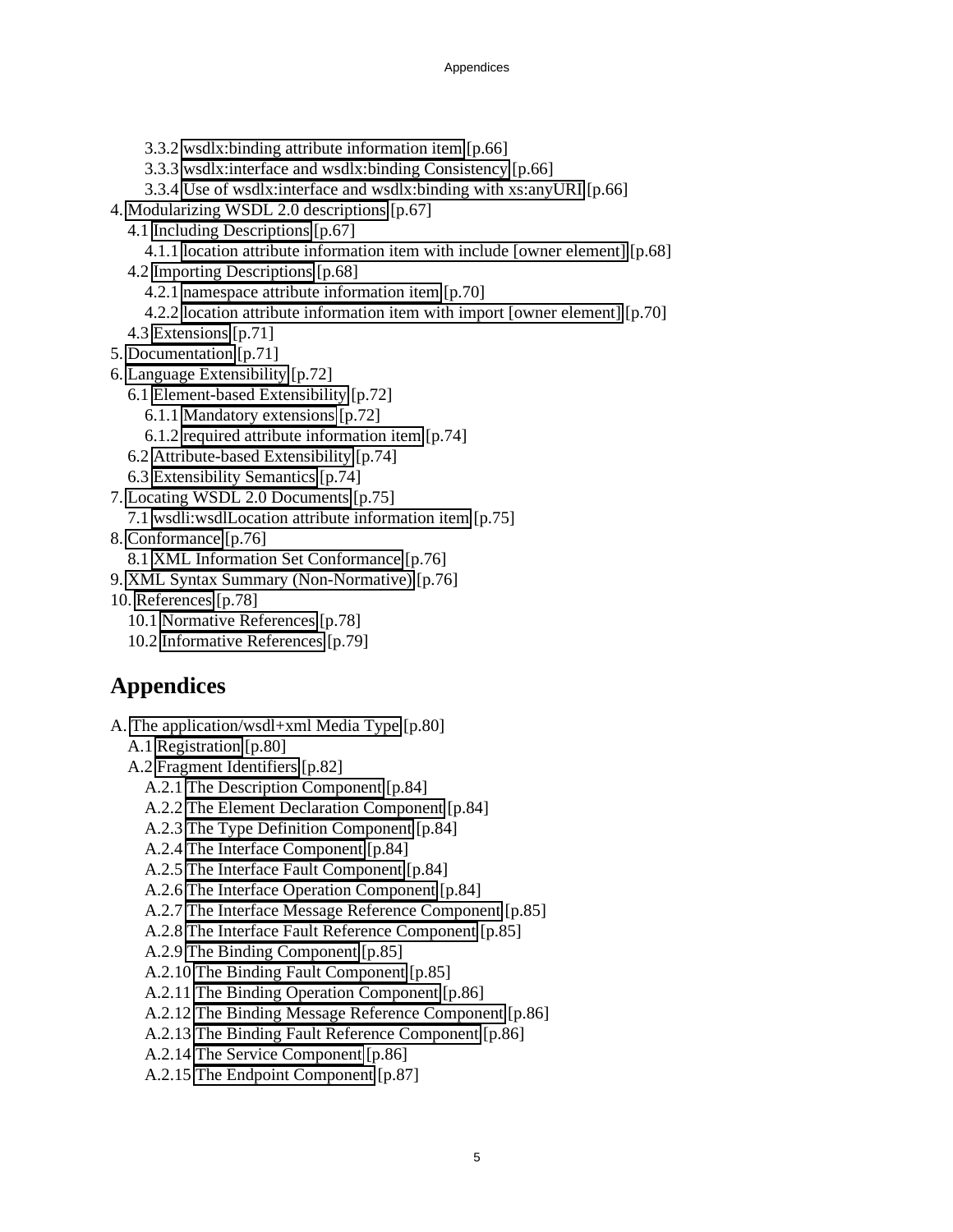A.2.16 [Extension Components](#page-86-1) [p.87]

A.3 [Security considerations](#page-86-2) [p.87]

- B. [Acknowledgements](#page-86-3) [p.87] (Non-Normative)
- C. [IRI-References for WSDL 2.0 Components](#page-87-0) [p.88] (Non-Normative)
	- C.1 [WSDL 2.0 IRIs](#page-87-1) [p.88]
	- C.2 [Canonical Form for WSDL 2.0 Component Designators](#page-88-0) [p.89]
	- C.3 [Example](#page-88-1) [p.89]
- D. [Component Summary](#page-90-0) [p.91] (Non-Normative)
- E. [Assertion Summary](#page-92-0) [p.93] (Non-Normative)

## <span id="page-5-0"></span>**1. Introduction**

Web Services Description Language Version 2.0 (WSDL 2.0) provides a model and an XML format for describing Web services. WSDL 2.0 enables one to separate the description of the abstract functionality offered by a service from concrete details of a service description such as "how" and "where" that functionality is offered.

This specification defines a language for describing the abstract functionality of a service as well as a framework for describing the concrete details of a service description. It also defines the conformance criteria for documents in this language.

The companion specification, *Web Services Description Language (WSDL) Version 2.0 Part 2: Adjuncts* [*[WSDL 2.0 Adjuncts](#page-78-1) [p.79]* ] describes extensions for message exchange patterns, operation safety, operation styles and binding extensions (for SOAP [*[SOAP 1.2 Part 1: Messaging Framework \(Second](#page-79-2)  [Edition\)](#page-79-2) [p.80]* ] and HTTP [*[IETF RFC 2616](#page-78-2) [p.79]* ]).

## <span id="page-5-1"></span>**1.1 Service Description**

WSDL 2.0 describes a Web service in two fundamental stages: one abstract and one concrete. Within each stage, the description uses a number of constructs to promote reusability of the description and to separate independent design concerns.

At an abstract level, WSDL 2.0 describes a Web service in terms of the messages it sends and receives; messages are described independent of a specific wire format using a type system, typically XML Schema.

An *operation* associates a message exchange pattern with one or more messages. A *message exchange pattern* identifies the sequence and cardinality of messages sent and/or received as well as who they are logically sent to and/or received from. An *interface* groups together operations without any commitment to transport or wire format.

At a concrete level, a *binding* specifies transport and wire format details for one or more interfaces. An *endpoint* associates a network address with a binding. And finally, a *service* groups together endpoints that implement a common interface.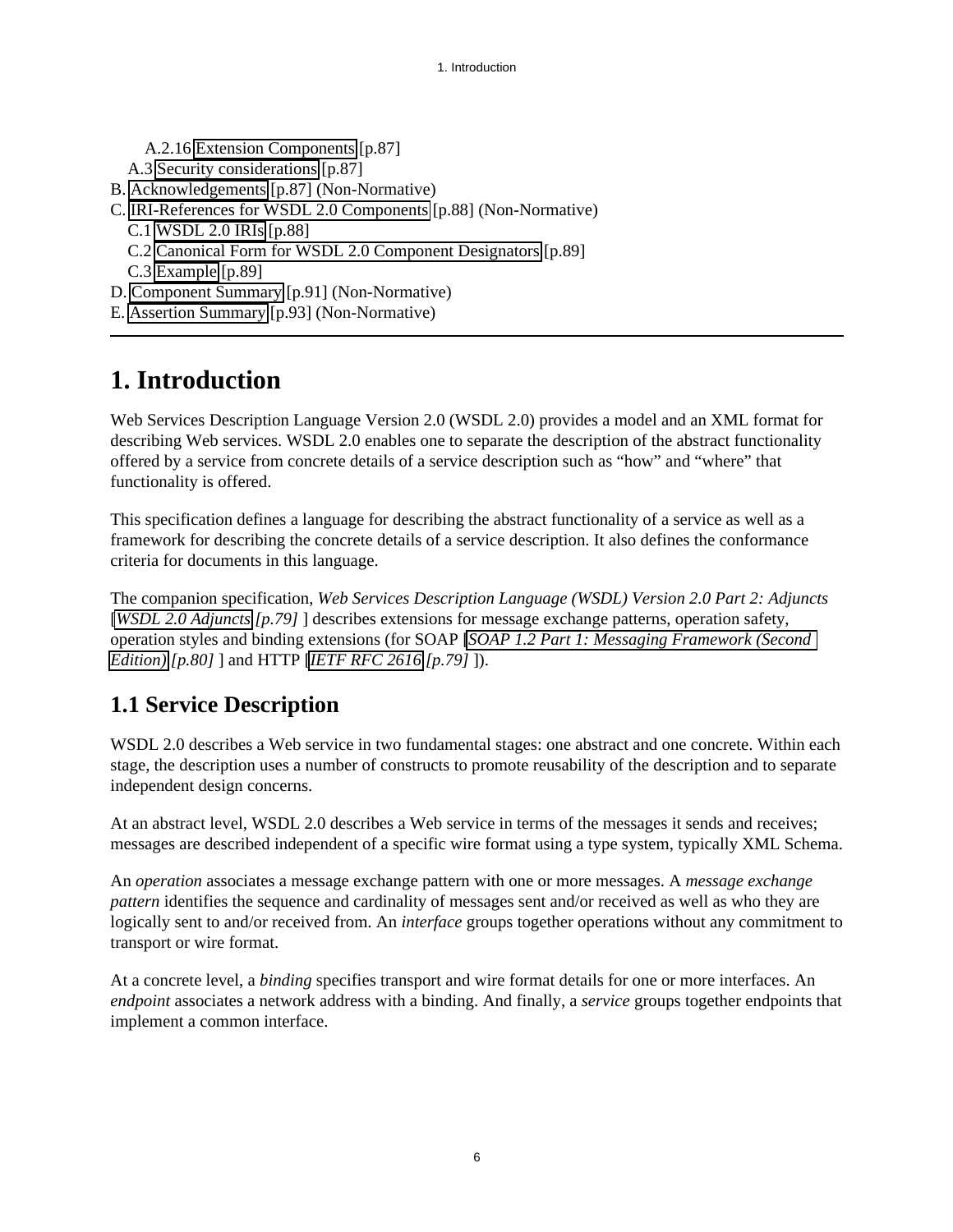## <span id="page-6-0"></span>**1.2 The Meaning of a Service Description**

A WSDL 2.0 service description indicates how potential clients are intended to interact with the described service. It represents an assertion that the described service fully implements and conforms to what the WSDL 2.0 document describes. For example, as further explained in section **[6.1.1 Mandatory extensions](#page-71-2)** [p.72] , if the WSDL 2.0 document specifies a particular optional extension, the functionality implied by that extension is only optional to the client. It must be supported by the Web service.

A WSDL 2.0 interface describes potential interactions with a Web service, not required interactions. The declaration of an operation in a WSDL 2.0 interface is not an assertion that the interaction described by the operation must occur. Rather it is an assertion that if such an interaction is (somehow) initiated, then the declared operation describes how that interaction is intended to occur.

## <span id="page-6-1"></span>**1.3 Document Conformance**

An *element information item* (as defined in [*[XML Information Set](#page-77-2) [p.78]* ]) whose namespace name is "http://www.w3.org/ns/wsdl" and whose local part is description conforms to this specification if it is valid according to the XML Schema for that element as defined by this specification [\(http://www.w3.org/2007/06/wsdl/wsdl20.xsd\)](http://www.w3.org/2007/06/wsdl/wsdl20.xsd) and additionally adheres to all the constraints contained in this specification and conforms to the specifications of any extensions contained in it. Such a conformant *element information item* constitutes a *WSDL 2.0 document*.

The definition of the WSDL 2.0 language is based on the XML Information Set [*[XML Information Set](#page-77-2)  [p.78]* ] but also imposes many semantic constraints over and above structural conformance to this XML Infoset. In order to precisely describe these constraints, and as an aid in precisely defining the meaning of each WSDL 2.0 document, the WSDL 2.0 specification defines a component model **[2. Component Model](#page-10-1)** [p.11] as an additional layer of abstraction above the XML Infoset. Constraints and meaning are defined in terms of this component model, and the definition of each component includes a mapping that specifies how values in the component model are derived from corresponding items in the XML Infoset.

An XML 1.0 document that is valid with respect to the WSDL 2.0 XML Schema and that maps to a valid WSDL 2.0 Component Model is conformant to the WSDL 2.0 specification.

## <span id="page-6-2"></span>**1.4 Notational Conventions**

All parts of this specification are normative, with the EXCEPTION of notes, pseudo-schemas, examples, and sections explicitly marked as "Non-Normative".

## <span id="page-6-3"></span>**1.4.1 RFC 2119 Keywords**

The keywords "MUST", "MUST NOT", "REQUIRED", "SHALL", "SHALL NOT", "SHOULD", "SHOULD NOT", "RECOMMENDED", "MAY", and "OPTIONAL" in this document are to be interpreted as described in RFC 2119 [*[IETF RFC 2119](#page-77-3) [p.78]* ].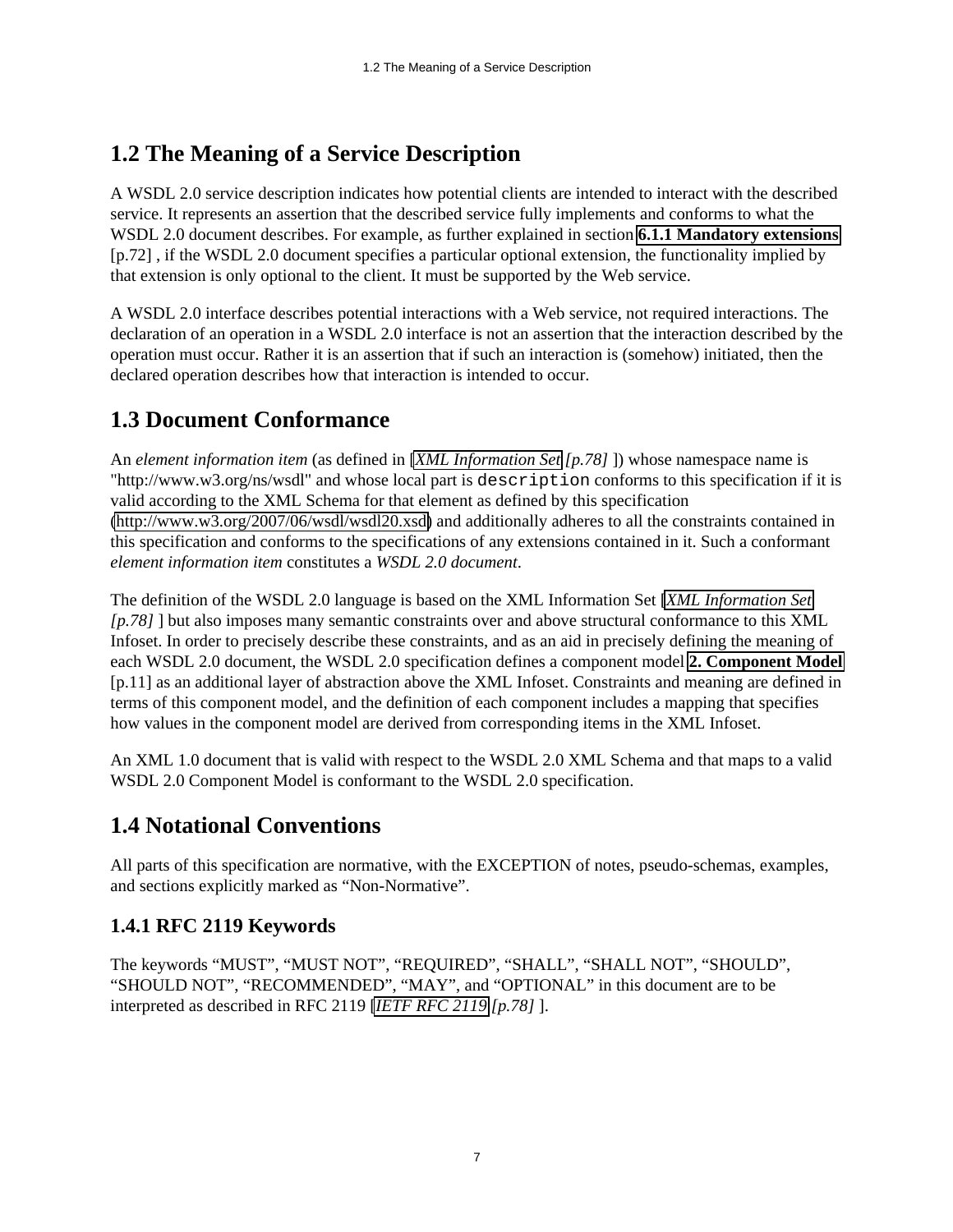### <span id="page-7-0"></span>**1.4.2 RFC 3986 Namespaces**

Namespace names of the general form:

- "http://example.org/..." and
- "http://example.com/..."

represent application or context-dependent URIs [*[IETF RFC 3986](#page-77-4) [p.78]* ].

### <span id="page-7-1"></span>**1.4.3 XML Schema anyURI**

This specification uses the XML Schema type xs:anyURI (see [*[XML Schema: Datatypes](#page-78-3) [p.79]* ]). It is defined so that xs:anyURI values are essentially IRIs (see [*[IETF RFC 3987](#page-77-5) [p.78]* ]). The conversion from xs:anyURI values to an actual URI is via an escaping procedure defined by (see [*[XLink 1.0](#page-77-6) [p.78]*  ]), which is identical in most respects to IRI Section 3.1 (see [*[IETF RFC 3987](#page-77-5) [p.78]* ]).

For interoperability, WSDL authors are advised to avoid the US-ASCII characters: "<", ">", '"', space, "{", "}", "|", "\", "^", and "'", which are allowed by the  $xs:any\text{URL type}, but disallowed in IRIs.$ 

### <span id="page-7-2"></span>**1.4.4 Prefixes and Namespaces Used in This Specification**

This specification uses predefined namespace prefixes throughout; they are given in the following list. Note that the choice of any namespace prefix is arbitrary and not semantically significant (see [*[XML](#page-77-7)  [Namespaces](#page-77-7) [p.78]* ]).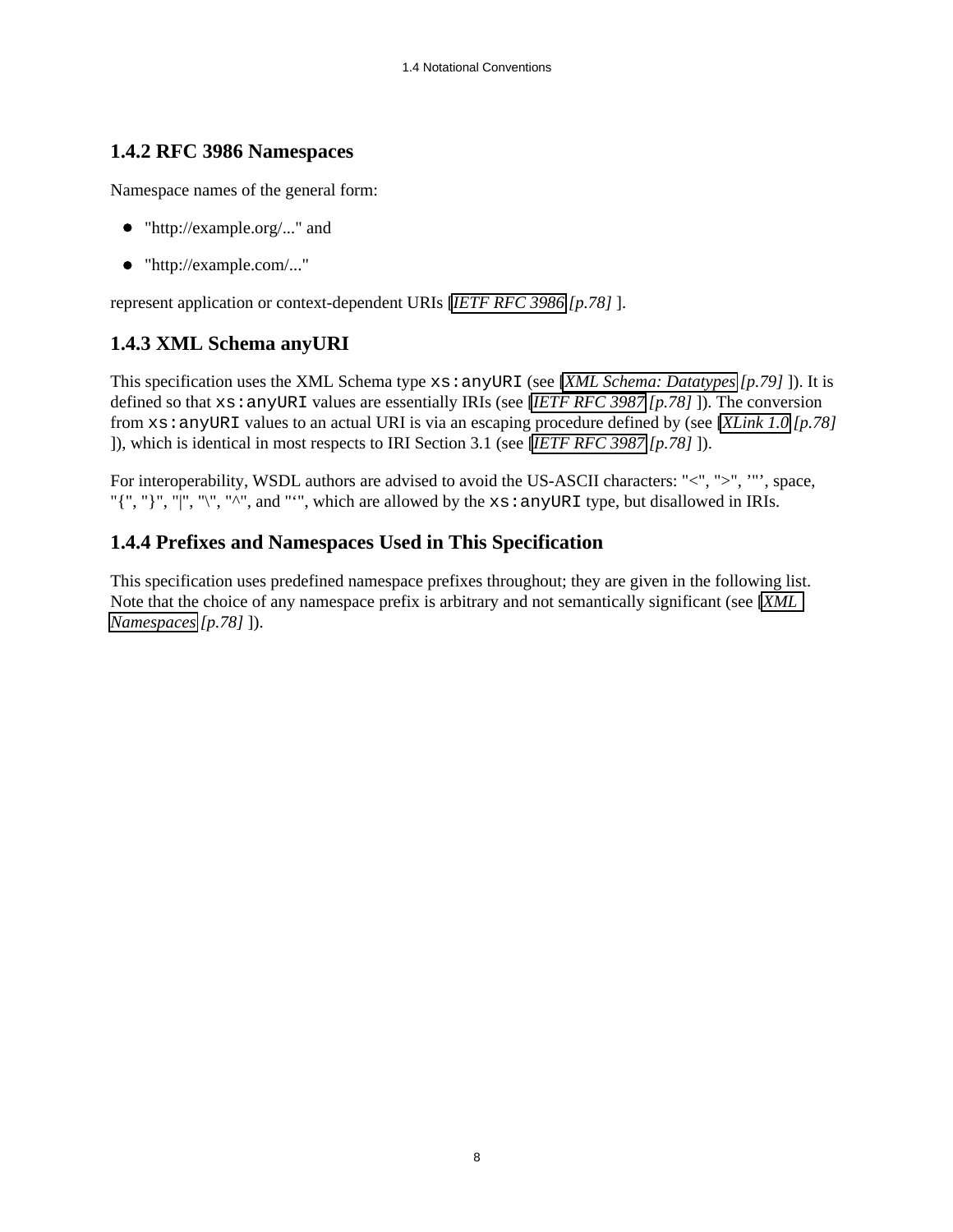| <b>Prefix</b> | <b>Namespace</b>                            | <b>Notes</b>                                                                                                                 |
|---------------|---------------------------------------------|------------------------------------------------------------------------------------------------------------------------------|
| wsdl          | "http://www.w3.org/ns/wsdl"                 | Defined by this specification.                                                                                               |
| wsdli         | "http://www.w3.org/ns/wsdl-instance"        | Defined by this specification 7.1<br>wsdli:wsdlLocation attribute information<br>item $[p.75]$ .                             |
| wsdlx         | "http://www.w3.org/ns/wsdl-extensions"      | Defined by this specification 3.3 Describing<br><b>Messages that Refer to Services and</b><br><b>Endpoints</b> $[p.65]$ .    |
| wrpc          | "http://www.w3.org/ns/wsdl/rpc"             | Defined by WSDL 2.0: Adjuncts [WSDL 2.0]<br>Adjuncts $[p.79]$ ].                                                             |
| wsoap         | "http://www.w3.org/ns/wsdl/soap"            | Defined by WSDL 2.0: Adjuncts [WSDL 2.0]<br>Adjuncts [p.79] ].                                                               |
| whttp         | "http://www.w3.org/ns/wsdl/http"            | Defined by WSDL 2.0: Adjuncts [WSDL 2.0]<br>Adjuncts [p.79] ].                                                               |
| XS            | "http://www.w3.org/2001/XMLSchema"          | Defined in the W3C XML Schema<br>specification [XML Schema: Structures<br>[p.78] ], [XML Schema: Datatypes [p.79] ].         |
| xsi           | "http://www.w3.org/2001/XMLSchema-instance" | Defined in the W3C XML Schema<br>specification [XML Schema: Structures<br>[ $p.78$ ] ], [XML Schema: Datatypes [ $p.79$ ] ]. |

Table 1-1. Prefixes and Namespaces used in this specification

### <span id="page-8-0"></span>**1.4.5 Terms Used in This Specification**

This section describes the terms and concepts introduced in Part 1 of the WSDL Version 2.0 specification (this document).

#### Actual Value

As in [*[XML Schema: Structures](#page-77-8) [p.78]* ], the expression "actual value" is used to refer to the member of the value space of the simple type definition associated with an attribute information item which corresponds to its normalized value. This will often be a string, but may also be an integer, a boolean, an IRI-reference, etc.

#### Inlined Schema

An XML schema that is defined in the wsdl:types *element information item* of a WSDL 2.0 description. For example, an XML Schema defined in an xs:schema *element information item* **[3.1.2 Inlining XML Schema](#page-62-1)** [p.63] .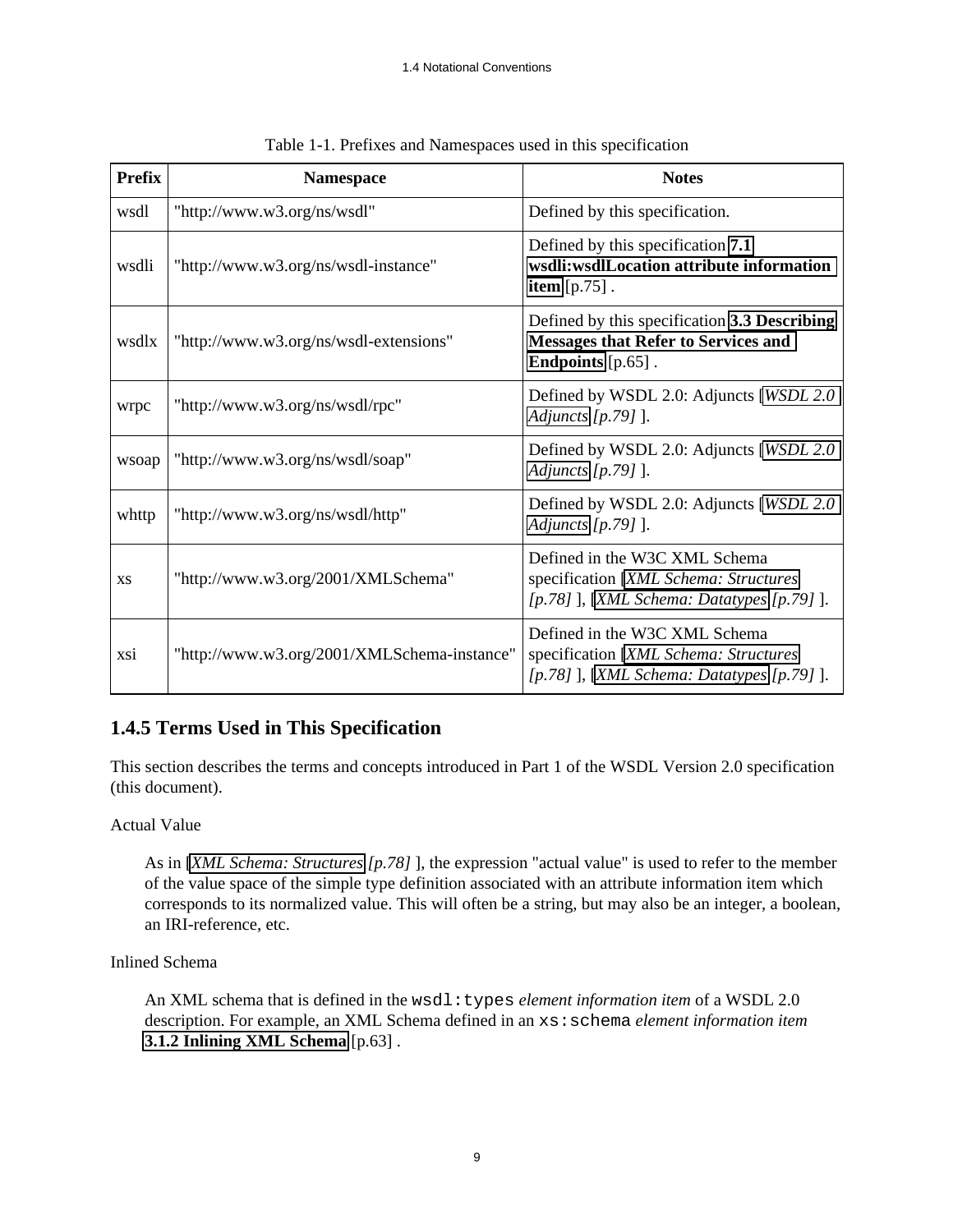### <span id="page-9-0"></span>**1.4.6 XML Information Set Properties**

This specification refers to properties in the XML Information Set [*[XML Information Set](#page-77-2) [p.78]* ]. Such properties are denoted by square brackets, e.g. [children], [attributes].

### <span id="page-9-1"></span>**1.4.7 WSDL 2.0 Component Model Properties**

This specification defines and refers to properties in the WSDL 2.0 Component Model **[2. Component](#page-10-1)  [Model](#page-10-1)** [p.11] . Such properties are denoted by curly brackets, e.g. [{name](#page-16-2) [p.17] }, [{interfaces](#page-12-1) [p.13] }.

This specification uses a consistent naming convention for component model properties that refer to components. If a property refers to a required or optional component, then the property name is the same as the component name. If a property refers to a set of components, then the property name is the pluralized form of the component name.

### <span id="page-9-2"></span>**1.4.8 Z Notation**

Z Notation [*[Z Notation Reference Manual](#page-79-3) [p.80]* ] was used in the development of this specification. Z Notation is a formal specification language that is based on standard mathematical notation. The Z Notation for this specification has been verified using the Fuzz 2000 type-checker [*[Fuzz 2000](#page-79-4) [p.80]* ].

Since Z Notation is not widely known, it is not included the normative version of this specification. However, it is included in a non-normative version which allows to dynamically hide and show the Z Notation. Browsers correctly display the mathematical Unicode characters, provided that the required fonts are installed. Mathematical fonts for Mozilla Firefox can be downloaded from the [Mozilla Web site.](http://www.mozilla.org/projects/mathml/fonts/)

The Z Notation was used to improve the quality of the normative text that defines the Component Model, and to help ensure that the test suite covered all important rules implied by the Component Model. However, the Z Notation is non-normative, so any conflict between it and the normative text is an error in the Z Notation. Readers and implementers may nevertheless find the Z Notation useful in cases where the normative text is unclear.

There are two elements of Z Notation syntax that conflict with the notational conventions described in the preceding sections. In Z Notation, square brackets are used to introduce basic sets, e.g. [ID], which conflicts with the use of square brackets to denote XML Information Set properties **[1.4.6 XML](#page-9-0) [Information Set Properties](#page-9-0)** [p.10] . Also, in Z Notation, curly brackets are used to denote set display and set comprehension, e.g. {1, 2, 3}, which conflicts with the use of curly brackets to denote WSDL 2.0 Component Model properties **[1.4.7 WSDL 2.0 Component Model Properties](#page-9-1)** [p.10] . However, the intended meaning of square and curly brackets should be clear from their context and this minor notational conflict should not cause any confusion.

### <span id="page-9-3"></span>**1.4.9 BNF Pseudo-Schemas**

Pseudo-schemas are provided for each component, before the description of the component. They use BNF-style conventions for attributes and elements: "?" denotes optionality (i.e. zero or one occurrences), "\*" denotes zero or more occurrences, "+" one or more occurrences, "[" and "]" are used to form groups, and "|" represents choice. Attributes are conventionally assigned a value which corresponds to their type, as defined in the normative schema. Elements with simple content are conventionally assigned a value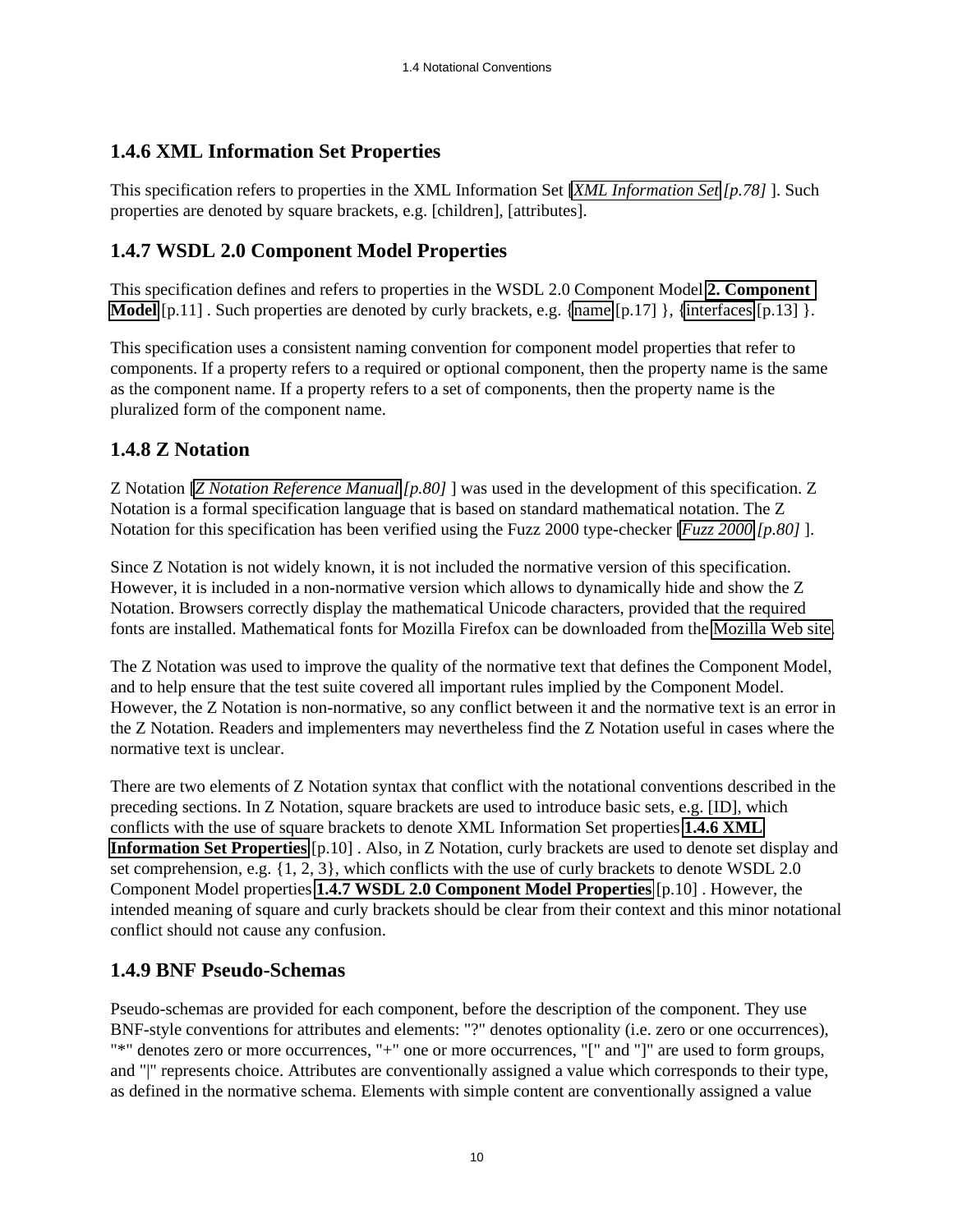which corresponds to the type of their content, as defined in the normative schema. Pseudo schemas do not include extension points for brevity.

```
<!-- sample pseudo-schema -->
<defined_element
       required_attribute_of_type_string="xs:string"
      optional_attribute_of_type_int="xs:int"? >
   <required_element />
   <optional_element />?
   <one_or_more_of_these_elements />+
   [ <choice_1 /> | <choice_2 /> ]*
</defined_element>
```
### <span id="page-10-0"></span>**1.4.10 Assertions**

Assertions about WSDL 2.0 documents and components that are not enforced by the normative XML schema for WSDL 2.0 are marked by a dagger symbol (†) at the end of a sentence. Each assertion has been assigned a unique identifier that consists of a descriptive textual prefix and a unique numeric suffix. The numeric suffixes are assigned sequentially and never reused so there may be gaps in the sequence. The assertion identifiers MAY be used by implementations of this specification for any purpose, e.g. error reporting.

The assertions and their identifiers are summarized in section **[E. Assertion Summary](#page-92-0)** [p.93] .

## <span id="page-10-1"></span>**2. Component Model**

This section describes the conceptual model of WSDL 2.0 as a set of components with attached properties, which collectively describe a Web service. This model is called the *Component Model* of WSDL 2.0. A *valid WSDL 2.0 component model* is a set of WSDL 2.0 components and properties that satisfy all the requirements given in this specification as indicated by keywords whose interpretation is defined by RFC 2119 [*[IETF RFC 2119](#page-77-3) [p.78]* ].

Components are typed collections of properties that correspond to different aspects of Web services. Each subsection herein describes a different type of component, its defined properties, and its representation as an XML Infoset [*[XML Information Set](#page-77-2) [p.78]* ].

Properties are unordered and unique with respect to the component they are associated with. Individual properties' definitions may constrain their content (e.g., to a typed value, another component, or a set of typed values or components), and components may require the presence of a property to be considered conformant. Such properties are marked as REQUIRED, whereas those that are not required to be present are marked as OPTIONAL. By convention, when specifying the mapping rules from the XML Infoset representation of a component to the component itself, an optional property that is absent in the component in question is described as being "empty". Unless otherwise specified, when a property is identified as being a collection (a set or a list), its value may be a 0-element (empty) collection. In order to simplify the presentation of the rules that deal with sets of components, for all OPTIONAL properties whose type is a set, the absence of such a property from a component MUST be treated as semantically equivalent to the presence of a property with the same name and whose value is the empty set. In other words, every OPTIONAL set-valued property MUST be assumed to have the empty set as its default value, to be used in case the property is absent.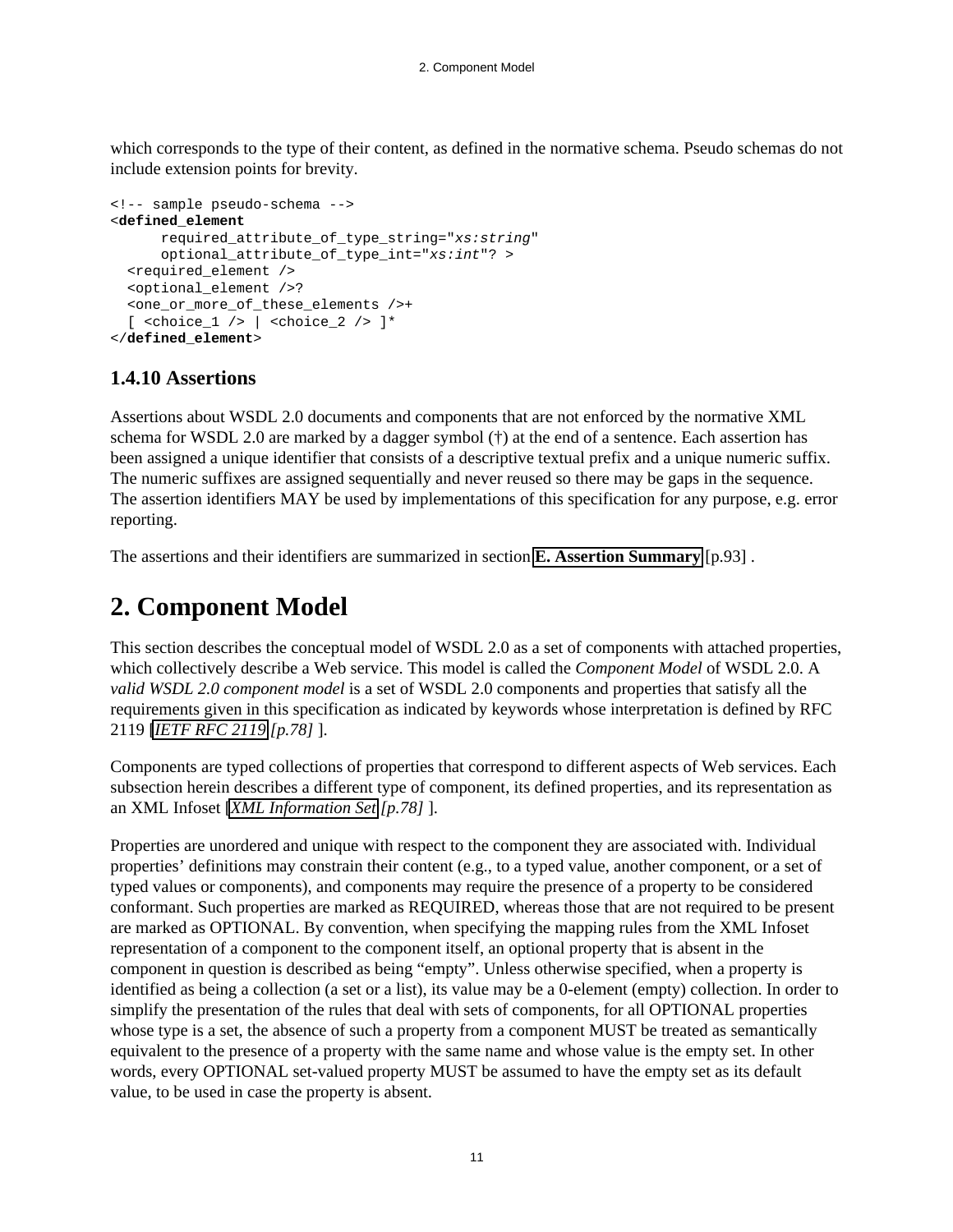Component definitions are serializable in XML 1.0 format but are independent of any particular serialization of the component model. Component definitions use a subset (see **[2.14 XML Schema 1.0](#page-56-3) [Simple Types Used in the Component Model](#page-56-3)** [p.57] ) of the simple types defined by the XML Schema 1.0 specification [*[XML Schema: Datatypes](#page-78-3) [p.79]* ].

In addition to the direct XML Infoset representation described here, the component model allows components external to the Infoset through the mechanisms described in **[4. Modularizing WSDL 2.0](#page-66-0)  [descriptions](#page-66-0)** [p.67] .

A component model can be extracted from a given XML Infoset which conforms to the XML Schema for WSDL 2.0 by recursively mapping Information Items to their identified components, starting with the wsdl:description *element information item*. This includes the application of the mechanisms described in **[4. Modularizing WSDL 2.0 descriptions](#page-66-0)** [p.67] .

This document does not specify a means of producing an XML Infoset representation from a component model instance. In particular, there are in general many valid ways to modularize a given component model instance into one or more XML Infosets.

## <span id="page-11-0"></span>**2.1 Description**

### <span id="page-11-1"></span>**2.1.1 The Description Component**

At a high level, the [Description](#page-12-2) [p.13] component is just a container for two categories of components: WSDL 2.0 components and type system components.

WSDL 2.0 components are interfaces, bindings and services. Type system components are element declarations and type definitions.

Type system components describe the constraints on a message's content. By default, these constraints are expressed in terms of the [*[XML Information Set](#page-77-2) [p.78]* ], i.e. they define the [local name], [namespace name], [children] and [attributes] properties of an *element information item*. Type systems based upon other data models are generally accommodated by extensions to WSDL 2.0; see **[6. Language](#page-71-0)  [Extensibility](#page-71-0)** [p.72]. In the case where they define information equivalent to that of a XML Schema global element declaration, they can be treated as if they were such a declaration.

This specification does not define the behavior of a WSDL 2.0 document that uses multiple schema languages for describing type system components simultaneously.

<span id="page-11-2"></span>An Element Declaration component defines the name and content model of an *element information item* such as that defined by an XML Schema global element declaration. It has a {name} property that is the QName of the *element information item* and a {system} property that is the namespace IRI of the extension *element information item*s for the type system, e.g. the namespace of XML Schema.

<span id="page-11-3"></span>A Type Definition component defines the content model of an *element information item* such as that defined by an XML Schema global type definition. It has a {name} property that is the QName of the type and a {system} property that is the namespace IRI of the extension *element information item*s for the type system, e.g. the namespace of XML Schema.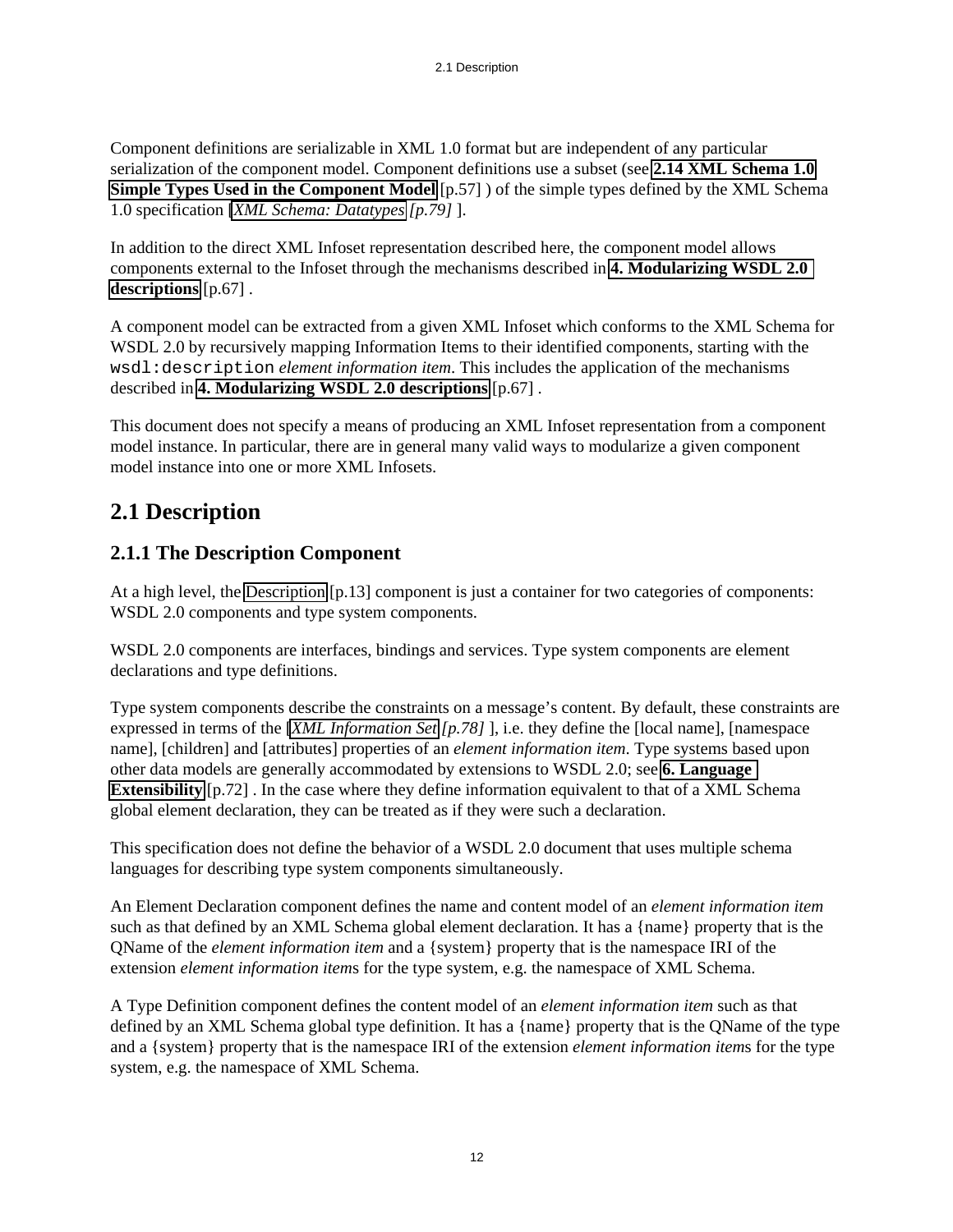[Interface](#page-16-3) [p.17] , [Binding](#page-38-1) [p.39] , [Service](#page-51-3) [p.52] , [Element Declaration](#page-11-2) [p.12] , and [Type Definition](#page-11-3) [p.12] components are directly contained in the [Description](#page-12-2) [p.13] component and are referred to as *top-level components*. The top-level WSDL 2.0 components contain other components, e.g. [Interface Operation](#page-24-0)  [p.25] and [Endpoint](#page-54-1) [p.55] , which are referred to as *nested components*. Nested components may contain other nested components. The component that contains a nested component is referred to as the *parent* of the nested component. Nested components have a {parent} property that is a reference to their parent component.

<span id="page-12-2"></span><span id="page-12-1"></span>The properties of the Description component are as follows:

- {interfaces} OPTIONAL. A set of [Interface](#page-16-3) [p.17] components.
- <span id="page-12-3"></span>{bindings} OPTIONAL. A set of [Binding](#page-38-1) [p.39] components.
- <span id="page-12-4"></span>• {services} OPTIONAL. A set of [Service](#page-51-3) [p.52] components.
- <span id="page-12-5"></span>• {element declarations} OPTIONAL. A set of [Element Declaration](#page-11-2) [p.12] components.
- {type definitions} REQUIRED. A set of [Type Definition](#page-11-3) [p.12] components.

<span id="page-12-6"></span>The set of top-level components contained in the [Description](#page-12-2) [p.13] component associated with an initial WSDL 2.0 document consists of the components defined in the initial document, plus the components associated with the WSDL 2.0 documents that the initial document includes, plus the components defined by other WSDL 2.0 documents in the namespaces that the initial document imports. The component model makes no distinction between the components that are defined in the initial document versus those that are defined in the included documents or imported namespaces. However, any WSDL 2.0 document that contains component definitions that refer by QName to WSDL 2.0 components that belong to a different namespace MUST contain a wsdl:import *element information item* for that namespace (see **[4.2](#page-67-1) [Importing Descriptions](#page-67-1)** [p.68] ). Furthermore, all QName references, whether to the same or to different namespaces must resolve to components (see **[2.17 QName resolution](#page-58-0)** [p.59] ).

When using the XML Schema language to describe type system components, the inclusion of [Element](#page-11-2)  [Declaration](#page-11-2) [p.12] components and [Type Definition](#page-11-3) [p.12] components in a [Description](#page-12-2) [p.13] component is governed by the rules in **[3.1 Using W3C XML Schema Definition Language](#page-60-0)** [p.61] .

In addition to WSDL 2.0 components and type system components, additional extension components MAY be added via extensibility **[6. Language Extensibility](#page-71-0)** [p.72] . Further, additional properties to WSDL 2.0 and type system components MAY also be added via extensibility.

#### <span id="page-12-0"></span>**2.1.2 XML Representation of Description Component**

```
<description
       targetNamespace="xs:anyURI" >
   <documentation />*
  [ <import /> | <include /> ]*
   <types />?
  [ <interface /> | <br/> <br/>kinding /> | <service /> ] *
</description>
```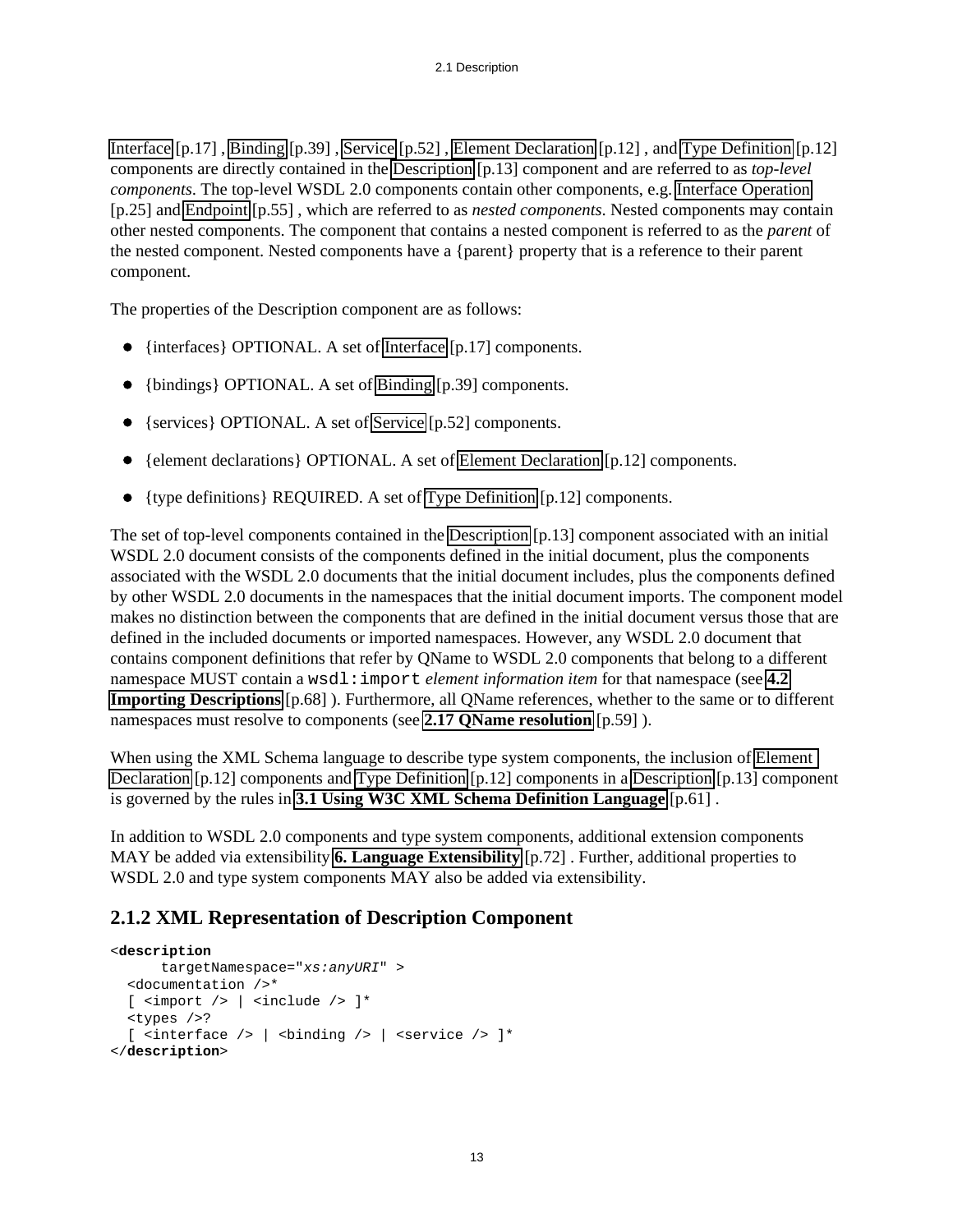WSDL 2.0 descriptions are represented in XML by one or more WSDL 2.0 Information Sets (Infosets), that is one or more description *element information item*s. A WSDL 2.0 Infoset contains representations for a collection of WSDL 2.0 components that share a common target namespace and zero or more wsdl:import *element information item*s **[4.2 Importing Descriptions](#page-67-1)** [p.68] that correspond to a collection with components from multiple target namespaces.

The components directly defined or included within a [Description](#page-12-2) [p.13] component are said to belong to the same *target namespace*. The target namespace therefore groups a set of related component definitions and represents an unambiguous name for the intended semantics of the collection of components. The value of the targetNamespace *attribute information item* SHOULD be dereferencable. [†](#page-98-0) [p.99] It SHOULD resolve to a human or machine processable document that directly or indirectly defines the intended semantics of those components.  $\hat{f}[p.99]$  It MAY resolve to a WSDL 2.0 document that provides service description information for that namespace.<sup>[†](#page-99-0) [p.100]</sup>

If a WSDL 2.0 document is split into multiple WSDL 2.0 documents (which may be combined as needed via **[4.1 Including Descriptions](#page-66-1)** [p.67] ), then the targetNamespace *attribute information item* SHOULD resolve to a master WSDL 2.0 document that includes all the WSDL 2.0 documents needed for that service description.<sup>[†](#page-93-0) [p.94]</sup> This approach enables the WSDL 2.0 component designator fragment identifiers to be properly resolved.

Components that belong to imported namespaces have different target namespace values than that of the importing WSDL 2.0 document. Thus importing is the mechanism to use components from one namespace in the definition of components from another namespace.

Note that each WSDL 2.0 document or type system component of the same kind must be uniquely identified by its qualified name. That is, if two distinct components of the same kind [\(Interface](#page-16-3) [p.17] , [Binding](#page-38-1) [p.39] , etc.) are in the same target namespace, then their QNames MUST be unique. However, different kinds of components (e.g., an [Interface](#page-16-3) [p.17] component and a [Binding](#page-38-1) [p.39] component) MAY have the same QName. Thus, QNames of components must be unique within the space of those components in a given target namespace.

The description *element information item* has the following Infoset properties:

- A [local name] of description.
- A [namespace name] of "http://www.w3.org/ns/wsdl".
- One or more *attribute information item*s amongst its [attributes] as follows:
	- A REQUIRED targetNamespace *attribute information item* as described below in **[2.1.2.1](#page-14-0) [targetNamespace attribute information item](#page-14-0)** [p.15] .
	- Zero or more namespace qualified *attribute information item*s whose [namespace name] is NOT "http://www.w3.org/ns/wsdl".
- Zero or more *element information items* amongst its [children], in order as follows:<sup>[†](#page-93-0) [p.94]</sup>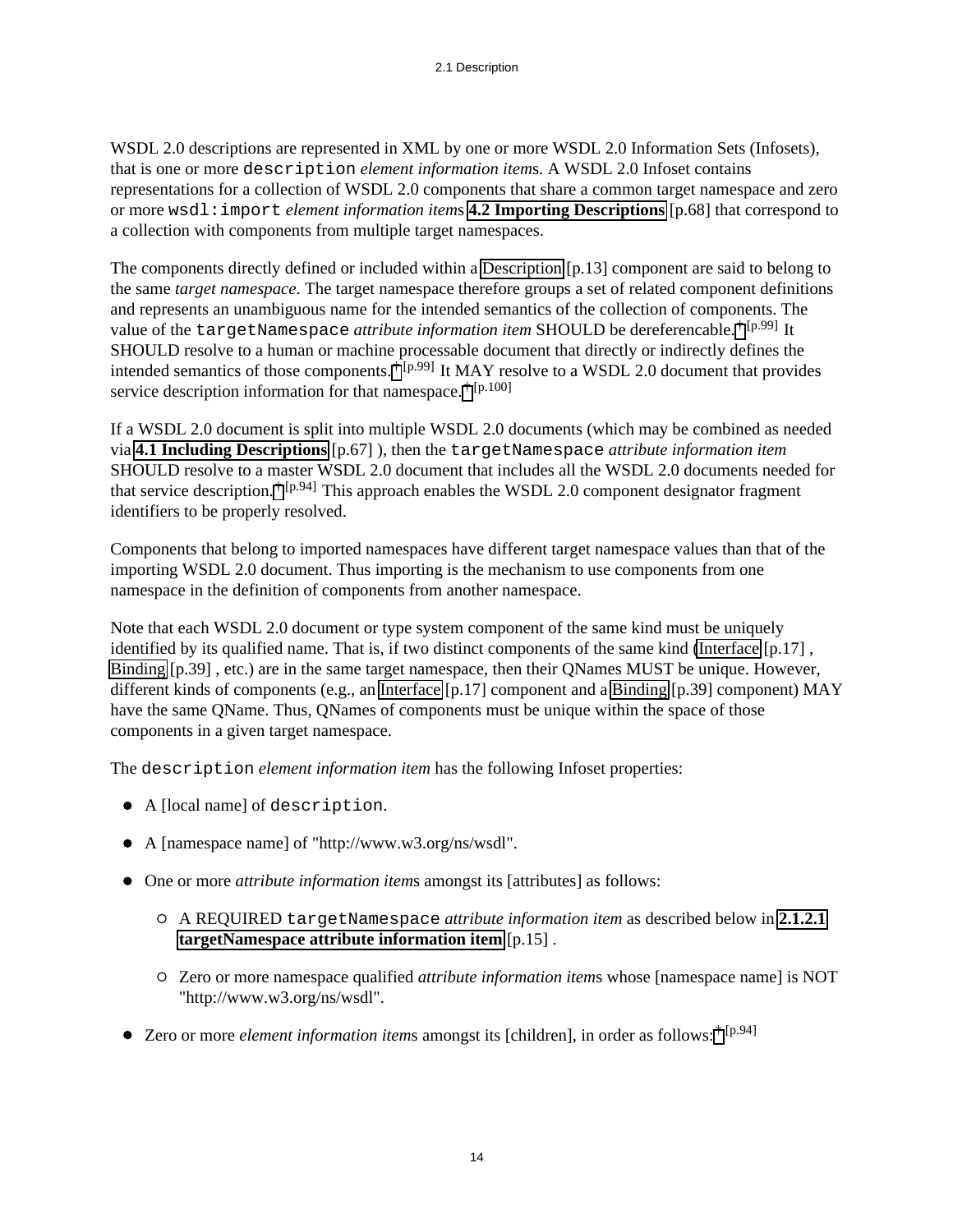- 1. Zero or more documentation *element information item*s (see **[5. Documentation](#page-70-1)** [p.71] ).
- 2. Zero or more *element information item*s from among the following, in any order:
	- Zero or more include *element information item*s (see **[4.1 Including Descriptions](#page-66-1)** [p.67]  $\lambda$
	- Zero or more import *element information item*s (see **[4.2 Importing Descriptions](#page-67-1)** [p.68] )
	- Zero or more namespace-qualified *element information item*s whose [namespace name] is NOT "http://www.w3.org/ns/wsdl".
- 3. An OPTIONAL types *element information item* (see **[3. Types](#page-58-2)** [p.59] ).
- 4. Zero or more *element information item*s from among the following, in any order:
	- interface *element information item*s (see **[2.2.2 XML Representation of Interface](#page-17-0)  [Component](#page-17-0)** [p.18] ).
	- binding *element information item*s (see **[2.7.2 XML Representation of Binding](#page-38-0)  [Component](#page-38-0)** [p.39] ).
	- service *element information item*s (see **[2.12.2 XML Representation of Service](#page-51-2)  [Component](#page-51-2)** [p.52] ).
	- Zero or more namespace-qualified *element information item*s whose [namespace name] is NOT "http://www.w3.org/ns/wsdl".

#### <span id="page-14-0"></span>**2.1.2.1 targetNamespace** *attribute information item*

The targetNamespace *attribute information item* defines the namespace affiliation of top-level components defined in this description *element information item*. [Interface](#page-16-3) [p.17] , [Binding](#page-38-1) [p.39] and [Service](#page-51-3) [p.52] are top-level components.

The targetNamespace *attribute information item* has the following Infoset properties:

- A [local name] of targetNamespace
- A [namespace name] which has no value

The type of the targetNamespace *attribute information item* is *xs:anyURI*. Its value MUST be an absolute IRI (see [*[IETF RFC 3987](#page-77-5) [p.78]* ]) and should be dereferencable. [†](#page-93-0) [p.94]

#### <span id="page-14-1"></span>**2.1.3 Mapping Description's XML Representation to Component Properties**

The mapping from the XML Representation of the description *element information item* (see **[2.1.2](#page-12-0) [XML Representation of Description Component](#page-12-0)** [p.13] ) to the properties of the [Description](#page-12-2) [p.13] component is described in [Table 2-1](#page-15-0) [p.16] .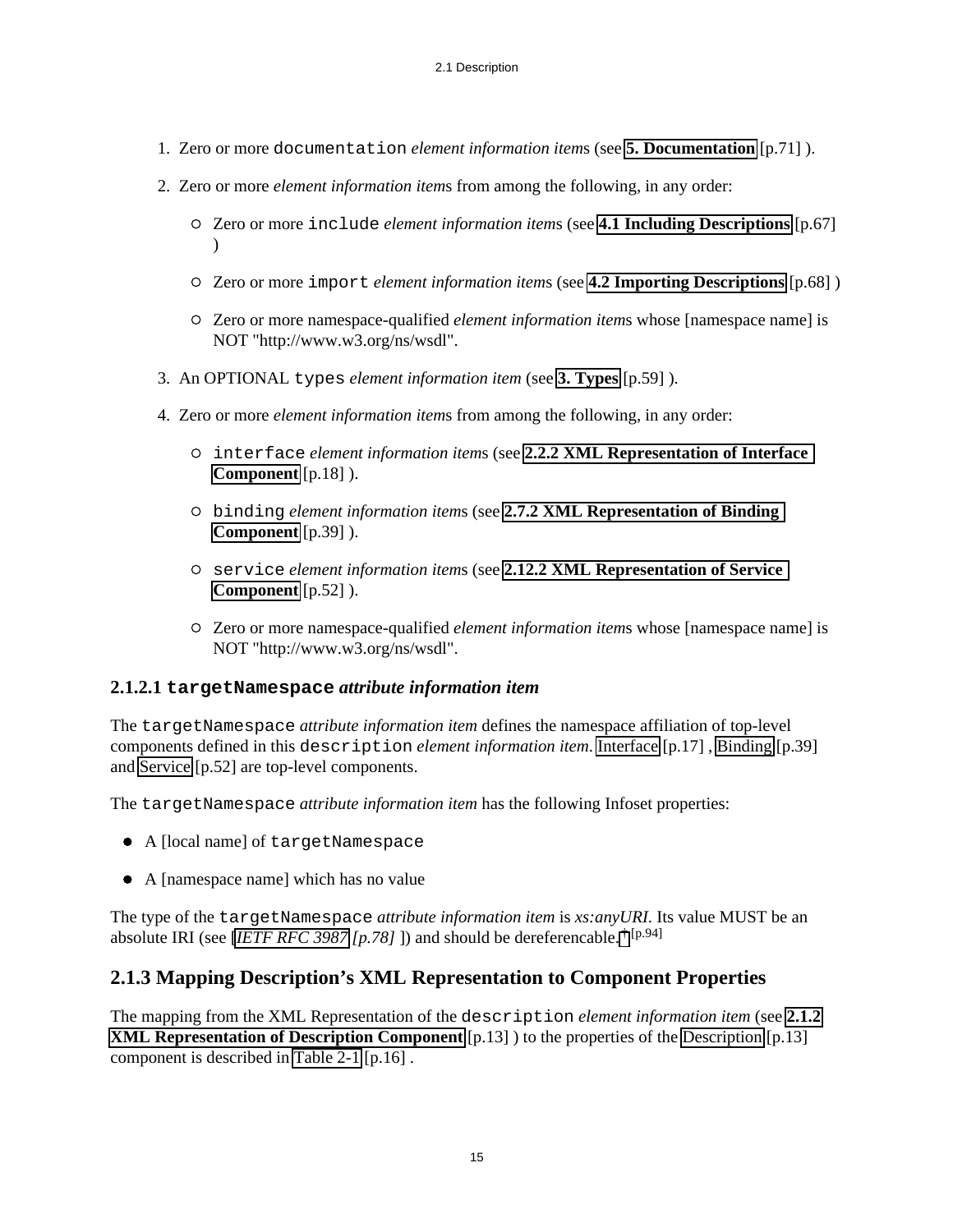<span id="page-15-0"></span>

| <b>Property</b>                 | <b>Value</b>                                                                                                                                                                                                                                                                                                                                                                                                                                                                                                                                                                                                                                                                                                          |
|---------------------------------|-----------------------------------------------------------------------------------------------------------------------------------------------------------------------------------------------------------------------------------------------------------------------------------------------------------------------------------------------------------------------------------------------------------------------------------------------------------------------------------------------------------------------------------------------------------------------------------------------------------------------------------------------------------------------------------------------------------------------|
| {interfaces $[p.13]$ }          | The set of Interface [p.17] components corresponding to all the interface<br>element information items in the [children] of the description element<br>information item, if any, plus any included (via wsdl:include) or imported (via<br>wsdl: import) Interface [p.17] components (see 4. Modularizing WSDL 2.0<br>descriptions $[p.67]$ ).                                                                                                                                                                                                                                                                                                                                                                         |
| {bindings $[p.13]$ }            | The set of Binding [p.39] components corresponding to all the binding <i>element</i><br>information items in the [children] of the description element information<br><i>item</i> , if any, plus any included (via wsdl:include) or imported (via<br>wsdl: import) Binding [p.39] components (see 4. Modularizing WSDL 2.0<br>descriptions $[p.67]$ ).                                                                                                                                                                                                                                                                                                                                                                |
| {services $[p.13]$ }            | The set of Service [p.52] components corresponding to all the service element<br>information items in the [children] of the description element information<br><i>item</i> , if any, plus any included (via wsdl:include) or imported (via<br>wsdl: import) Service [p.52] components (see 4. Modularizing WSDL 2.0<br>descriptions $[p.67]$ ).                                                                                                                                                                                                                                                                                                                                                                       |
| {element<br>declarations [p.13] | The set of Element Declaration [p.12] components corresponding to all the element<br>declarations defined as descendants of the types element information item, if any,<br>plus any included (via xs:include) or imported (via xs:import) Element<br>Declaration [p.12] components. At a minimum this will include all the global<br>element declarations defined by XML Schema element element information<br><i>items</i> . It MAY also include any declarations from some other type system which<br>describes the [local name], [namespace name], [attributes] and [children] properties<br>of an element information item. Each XML Schema element declaration MUST<br>have a unique QName. <sup>† [p.103]</sup> |

|  | Table 2-1. Mapping from XML Representation to Description Component Properties |
|--|--------------------------------------------------------------------------------|
|  |                                                                                |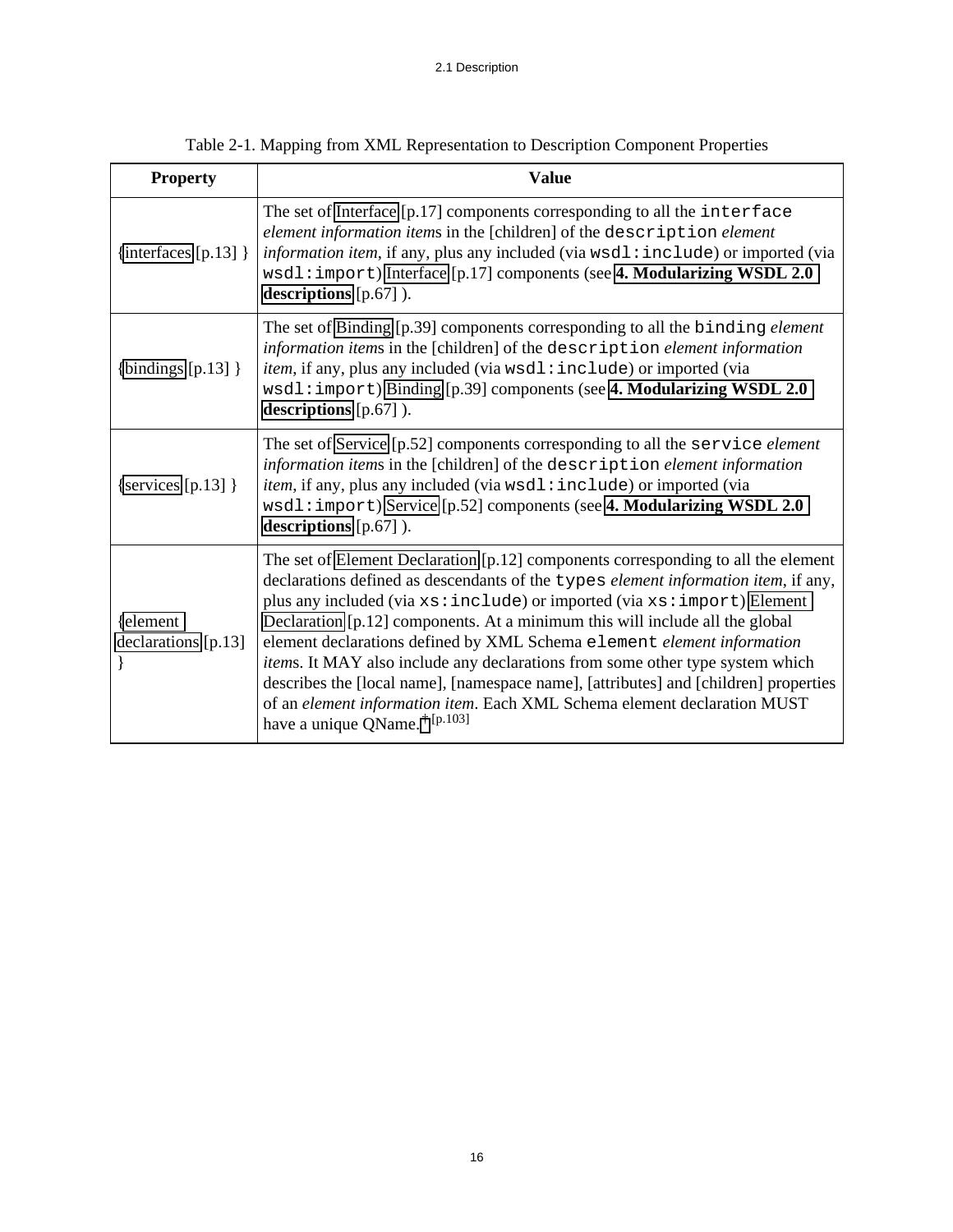| {type definitions}<br>$[p.13]$ } | The set of Type Definition [p.12] components corresponding to all the type<br>definitions defined as descendants of the types element information item, if any,<br>plus any included (via xs:include) or imported (via xs:import) Type<br>Definition [p.12] components. In addition, the built-in datatypes defined by XML<br>Schema Part 2: Datatypes Second Edition [XML Schema: Datatypes [p.79]],<br>namely the nineteen primitive datatypes xs: string, xs: boolean,<br>xs:decimal, xs:float, xs:double, xs:duration, xs:dateTime,<br>xs:time, xs:date, xs:gYearMonth, xs:gYear, xs:gMonthDay,<br>xs:gDay, xs:gMonth, xs:hexBinary, xs:base64Binary, xs:anyURI,<br>xs: QName, xs: NOTATION, and the twenty-five derived datatypes<br>xs:normalizedString, xs:token, xs:language, xs:NMTOKEN,<br>xs:NMTOKENS, xs:Name, xs:NCName, xs:ID, xs:IDREF, xs:IDREFS,<br>xs:ENTITY, xs:ENTITIES, xs:integer, xs:nonPositiveInteger,<br>xs:negativeInteger, xs:long, xs:int, xs:short, xs:byte,<br>xs:nonNegativeInteger, xs:unsignedLong, xs:unsignedInt,<br>xs:unsignedShort, xs:unsignedByte, xs:positiveInteger. The<br>set MAY also include any definitions from some other type system which describes<br>the [attributes] and [children] properties of an <i>element information item</i> . Each<br>XML Schema type definition MUST have a unique QName. <sup>† [p.103]</sup> |
|----------------------------------|---------------------------------------------------------------------------------------------------------------------------------------------------------------------------------------------------------------------------------------------------------------------------------------------------------------------------------------------------------------------------------------------------------------------------------------------------------------------------------------------------------------------------------------------------------------------------------------------------------------------------------------------------------------------------------------------------------------------------------------------------------------------------------------------------------------------------------------------------------------------------------------------------------------------------------------------------------------------------------------------------------------------------------------------------------------------------------------------------------------------------------------------------------------------------------------------------------------------------------------------------------------------------------------------------------------------------------------------------------------------------------|
|----------------------------------|---------------------------------------------------------------------------------------------------------------------------------------------------------------------------------------------------------------------------------------------------------------------------------------------------------------------------------------------------------------------------------------------------------------------------------------------------------------------------------------------------------------------------------------------------------------------------------------------------------------------------------------------------------------------------------------------------------------------------------------------------------------------------------------------------------------------------------------------------------------------------------------------------------------------------------------------------------------------------------------------------------------------------------------------------------------------------------------------------------------------------------------------------------------------------------------------------------------------------------------------------------------------------------------------------------------------------------------------------------------------------------|

## <span id="page-16-0"></span>**2.2 Interface**

### <span id="page-16-1"></span>**2.2.1 The Interface Component**

An [Interface](#page-16-3) [p.17] component describes sequences of messages that a service sends and/or receives. It does this by grouping related messages into operations. An operation is a sequence of input and output messages, and an interface is a set of operations.

An interface can optionally extend one or more other interfaces. To avoid circular definitions, an interface MUST NOT appear in the set of interfaces it extends, either directly or indirectly. <sup>[†](#page-100-0) [p.101]</sup> The set of operations available in an interface includes all the operations defined by the interfaces it extends directly or indirectly, together with any operations it directly defines. The operations directly defined on an interface are referred to as the *declared* operations of the interface. In the process, operation components that are equivalent per **[2.15 Equivalence of Components](#page-57-0)** [p.58] are treated as one single component. The interface extension mechanism behaves in a similar way for all other components that can be defined inside an interface, namely [Interface Fault](#page-20-0) [p.21] components.

Interfaces are named constructs and can be referred to by QName (see **[2.17 QName resolution](#page-58-0)** [p.59] ). For instance, [Binding](#page-38-1) [p.39] components refer to interfaces in this way.

<span id="page-16-3"></span><span id="page-16-2"></span>The properties of the Interface component are as follows:

{name} REQUIRED. An *xs:QName*.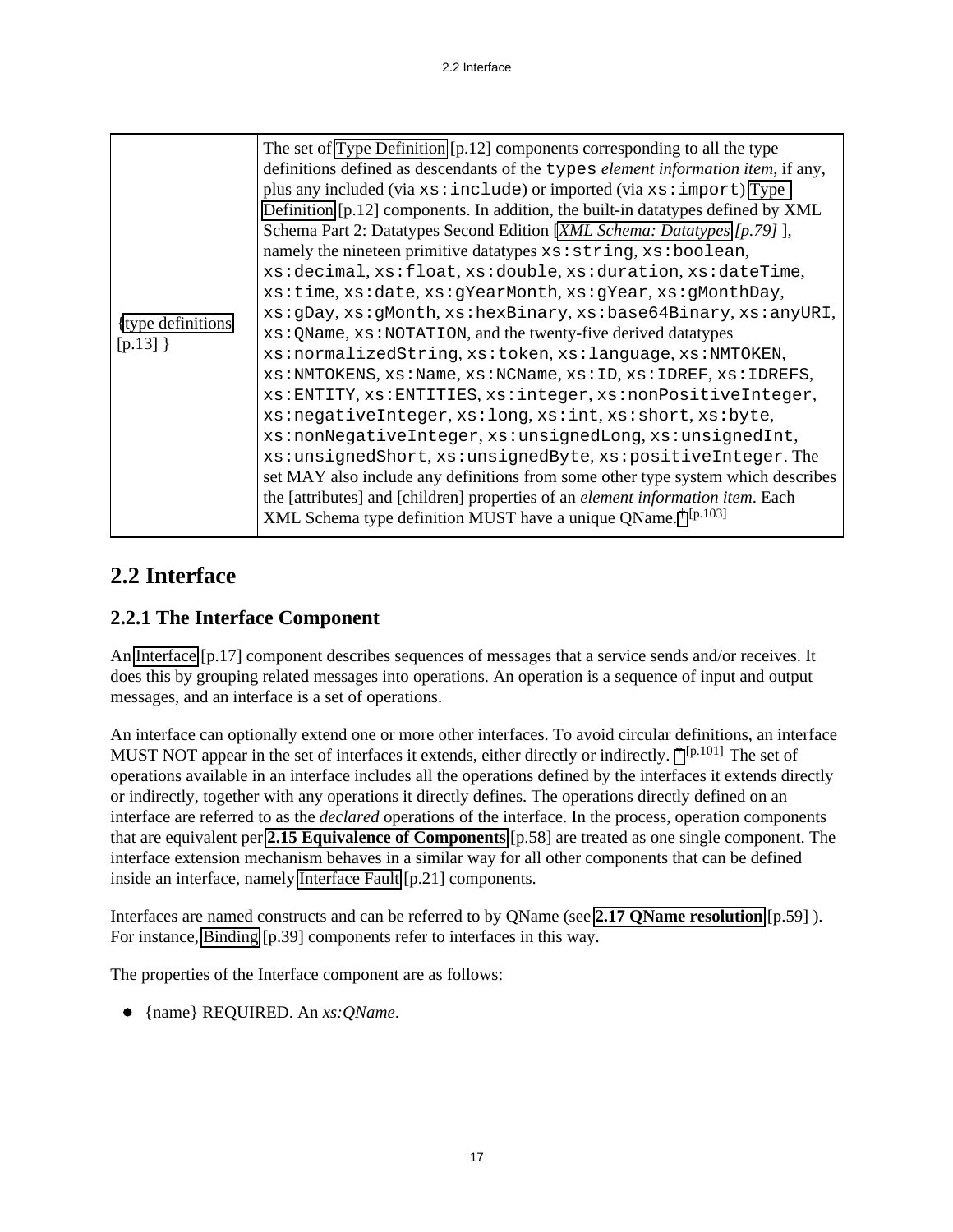- <span id="page-17-1"></span> $\bullet$  {extended interfaces} OPTIONAL. A set of declared [Interface](#page-16-3) [p.17] components which this interface extends.
- <span id="page-17-2"></span> $\bullet$  {interface faults} OPTIONAL. The set of declared [Interface Fault](#page-20-0) [p.21] components. Note that the namespace name of the [{name](#page-20-1)  $[p.21]$  } property of each [Interface Fault](#page-20-0)  $[p.21]$  in this set is the same as the namespace name of the  $\{name [p.17] \}$  $\{name [p.17] \}$  $\{name [p.17] \}$  property of this [Interface](#page-16-3)  $[p.17]$  component.
- <span id="page-17-3"></span>• {interface operations} OPTIONAL. A set of declared [Interface Operation](#page-24-0) [p.25] components. Note that the namespace name of the [{name](#page-24-1) [p.25] } property of each [Interface Operation](#page-24-0) [p.25] in this set is the same as the namespace name of the [{name](#page-16-2) [p.17] } property of this [Interface](#page-16-3) [p.17] component.

For each [Interface](#page-16-3) [p.17] component in the [{interfaces](#page-12-1) [p.13] } property of a [Description](#page-12-2) [p.13] component, the [{name](#page-16-2) [p.17] } property MUST be unique.<sup>[†](#page-100-0) [p.101]</sup>

### <span id="page-17-0"></span>**2.2.2 XML Representation of Interface Component**

```
<description>
   <interface
         name="xs:NCName" 
         extends="list of xs:QName"?
         styleDefault="list of xs:anyURI"? >
     <documentation />*
    [ <fault /> | <operation /> ]*
   </interface>
</description>
```
The XML representation for an [Interface](#page-16-3) [p.17] component is an *element information item* with the following Infoset properties:

- A [local name] of interface
- A [namespace name] of "http://www.w3.org/ns/wsdl"
- One or more *attribute information item*s amongst its [attributes] as follows:
	- A REQUIRED name *attribute information item* as described below in **[2.2.2.1 name attribute](#page-18-0) [information item with interface \[owner element\]](#page-18-0)** [p.19] .
	- An OPTIONAL extends *attribute information item* as described below in **[2.2.2.2 extends](#page-18-1) [attribute information item](#page-18-1)** [p.19] .
	- An OPTIONAL styleDefault *attribute information item* as described below in **[2.2.2.3](#page-18-2) [styleDefault attribute information item](#page-18-2)** [p.19] .
	- Zero or more namespace qualified *attribute information item*s whose [namespace name] is NOT "http://www.w3.org/ns/wsdl".
- Zero or more *element information item*s amongst its [children], in order, as follows: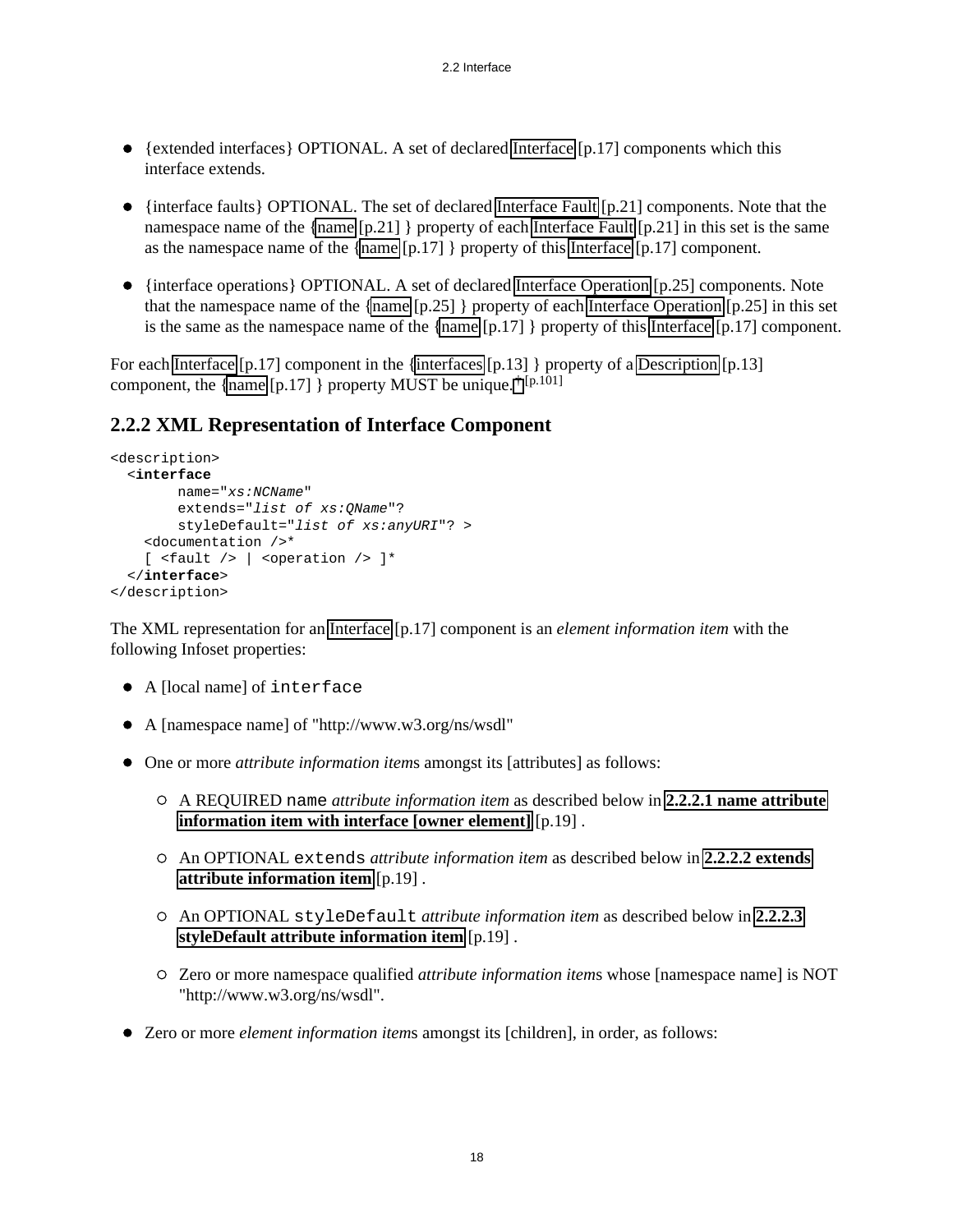- 1. Zero or more documentation *element information item*s (see **[5. Documentation](#page-70-1)** [p.71] ).
- 2. Zero or more *element information item*s from among the following, in any order:
	- Zero or more fault *element information item*s **[2.3.2 XML Representation of Interface](#page-21-0) [Fault Component](#page-21-0)** [p.22] .
	- Zero or more operation *element information item*s **[2.4.2 XML Representation of](#page-26-1) [Interface Operation Component](#page-26-1)** [p.27] .
	- Zero or more namespace-qualified *element information item*s whose [namespace name] is NOT "http://www.w3.org/ns/wsdl".

#### <span id="page-18-0"></span>**2.2.2.1 name** *attribute information item* **with interface [owner element]**

The name *attribute information item* together with the targetNamespace *attribute information item* of the [parent] description *element information item* forms the QName of the interface.

The name *attribute information item* has the following Infoset properties:

- A [local name] of name
- A [namespace name] which has no value

The type of the name *attribute information item* is *xs:NCName*.

#### <span id="page-18-1"></span>**2.2.2.2 extends** *attribute information item*

The extends *attribute information item* lists the interfaces that this interface derives from.

The extends *attribute information item* has the following Infoset properties:

- A [local name] of extends
- A [namespace name] which has no value

The type of the extends *attribute information item* is a whitespace-separated list of *xs:QName*.

The list of *xs:QName* in an extends *attribute information item* MUST NOT contain duplicates. [†](#page-100-0) [p.101]

#### <span id="page-18-2"></span>**2.2.2.3 styleDefault** *attribute information item*

The styleDefault *attribute information item* indicates the default style (see **[2.4.1.2 Operation Style](#page-26-0)** [p.27] ) used to construct the [{element declaration](#page-30-1) [p.31] } properties of [{interface message references](#page-24-2)  [p.25] } of all operations contained within the [owner element] interface.

The styleDefault *attribute information item* has the following Infoset properties: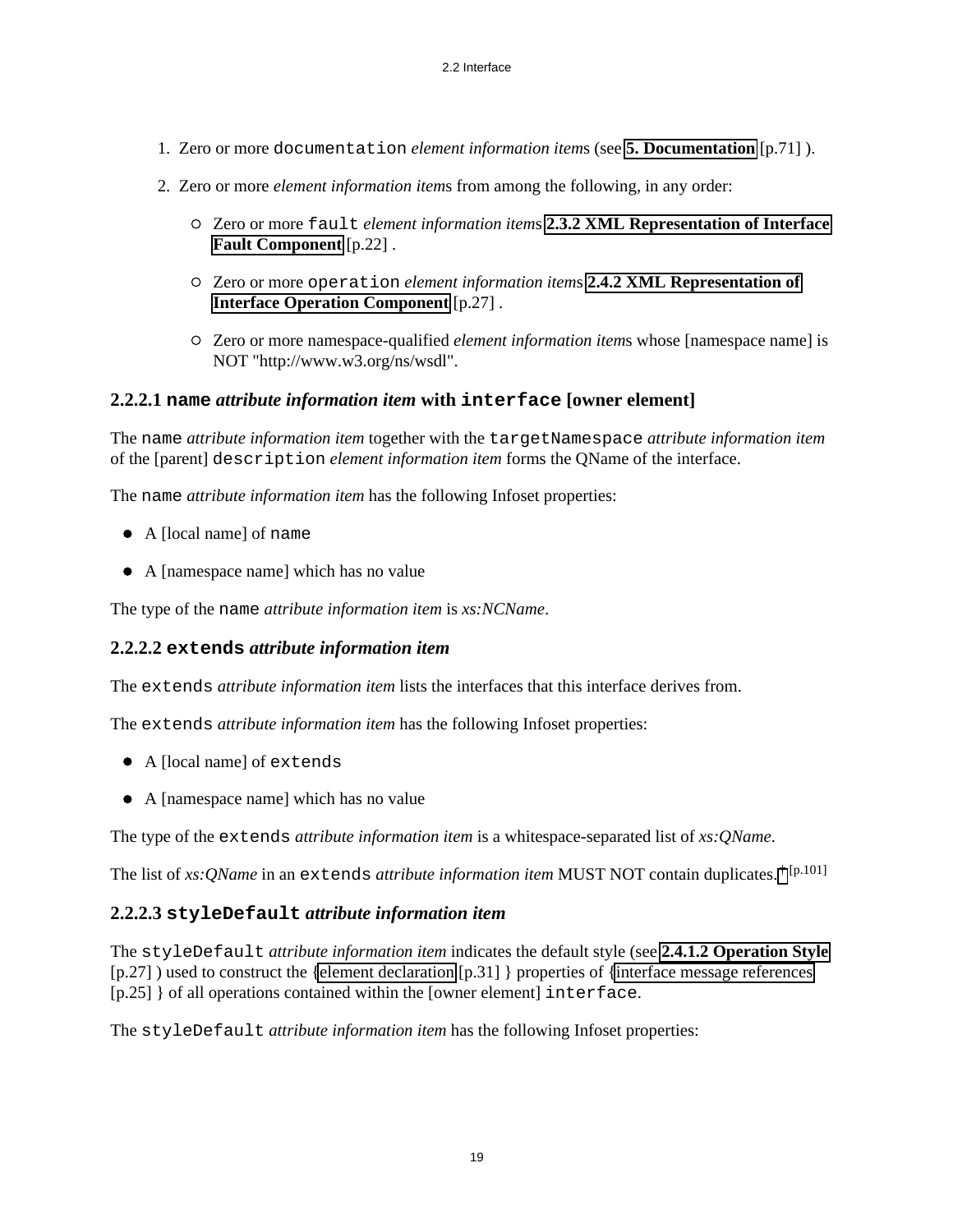- A [local name] of styleDefault.
- A [namespace name] which has no value.

The type of the styleDefault *attribute information item* is *list of xs:anyURI*. Its value, if present, MUST contain absolute IRIs (see [*[IETF RFC 3987](#page-77-5) [p.78]* ]). [†](#page-94-0) [p.95]

### <span id="page-19-0"></span>**2.2.3 Mapping Interface's XML Representation to Component Properties**

The mapping from the XML Representation of the interface *element information item* (see **[2.2.2](#page-17-0) [XML Representation of Interface Component](#page-17-0)** [p.18] ) to the properties of the [Interface](#page-16-3) [p.17] component is as described in [Table 2-2](#page-19-3) [p.20] .

<span id="page-19-3"></span>

| <b>Property</b>       | Value                                                                                                                                                                                                                                                     |
|-----------------------|-----------------------------------------------------------------------------------------------------------------------------------------------------------------------------------------------------------------------------------------------------------|
| $\{name[p.17]\}$      | The QName whose local name is actual value of the name <i>attribute information</i><br><i>item</i> and whose namespace name is the actual value of the targetNamespace<br>attribute information item of the [parent] description element information item |
| {extended}            | The set of Interface $[p.17]$ components resolved to by the values in the extends                                                                                                                                                                         |
| interfaces $[p.18]$ } | <i>attribute information item, if any (see 2.17 QName resolution [p.59]).</i>                                                                                                                                                                             |
| {interface faults}    | The set of Interface Fault [p.21] components corresponding to the fault <i>element</i>                                                                                                                                                                    |
| $[p.18]$ }            | <i>information items</i> in [children], if any.                                                                                                                                                                                                           |
| {interface}           | The set of Interface Operation [p.25] components corresponding to the                                                                                                                                                                                     |
| operations $[p.18]$ } | operation element information items in [children], if any.                                                                                                                                                                                                |

|  | Table 2-2. Mapping from XML Representation to Interface Component Properties |  |  |
|--|------------------------------------------------------------------------------|--|--|
|  |                                                                              |  |  |

Recall that, per **[2.2.1 The Interface Component](#page-16-1)** [p.17] , the [Interface](#page-16-3) [p.17] components in the [{extended](#page-17-1)  [interfaces](#page-17-1) [p.18] } property of a given [Interface](#page-16-3) [p.17] component MUST NOT contain that [Interface](#page-16-3)  [p.17] component in any of their [{extended interfaces](#page-17-1) [p.18] } properties, that is to say, recursive extension of interfaces is disallowed.

## <span id="page-19-1"></span>**2.3 Interface Fault**

### <span id="page-19-2"></span>**2.3.1 The Interface Fault Component**

A fault is an event that occurs during the execution of a message exchange that disrupts the normal flow of messages.

A fault is typically raised when a party is unable to communicate an error condition inside the normal message flow, or a party wishes to terminate a message exchange. A fault message may be used to communicate out of band information such as the reason for the error, the origin of the fault, as well as other informal diagnostics such as a program stack trace.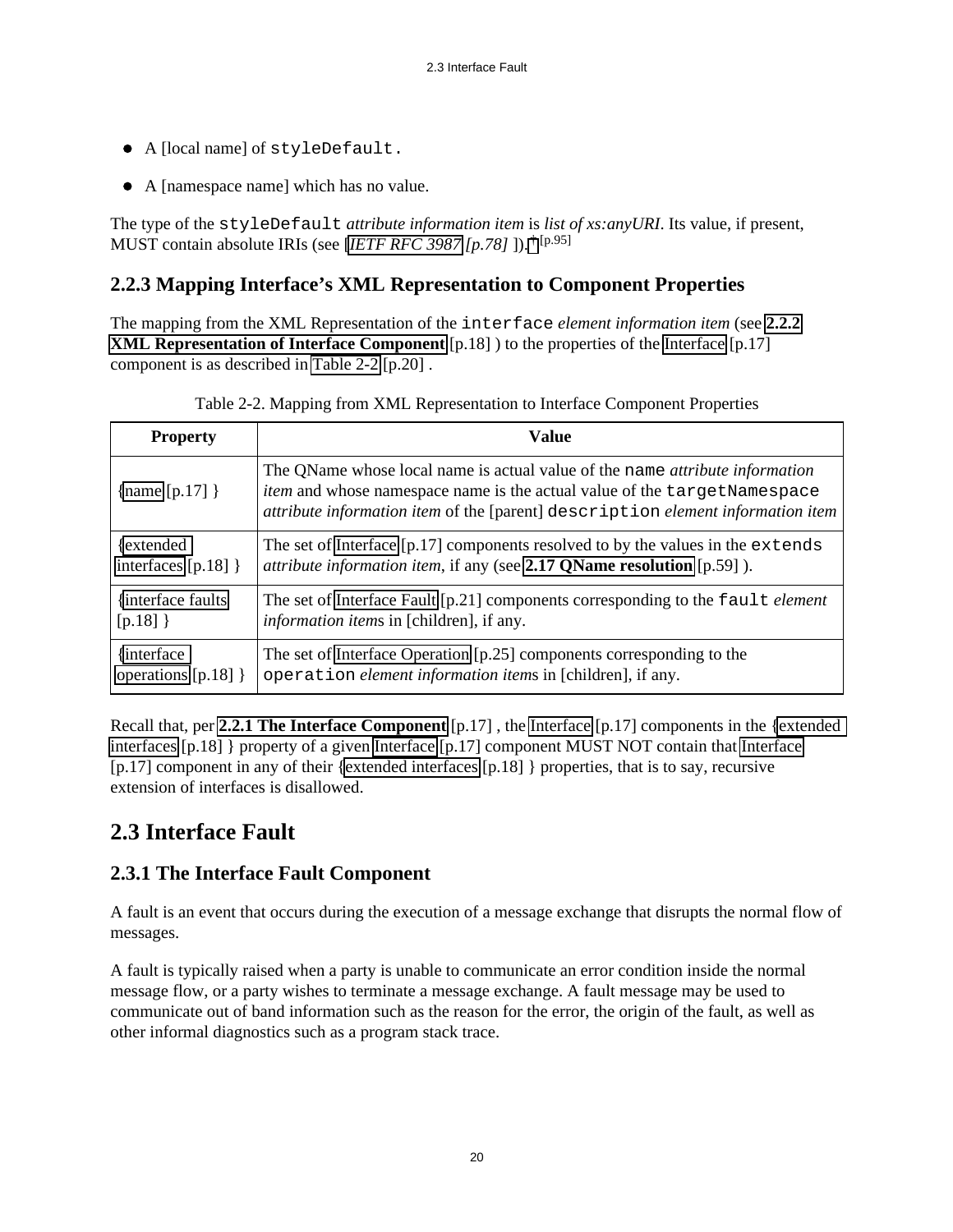An [Interface Fault](#page-20-0) [p.21] component describes a fault that MAY occur during invocation of an operation of the interface. The [Interface Fault](#page-20-0) [p.21] component declares an abstract fault by naming it and indicating the contents of the fault message. When and how the fault message flows is indicated by the [Interface Operation](#page-24-0) [p.25] component.

The [Interface Fault](#page-20-0) [p.21] component provides a clear mechanism to name and describe the set of faults an interface may generate. This allows operations to easily identify the individual faults they may generate by name. This mechanism allows the ready identification of the same fault occurring across multiple operations and referenced in multiple bindings as well as reducing duplication of description for an individual fault.

Faults other than the ones described in the [Interface](#page-16-3) [p.17] component may also be generated at run-time, i.e. faults are an open set. The [Interface](#page-16-3) [p.17] component describes faults that have application level semantics, i.e. that the client or service is expected to handle, and potentially recover from, as part of the application processing logic. For example, an [Interface](#page-16-3) [p.17] component that accepts a credit card number may describe faults that indicate the credit card number is invalid, has been reported stolen, or has expired. The [Interface](#page-16-3) [p.17] component does not describe general system faults such as network failures, out of memory conditions, out of disk space conditions, invalid message formats, etc., although these faults may be generated as part of the message exchange. Such general system faults can reasonably be expected to occur in any message exchange and explicitly describing them in an [Interface](#page-16-3) [p.17] component is therefore uninformative.

<span id="page-20-1"></span><span id="page-20-0"></span>The properties of the Interface Fault component are as follows:

- {name} REQUIRED. An *xs:QName*.
- <span id="page-20-3"></span>{message content model} REQUIRED. An *xs:token* with one of the values *#any*, *#none*, *#other*, or *#element*. [†](#page-100-0) [p.101] A value of *#any* indicates that the fault content is any single element. A value of *#none* indicates there is no fault content. A value of *#other* indicates that the fault content is described by some other extension property that references a declaration in a non-XML extension type system. A value of *#element* indicates that the fault consists of a single element described by the global element declaration referenced by the [{element declaration](#page-20-2) [p.21] } property. This property is used only when the fault is described using an XML-based data model.
- <span id="page-20-2"></span>• {element declaration} OPTIONAL. A reference to an [Element Declaration](#page-11-2) [p.12] component in the [{element declarations](#page-12-5) [p.13] } property of the [Description](#page-12-2) [p.13] component. This element represents the content or "payload" of the fault. When the [{message content model](#page-20-3) [p.21] } property has the value *#any* or *#none* the [{element declaration](#page-20-2)  $[p.21]$  } property MUST be empty. <sup>[†](#page-100-0) [p.101]</sup>
- <span id="page-20-4"></span> $\bullet$  {parent} REQUIRED. The [Interface](#page-16-3) [p.17] component that contains this component in its {interface} [faults](#page-17-2) [p.18] } property.

For each [Interface Fault](#page-20-0) [p.21] component in the [{interface faults](#page-17-2) [p.18] } property of an [Interface](#page-16-3) [p.17] component, the [{name](#page-20-1) [p.21] } property must be unique. Note that this constraint is enforced by the normative WSDL 2.0 XML schema.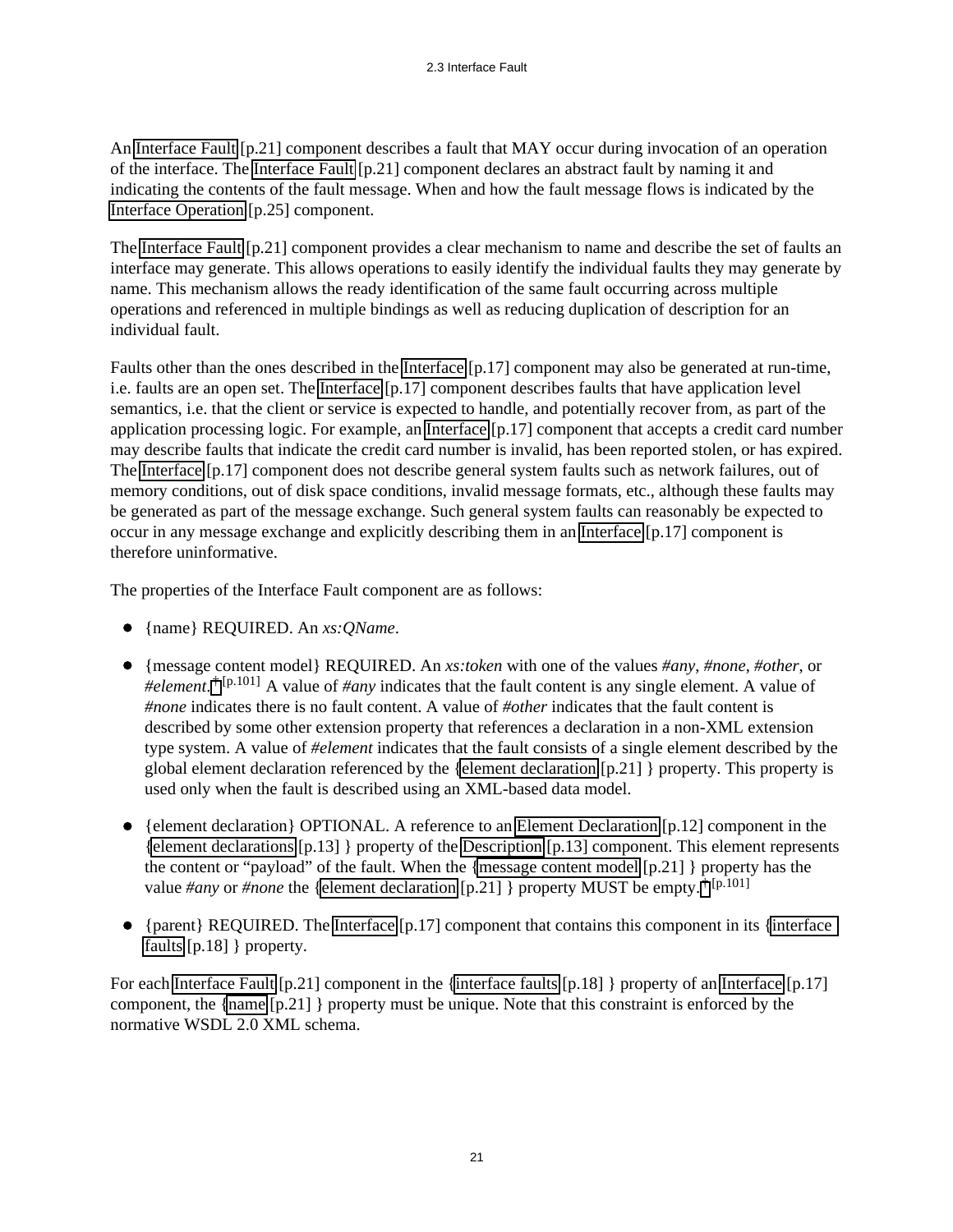[Interface Fault](#page-20-0) [p.21] components are uniquely identified by the QName of the enclosing [Interface](#page-16-3) [p.17] component and QName of the [Interface Fault](#page-20-0) [p.21] component itself.

#### **Note:**

Despite having a [{name](#page-20-1) [p.21] } property, [Interface Fault](#page-20-0) [p.21] components cannot be identified solely by their QName. Indeed, two [Interface](#page-16-3) [p.17] components whose [{name](#page-16-2) [p.17] } property value has the same namespace name, but different local names, can contain [Interface Fault](#page-20-0) [p.21] components with the same [{name](#page-20-1) [p.21] } property value. Thus, the {name [p.21] } property of [Interface Fault](#page-20-0) [p.21] component is not sufficient to form the unique identity of an [Interface Fault](#page-20-0) [p.21] component. A method for uniquely identifying components is defined in **[A.2 Fragment Identifiers](#page-81-0)** [p.82] . See **[A.2.5 The](#page-83-4) [Interface Fault Component](#page-83-4)** [p.84] for the definition of the fragment identifier for the [Interface Fault](#page-20-0)  [p.21] component.

In cases where, due to an interface extending one or more other interfaces, two or more [Interface Fault](#page-20-0)  [p.21] components have the same value for their [{name](#page-20-1) [p.21] } property, then the component models of those [Interface Fault](#page-20-0) [p.21] components MUST be equivalent (see **[2.15 Equivalence of Components](#page-57-0)** [p.58] ). [†](#page-100-0) [p.101] If the [Interface Fault](#page-20-0) [p.21] components are equivalent then they are considered to collapse into a single component. Within the same [Interface](#page-16-3) [p.17] component, if two [Interface Fault](#page-20-0)  [p.21] components are not equivalent then their [{name](#page-20-1) [p.21] } properties MUST NOT be equal.

Note that, due to the above rules, if two interfaces that have the same value for the namespace name of their [{name](#page-20-1)  $[p.17]$ } property also have one or more faults that have the same value for their {name  $[p.21]$ } } property, then those two interfaces cannot both form part of the derivation chain of a derived interface unless those faults are the same fault.

For the above reason, it is considered good practice to ensure, where necessary, that the local name of the [{name](#page-20-1) [p.21] } property of [Interface Fault](#page-20-0) [p.21] components within a namespace SHOULD be unique, thus allowing such derivation to occur without inadvertent error.<sup>[†](#page-101-0) [p.102]</sup>

If a type system NOT based on the XML Infoset [*[XML Information Set](#page-77-2) [p.78]* ] is in use (as considered in **[3.2 Using Other Schema Languages](#page-64-0)** [p.65] ) then additional properties would need to be added to the [Interface Fault](#page-20-0) [p.21] component (along with extension attributes to its XML representation) to allow associating such message types with the message reference.

### <span id="page-21-0"></span>**2.3.2 XML Representation of Interface Fault Component**

```
<description>
   <interface>
     <fault
           name="xs:NCName" 
           element="union of xs:QName, xs:token"? >
       <documentation />*
     </fault>
   </interface>
</description>
```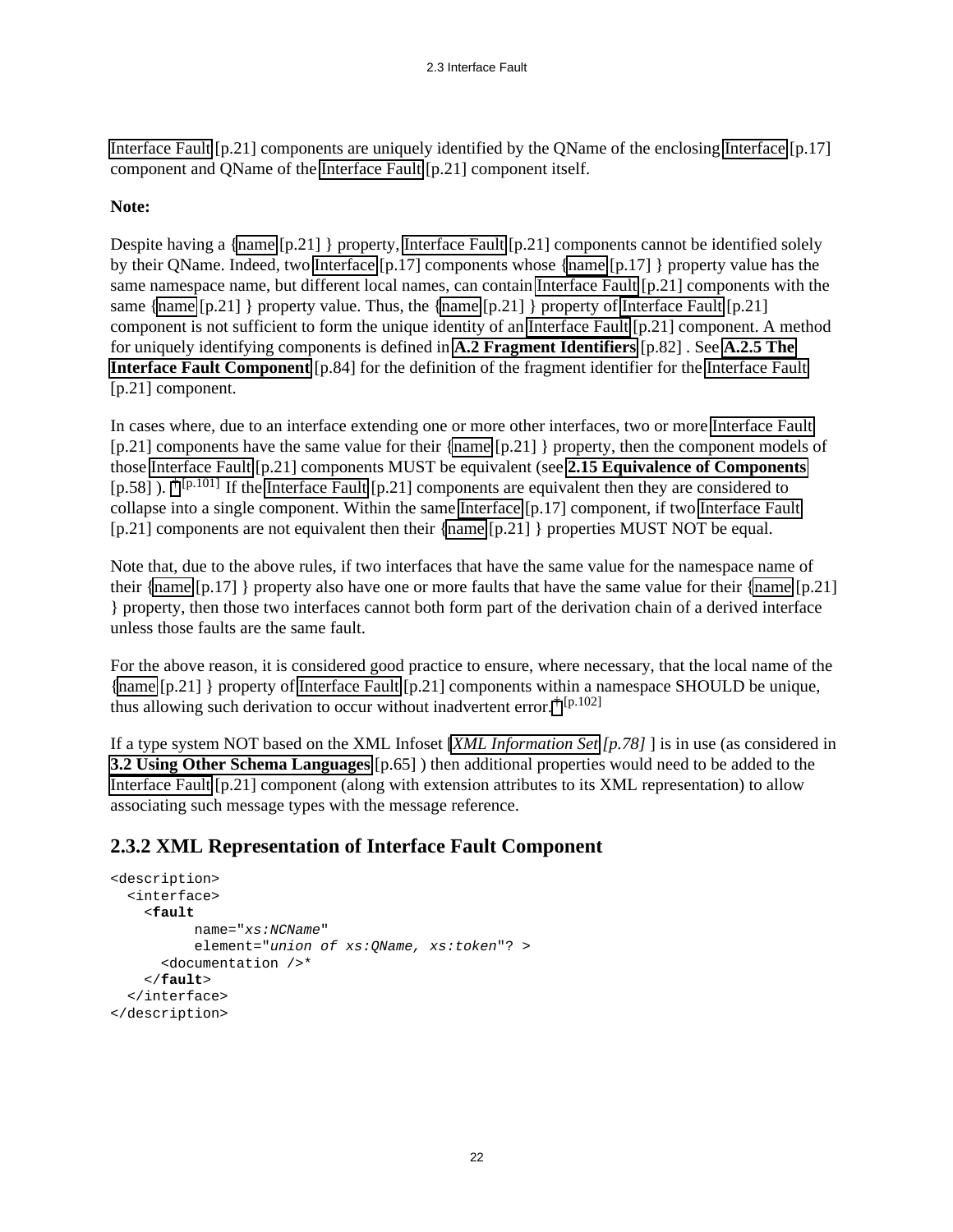The XML representation for an [Interface Fault](#page-20-0) [p.21] component is an *element information item* with the following Infoset properties:

- A [local name] of fault
- A [namespace name] of "http://www.w3.org/ns/wsdl"
- One or more *attribute information item*s amongst its [attributes] as follows:
	- A REQUIRED name *attribute information item* as described below in **[2.3.2.1 name attribute](#page-22-0) [information item with fault \[owner element\]](#page-22-0)** [p.23] .
	- An OPTIONAL element *attribute information item* as described below in **[2.3.2.2 element](#page-22-1) [attribute information item with fault \[owner element\]](#page-22-1)** [p.23] .
	- Zero or more namespace qualified *attribute information item*s whose [namespace name] is NOT "http://www.w3.org/ns/wsdl".
- Zero or more *element information item* amongst its [children], in order, as follows:
	- 1. Zero or more documentation *element information item*s (see **[5. Documentation](#page-70-1)** [p.71] ).
	- 2. Zero or more namespace-qualified *element information item* s whose [namespace name] is NOT " http://www.w3.org/ns/wsdl " .

#### <span id="page-22-0"></span>**2.3.2.1 name** *attribute information item* **with fault [owner element]**

The name *attribute information item* identifies a given fault *element information item* inside a given interface *element information item*.

The name *attribute information item* has the following Infoset properties:

- A [local name] of name
- A [namespace name] which has no value

The type of the name *attribute information item* is *xs:NCName*.

#### <span id="page-22-1"></span>**2.3.2.2 element** *attribute information item* **with fault [owner element]**

The element *attribute information item* refers, by QName, to an [Element Declaration](#page-11-2) [p.12] component.

The element *attribute information item* has the following Infoset properties:

- A [local name] of element.
- A [namespace name] which has no value.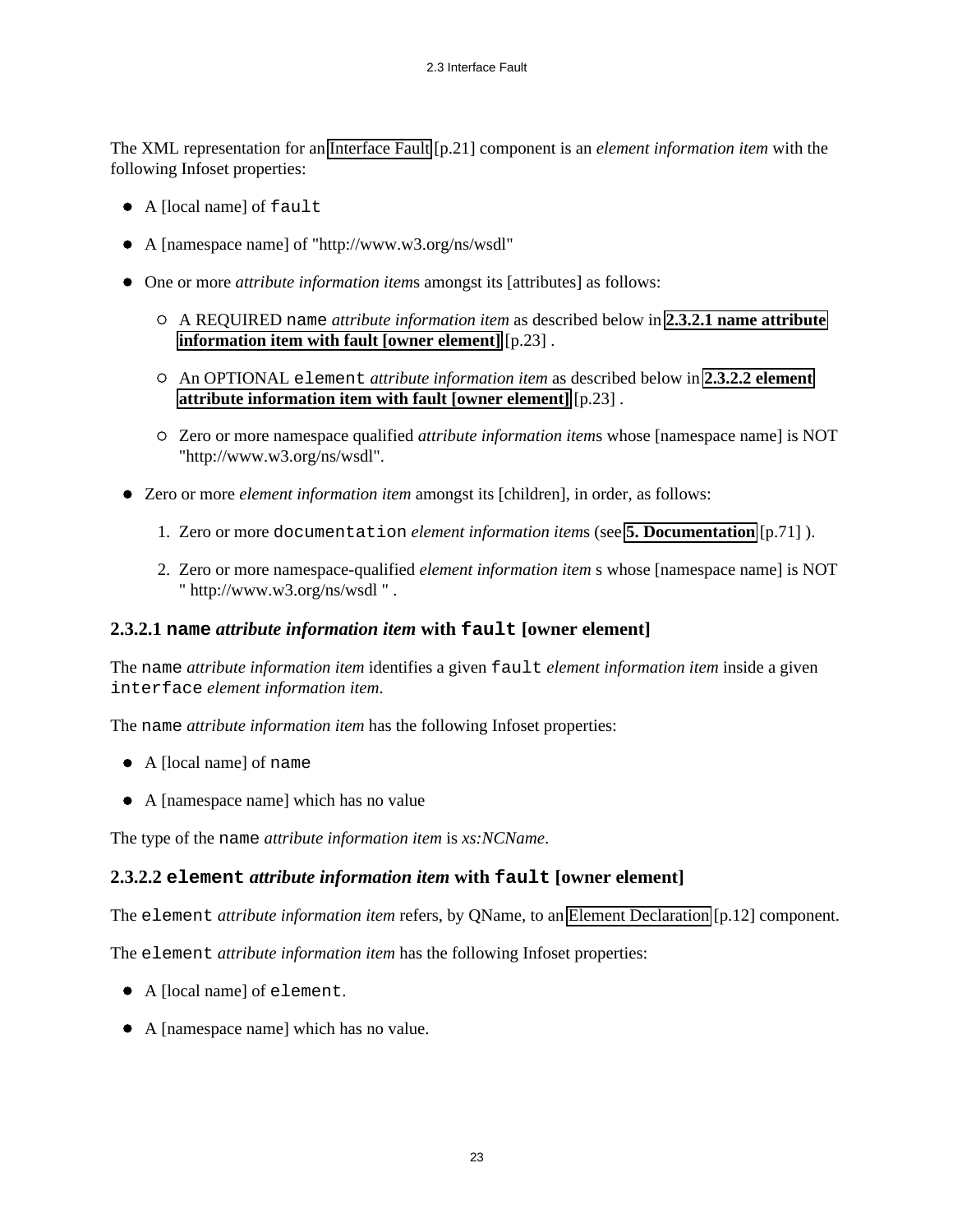The type of the element *attribute information item* is a union of *xs:QName* and *xs:token* where the allowed token values are *#any*, *#none*, or *#other*.

### <span id="page-23-0"></span>**2.3.3 Mapping Interface Fault's XML Representation to Component Properties**

The mapping from the XML Representation of the fault *element information item* (see **[2.3.2 XML](#page-21-0) [Representation of Interface Fault Component](#page-21-0)** [p.22] ) to the properties of the [Interface Fault](#page-20-0) [p.21] component is as described in [Table 2-3](#page-23-3) [p.24] .

<span id="page-23-3"></span>

| <b>Property</b>                     | <b>Value</b>                                                                                                                                                                                                                                                                                                                                                                                                                                                                                                                                                                                                     |
|-------------------------------------|------------------------------------------------------------------------------------------------------------------------------------------------------------------------------------------------------------------------------------------------------------------------------------------------------------------------------------------------------------------------------------------------------------------------------------------------------------------------------------------------------------------------------------------------------------------------------------------------------------------|
| $\{name[p.21]\}$                    | The QName whose local name is the actual value of the name <i>attribute</i><br><i>information item.</i> and whose namespace name is the actual value of the<br>targetNamespace attribute information item of the [parent] description<br>element information item of the [parent] interface element information item.                                                                                                                                                                                                                                                                                            |
| message content<br>model $[p.21]$ } | If the element <i>attribute information item</i> is present and its value is a QName,<br>then #element; otherwise the actual value of the element <i>attribute information</i><br><i>item</i> , if any; otherwise #other.                                                                                                                                                                                                                                                                                                                                                                                        |
| $\{element$<br>declaration [p.21]   | If the element <i>attribute information item</i> is present and its value is a QName,<br>then the Element Declaration [p.12] component from the {element declarations<br>[p.13] } property of the Description [p.13] component resolved to by the value of<br>the element <i>attribute information item</i> (see $2.17$ QName resolution [p.59]);<br>otherwise empty. If the element <i>attribute information item</i> has a value, then it<br>MUST resolve to an Element Declaration [p.12] component from the {element<br>declarations [p.13] } property of the Description [p.13] component. $\dagger$ [p.95] |
| {parent $[p.21]$ }                  | The Interface [p.17] component corresponding to the interface element<br><i>information item</i> in [parent].                                                                                                                                                                                                                                                                                                                                                                                                                                                                                                    |

| Table 2-3. Mapping from XML Representation to Interface Fault Component Properties |  |  |  |
|------------------------------------------------------------------------------------|--|--|--|
|                                                                                    |  |  |  |

## <span id="page-23-1"></span>**2.4 Interface Operation**

### <span id="page-23-2"></span>**2.4.1 The Interface Operation Component**

An [Interface Operation](#page-24-0) [p.25] component describes an operation that a given interface supports. An operation is an interaction with the service consisting of a set of (ordinary and fault) messages exchanged between the service and the other parties involved in the interaction. The sequencing and cardinality of the messages involved in a particular interaction is governed by the *message exchange pattern* used by the operation (see [{message exchange pattern](#page-24-3) [p.25] } property).

A message exchange pattern defines placeholders for messages, the participants in the pattern (i.e., the sources and sinks of the messages), and the cardinality and sequencing of messages exchanged by the participants. The message placeholders are associated with specific message types by the operation that uses the pattern by means of message and fault references (see [{interface message references](#page-24-2) [p.25] } and [{interface fault references](#page-24-4) [p.25] } properties). The service whose operation is using the pattern becomes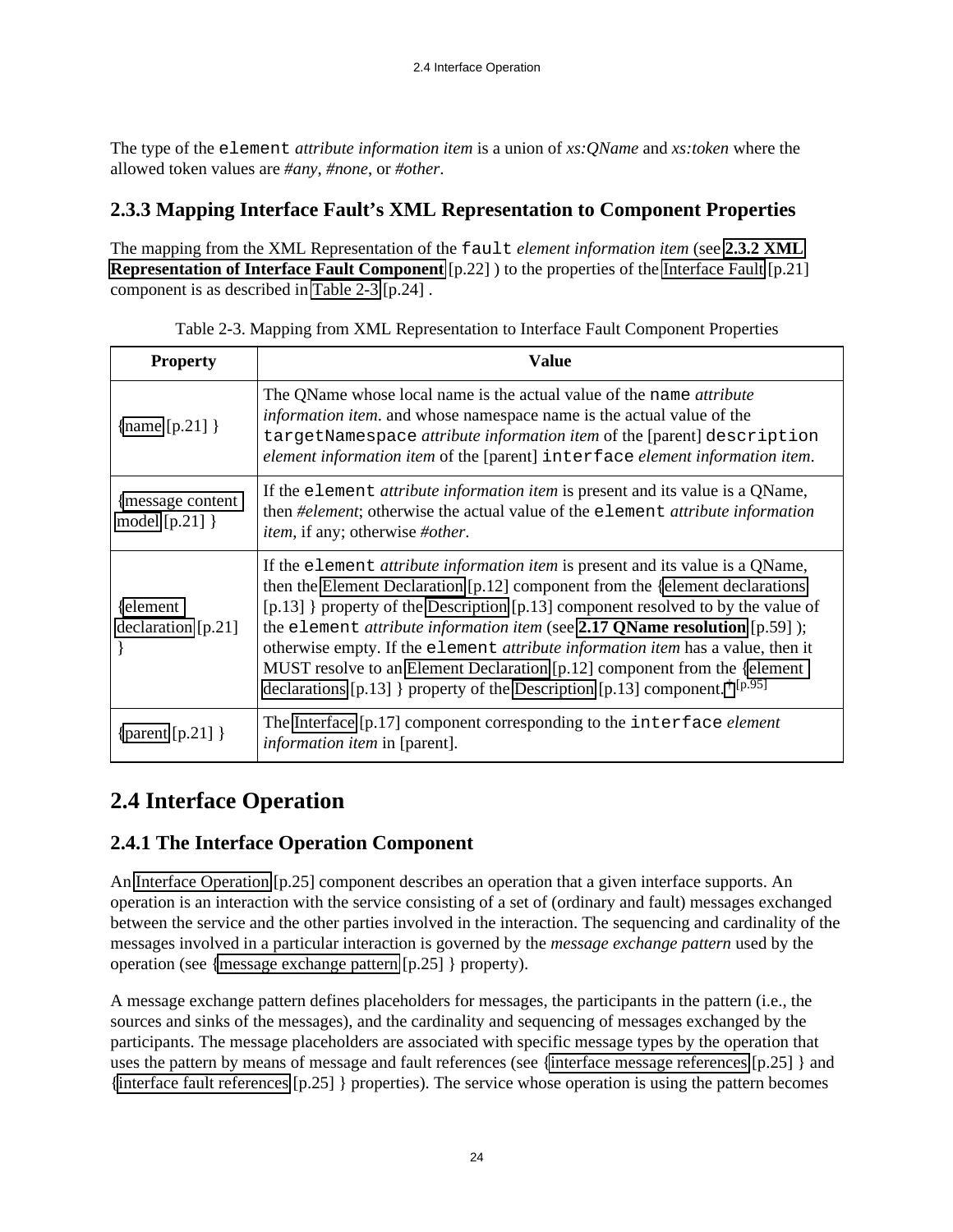one of the participants of the pattern. This specification does not define a machine understandable language for defining message exchange patterns, nor does it define any specific patterns. The companion specification, [*[WSDL 2.0 Adjuncts](#page-78-1) [p.79]* ] defines a set of such patterns and defines identifying IRIs any of which MAY be used as the value of the [{message exchange pattern](#page-24-3) [p.25] } property.

<span id="page-24-1"></span><span id="page-24-0"></span>The properties of the Interface Operation component are as follows:

- {name} REQUIRED. An *xs:QName*.
- <span id="page-24-3"></span>{message exchange pattern} REQUIRED. An *xs:anyURI* identifying the message exchange pattern used by the operation. This *xs:anyURI* MUST be an absolute IRI (see [*[IETF RFC 3987](#page-77-5) [p.78]* ]). [†](#page-101-0)   $[p.102]$
- <span id="page-24-2"></span>• {interface message references} OPTIONAL. A set of [Interface Message Reference](#page-29-2) [p.30] components for the ordinary messages the operation accepts or sends.
- <span id="page-24-4"></span>• {interface fault references} OPTIONAL. A set of [Interface Fault Reference](#page-34-1) [p.35] components for the fault messages the operation accepts or sends.
- <span id="page-24-5"></span>{style} OPTIONAL. A set of *xs:anyURI*s identifying the rules that were used to construct the [{element declaration](#page-30-1) [p.31] } properties of [{interface message references](#page-24-2) [p.25] }. (See **[2.4.1.2](#page-26-0) [Operation Style](#page-26-0)** [p.27] .) These *xs:anyURI*s MUST be absolute IRIs (see [*[IETF RFC 3986](#page-77-4) [p.78]*  ]). [†](#page-101-0) [p.102]
- <span id="page-24-6"></span>• {parent} REQUIRED. The [Interface](#page-16-3) [p.17] component that contains this component in its {interface} [operations](#page-17-3) [p.18] } property.

For each [Interface Operation](#page-24-0) [p.25] component in the [{interface operations](#page-17-3) [p.18] } property of an [Interface](#page-16-3) [p.17] component, the  $\{\text{name }[p.25]\}$  $\{\text{name }[p.25]\}$  $\{\text{name }[p.25]\}$  property MUST be unique. Note that this constraint is enforced by the normative WSDL 2.0 XML schema.

[Interface Operation](#page-24-0) [p.25] components are uniquely identified by the QName of the enclosing [Interface](#page-16-3)  [p.17] component and QName of the [Interface Operation](#page-24-0) [p.25] component itself.

#### **Note:**

Despite having a [{name](#page-24-1) [p.25] } property, [Interface Operation](#page-24-0) [p.25] components cannot be identified solely by their QName. Indeed, two [Interface](#page-16-3)  $[p.17]$  components whose  $\{\text{name }[p.17] \}$  $\{\text{name }[p.17] \}$  $\{\text{name }[p.17] \}$  property value has the same namespace name, but different local names, can contain [Interface Operation](#page-24-0) [p.25] components with the same [{name](#page-24-1) [p.25] } property value. Thus, the {name [p.25] } property of Interface Operation [p.25] components is not sufficient to form the unique identity of an [Interface Operation](#page-24-0) [p.25] component. A method for uniquely identifying components is defined in **[A.2 Fragment Identifiers](#page-81-0)** [p.82] . See **[A.2.6 The Interface Operation Component](#page-83-5)** [p.84] for the definition of the fragment identifier for the [Interface Operation](#page-24-0) [p.25] component.

In cases where, due to an interface extending one or more other interfaces, two or more [Interface](#page-24-0)  [Operation](#page-24-0) [p.25] components have the same value for their [{name](#page-24-1)  $[p.25]$  } property, then the component models of those Interface Operation components MUST be equivalent (see **[2.15 Equivalence of](#page-57-0)  [Components](#page-57-0)** [p.58] ). <sup>[†](#page-101-0) [p.102]</sup> If the [Interface Operation](#page-24-0) [p.25] components are equivalent then they are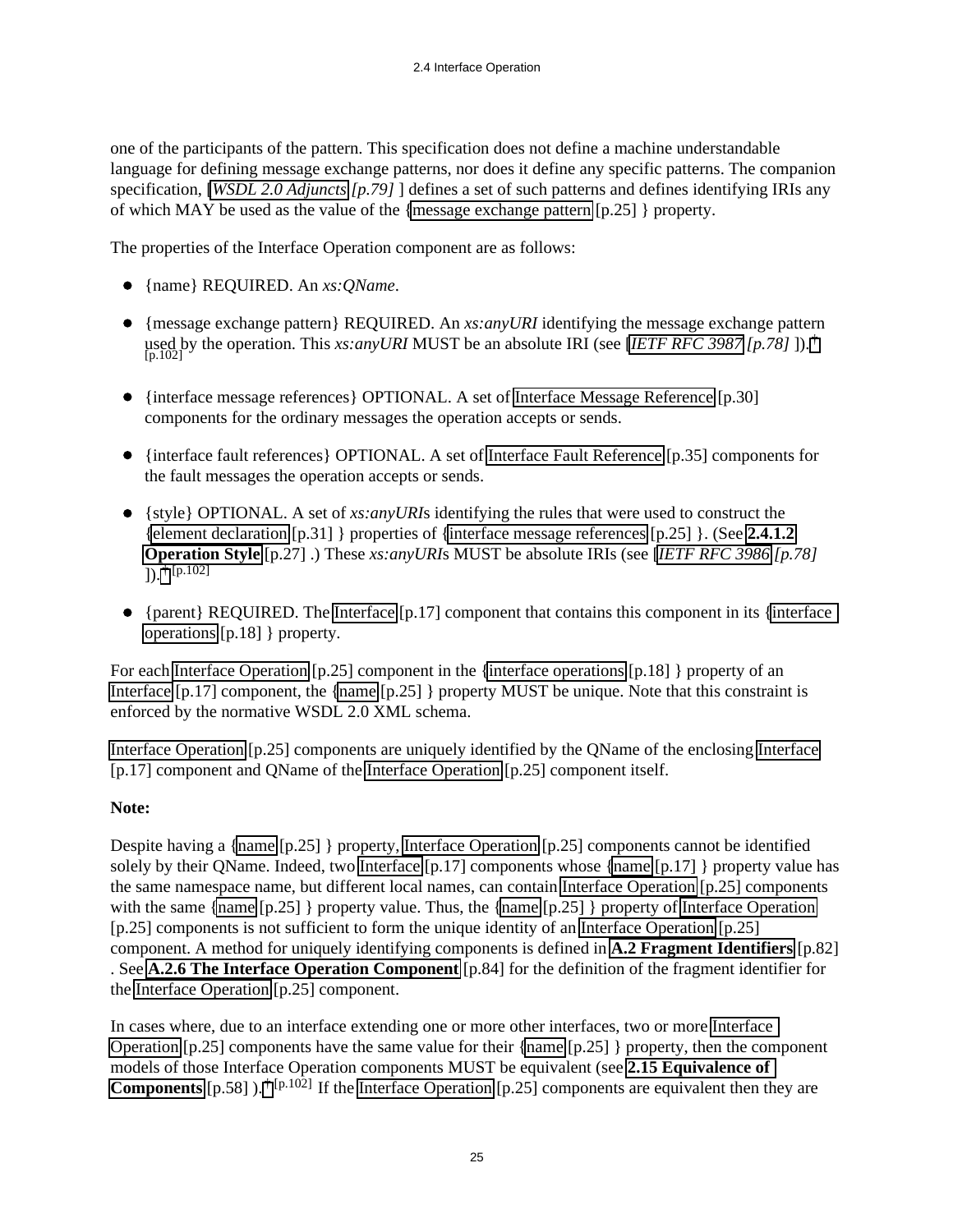considered to collapse into a single component. Within the same [Interface](#page-16-3) [p.17] component, if two [Interface Operation](#page-24-0) [p.25] components are not equivalent then their [{name](#page-24-1) [p.25] } properties MUST NOT be equal.

Note that, due to the above rules, if two interfaces that have the same value for the namespace name of their [{name](#page-16-2) [p.17] } property also have one or more operations that have the same value for their [{name](#page-24-1)  [p.25] } property, then those two interfaces cannot both form part of the derivation chain of a derived interface unless those operations are the same operation.

For the above reason, it is considered good practice to ensure, where necessary, that the [{name](#page-24-1) [p.25] } property of [Interface Operation](#page-24-0) [p.25] components within a namespace SHOULD be unique, thus allowing such derivation to occur without inadvertent error.<sup>[†](#page-102-0) [p.103]</sup>

More than one [Interface Fault Reference](#page-34-1) [p.35] component in the [{interface fault references](#page-24-4) [p.25] } property of an [Interface Operation](#page-24-0) [p.25] component may refer to the same message label. In that case, the listed fault types define alternative fault messages. This allows one to indicate that there is more than one type of fault that is related to that message.

#### <span id="page-25-0"></span>**2.4.1.1 Message Exchange Pattern**

This section describes some aspects of message exchange patterns in more detail. Refer to the *Web Services Description Language (WSDL) Version 2.0 Part 2: Adjuncts* specification [*[WSDL 2.0 Adjuncts](#page-78-1)  [p.79]* ] for a complete discussion of the semantics of message exchange patterns in general, as well as the definitions of the message exchange patterns that are predefined by WSDL 2.0.

A *placeholder message* is a template for an actual message as described by an [Interface Message](#page-29-2)  [Reference](#page-29-2) [p.30] component. Although a placeholder message is not itself a component, it is useful to regard it as having both a [{message label](#page-29-3) [p.30] } and a [{direction](#page-30-2) [p.31] } property which define the values of the actual [Interface Message Reference](#page-29-2) [p.30] component that corresponds to it. A placeholder message is also associated with some node that exchanges the message with the service. Furthermore, a placeholder message may be designated as optional in the exchange.

A *fault propagation ruleset* specifies the relation between the [Interface Fault Reference](#page-34-1) [p.35] and [Interface Message Reference](#page-29-2) [p.30] components of an [Interface Operation](#page-24-0) [p.25] component. The *Web Services Description Language (WSDL) Version 2.0 Part 2: Adjuncts* specification [*[WSDL 2.0 Adjuncts](#page-78-1)  [p.79]* ] defines three fault propagation rulesets which we will refer to as *fault-replaces-message*, *message-triggers-fault*, and *no-faults*. These three fault propagation rulesets are used by the predefined message exchange patterns defined in [*[WSDL 2.0 Adjuncts](#page-78-1) [p.79]* ]. Other message exchange patterns can define additional fault propagation rulesets.

A *message exchange pattern* is a template for the exchange of one or more messages, and their associated faults, between the service and one or more other nodes as described by an [Interface Operation](#page-24-0) [p.25] component. The service and the other nodes are referred to as the *participants* in the exchange. More specifically, a message exchange pattern consists of a sequence of one or more placeholder messages. Each placeholder message within this sequence is uniquely identified by its [{message label](#page-29-3)  $[p.30]$  } property. A message exchange pattern is itself uniquely identified by an absolute IRI, which is used as the value of the [{message exchange pattern](#page-24-3) [p.25] } property of the [Interface Operation](#page-24-0) [p.25] component, and which specifies the fault propagation ruleset that its faults obey.<sup>[†](#page-102-0) [p.103]</sup>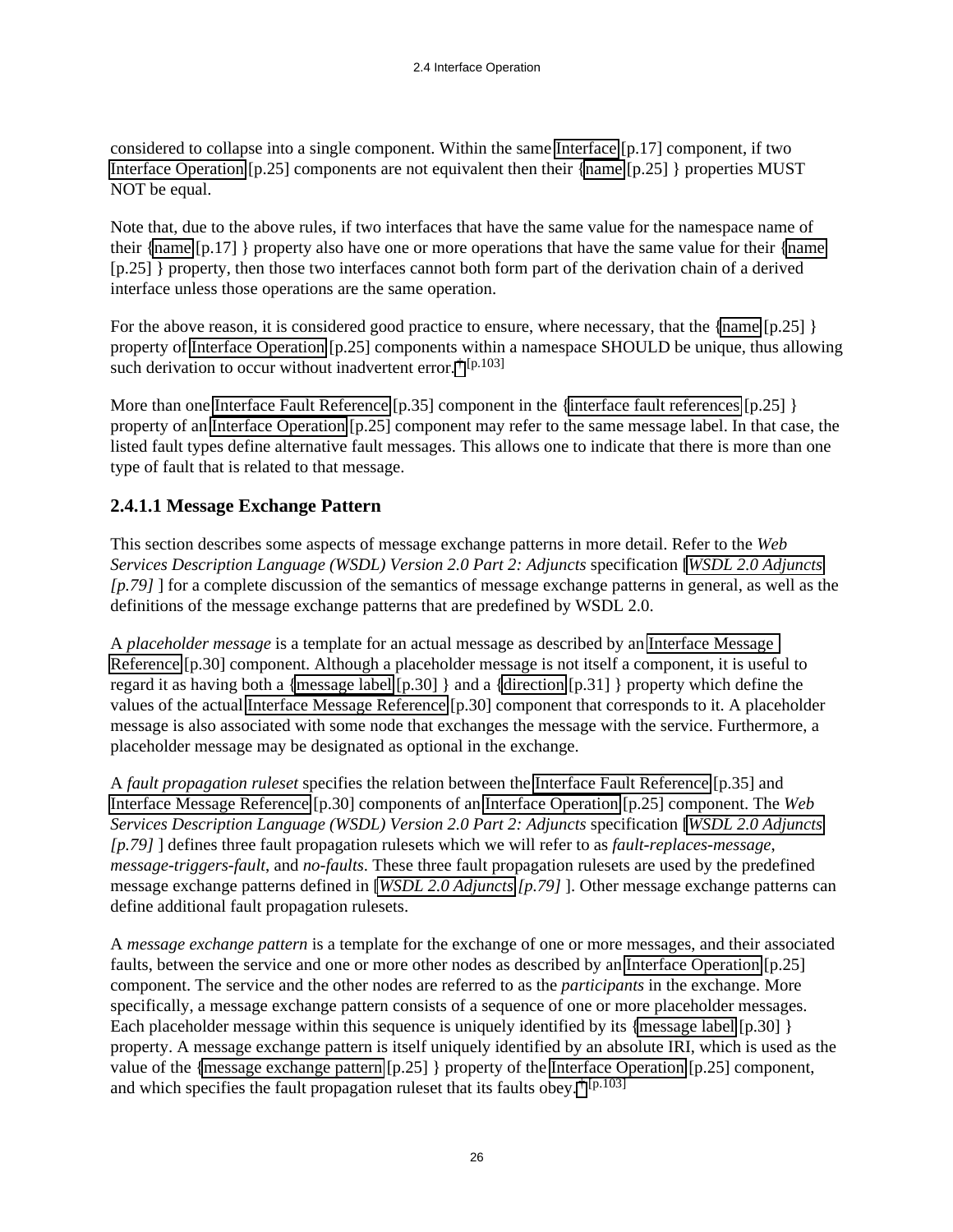#### <span id="page-26-0"></span>**2.4.1.2 Operation Style**

An operation style specifies additional information about an operation. For example, an operation style may define structural constraints on the element declarations of the interface message reference or interface fault components used by the operation. This additional information in no way affects the messages and faults exchanged with the service and it can therefore be safely ignored in that context. However, the additional information can be used for other purposes, for example, improved code generation. The [{style](#page-24-5) [p.25] } property of the [Interface Operation](#page-24-0) [p.25] component contains a set of zero or more IRIs that identify operation styles. An [Interface Operation](#page-24-0) [p.25] component MUST satisfy the specification defined by each operation style identified by its [{style](#page-24-5)  $[p.25]$  } property.  $\dagger$  [p.103] If no [Interface Operation](#page-24-0) [p.25] component can simultaneously satisfy all of the styles, the document is invalid.

If the [{style](#page-24-5) [p.25] } property of an [Interface Operation](#page-24-0) [p.25] component does have a value, then that value (a set of IRIs) specifies the rules that were used to define the element declarations (or other properties that define the message and fault contents; see **[3.2 Using Other Schema Languages](#page-64-0)** [p.65] ) of the [Interface Message Reference](#page-29-2) [p.30] or [Interface Fault](#page-20-0) [p.21] components used by the operation. Although a given operation style has the ability to constrain *all* input and output messages and faults of an operation, it MAY choose to constrain any combination thereof, e.g. only the messages, or only the inputs.

Please refer to the *Web Services Description Language (WSDL) Version 2.0 Part 2: Adjuncts* specification [*[WSDL 2.0 Adjuncts](#page-78-1) [p.79]* ] for particular operation style definitions.

#### <span id="page-26-1"></span>**2.4.2 XML Representation of Interface Operation Component**

```
<description>
    <interface>
       <operation
               name="xs:NCName" 
                pattern="xs:anyURI"?
                style="list of xs:anyURI"? >
         <documentation />*
         [ \begin{array}{l} \hbox{ <i>input</i> /> } \end{array} \; ] \hbox{ <i>output</i> /> } \; ] \hbox{ <i>simfull</i> /> } \; ] \hbox{ <i>outfault</i> /> } \; ]^{\star} </operation>
    </interface>
</description>
```
The XML representation for an [Interface Operation](#page-24-0) [p.25] component is an *element information item* with the following Infoset properties:

- A [local name] of operation
- A [namespace name] of "http://www.w3.org/ns/wsdl"
- Two or more *attribute information item*s amongst its [attributes] as follows:
	- A REQUIRED name *attribute information item* as described below in **[2.4.2.1 name attribute](#page-27-0) [information item with operation \[owner element\]](#page-27-0)** [p.28] .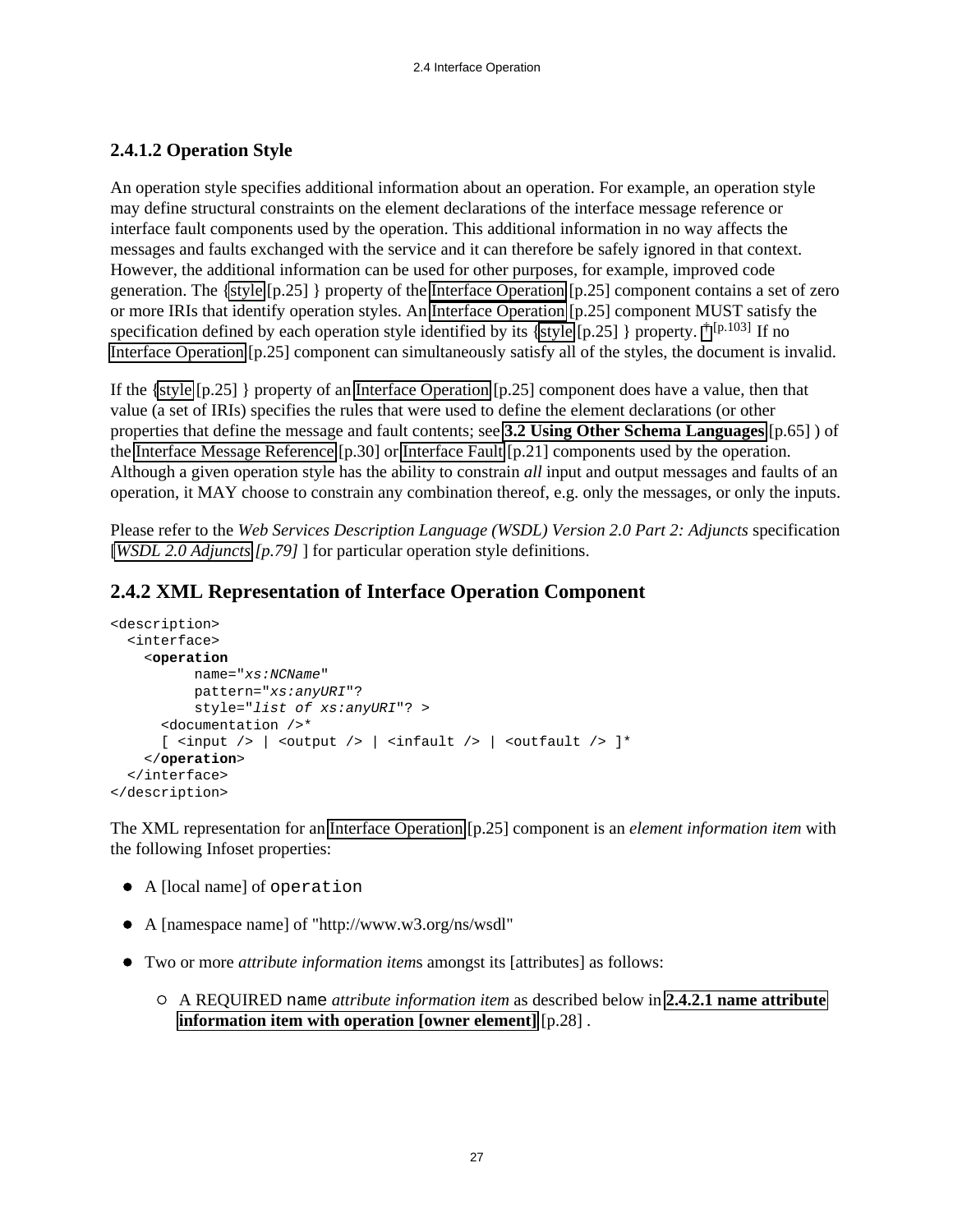- An OPTIONAL pattern *attribute information item* as described below in **[2.4.2.2 pattern](#page-28-0) [attribute information item with operation \[owner element\]](#page-28-0)** [p.29] .
- An OPTIONAL style *attribute information item* as described below in **[2.4.2.3 style attribute](#page-28-1) [information item with operation \[owner element\]](#page-28-1)** [p.29] .
- Zero or more namespace qualified *attribute information item*s whose [namespace name] is NOT "http://www.w3.org/ns/wsdl".
- One or more *element information item* amongst its [children], in order, as follows:
	- 1. Zero or more documentation *element information item*s (see **[5. Documentation](#page-70-1)** [p.71] ).
	- 2. One or more *element information item*s from among the following, in any order:
		- One or more *element information item*s from among the following, in any order:
			- Zero or more input *element information item*s (see **[2.5.2 XML Representation of](#page-30-0) [Interface Message Reference Component](#page-30-0)** [p.31] ).
			- Zero or more output *element information item*s (see **[2.5.2 XML Representation of](#page-30-0) [Interface Message Reference Component](#page-30-0)** [p.31] ).
			- Zero or more infault *element information item*s (see **[2.6.2 XML Representation](#page-34-0) [of Interface Fault Reference](#page-34-0)** [p.35] ).
			- Zero or more outfault *element information item*s (see **[2.6.2 XML Representation](#page-34-0) [of Interface Fault Reference](#page-34-0)** [p.35] ).
		- Zero or more namespace-qualified *element information item*s whose [namespace name] is NOT "http://www.w3.org/ns/wsdl".

#### <span id="page-27-0"></span>**2.4.2.1 name** *attribute information item* **with operation [owner element]**

The name *attribute information item* identifies a given operation *element information item* inside a given interface *element information item*.

The name *attribute information item* has the following Infoset properties:

- A [local name] of name
- A [namespace name] which has no value

The type of the name *attribute information item* is *xs:NCName*.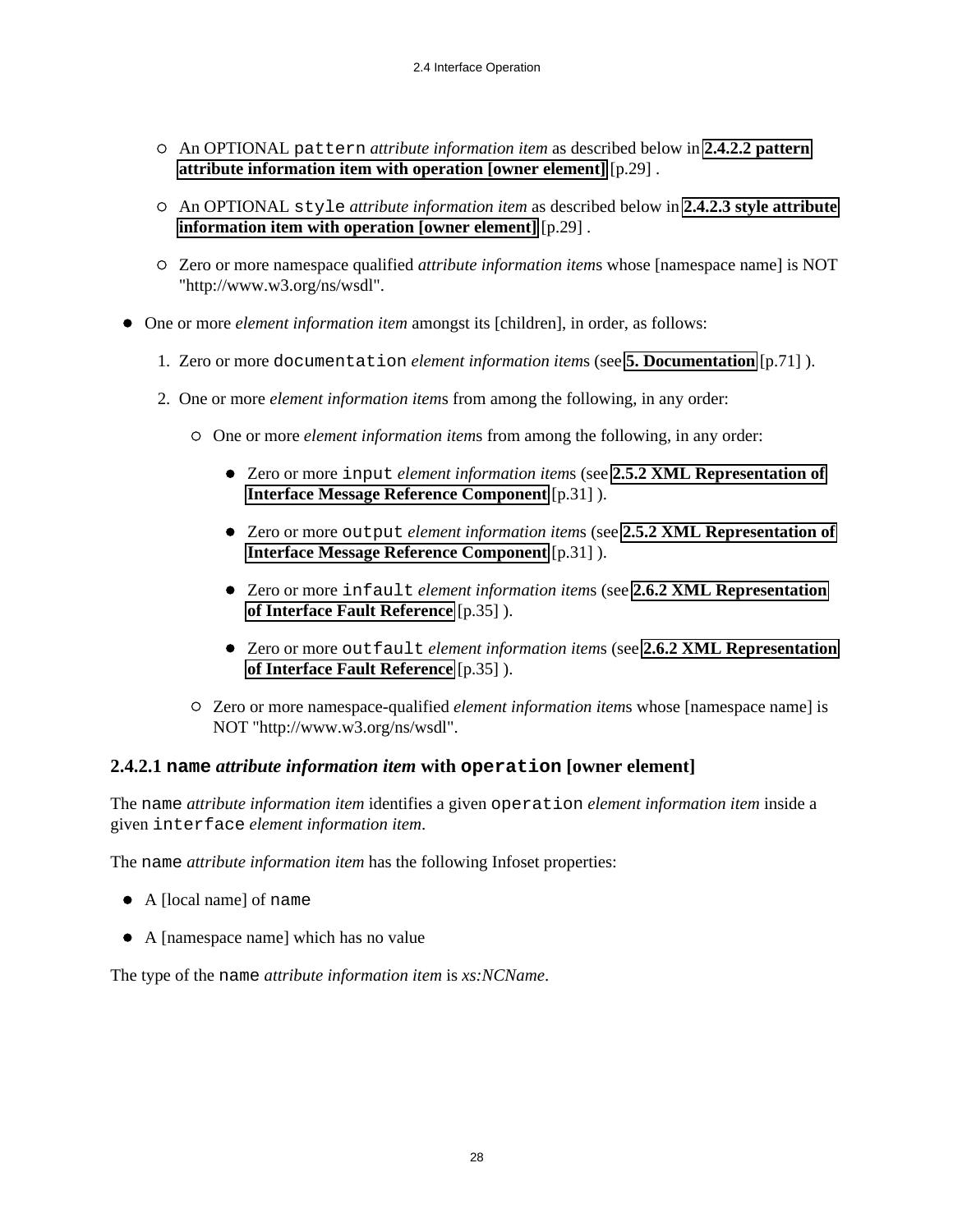#### <span id="page-28-0"></span>**2.4.2.2 pattern** *attribute information item* **with operation [owner element]**

The pattern *attribute information item* identifies the message exchange pattern a given operation uses.

The pattern *attribute information item* has the following Infoset properties:

- A [local name] of pattern
- A [namespace name] which has no value

The type of the pattern *attribute information item* is *xs:anyURI*. Note that its value must be an absolute IRI (see [*[IETF RFC 3987](#page-77-5) [p.78]* ]).

#### <span id="page-28-1"></span>**2.4.2.3 style** *attribute information item* **with operation [owner element]**

The style *attribute information item* indicates the rules that were used to construct the [{element](#page-30-1)  [declaration](#page-30-1) [p.31] } properties of the [Interface Message Reference](#page-29-2) [p.30] components which are members of the [{interface message references](#page-24-2) [p.25] } property of the [owner element] operation.

The style *attribute information item* has the following Infoset properties:

- A [local name] of style
- A [namespace name] which has no value

The type of the style *attribute information item* is *list of xs:anyURI*. Note that its value must be an absolute IRI (see [*[IETF RFC 3987](#page-77-5) [p.78]* ]).

### <span id="page-28-2"></span>**2.4.3 Mapping Interface Operation's XML Representation to Component Properties**

<span id="page-28-3"></span>The mapping from the XML Representation of the operation *element information item* (see **[2.4.2](#page-26-1) [XML Representation of Interface Operation Component](#page-26-1)** [p.27] ) to the properties of the Interface Operation component (see **[2.4.1 The Interface Operation Component](#page-23-2)** [p.24] ) is as described in [Table](#page-28-3)   $2-4$  [p.29].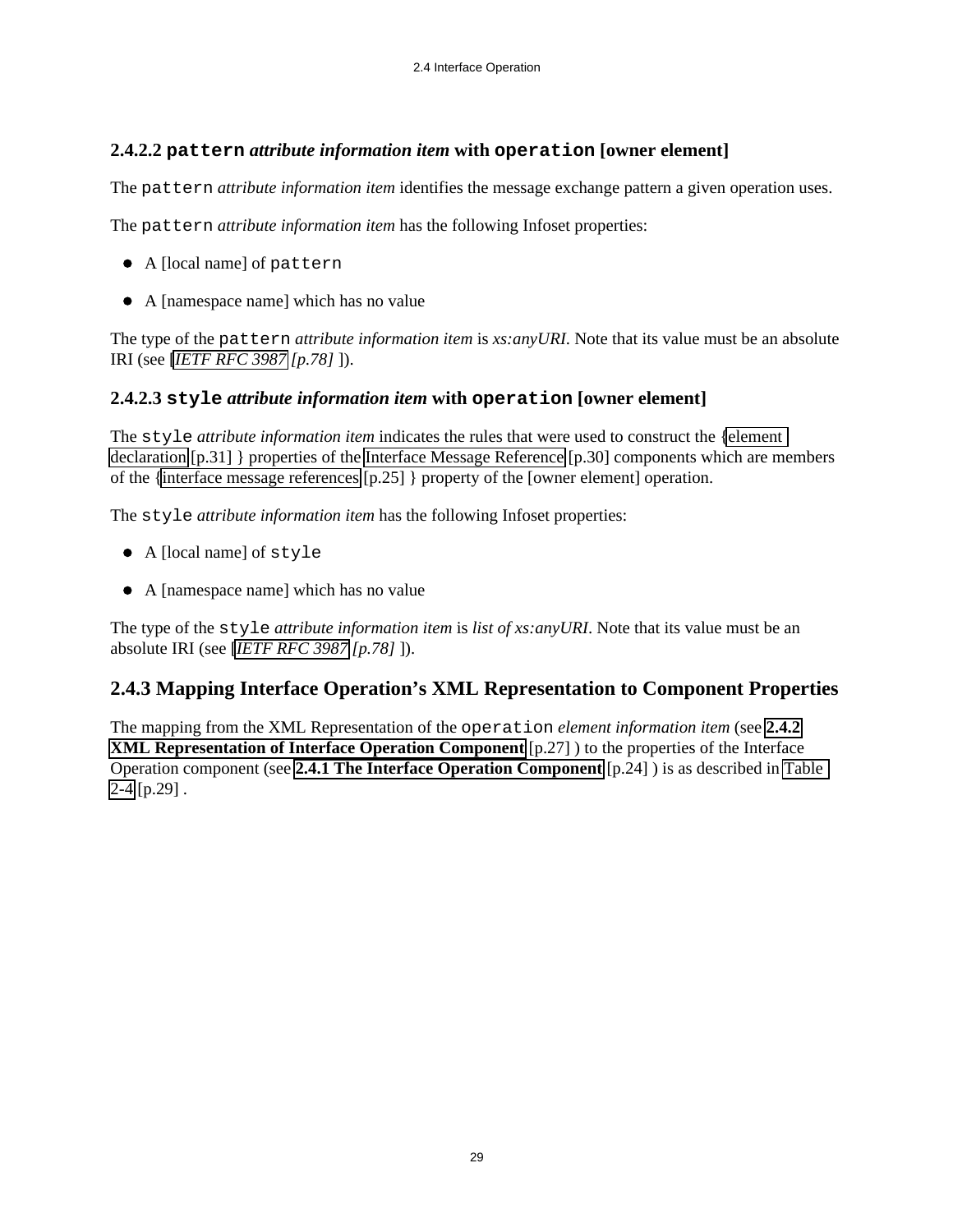| <b>Property</b>                              | Value                                                                                                                                                                                                                                                                                                                       |
|----------------------------------------------|-----------------------------------------------------------------------------------------------------------------------------------------------------------------------------------------------------------------------------------------------------------------------------------------------------------------------------|
| {name $[p.25]$ }                             | The QName whose local name is the actual value of the name <i>attribute</i><br><i>information item</i> and whose namespace name is the actual value of the<br>targetNamespace <i>attribute information item</i> of the [parent] description<br>element information item of the [parent] interface element information item. |
| {message}<br>exchange pattern<br>$[p.25]$ }  | The actual value of the pattern <i>attribute information item</i> ; otherwise<br>'http://www.w3.org/ns/wsdl/in-out'.                                                                                                                                                                                                        |
| {interface message}<br>references $[p.25]$ } | The set of message references corresponding to the input and output <i>element</i><br><i>information items</i> in [children], if any.                                                                                                                                                                                       |
| {interface fault}<br>references $[p.25]$ }   | The set of interface fault references corresponding to the infault and<br>outfault element information items in [children], if any.                                                                                                                                                                                         |
| $\{style [p.25] \}$                          | The set containing the IRIs in the actual value of the style <i>attribute information</i><br><i>item</i> , if present; otherwise the set containing the IRIs in the actual value of the<br>styleDefault attribute information item of the [parent] interface element<br>information item, if present; otherwise empty.      |
| {parent $[p.25]$ }                           | The Interface [p.17] component corresponding to the interface element<br><i>information item</i> in [parent].                                                                                                                                                                                                               |

| Table 2-4. Mapping from XML Representation to Interface Operation Component Properties |  |  |  |
|----------------------------------------------------------------------------------------|--|--|--|
|                                                                                        |  |  |  |
|                                                                                        |  |  |  |

## <span id="page-29-0"></span>**2.5 Interface Message Reference**

### <span id="page-29-1"></span>**2.5.1 The Interface Message Reference Component**

An [Interface Message Reference](#page-29-2) [p.30] component defines the content, or *payload*, of a message exchanged in an operation. By default, the message content is defined by an XML-based type system such as XML Schema. Other type systems may be used via the WSDL 2.0 type system extension mechanism.

A message exchange pattern defines a set of placeholder messages that participate in the pattern and assigns them unique message labels within the pattern (e.g. 'In', 'Out'). The purpose of an [Interface](#page-29-2) [Message Reference](#page-29-2) [p.30] component is to associate an actual message element (XML element declaration or some other declaration (see **[3.2 Using Other Schema Languages](#page-64-0)** [p.65] )) with a message in the pattern, as identified by its message label. Later, when the message exchange pattern is instantiated, messages corresponding to that particular label will follow the element assignment made by the [Interface](#page-29-2) [Message Reference](#page-29-2) [p.30] component.

<span id="page-29-3"></span><span id="page-29-2"></span>The properties of the Interface Message Reference component are as follows:

{message label} REQUIRED. An *xs:NCName*. This property identifies the role this message plays in the [{message exchange pattern](#page-24-3) [p.25] } of the [Interface Operation](#page-24-0) [p.25] component this message is contained within. The value of this property MUST match the name of a placeholder message defined by the message exchange pattern. [†](#page-102-0) [p.103]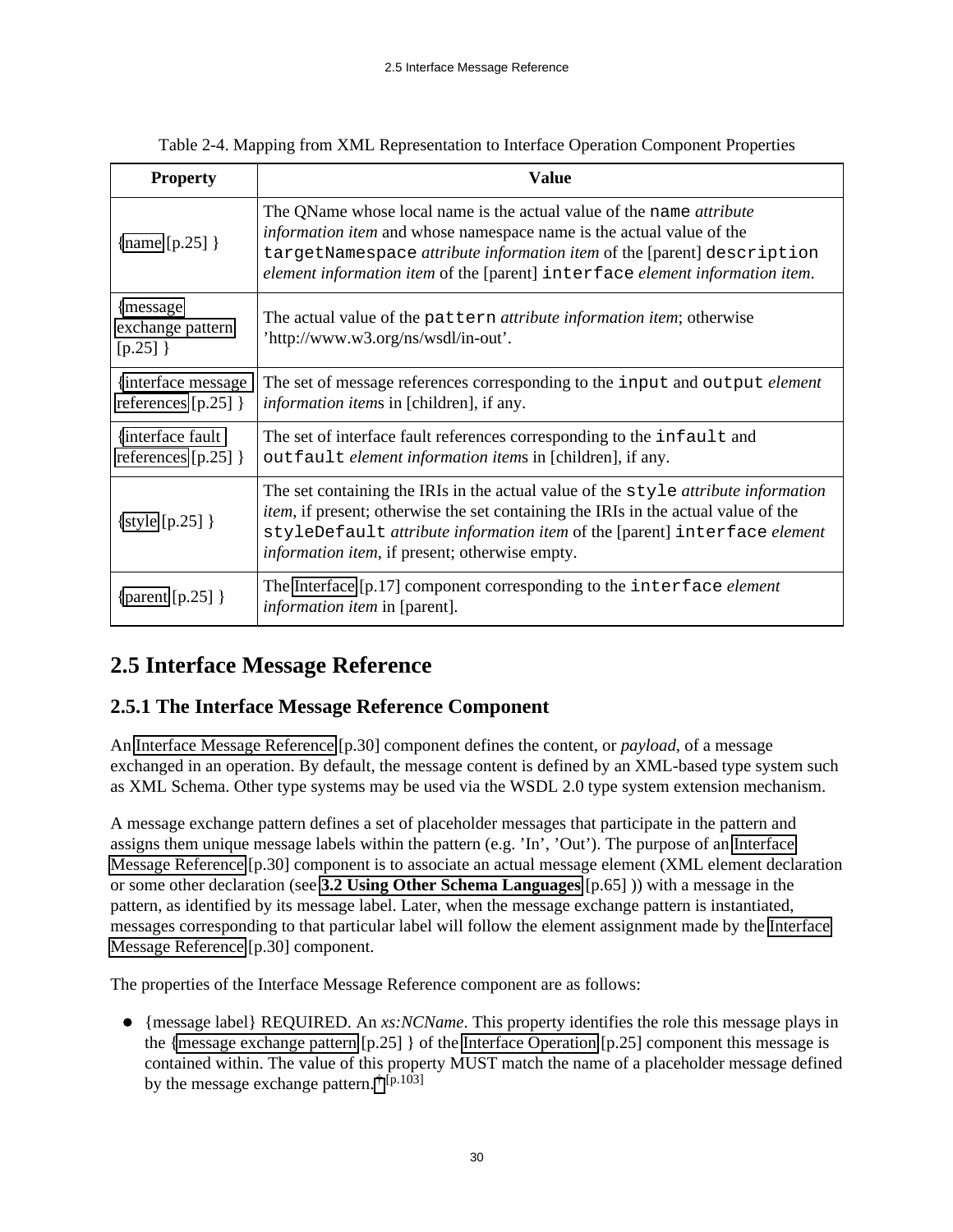- <span id="page-30-2"></span>{direction} REQUIRED. An *xs:token* with one of the values *in* or *out*, indicating whether the message is coming to the service or going from the service, respectively.  $\dagger$  [p.102] The direction MUST be the same as the direction of the message identified by the [{message label](#page-29-3) [p.30] } property in the [{message exchange pattern](#page-24-3) [p.25] } of the [Interface Operation](#page-24-0) [p.25] component this is contained within. [†](#page-101-0) [p.102]
- <span id="page-30-3"></span>{message content model} REQUIRED. An *xs:token* with one of the values *#any*, *#none*, *#other*, or  $\bullet$ *#element*. [†](#page-101-0) [p.102] A value of *#any* indicates that the message content is any single element. A value of *#none* indicates there is no message content. A value of *#other* indicates that the message content is described by some other extension property that references a declaration in a non-XML extension type system. A value of *#element* indicates that the message consists of a single element described by the global element declaration referenced by the [{element declaration](#page-30-1) [p.31] } property. This property is used only when the message is described using an XML-based data model.
- <span id="page-30-1"></span> $\bullet$ {element declaration} OPTIONAL. A reference to an [Element Declaration](#page-11-2) [p.12] component in the [{element declarations](#page-12-5) [p.13] } property of the [Description](#page-12-2) [p.13] component. This element represents the content or "payload" of the message. When the [{message content model](#page-30-3) [p.31] } property has the value  $\#any$  or  $\#none$ , the [{element declaration](#page-30-1) [p.31] } property MUST be empty.  $\dagger$  [p.102]
- <span id="page-30-4"></span> $\bullet$ {parent} REQUIRED. The [Interface Operation](#page-24-0) [p.25] component that contains this component in its [{interface message references](#page-24-2) [p.25] } property.

For each [Interface Message Reference](#page-29-2) [p.30] component in the [{interface message references](#page-24-2) [p.25] } property of an [Interface Operation](#page-24-0) [p.25] component, its [{message label](#page-29-3) [p.30] } property MUST be unique. [†](#page-101-0) [p.102]

If a type system not based upon the XML Infoset is in use (as considered in **[3.2 Using Other Schema](#page-64-0)  [Languages](#page-64-0)** [p.65] ), then additional properties would need to be added to the [Interface Message Reference](#page-29-2)  [p.30] component (along with extension attributes to its XML representation) to allow associating such message types with the message reference.

### <span id="page-30-0"></span>**2.5.2 XML Representation of Interface Message Reference Component**

```
<description>
   <interface>
     <operation>
       <input
             messageLabel="xs:NCName"?
             element="union of xs:QName, xs:token"? >
         <documentation />*
       </input>
       <output
             messageLabel="xs:NCName"?
             element="union of xs:QName, xs:token"? >
         <documentation />*
       </output>
     </operation>
   </interface>
</description>
```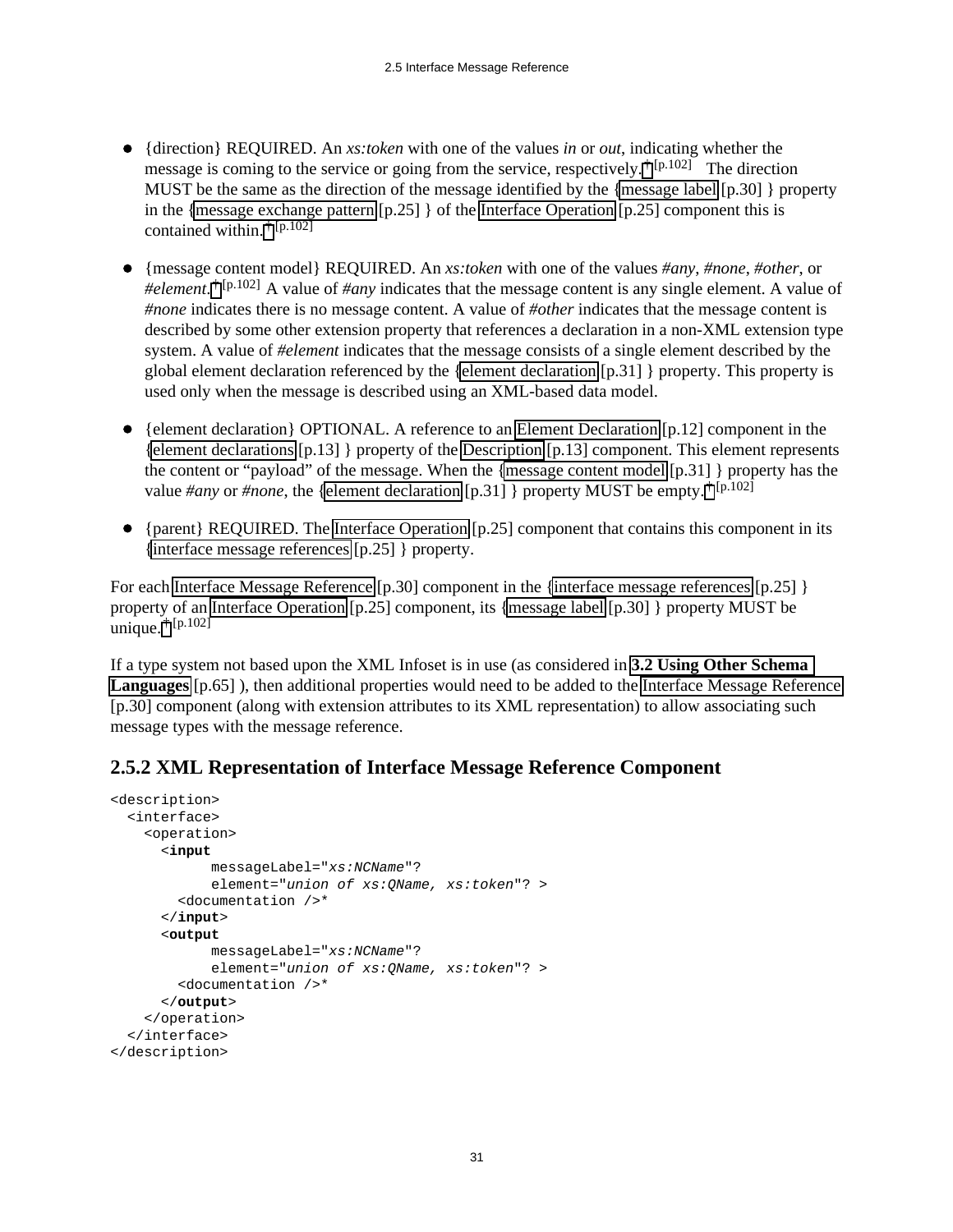The XML representation for an [Interface Message Reference](#page-29-2) [p.30] component is an *element information item* with the following Infoset properties:

- A [local name] of input or output
- A [namespace name] of "http://www.w3.org/ns/wsdl"
- Zero or more *attribute information item*s amongst its [attributes] as follows:
	- An OPTIONAL messageLabel *attribute information item* as described below in **[2.5.2.1](#page-31-0) [messageLabel attribute information item with input or output \[owner element\]](#page-31-0)** [p.32] .
	- An OPTIONAL element *attribute information item* as described below in **[2.5.2.2 element](#page-31-1) [attribute information item with input or output \[owner element\]](#page-31-1)** [p.32] .
	- Zero or more namespace qualified *attribute information item*s whose [namespace name] is NOT "http://www.w3.org/ns/wsdl".
- Zero or more *element information item* amongst its [children], in order, as follows:
	- 1. Zero or more documentation *element information item*s (see **[5. Documentation](#page-70-1)** [p.71] ).
	- 2. Zero or more namespace-qualified *element information item*s whose [namespace name] is NOT "http://www.w3.org/ns/wsdl".

#### <span id="page-31-0"></span>**2.5.2.1 messageLabel** *attribute information item* **with input or output [owner element]**

The messageLabel *attribute information item* identifies the role of this message in the message exchange pattern of the given operation *element information item*.

The messageLabel *attribute information item* has the following Infoset properties:

- A [local name] of messageLabel
- A [namespace name] which has no value

The type of the messageLabel *attribute information item* is *xs:NCName*.

#### <span id="page-31-1"></span>**2.5.2.2 element** *attribute information item* **with input or output [owner element]**

The element *attribute information item* has the following Infoset properties:

- A [local name] of element.
- A [namespace name] which has no value.

The type of the element *attribute information item* is a union of *xs:QName* and *xs:token* where the allowed token values are *#any*, *#none*, or *#other*.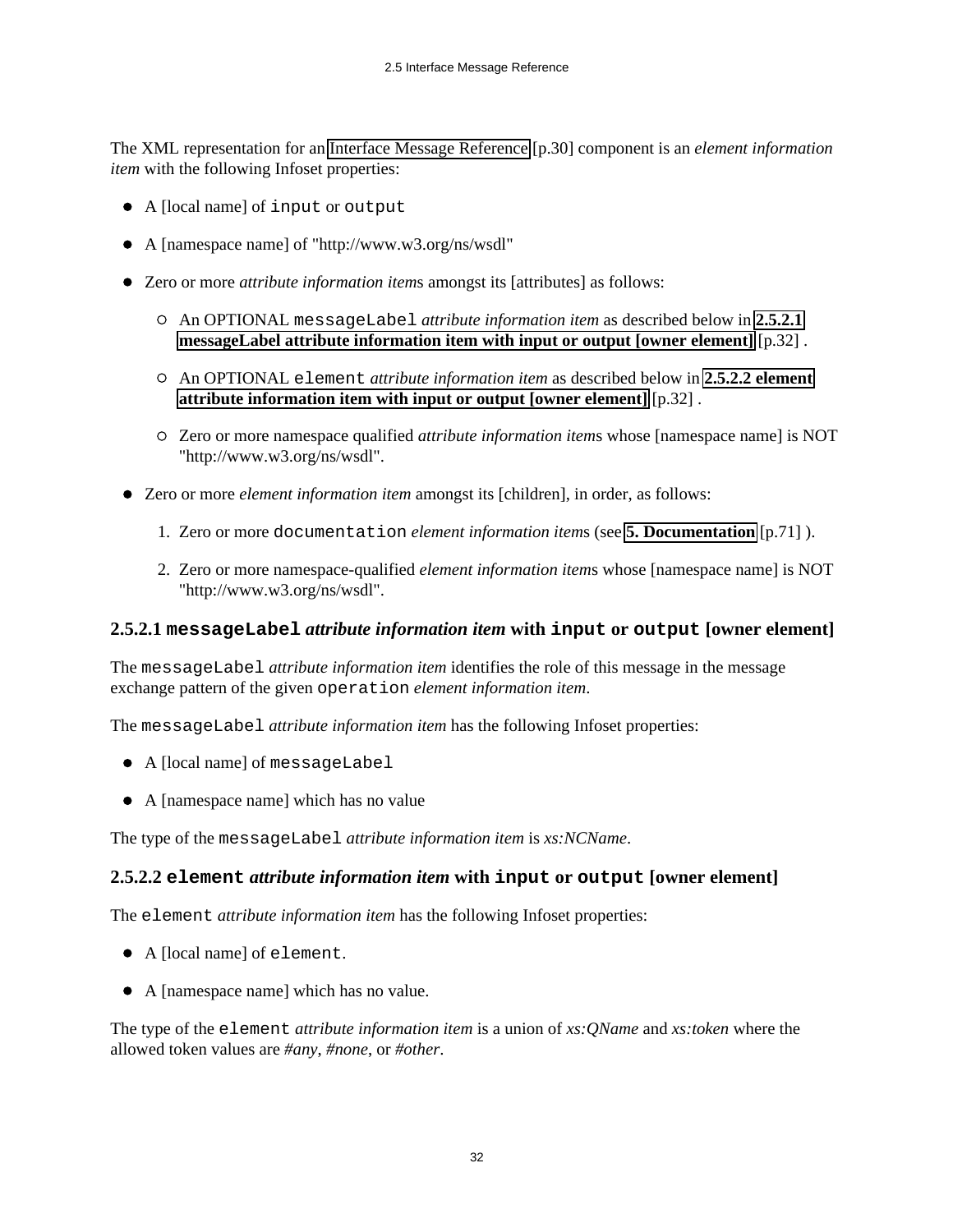### <span id="page-32-0"></span>**2.5.3 Mapping Interface Message Reference's XML Representation to Component Properties**

The mapping from the XML Representation of the interface message reference *element information item* (see **[2.5.2 XML Representation of Interface Message Reference Component](#page-30-0)** [p.31] ) to the properties of the [Interface Message Reference](#page-29-2) [p.30] component (see **[2.5.1 The Interface Message Reference](#page-29-1)  [Component](#page-29-1)** [p.30] ) is as described in [Table 2-5](#page-32-1) [p.33] and uses the definitions below.

Define the *message exchange pattern* of the *element information item* to be the [{message exchange pattern](#page-24-3)  [p.25] } of the parent [Interface Operation](#page-24-0) [p.25] component.

Define the *message direction* of the *element information item* to be *in* if its local name is input, and *out* if its local name is output.

Note that the messageLabel *attribute information item* of an interface message reference *element information item* must be present if the message exchange pattern has more than one placeholder message with [{direction](#page-30-2) [p.31] } equal to the message direction.

If the messageLabel *attribute information item* of an interface message reference *element information item* is present, then its actual value MUST match the [{message label](#page-29-3) [p.30] } of some placeholder message with [{direction](#page-30-2) [p.31] } equal to the message direction.  $\dagger$  [p.95]

If the messageLabel *attribute information item* of an interface message reference *element information item* is absent then there MUST be a unique placeholder message with [{direction](#page-30-2) [p.31] } equal to the message direction. [†](#page-94-0) [p.95]

Define the *effective message label* of an interface message reference *element information item* to be either the actual value of the messageLabel *attribute information item* if it is present, or the [{message label](#page-29-3)  [p.30] } of the unique placeholder message with [{direction](#page-30-2) [p.31] } equal to the message direction if the *attribute information item* is absent.

If the local name is input then the message exchange pattern MUST have at least one placeholder message with direction "In". [†](#page-94-0) [p.95]

If the local name is output then the message exchange pattern MUST have at least one placeholder message with direction "Out". [†](#page-94-0) [p.95]

If the local name is infault then the message exchange pattern MUST support at least one fault in the "In" direction. [†](#page-94-0) [p.95]

<span id="page-32-1"></span>If the local name is outfault then the message exchange pattern MUST support at least one fault in the "Out" direction. [†](#page-94-0) [p.95]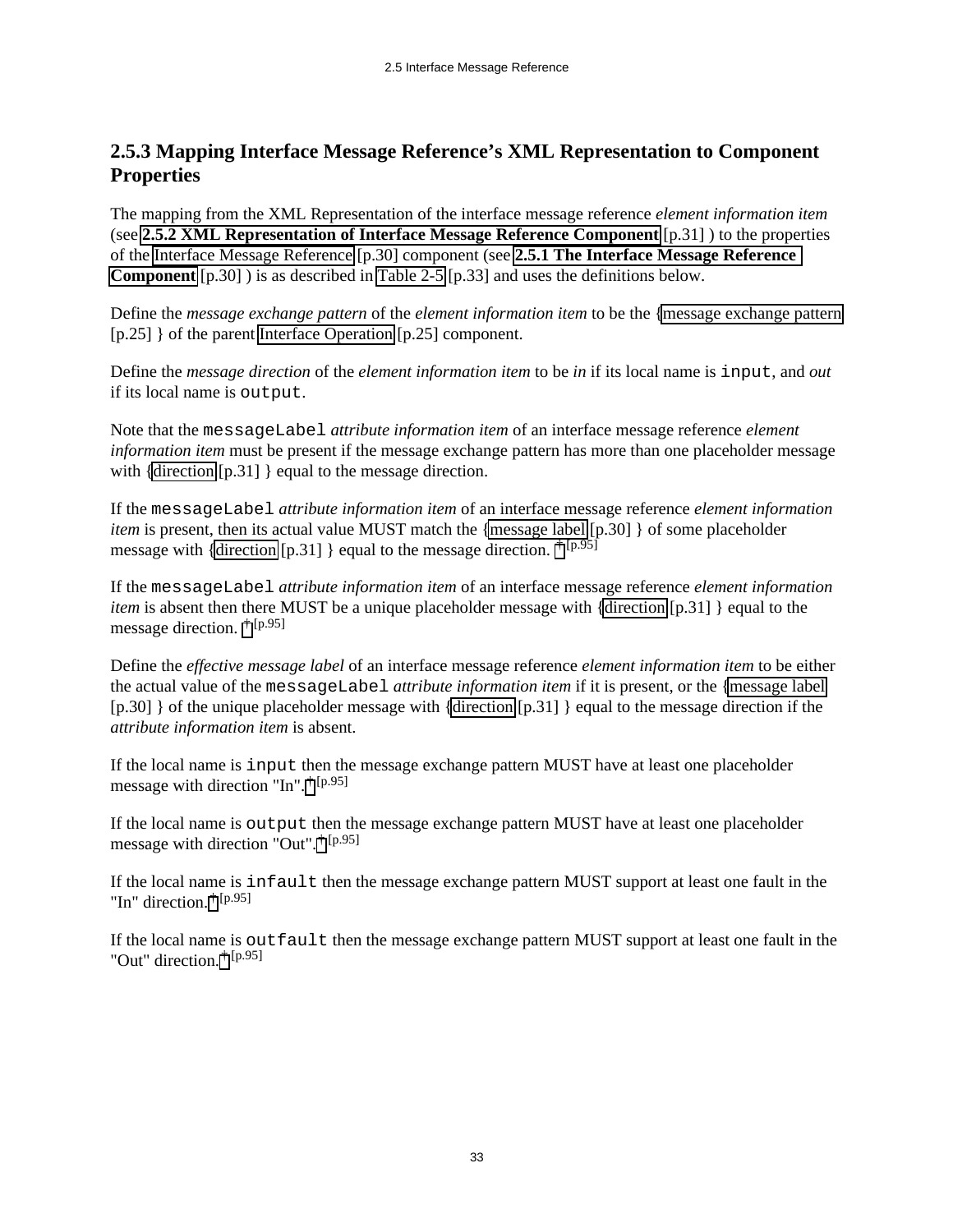| <b>Property</b>                      | Value                                                                                                                                                                                                                                                                                                                                                                                                                                                                                                                                                                                                            |
|--------------------------------------|------------------------------------------------------------------------------------------------------------------------------------------------------------------------------------------------------------------------------------------------------------------------------------------------------------------------------------------------------------------------------------------------------------------------------------------------------------------------------------------------------------------------------------------------------------------------------------------------------------------|
| message label<br>$[p.30]$ }          | The effective message label.                                                                                                                                                                                                                                                                                                                                                                                                                                                                                                                                                                                     |
| {direction [p.31] }                  | The message direction.                                                                                                                                                                                                                                                                                                                                                                                                                                                                                                                                                                                           |
| {message content<br>model $[p.31]$ } | If the element <i>attribute information item</i> is present and its value is a QName,<br>then #element; otherwise the actual value of the element <i>attribute information</i><br><i>item</i> , if any; otherwise #other.                                                                                                                                                                                                                                                                                                                                                                                        |
| {element}<br>declaration [p.31]      | If the element <i>attribute information item</i> is present and its value is a QName,<br>then the Element Declaration [p.12] component from the {element declarations<br>[p.13] } property of the Description [p.13] component resolved to by the value of<br>the element <i>attribute information item</i> (see $2.17$ QName resolution [p.59]);<br>otherwise empty. If the element <i>attribute information item</i> has a value, then it<br>MUST resolve to an Element Declaration [p.12] component from the {element<br>declarations [p.13] } property of the Description [p.13] component. $\dagger$ [p.95] |
| { $parent[p.31]$ }                   | The Interface Operation [p.25] component corresponding to the interface<br>element information item in [parent].                                                                                                                                                                                                                                                                                                                                                                                                                                                                                                 |

Table 2-5. Mapping from XML Representation to Interface Message Reference Component Properties

## <span id="page-33-0"></span>**2.6 Interface Fault Reference**

### <span id="page-33-1"></span>**2.6.1 The Interface Fault Reference Component**

An [Interface Fault Reference](#page-34-1) [p.35] component associates a defined type, specified by an [Interface Fault](#page-20-0)  [p.21] component, to a fault message exchanged in an operation.

A message exchange pattern defines a set of placeholder messages that participate in the pattern and assigns them unique message labels within the pattern (e.g. 'In', 'Out'). The purpose of an [Interface Fault](#page-34-1)  [Reference](#page-34-1) [p.35] component is to associate an actual message type (XML element declaration or some other declaration (see **[3.2 Using Other Schema Languages](#page-64-0)** [p.65] ) for message content, as specified by an [Interface Fault](#page-20-0) [p.21] component) with a fault message occurring in the pattern. In order to identify the fault message it describes, the [Interface Fault Reference](#page-34-1) [p.35] component uses the message label of the message the fault is associated with, as a key.

As indicated earlier, the companion specification [*[WSDL 2.0 Adjuncts](#page-78-1) [p.79]* ] defines several *fault propagation rulesets* that a given message exchange pattern may use. For the ruleset *fault-replaces-message*, the message that the fault relates to identifies the message *in place of which* the declared fault message will occur. Thus, the fault message will travel in the *same* direction as the message it replaces in the pattern. For the ruleset *message-triggers-fault*, the message that the fault relates to identifies the message *after which* the indicated fault may occur, in the opposite direction of the referred to message. That is, the fault message will travel in the *opposite* direction of the message it comes after in the message exchange pattern.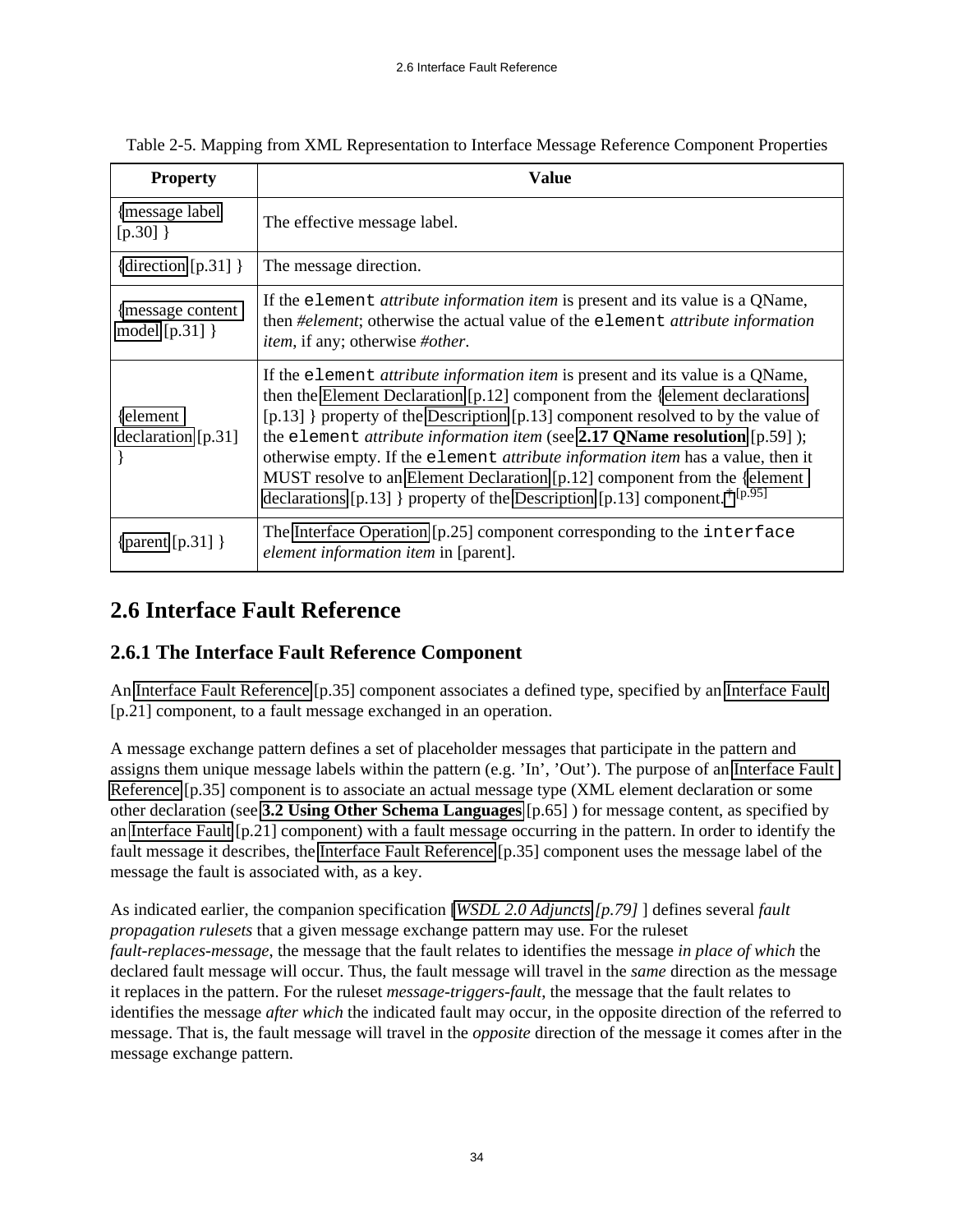<span id="page-34-3"></span><span id="page-34-1"></span>The properties of the Interface Fault Reference component are as follows:

- {interface fault} REQUIRED. An [Interface Fault](#page-20-0) [p.21] component in the [{interface faults](#page-17-2) [p.18] } property of the [parent] [Interface Operation](#page-24-0) [p.25] component's [parent] [Interface](#page-16-3) [p.17] component, or an [Interface](#page-16-3) [p.17] component that it directly or indirectly extends. Identifying the [Interface Fault](#page-20-0)  [p.21] component therefore indirectly defines the actual content or payload of the fault message.
- <span id="page-34-4"></span> $\bullet$ {message label} REQUIRED. An *xs:NCName*. This property identifies the message this fault relates to among those defined in the [{message exchange pattern](#page-24-3) [p.25] } property of the [Interface Operation](#page-24-0)  [p.25] component it is contained within. The value of this property MUST match the name of a placeholder message defined by the message exchange pattern. [†](#page-101-0) [p.102]
- <span id="page-34-2"></span> $\bullet$ {direction} REQUIRED. A *xs:token* with one of the values *in* or *out*, indicating whether the fault is coming to the service or going from the service, respectively. The direction MUST be consistent with the direction implied by the fault propagation ruleset used in the message exchange pattern of the operation. [†](#page-101-0) [p.102] For example, if the ruleset *fault-replaces-message* is used, then a fault that refers to an outgoing message would have a [{direction](#page-34-2) [p.35] } property value of *out*. On the other hand, if the ruleset *message-triggers-fault* is used, then a fault that refers to an outgoing message would have a [{direction](#page-34-2) [p.35] } property value of *in* as the fault travels in the opposite direction of the message.
- {parent} REQUIRED. The [Interface Operation](#page-24-0) [p.25] component that contains this component in its [{interface fault references](#page-24-4) [p.25] } property.

For each [Interface Fault Reference](#page-34-1) [p.35] component in the [{interface fault references](#page-24-4) [p.25] } property of an [Interface Operation](#page-24-0) [p.25] component, the combination of its [{interface fault](#page-34-3) [p.35] } and [{message](#page-34-4)  [label](#page-34-4) [p.35] } properties MUST be unique.  $\frac{[p.102]}{[p.102]}$ 

### <span id="page-34-0"></span>**2.6.2 XML Representation of Interface Fault Reference**

```
<description>
   <interface>
     <operation>
       <infault
             ref="xs:QName"
             messageLabel="xs:NCName"? >
         <documentation />*
       </infault>*
       <outfault
             ref="xs:QName"
             messageLabel="xs:NCName"? >
         <documentation />*
       </outfault>*
     </operation>
   </interface>
</description>
```
The XML representation for an [Interface Fault Reference](#page-34-1) [p.35] component is an *element information item* with the following Infoset properties: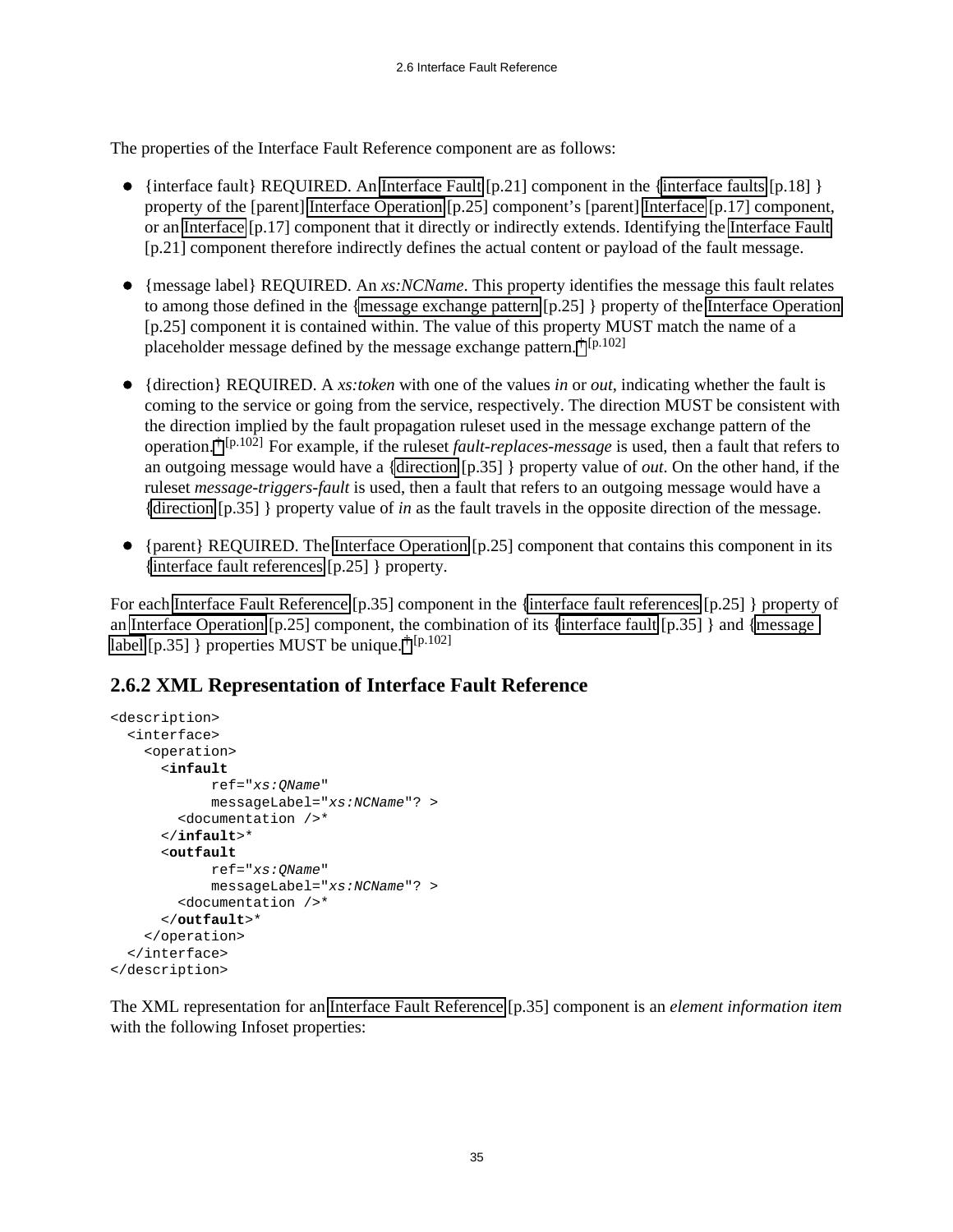- A [local name] of infault or outfault
- A [namespace name] of "http://www.w3.org/ns/wsdl"
- One or more *attribute information item*s amongst its [attributes] as follows:
	- A REQUIRED ref *attribute information item* as described below in **[2.6.2.1 ref attribute](#page-35-0) [information item with infault, or outfault \[owner element\]](#page-35-0)** [p.36] .
	- An OPTIONAL messageLabel *attribute information item* as described below in **[2.6.2.2](#page-35-1) [messageLabel attribute information item with infault, or outfault \[owner element\]](#page-35-1)** [p.36] .
	- Zero or more namespace qualified *attribute information item*s whose [namespace name] is NOT "http://www.w3.org/ns/wsdl".
- Zero or more *element information item* amongst its [children], in order, as follows:
	- 1. Zero or more documentation *element information item*s (see **[5. Documentation](#page-70-1)** [p.71] ).
	- 2. Zero or more namespace-qualified *element information item*s whose [namespace name] is NOT "http://www.w3.org/ns/wsdl".

#### <span id="page-35-0"></span>**2.6.2.1 ref** *attribute information item* **with infault, or outfault [owner element]**

The ref *attribute information item* refers to a fault component.

The ref *attribute information item* has the following Infoset properties:

- A [local name] of ref
- A [namespace name] which has no value

The type of the ref *attribute information item* is *xs:QName*.

#### <span id="page-35-1"></span>**2.6.2.2 messageLabel** *attribute information item* **with infault, or outfault [owner element]**

The messageLabel *attribute information item* identifies the message in the message exchange pattern of the given operation *element information item* that is associated with this fault.

The messageLabel *attribute information item* has the following Infoset properties:

- A [local name] of messageLabel
- A [namespace name] which has no value

The type of the messageLabel *attribute information item* is *xs:NCName*.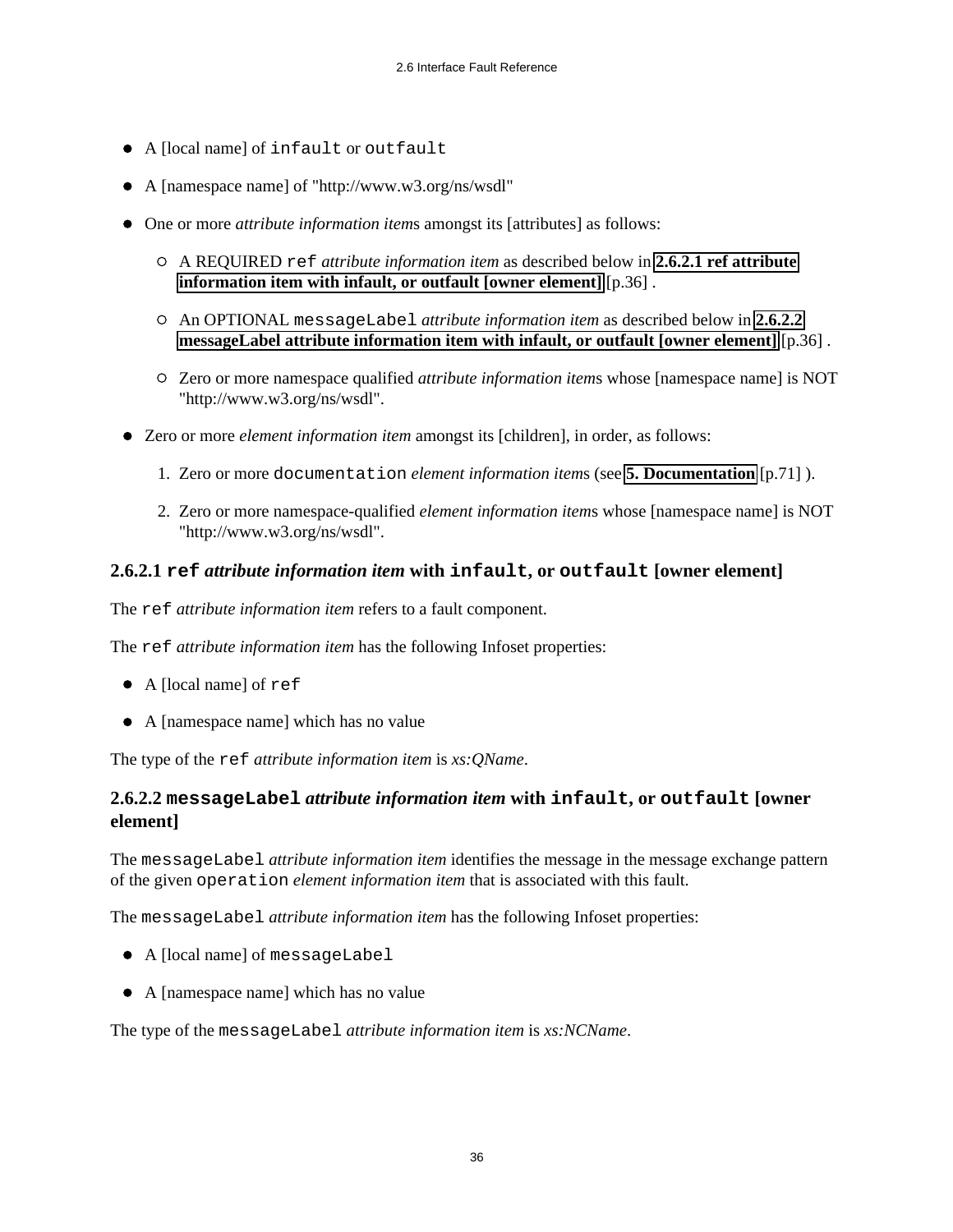The messageLabel *attribute information item* MUST be present in the XML representation of an [Interface Fault Reference](#page-34-0) [p.35] component with a given [{direction](#page-34-1) [p.35] }, if the [{message exchange](#page-24-0)  [pattern](#page-24-0) [p.25] } of the parent [Interface Operation](#page-24-1) [p.25] component has more than one fault with that direction. [†](#page-94-0) [p.95] Recall that the *fault propagation ruleset* of the [{message exchange pattern](#page-24-0) [p.25] } specifies the relation between faults and messages. For example, the *fault-replaces-message* ruleset specifies that the faults have the same direction as the messages, while the *message-triggers-fault* ruleset specifies that the faults have the opposite direction from the messages.

# **2.6.3 Mapping Interface Fault Reference's XML Representation to Component Properties**

The mapping from the XML Representation of the message reference *element information item* (see **[2.6.2](#page-34-2) [XML Representation of Interface Fault Reference](#page-34-2)** [p.35] ) to the properties of the Interface Fault Reference component (see **[2.6.1 The Interface Fault Reference Component](#page-33-0)** [p.34] ) is as described in [Table 2-6](#page-36-0) [p.37] and uses the definitions below.

Define the *message exchange pattern* of the *element information item* to be the [{message exchange pattern](#page-24-0)  [p.25] } of the parent [Interface Operation](#page-24-1) [p.25] component.

Define the *fault direction* of the *element information item* to be *in* if its local name is infault and *out* if its local name is outfault.

Define the *message direction* of the *element information item* to be the [{direction](#page-30-0) [p.31] } of the placeholder message associated with the fault as specified by the fault propagation ruleset of the message exchange pattern.

The messageLabel *attribute information item* of an interface fault reference *element information item* MUST be present if the message exchange pattern has more than one placeholder message with [{direction](#page-30-0)  [p.31] } equal to the message direction.  $\dagger$  [p.96]

If the messageLabel *attribute information item* of an interface fault reference *element information item* is present then its actual value MUST match the [{message label](#page-29-0)  $[p.30]$  } of some placeholder message with [{direction](#page-30-0) [p.31] } equal to the message direction.  $\dagger$  [p.96]

If the messageLabel *attribute information item* of an interface fault reference *element information item* is absent then there MUST be a unique placeholder message with [{direction](#page-30-0) [p.31] } equal to the message direction. [†](#page-95-0) [p.96]

<span id="page-36-0"></span>Define the *effective message label* of an interface fault reference *element information item* to be either the actual value of the messageLabel *attribute information item* if it is present, or the [{message label](#page-29-0)  [p.30] } of the unique placeholder message whose [{direction](#page-30-0) [p.31] } is equal to the message direction if the *attribute information item* is absent.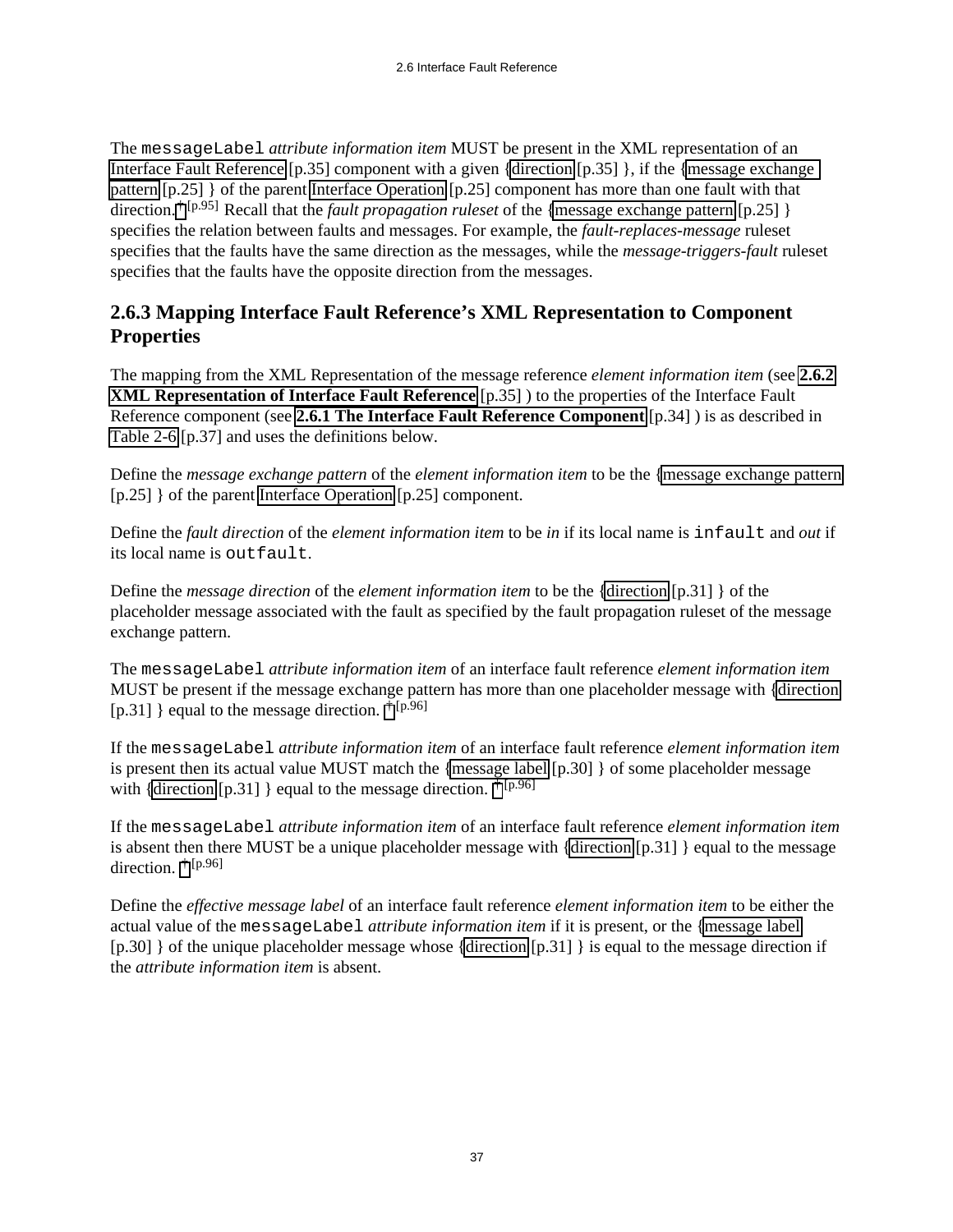| <b>Property</b>                 | <b>Value</b>                                                                                                                                                                                                                                                                                         |
|---------------------------------|------------------------------------------------------------------------------------------------------------------------------------------------------------------------------------------------------------------------------------------------------------------------------------------------------|
| {interface fault}<br>$[p.35]$ } | The Interface Fault [p.21] component from {interface faults [p.18] } property of the<br>parent Interface $[p.17]$ component, or an Interface $[p.17]$ component that it directly<br>or indirectly extends, with {name $[p.21]$ } equal to the actual value of the ref<br>attribute information item. |
| {message label}<br>$[p.35]$ }   | The effective message label.                                                                                                                                                                                                                                                                         |
| {direction $[p.35]$ }           | The fault direction.                                                                                                                                                                                                                                                                                 |
| {parent $[p.35]$ }              | The Interface Operation $[p.25]$ component corresponding to the interface<br>element information item in [parent].                                                                                                                                                                                   |

Table 2-6. Mapping from XML Representation to Interface Fault Reference Component Properties

# **2.7 Binding**

## <span id="page-37-0"></span>**2.7.1 The Binding Component**

A [Binding](#page-38-0) [p.39] component describes a concrete message format and transmission protocol which may be used to define an endpoint (see **[2.13 Endpoint](#page-53-0)** [p.54] ). That is, a [Binding](#page-38-0) [p.39] component defines the implementation details necessary to access the service.

[Binding](#page-38-0) [p.39] components can be used to describe such information in a reusable manner for any interface or specifically for a given interface. Furthermore, binding information MAY be specified on a per-operation basis (see **[2.9.1 The Binding Operation Component](#page-43-0)** [p.44] ) within an interface, in addition to across all operations of an interface.

If a [Binding](#page-38-0) [p.39] component specifies any operation-specific binding details (by including [Binding](#page-43-1)  [Operation](#page-43-1) [p.44] components) or any fault binding details (by including [Binding Fault](#page-41-0) [p.42] components), then it MUST specify an interface the [Binding](#page-38-0) [p.39] component applies to, so as to indicate which interface the operations come from.  $\dagger$  [p.98]

Conversely, a [Binding](#page-38-0) [p.39] component which omits any operation-specific binding details and any fault binding details MAY omit specifying an interface. [Binding](#page-38-0) [p.39] components that do not specify an interface MAY be used to specify operation-independent binding details for [Service](#page-51-0) [p.52] components with different interfaces. That is, such [Binding](#page-38-0) [p.39] components are reusable across one or more interfaces.

No concrete binding details are given in this specification. The companion specification, *Web Services Description Language (WSDL) Version 2.0 Part 2: Adjuncts* [*[WSDL 2.0 Adjuncts](#page-78-0) [p.79]* ] defines such bindings for SOAP 1.2 [*SOAP 1.2 Part 1: Messaging Framework (Second Edition)* [p.80] ] and HTTP [*[IETF RFC 2616](#page-78-1) [p.79]* ]. Other specifications MAY define additional binding details. Such specifications are expected to annotate the [Binding](#page-38-0) [p.39] component (and its sub-components) with additional properties and specify the mapping from the XML representation to these properties.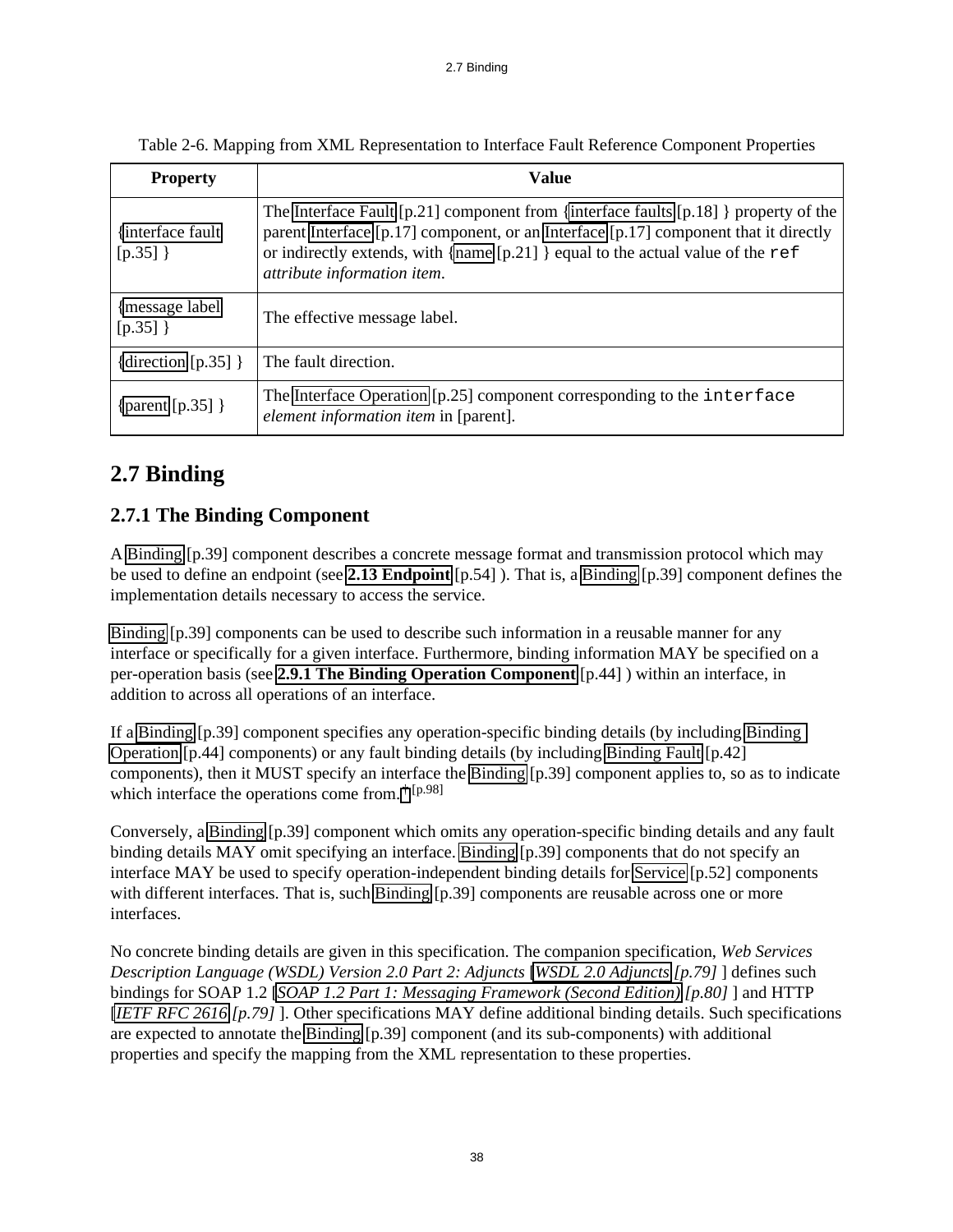A [Binding](#page-38-0) [p.39] component that defines bindings for an [Interface](#page-16-0) [p.17] component MUST define bindings for all the operations of that [Interface](#page-16-0)  $[p.17]$  component.  $\dagger$  [p.98] The bindings can occur via defaulting rules which allow one to specify default bindings for all operations and faults (see, for example [*[WSDL 2.0 Adjuncts](#page-78-0) [p.79]* ]) or by defining bindings for each [Interface Operation](#page-24-1) [p.25] and [Interface](#page-20-0)  [Fault](#page-20-0) [p.21] component of the [Interface](#page-16-0) [p.17] component.

Similarly, whenever a reusable [Binding](#page-38-0) [p.39] component (i.e. one that does not specify an [Interface](#page-16-0)  [p.17] component) is applied to a specific [Interface](#page-16-0) [p.17] component in the context of an [Endpoint](#page-54-0) [p.55] component (see **[2.13.1 The Endpoint Component](#page-53-1)** [p.54] ), the [Binding](#page-38-0) [p.39] component MUST define bindings for each [Interface Operation](#page-24-1) [p.25] and [Interface Fault](#page-20-0) [p.21] component of the [Interface](#page-16-0) [p.17] component, via a combination of properties defined on the [Binding](#page-38-0) [p.39] component itself and default binding rules specific to its binding type.  $\dagger$  [p.98]

A [Binding](#page-38-0) [p.39] component that defines bindings for an [Interface](#page-16-0) [p.17] component MUST define bindings for all the faults of that [Interface](#page-16-0) [p.17] component that are referenced from any of the operations in that [Interface](#page-16-0) [p.17] component.  $\dagger$  [p.98] As for the case of operations, the binding can be defined by defaulting rules. Note that only the faults actually referenced by operations are required to have bindings.

Bindings are named constructs and can be referred to by QName (see **[2.17 QName resolution](#page-58-0)** [p.59] ). For instance, [Endpoint](#page-54-0) [p.55] components refer to bindings in this way.

<span id="page-38-1"></span><span id="page-38-0"></span>The properties of the Binding component are as follows:

- {name} REQUIRED. An *xs:QName*.
- <span id="page-38-3"></span>• {interface} OPTIONAL. An [Interface](#page-16-0) [p.17] component indicating the interface for which binding information is being specified.
- <span id="page-38-4"></span>{type} REQUIRED. An *xs:anyURI*. This *xs:anyURI* MUST be an absolute IRI as defined by [*[IETF](#page-77-0) [RFC 3987](#page-77-0) [p.78]* ]. <sup>[†](#page-97-0) [p.98]</sup> The value of this IRI indicates what kind of concrete binding details are contained within this [Binding](#page-38-0) [p.39] component. Specifications (such as [*[WSDL 2.0 Adjuncts](#page-78-0) [p.79]*  ]) that define such concrete binding details MUST specify appropriate values for this property. The value of this property MAY be the namespace name of the extension elements or attributes which define those concrete binding details.
- <span id="page-38-5"></span>{binding faults} OPTIONAL. A set of [Binding Fault](#page-41-0) [p.42] components.
- {binding operations} OPTIONAL. A set of [Binding Operation](#page-43-1) [p.44] components.

<span id="page-38-6"></span>For each [Binding](#page-38-0) [p.39] component in the [{bindings](#page-12-0) [p.13] } property of a [Description](#page-12-1) [p.13] component, the [{name](#page-38-1)  $[p.39]$  } property MUST be unique.<sup>[†](#page-97-0)  $[p.98]$ </sup>

### <span id="page-38-2"></span>**2.7.2 XML Representation of Binding Component**

```
<description>
   <binding
         name="xs:NCName" 
         interface="xs:QName"?
         type="xs:anyURI" >
```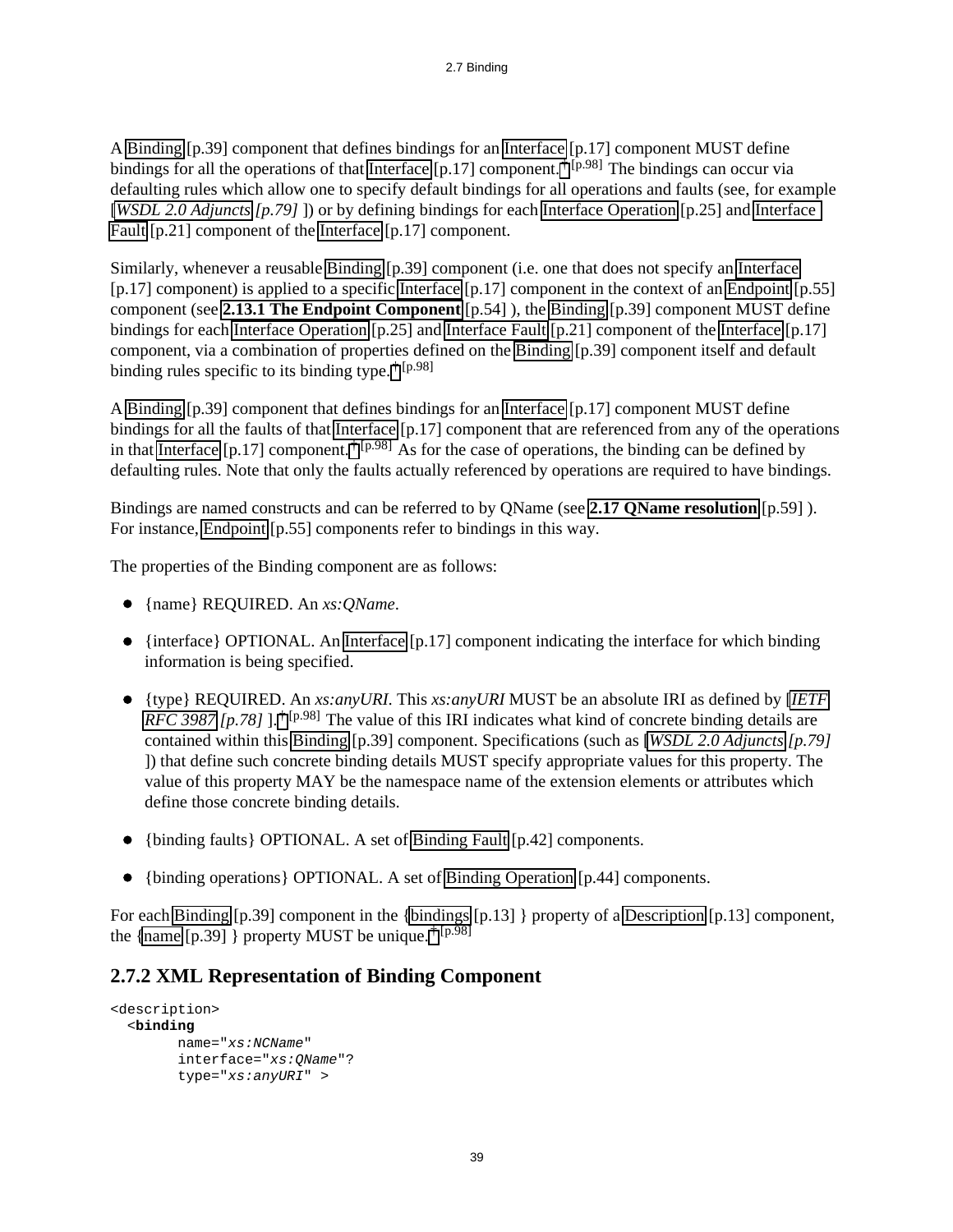```
 <documentation />*
    [ <fault /> | <operation /> ]*
   </binding>
</description>
```
The XML representation for a [Binding](#page-38-0) [p.39] component is an *element information item* with the following Infoset properties:

- A [local name] of binding
- A [namespace name] of "http://www.w3.org/ns/wsdl"
- Two or more *attribute information item*s amongst its [attributes] as follows:
	- A REQUIRED name *attribute information item* as described below in **[2.7.2.1 name attribute](#page-39-0) [information item with binding \[owner element\]](#page-39-0)** [p.40] .
	- An OPTIONAL interface *attribute information item* as described below in **[2.7.2.2 interface](#page-40-0) [attribute information item with binding \[owner element\]](#page-40-0)** [p.41] .
	- An REQUIRED type *attribute information item* as described below in **[2.7.2.3 type attribute](#page-40-1) [information item with binding \[owner element\]](#page-40-1)** [p.41] .
	- Zero or more namespace qualified *attribute information item*s whose [namespace name] is NOT "http://www.w3.org/ns/wsdl".
- Zero or more *element information item*s amongst its [children], in order, as follows:
	- 1. Zero or more documentation *element information item*s (see **[5. Documentation](#page-70-0)** [p.71] ).
	- 2. Zero or more *element information item*s from among the following, in any order:
		- Zero or more fault *element information item*s (see **[2.8.2 XML Representation of](#page-42-0) [Binding Fault Component](#page-42-0)** [p.43] ).
		- Zero or more operation *element information item*s (see **[2.9.2 XML Representation of](#page-44-0) [Binding Operation Component](#page-44-0)** [p.45] ).
		- Zero or more namespace-qualified *element information item*s whose [namespace name] is NOT "http://www.w3.org/ns/wsdl". Such *element information item*s are considered to be binding extension elements(see **[2.7.2.4 Binding extension elements](#page-40-2)** [p.41] ).

#### <span id="page-39-0"></span>**2.7.2.1 name** *attribute information item* **with binding [owner element]**

The name *attribute information item* together with the targetNamespace *attribute information item* of the description *element information item* forms the QName of the binding.

The name *attribute information item* has the following Infoset properties: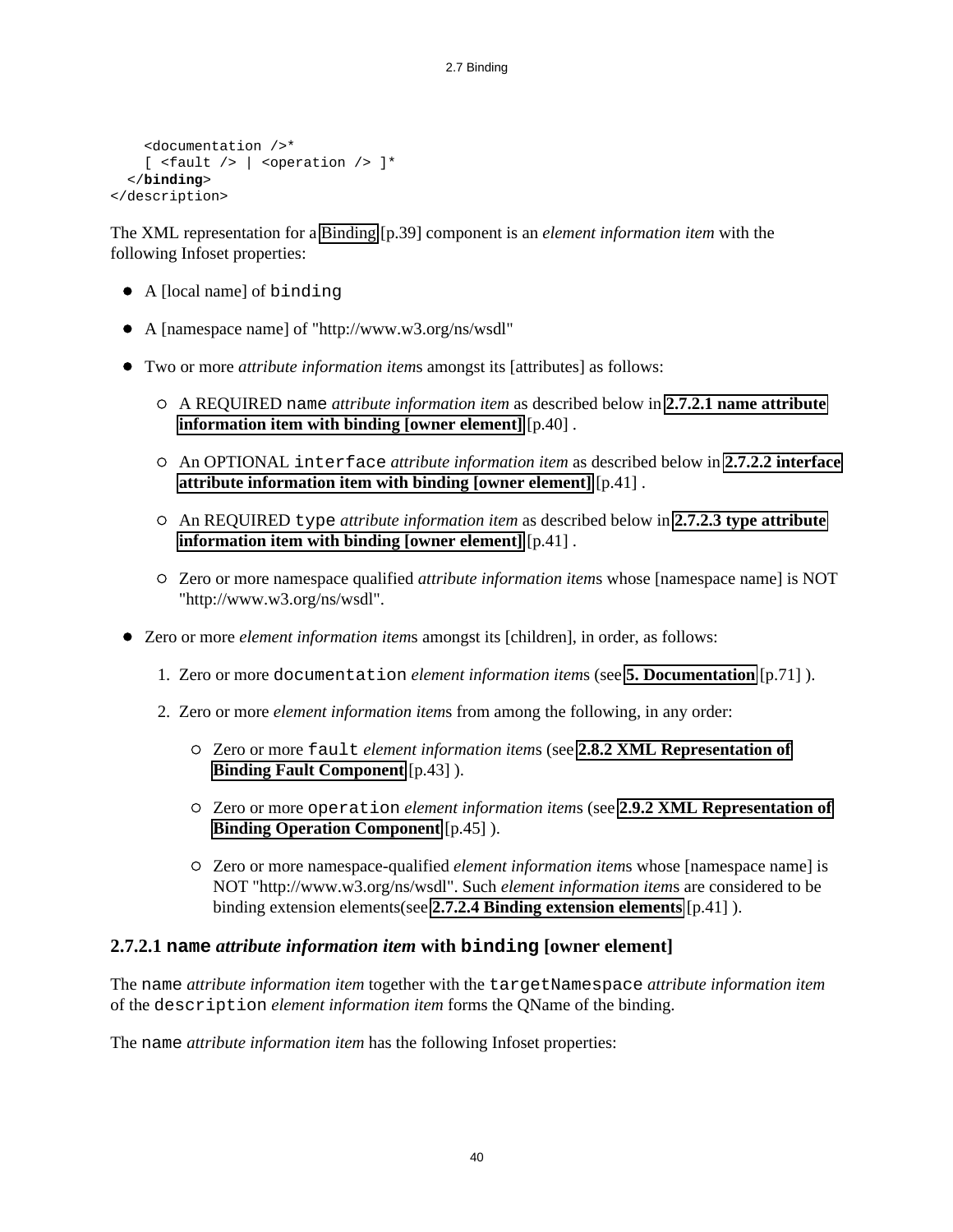- A [local name] of name
- A [namespace name] which has no value

The type of the name *attribute information item* is *xs:NCName*.

### <span id="page-40-0"></span>**2.7.2.2 interface** *attribute information item* **with binding [owner element]**

The interface *attribute information item* refers, by QName, to an [Interface](#page-16-0) [p.17] component.

The interface *attribute information item* has the following Infoset properties:

- A [local name] of interface
- A [namespace name] which has no value

The type of the interface *attribute information item* is *xs:QName*.

### <span id="page-40-1"></span>**2.7.2.3 type** *attribute information item* **with binding [owner element]**

The type *attribute information item* identifies the kind of binding details contained in the [Binding](#page-38-0) [p.39] component.

The type *attribute information item* has the following Infoset properties:

- A [local name] of type
- A [namespace name] which has no value

The type of the type *attribute information item* is *xs:anyURI*.

### <span id="page-40-2"></span>**2.7.2.4 Binding extension elements**

Binding extension elements are used to provide information specific to a particular binding. The semantics of such *element information item*s are defined by the specification for those *element information item*s. Such specifications are expected to annotate the [Binding](#page-38-0) [p.39] component with additional properties and specify the mapping from the XML representation to those properties.

### **2.7.3 Mapping Binding's XML Representation to Component Properties**

<span id="page-40-3"></span>The mapping from the XML Representation of the binding *element information item* (see **[2.7.2 XML](#page-38-2) [Representation of Binding Component](#page-38-2)** [p.39] ) to the properties of the [Binding](#page-38-0) [p.39] component (see **[2.7.1 The Binding Component](#page-37-0)** [p.38] ) is as described in [Table 2-7](#page-40-3) [p.41] .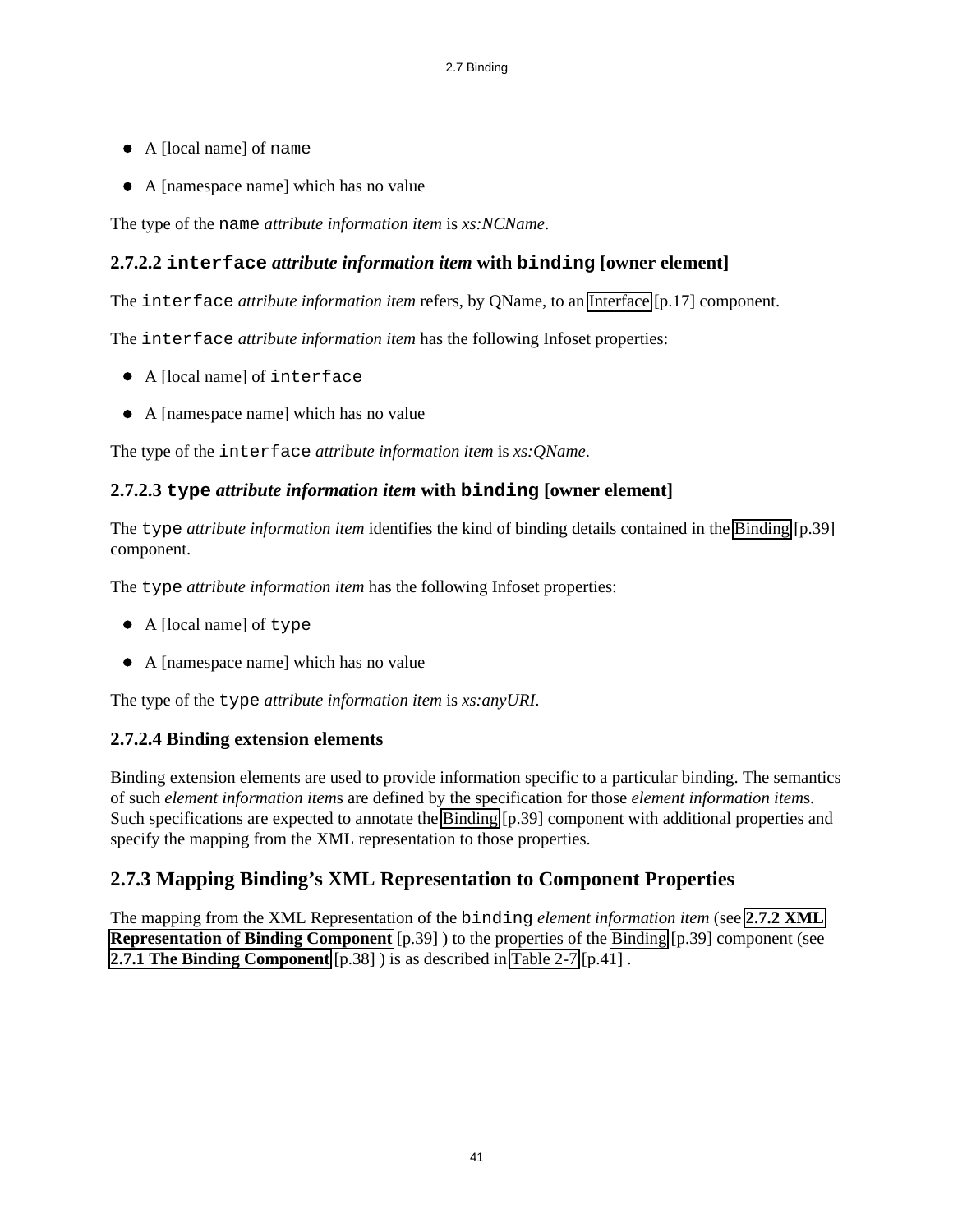| <b>Property</b>                   | <b>Value</b>                                                                                                                                                                                                                                                      |
|-----------------------------------|-------------------------------------------------------------------------------------------------------------------------------------------------------------------------------------------------------------------------------------------------------------------|
| { $name[p.39]$ }                  | The QName whose local name is the actual value of the name <i>attribute</i><br>information item and whose namespace name is the actual value of the<br>targetNamespace <i>attribute information item</i> of the [parent] description<br>element information item. |
| {interface $[p.39]$ }             | The Interface $[p.17]$ component resolved to by the actual value of the interface<br><i>attribute information item</i> (see $2.17$ QName resolution [p.59]), if any.                                                                                              |
| $\{type [p.39] \}$                | The actual value of the type <i>attribute information item</i> .                                                                                                                                                                                                  |
| {binding faults}<br>$[p.39]$ }    | The set of Binding Fault [p.42] components corresponding to the fault element<br>information items in [children], if any.                                                                                                                                         |
| {binding<br>operations $[p.39]$ } | The set of Binding Operation [p.44] components corresponding to the<br>operation element information items in [children], if any.                                                                                                                                 |

Table 2-7. Mapping from XML Representation to Binding Component Properties

# **2.8 Binding Fault**

# <span id="page-41-2"></span>**2.8.1 The Binding Fault Component**

A [Binding Fault](#page-41-0) [p.42] component describes a concrete binding of a particular fault within an interface to a particular concrete message format. A particular fault of an interface is uniquely identified by its [{name](#page-20-1)  [p.21] } property.

Note that the fault does not occur by itself -it occurs as part of a message exchange as defined by an [Interface Operation](#page-24-1) [p.25] component (and its binding counterpart the [Binding Operation](#page-43-1) [p.44] component). Thus, the fault binding information specified in a [Binding Fault](#page-41-0) [p.42] component describes how faults that occur within a message exchange of an operation will be formatted and carried in the transport.

<span id="page-41-1"></span><span id="page-41-0"></span>The properties of the Binding Fault component are as follows:

- $\bullet$  {interface fault} REQUIRED. An [Interface Fault](#page-20-0) [p.21] component in the [{interface faults](#page-17-0) [p.18] } property of the [Interface](#page-16-0) [p.17] component identified by the [{interface](#page-38-3) [p.39] } property of the parent [Binding](#page-38-0) [p.39] component, or an [Interface](#page-16-0) [p.17] component that that [Interface](#page-16-0) [p.17] component directly or indirectly extends. This is the [Interface Fault](#page-20-0) [p.21] component for which binding information is being specified.
- <span id="page-41-3"></span> $\bullet$ {parent} REQUIRED. The [Binding](#page-38-0) [p.39] component that contains this component in its [{binding](#page-38-5)  [faults](#page-38-5) [p.39] } property.

For each [Binding Fault](#page-41-0) [p.42] component in the [{binding faults](#page-38-5) [p.39] } property of a [Binding](#page-38-0) [p.39] component, the [{interface fault](#page-41-1)  $[p.42]$  } property MUST be unique.<sup>[†](#page-97-0)  $[p.98]$ </sup> That is, one cannot define multiple bindings for the same fault within a given [Binding](#page-38-0) [p.39] component.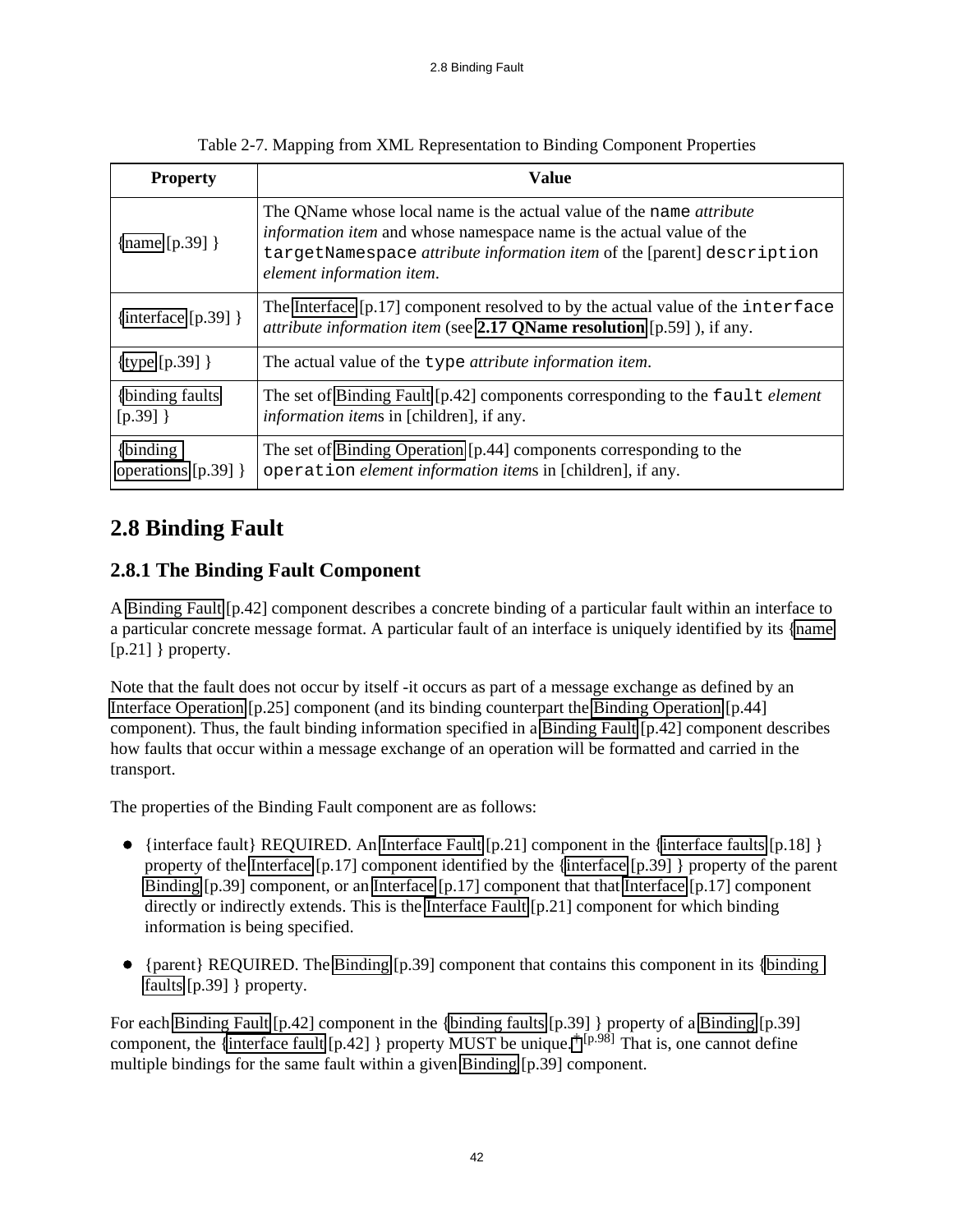## <span id="page-42-0"></span>**2.8.2 XML Representation of Binding Fault Component**

```
<description>
   <binding>
     <fault
           ref="xs:QName" >
       <documentation />*
     </fault>
   </binding>
</description>
```
The XML representation for a [Binding Fault](#page-41-0) [p.42] component is an *element information item* with the following Infoset properties:

- A [local name] of fault
- A [namespace name] of "http://www.w3.org/ns/wsdl"
- One or more *attribute information item*s amongst its [attributes] as follows:
	- A REQUIRED ref *attribute information item* as described below in **[2.8.2.1 ref attribute](#page-42-1) [information item with fault \[owner element\]](#page-42-1)** [p.43] .
	- Zero or more namespace qualified *attribute information item*s whose [namespace name] is NOT "http://www.w3.org/ns/wsdl".
- Zero or more *element information item* amongst its [children], in order, as follows:
	- 1. Zero or more documentation *element information item*s (see **[5. Documentation](#page-70-0)** [p.71] ).
	- 2. Zero or more namespace-qualified *element information item*s whose [namespace name] is NOT "http://www.w3.org/ns/wsdl". Such *element information item*s are considered to be binding fault extension elements as described further below (see **[2.8.2.2 Binding Fault extension elements](#page-42-2)** [p.43]).

### <span id="page-42-1"></span>**2.8.2.1 ref** *attribute information item* **with fault [owner element]**

The ref *attribute information item* has the following Infoset properties:

- A [local name] of ref
- A [namespace name] which has no value

The type of the ref *attribute information item* is *xs:QName*.

#### <span id="page-42-2"></span>**2.8.2.2 Binding Fault extension elements**

Binding Fault extension elements are used to provide information specific to a particular fault in a binding. The semantics of such *element information item*s are defined by the specification for those *element information item*s. Such specifications are expected to annotate the [Binding Fault](#page-41-0) [p.42] component with additional properties and specify the mapping from the XML representation to those properties.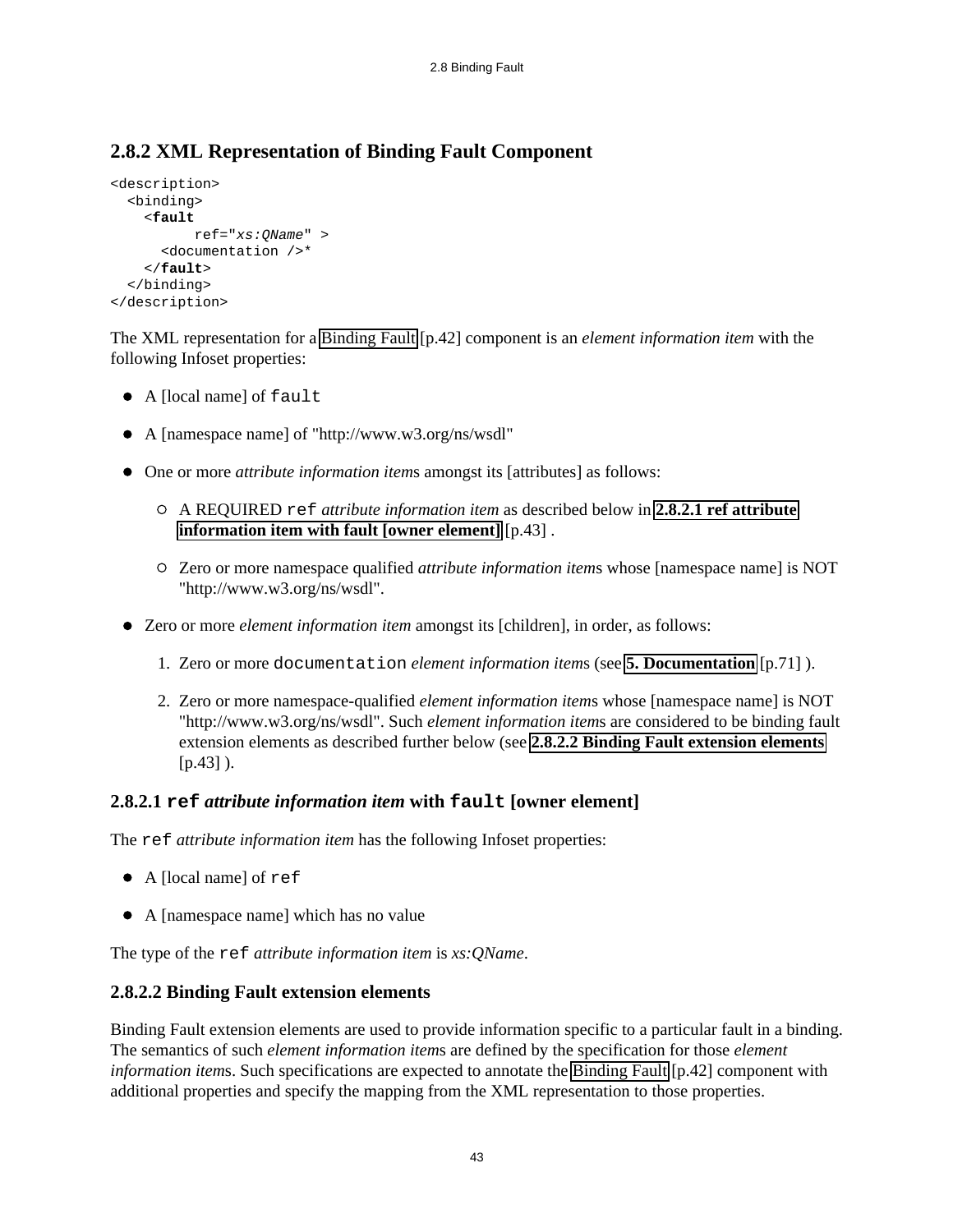### **2.8.3 Mapping Binding Fault's XML Representation to Component Properties**

The mapping from the XML Representation of the fault *element information item* (see **[2.8.2 XML](#page-42-0) [Representation of Binding Fault Component](#page-42-0)** [p.43] ) to the properties of the [Binding Fault](#page-41-0) [p.42] component (see **[2.8.1 The Binding Fault Component](#page-41-2)** [p.42] ) is as described in [Table 2-8](#page-43-2) [p.44] .

| Table 2-8. Mapping from XML Representation to Binding Fault Component Properties |  |
|----------------------------------------------------------------------------------|--|
|                                                                                  |  |

<span id="page-43-2"></span>

| <b>Property</b>                 | Value                                                                                                              |
|---------------------------------|--------------------------------------------------------------------------------------------------------------------|
| {interface fault}<br>$[p.42]$ } | The Interface Fault $[p.21]$ component corresponding to the actual value of the ref<br>attribute information item. |
| {parent $[p.42]$ }              | The Binding [p.39] component corresponding to the binding <i>element</i><br><i>information item</i> in [parent].   |

# **2.9 Binding Operation**

### <span id="page-43-0"></span>**2.9.1 The Binding Operation Component**

The [Binding Operation](#page-43-1) [p.44] component describes the concrete message format(s) and protocol interaction(s) associated with a particular interface operation for a given endpoint. A particular operation of an interface is uniquely identified by its [{name](#page-24-2) [p.25] } property.

<span id="page-43-3"></span><span id="page-43-1"></span>The properties of the Binding Operation component are as follows:

- {interface operation} REQUIRED. An [Interface Operation](#page-24-1) [p.25] component in the {interface [operations](#page-17-1)  $[p.18]$  } property of the [Interface](#page-16-0)  $[p.17]$  component identified by the [{interface](#page-38-3)  $[p.39]$  } property of the [parent] [Binding](#page-38-0) [p.39] component, or an Interface component that that [Interface](#page-16-0)  [p.17] component directly or indirectly extends. This is the [Interface Operation](#page-24-1) [p.25] component for which binding information is being specified.
- <span id="page-43-4"></span>{binding message references} OPTIONAL. A set of [Binding Message Reference](#page-46-0) [p.47] components.
- <span id="page-43-5"></span>{binding fault references} OPTIONAL. A set of [Binding Fault Reference](#page-48-0) [p.49] components.
- <span id="page-43-6"></span> $\bullet$  {parent} REQUIRED. The [Binding](#page-38-0) [p.39] component that contains this component in its {binding} [operations](#page-38-6) [p.39] } property.

For each [Binding Operation](#page-43-1) [p.44] component in the [{binding operations](#page-38-6) [p.39] } property of a [Binding](#page-38-0)  [p.39] component, the [{interface operation](#page-43-3) [p.44] } property MUST be unique.  $\dagger$  [p.99] That is, one cannot define multiple bindings for the same operation within a given [Binding](#page-38-0) [p.39] component.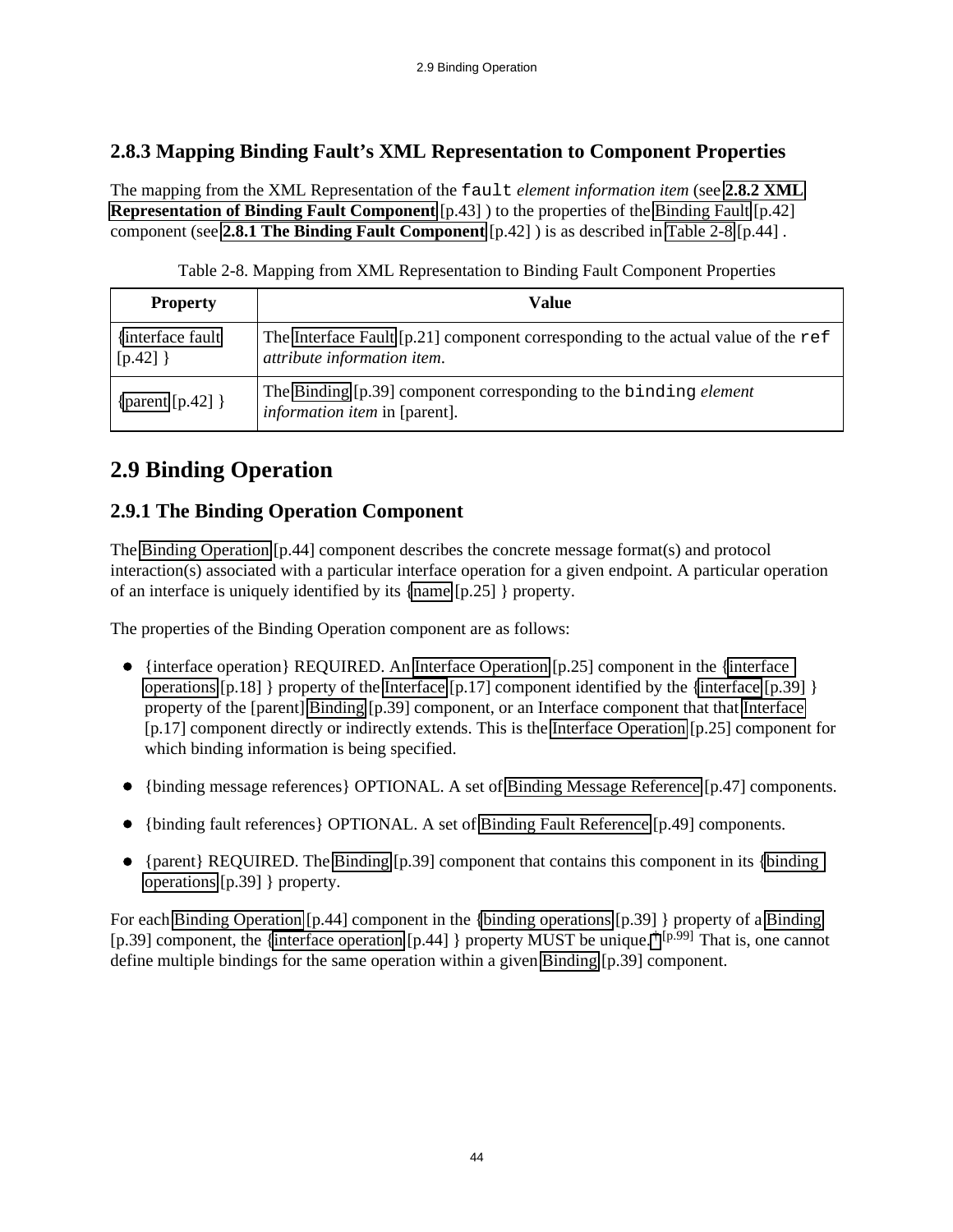### <span id="page-44-0"></span>**2.9.2 XML Representation of Binding Operation Component**

```
<description>
   <binding>
     <operation
          ref="xs:QName" >
       <documentation />*
      [ <input /> | <output /> | <infault /> | <outfault /> ]*
     </operation>
   </binding>
</description>
```
The XML representation for a [Binding Operation](#page-43-1) [p.44] component is an *element information item* with the following Infoset properties:

- A [local name] of operation
- A [namespace name] of "http://www.w3.org/ns/wsdl"
- One or more *attribute information item*s amongst its [attributes] as follows:
	- A REQUIRED ref *attribute information item* as described below in **[2.9.2.1 ref attribute](#page-45-0) [information item with operation \[owner element\]](#page-45-0)** [p.46] .
	- Zero or more namespace qualified *attribute information item*s whose [namespace name] is NOT "http://www.w3.org/ns/wsdl".
- Zero or more *element information item*s amongst its [children], in order, as follows:
	- 1. Zero or more documentation *element information item*s (see **[5. Documentation](#page-70-0)** [p.71] ).
	- 2. Zero or more *element information item*s from among the following, in any order:
		- Zero or more input *element information item*s (see **[2.10 Binding Message Reference](#page-45-1)** [p.46])
		- Zero or more output *element information item*s (see **[2.10 Binding Message Reference](#page-45-1)** [p.46])
		- Zero or more infault *element information item*s (see **[2.11 Binding Fault Reference](#page-48-1)**  $[p.49]$ )
		- Zero or more outfault *element information item*s (see **[2.11 Binding Fault Reference](#page-48-1)** [p.49])
		- Zero or more namespace-qualified *element information item* whose [namespace name] is NOT " http://www.w3.org/ns/wsdl ". Such *element information item*s are considered to be binding operation extension elements as described below (see **[2.9.2.2 Binding Operation](#page-45-2) [extension elements](#page-45-2)** [p.46] ).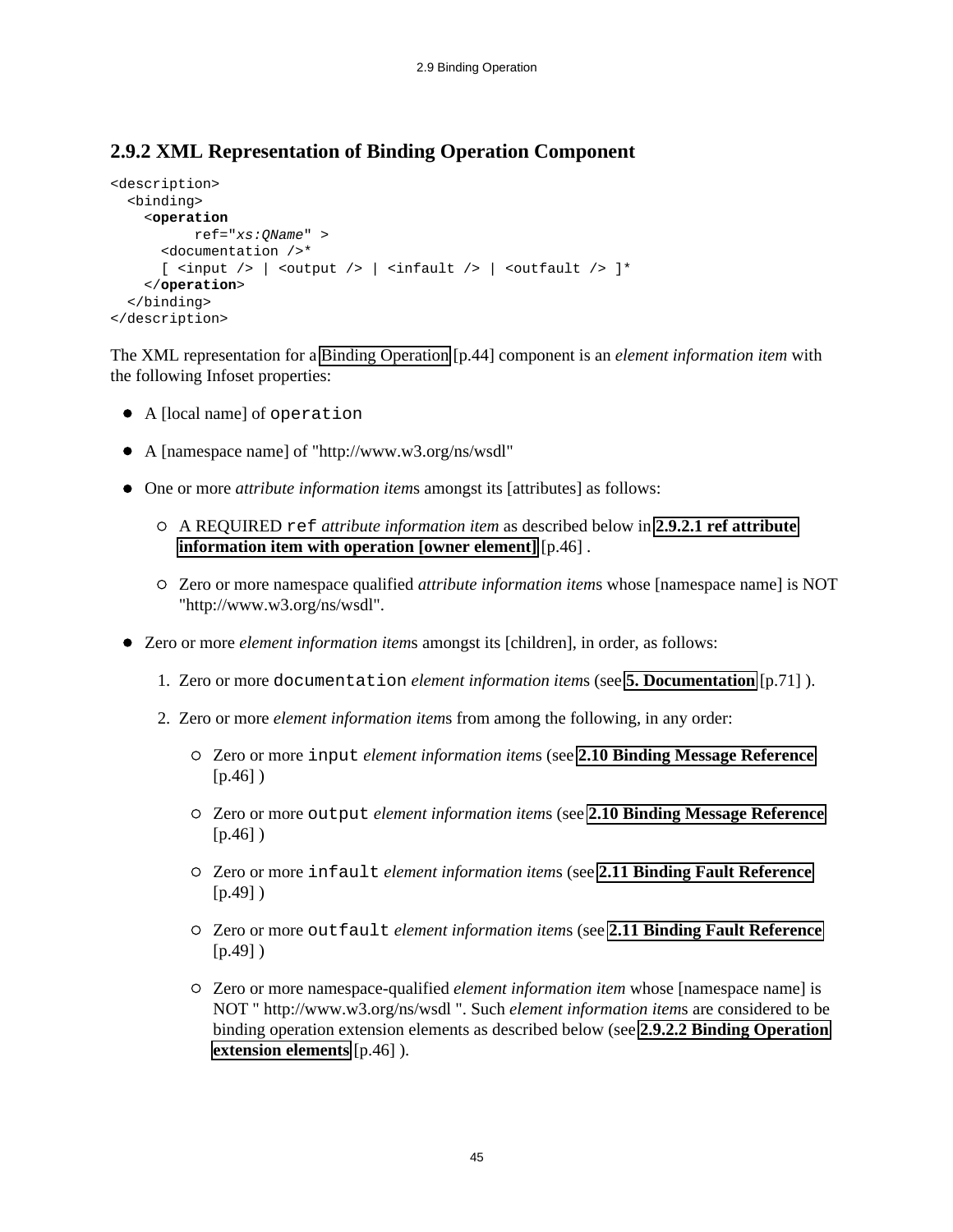## <span id="page-45-0"></span>**2.9.2.1 ref** *attribute information item* **with operation [owner element]**

The ref *attribute information item* has the following Infoset properties:

- A [local name] of ref
- A [namespace name] which has no value

The type of the ref *attribute information item* is *xs:QName*.

### <span id="page-45-2"></span>**2.9.2.2 Binding Operation extension elements**

Binding Operation extension elements are used to provide information specific to a particular operation in a binding. The semantics of such *element information item*s are defined by the specification for those *element information item*s. Such specifications are expected to annotate the [Binding Operation](#page-43-1) [p.44] component with additional properties and specify the mapping from the XML representation to those properties.

# **2.9.3 Mapping Binding Operation's XML Representation to Component Properties**

The mapping from the XML Representation of the operation *element information item* (see **[2.9.2](#page-44-0) [XML Representation of Binding Operation Component](#page-44-0)** [p.45] ) to the properties of the Binding [Operation](#page-43-1) [p.44] component is as described in [Table 2-9](#page-45-3) [p.46] .

<span id="page-45-3"></span>

| <b>Property</b>       | Value                                                                                                            |
|-----------------------|------------------------------------------------------------------------------------------------------------------|
| {interface}           | The Interface Operation [p.25] component corresponding to the actual value of the                                |
| operation $[p.44]$ }  | ref attribute information item.                                                                                  |
| {binding message}     | The set of Binding Message Reference [p.47] components corresponding to the                                      |
| references $[p.44]$ } | input and output <i>element information items</i> in [children], if any.                                         |
| {binding fault}       | The set of Binding Fault Reference [p.49] components corresponding to the                                        |
| references $[p.44]$ } | infault and outfault element information items in [children], if any.                                            |
| {parent $[p.44]$ }    | The Binding [p.39] component corresponding to the binding <i>element</i><br><i>information item</i> in [parent]. |

Table 2-9. Mapping from XML Representation to Binding Operation Component Properties

# <span id="page-45-1"></span>**2.10 Binding Message Reference**

# **2.10.1 The Binding Message Reference Component**

A [Binding Message Reference](#page-46-0) [p.47] component describes a concrete binding of a particular message participating in an operation to a particular concrete message format.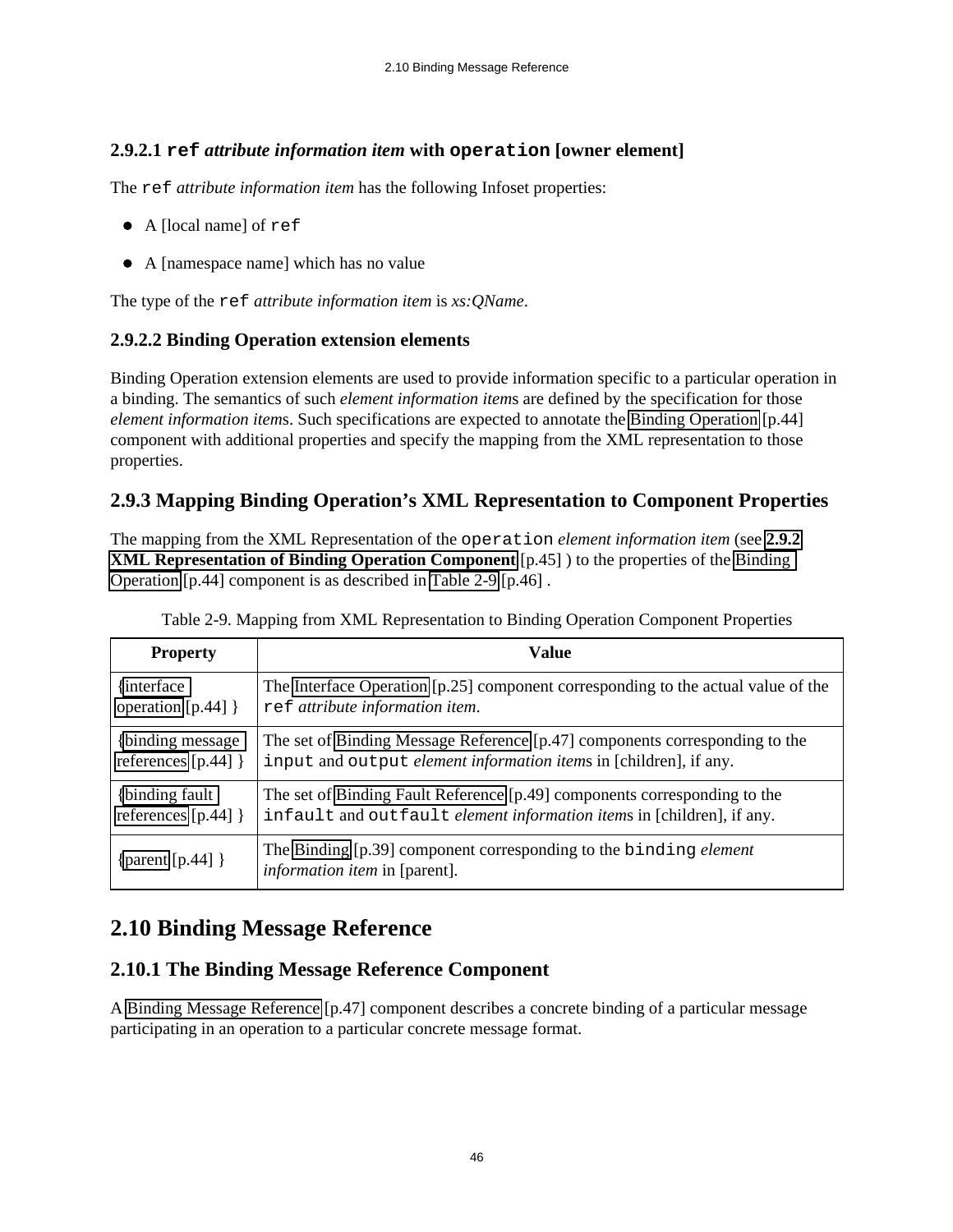<span id="page-46-1"></span><span id="page-46-0"></span>The properties of the Binding Message Reference component are as follows:

- {interface message reference} REQUIRED. An [Interface Message Reference](#page-29-1) [p.30] component among those in the [{interface message references](#page-24-3) [p.25] } property of the [Interface Operation](#page-24-1) [p.25] component being bound by the containing [Binding Operation](#page-43-1) [p.44] component.
- {parent} REQUIRED. The [Binding Operation](#page-43-1) [p.44] component that contains this component in its  $\bullet$ [{binding message references](#page-43-4) [p.44] } property.

For each [Binding Message Reference](#page-46-0) [p.47] component in the [{binding message references](#page-43-4) [p.44] } property of a [Binding Operation](#page-43-1) [p.44] component, the [{interface message reference](#page-46-1) [p.47] } property MUST be unique. <sup>[†](#page-98-0) [p.99]</sup> That is, the same message cannot be bound twice within the same operation.

### <span id="page-46-2"></span>**2.10.2 XML Representation of Binding Message Reference Component**

```
<description>
   <binding>
     <operation>
       <input
             messageLabel="xs:NCName"? >
         <documentation />*
       </input>
       <output
             messageLabel="xs:NCName"? >
         <documentation />*
       </output>
     </operation>
   </binding>
</description>
```
The XML representation for a [Binding Message Reference](#page-46-0) [p.47] component is an *element information item* with the following Infoset properties:

- A [local name] of input or output.
- A [namespace name] of "http://www.w3.org/ns/wsdl".
- Zero or more *attribute information item*s amongst its [attributes] as follows:
	- An OPTIONAL messageLabel *attribute information item* as described below in **[2.10.2.1](#page-47-0) [messageLabel attribute information item with input or output \[owner element\]](#page-47-0)** [p.48] .
	- Zero or more namespace qualified *attribute information item*s whose [namespace name] is NOT "http://www.w3.org/ns/wsdl".
- Zero or more *element information item* amongst its [children], in order, as follows:
	- 1. Zero or more documentation *element information item*s (see **[5. Documentation](#page-70-0)** [p.71] ).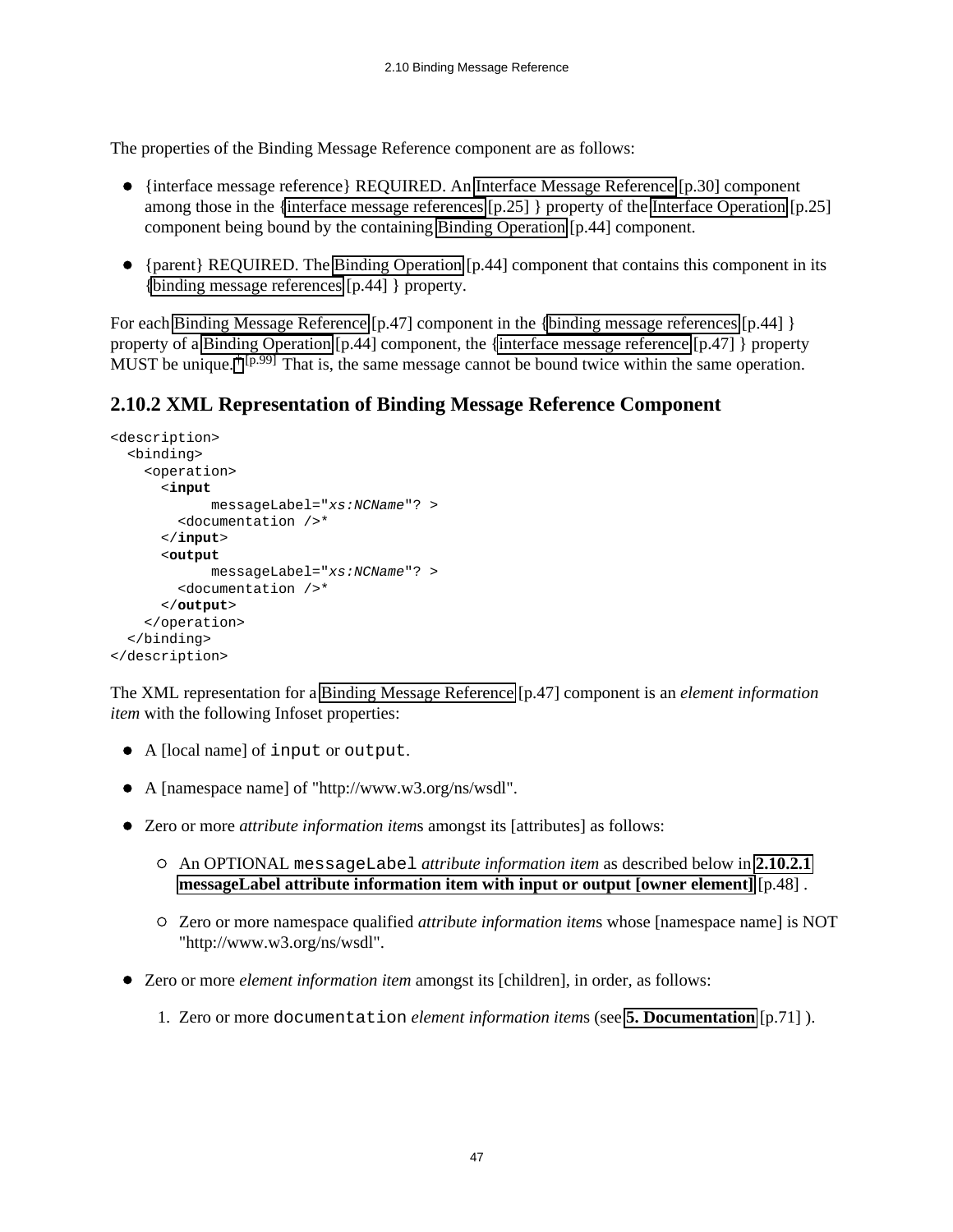2. Zero or more namespace-qualified *element information item*s whose [namespace name] is NOT "http://www.w3.org/ns/wsdl". Such *element information item*s are considered to be binding message reference extension elements as described below (see **[2.10.2.2 Binding Message](#page-47-1) [Reference extension elements](#page-47-1)** [p.48] ).

### <span id="page-47-0"></span>**2.10.2.1 messageLabel** *attribute information item* **with input or output [owner element]**

The messageLabel *attribute information item* has the following Infoset properties:

- A [local name] of messageLabel.
- A [namespace name] which has no value.

The type of the messageLabel *attribute information item* is *xs:NCName*.

### <span id="page-47-1"></span>**2.10.2.2 Binding Message Reference extension elements**

Binding Message Reference extension elements are used to provide information specific to a particular message in an operation. The semantics of such *element information item*s are defined by the specification for those *element information item*s. Such specifications are expected to annotate the [Binding Message](#page-46-0)  [Reference](#page-46-0) [p.47] component with additional properties and specify the mapping from the XML representation to those properties.

# **2.10.3 Mapping Binding Message Reference's XML Representation to Component Properties**

The mapping from the XML Representation of the binding *element information item* (see **[2.10.2 XML](#page-46-2) [Representation of Binding Message Reference Component](#page-46-2)** [p.47] ) to the properties of the [Binding](#page-46-0) [Message Reference](#page-46-0) [p.47] component is as described in [Table 2-10](#page-48-2) [p.49] and uses the definitions below.

Define the *message exchange pattern* of the *element information item* to be the [{message exchange pattern](#page-24-0)  [p.25] } of the [Interface Operation](#page-24-1) [p.25] component being bound.

Define the *message direction* of the *element information item* to be *in* if its local name is input and *out* if its local name is output.

Note that the messageLabel *attribute information item* of a binding message reference *element information item* must be present if the message exchange pattern has more than one placeholder message with [{direction](#page-30-0) [p.31] } equal to the message direction.

If the messageLabel *attribute information item* of a binding message reference *element information item* is present then its actual value MUST match the [{message label](#page-29-0) [p.30] } of some placeholder message with [{direction](#page-30-0) [p.31] } equal to the message direction.  $\dagger$  [p.96]

If the messageLabel *attribute information item* of a binding message reference *element information item* is absent then there MUST be a unique placeholder message with [{direction](#page-30-0) [p.31] } equal to the message direction. [†](#page-95-0) [p.96]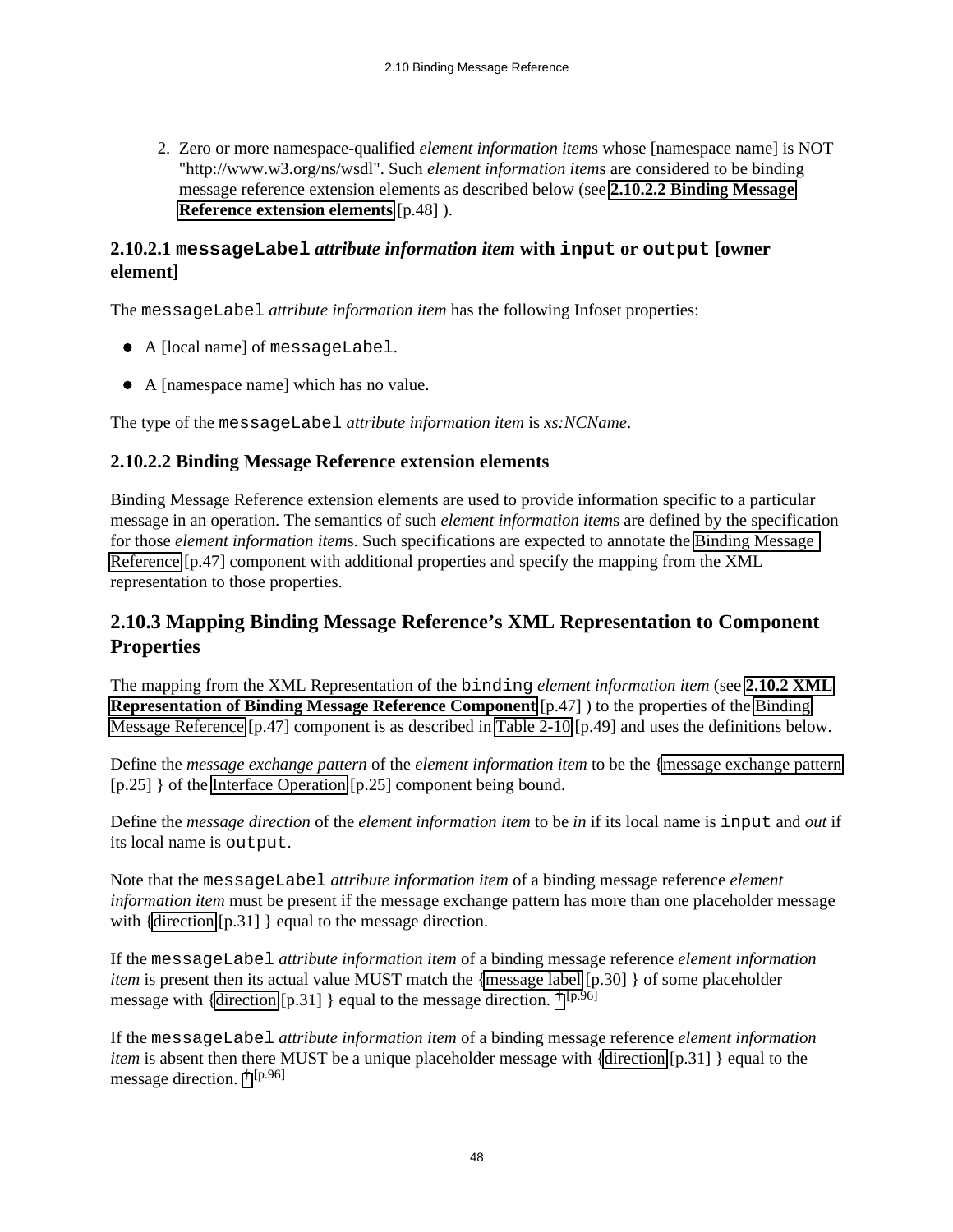Define the *effective message label* of a binding message reference *element information item* to be either the actual value of the messageLabel *attribute information item* if it is present, or the [{message label](#page-29-0)  [p.30] } of the unique placeholder message with [{direction](#page-30-0) [p.31] } equal to the message direction if the *attribute information item* is absent.

Table 2-10. Mapping from XML Representation to Binding Message Reference Component Properties

<span id="page-48-2"></span>

| <b>Property</b>                          | Value                                                                                                                                                                                                                             |
|------------------------------------------|-----------------------------------------------------------------------------------------------------------------------------------------------------------------------------------------------------------------------------------|
| {interface message<br>reference $[p.47]$ | The Interface Message Reference [p.30] component in the {interface message<br>references $[p.25]$ of the Interface Operation $[p.25]$ component being bound with<br>{message label [p.30] } equal to the effective message label. |
| $\{parent\}$                             | The Binding Operation [p.44] component corresponding to the operation<br><i>element information item</i> in [parent].                                                                                                             |

# <span id="page-48-1"></span>**2.11 Binding Fault Reference**

# **2.11.1 The Binding Fault Reference Component**

A [Binding Fault Reference](#page-48-0) [p.49] component describes a concrete binding of a particular fault participating in an operation to a particular concrete message format.

<span id="page-48-3"></span><span id="page-48-0"></span>The properties of the Binding Fault Reference component are as follows:

- {interface fault reference} REQUIRED. An [Interface Fault Reference](#page-34-0) [p.35] component among those in the [{interface fault references](#page-24-4) [p.25] } property of the [Interface Operation](#page-24-1) [p.25] component being bound by the parent [Binding Operation](#page-43-1) [p.44] component.
- {parent} REQUIRED. The [Binding Operation](#page-43-1) [p.44] component that contains this component in its  $\bullet$ [{binding fault references](#page-43-5) [p.44] } property.

For each [Binding Fault Reference](#page-48-0) [p.49] component in the [{binding fault references](#page-43-5) [p.44] } property of a [Binding Operation](#page-43-1) [p.44] component, the [{interface fault reference](#page-48-3) [p.49] } property MUST be unique. † [p.98] That is, the same fault cannot be bound twice within the same operation.

# <span id="page-48-4"></span>**2.11.2 XML Representation of Binding Fault Reference Component**

```
<description>
   <binding>
     <operation>
       <infault
             ref="xs:QName"
             messageLabel="xs:NCName"?>
         <documentation />*
       </infault>
       <outfault
             ref="xs:QName"
             messageLabel="xs:NCName"?>
         <documentation />*
```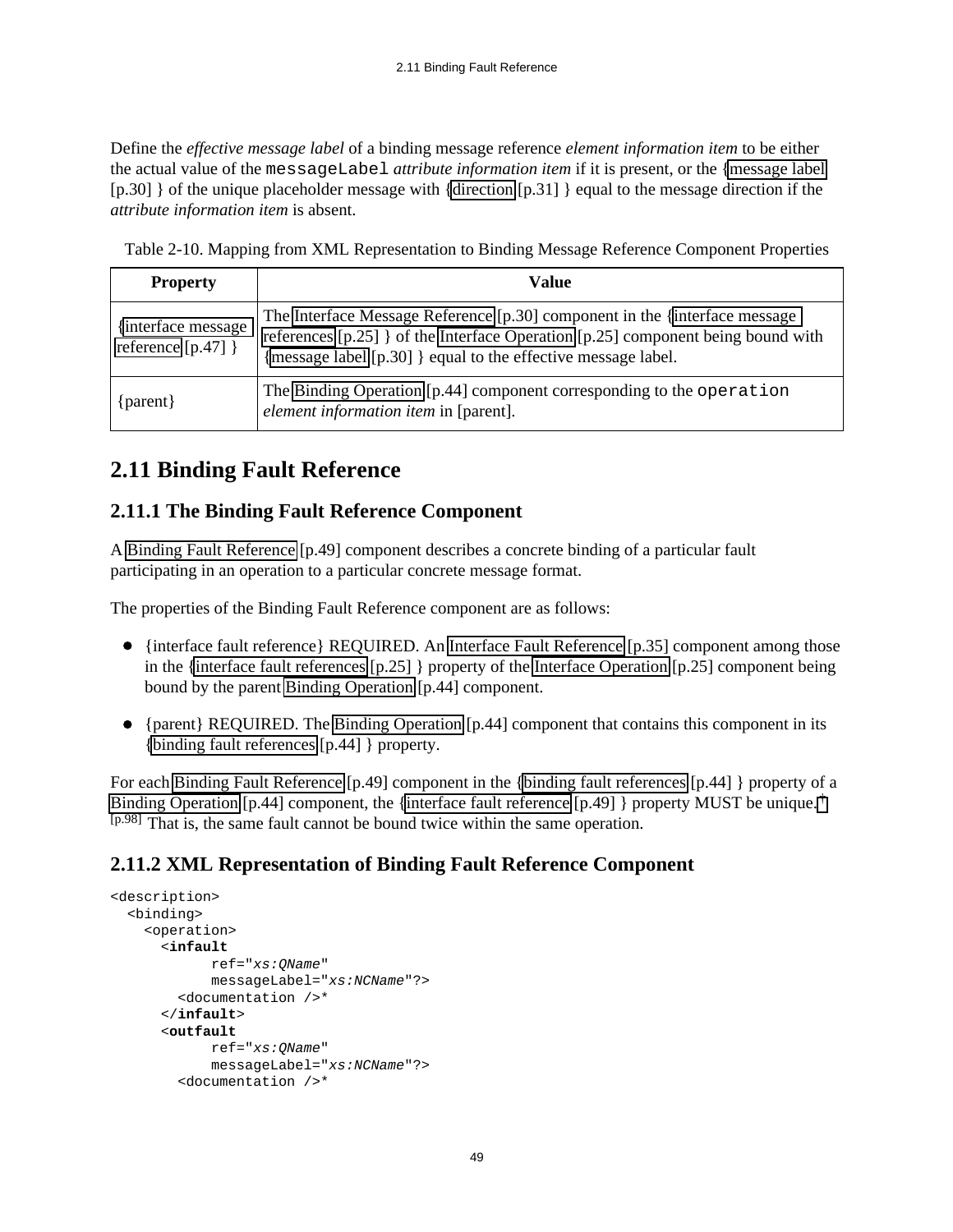```
 </outfault>
     </operation>
   </binding>
</description>
```
The XML representation for a [Binding Fault Reference](#page-48-0) [p.49] component is an *element information item* with the following Infoset properties:

- A [local name] of infault or outfault.
- A [namespace name] of "http://www.w3.org/ns/wsdl".
- One or more *attribute information item*s amongst its [attributes] as follows:
	- A REQUIRED ref *attribute information item* as described below in **[2.11.2.1 ref attribute](#page-49-0) [information item with infault or outfault \[owner element\]](#page-49-0)** [p.50] .

An OPTIONAL messageLabel *attribute information item* as described below in **[2.11.2.2](#page-49-1) [messageLabel attribute information item with infault or outfault \[owner element\]](#page-49-1)** [p.50].

- Zero or more namespace qualified *attribute information item*s whose [namespace name] is NOT "http://www.w3.org/ns/wsdl".
- Zero or more *element information item* amongst its [children], in order, as follows:
	- 1. Zero or more documentation *element information item*s (see **[5. Documentation](#page-70-0)** [p.71] ).
	- 2. Zero or more namespace-qualified *element information item*s whose [namespace name] is NOT "http://www.w3.org/ns/wsdl". Such *element information item*s are considered to be binding fault reference extension elements as described below (see **[2.11.2.3 Binding Fault Reference](#page-50-0) [extension elements](#page-50-0)** [p.51] ).

#### <span id="page-49-0"></span>**2.11.2.1 ref** *attribute information item* **with infault or outfault [owner element]**

The ref *attribute information item* has the following Infoset properties:

- A [local name] of ref.
- A [namespace name] which has no value.

The type of the ref *attribute information item* is *xs:QName*.

#### <span id="page-49-1"></span>**2.11.2.2 messageLabel** *attribute information item* **with infault or outfault [owner element]**

The messageLabel *attribute information item* has the following Infoset properties:

A [local name] of messageLabel.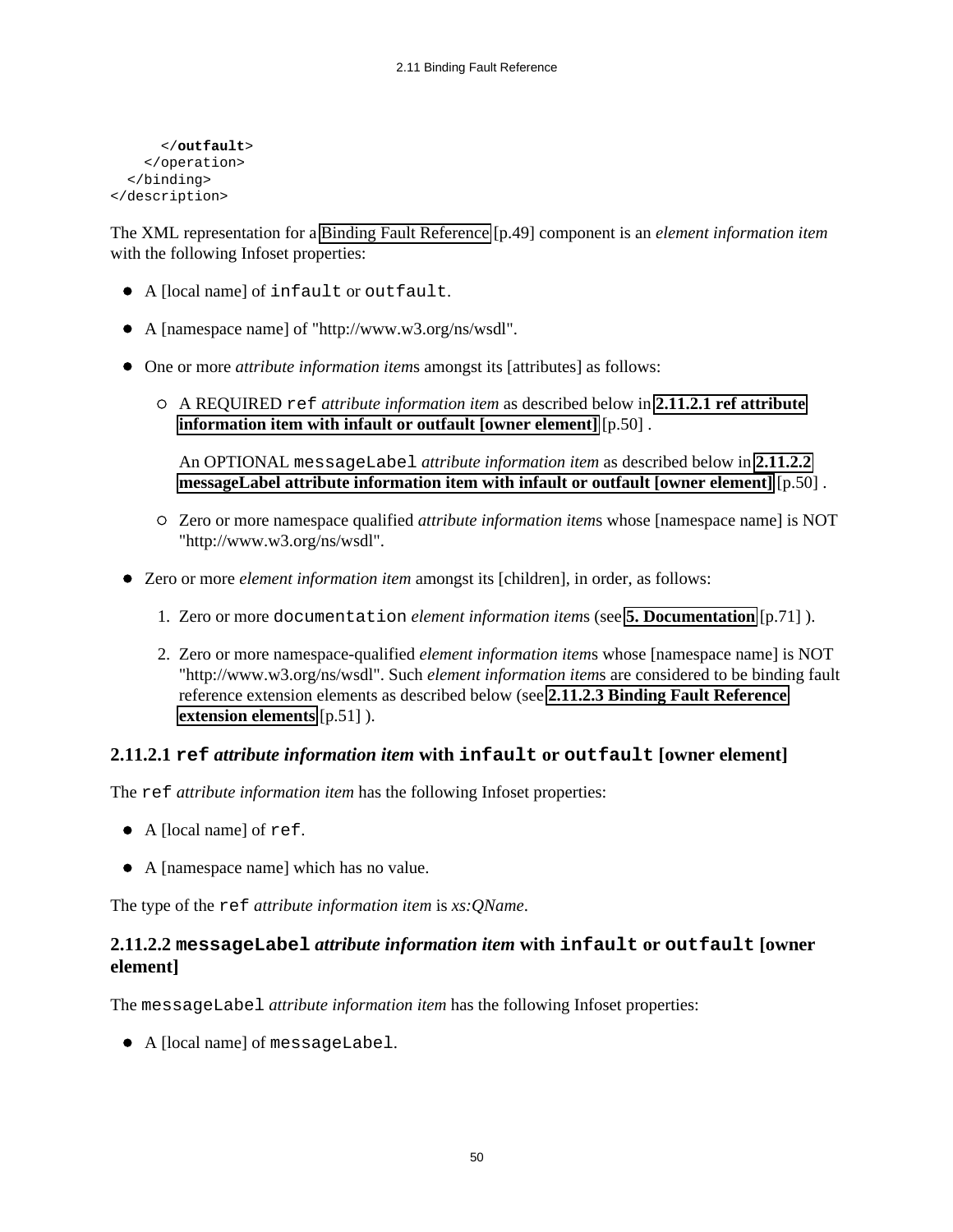A [namespace name] which has no value.

The type of the messageLabel *attribute information item* is *xs:NCName*.

#### <span id="page-50-0"></span>**2.11.2.3 Binding Fault Reference extension elements**

Binding Fault Reference extension elements are used to provide information specific to a particular fault in an operation. The semantics of such *element information item*s are defined by the specification for those *element information item*s. Such specifications are expected to annotate the [Binding Fault Reference](#page-48-0)  [p.49] component with additional properties and specify the mapping from the XML representation to those properties.

### **2.11.3 Mapping Binding Fault Reference's XML Representation to Component Properties**

The mapping from the XML Representation of the binding *element information item* (see **[2.11.2 XML](#page-48-4) [Representation of Binding Fault Reference Component](#page-48-4)** [p.49] ) to the properties of the Binding Fault [Reference](#page-48-0) [p.49] component is as described in [Table 2-11](#page-51-1) [p.52] and uses the definitions below.

Define the *message exchange pattern* of the *element information item* to be the [{message exchange pattern](#page-24-0)  [p.25] } of the [Interface Operation](#page-24-1) [p.25] component being bound.

Define the *fault direction* of the *element information item* to be *in* if its local name is infault and *out* if its local name is outfault.

Define the *message direction* of the *element information item* to be the [{direction](#page-30-0) [p.31] } of the placeholder message associated with the fault as specified by the fault propagation ruleset of the message exchange pattern.

The messageLabel *attribute information item* of a binding fault reference *element information item* MUST be present if the message exchange pattern has more than one placeholder message with [{direction](#page-30-0)  [p.31] } equal to the message direction.  $\frac{1}{2}$  [p.96]

If the messageLabel *attribute information item* of a binding fault reference *element information item* is present then its actual value MUST match the [{message label](#page-29-0) [p.30] } of some placeholder message with [{direction](#page-30-0) [p.31] } equal to the message direction.  $\dagger$  [p.96]

If the messageLabel *attribute information item* of a binding fault reference *element information item* is absent then there MUST be a unique placeholder message with [{direction](#page-30-0) [p.31] } equal to the message direction. [†](#page-95-0) [p.96]

Define the *effective message label* of a binding fault reference *element information item* to be either the actual value of the messageLabel *attribute information item* if it is present, or the [{message label](#page-29-0)  [p.30] } of the unique placeholder message with [{direction](#page-30-0) [p.31] } equal to the message direction if the *attribute information item* is absent.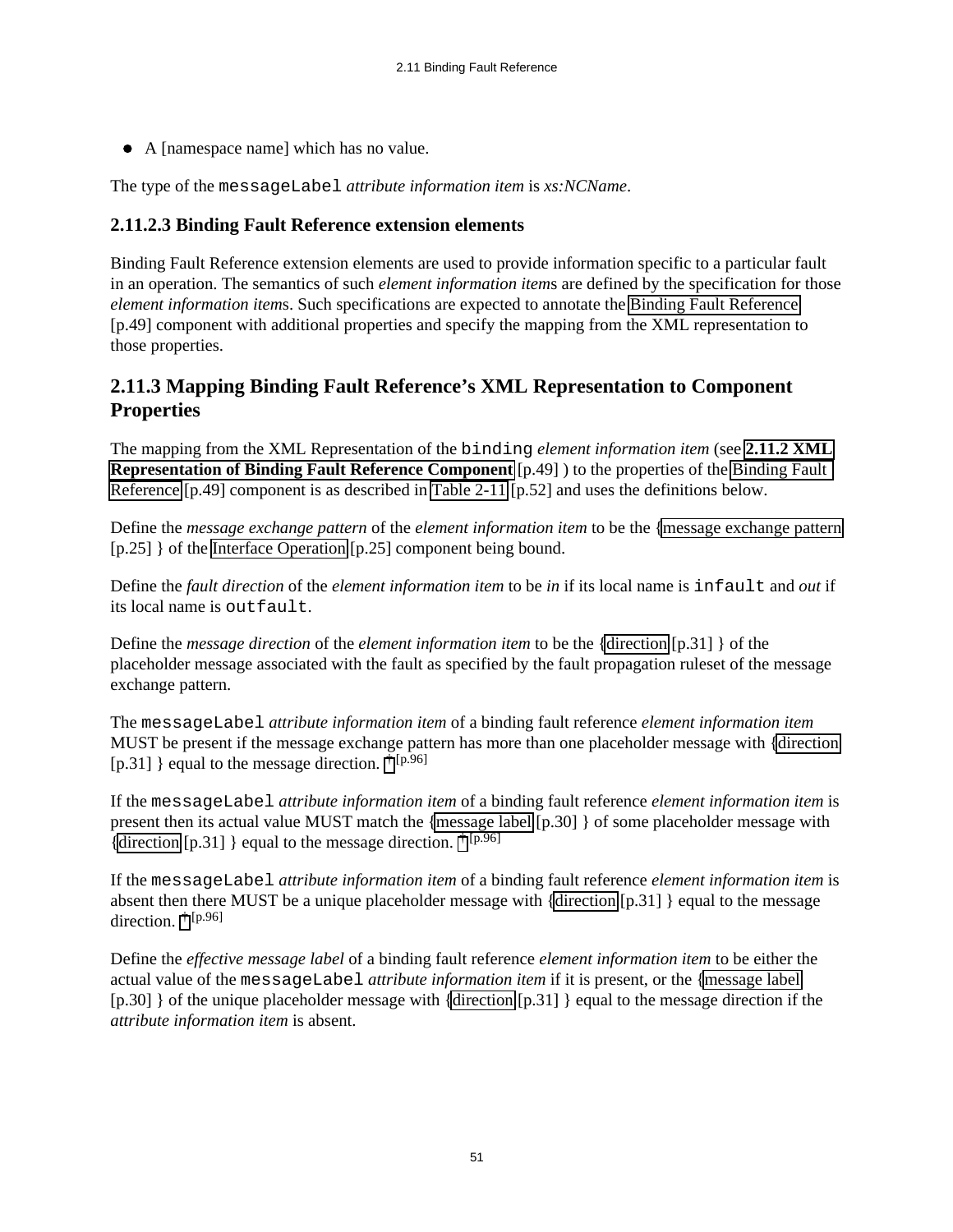There MUST be an [Interface Fault Reference](#page-34-0) [p.35] component in the [{interface fault references](#page-24-4) [p.25] } of the [Interface Operation](#page-24-1) [p.25] being bound with [{message label](#page-34-4) [p.35] } equal to the effective message label and with [{interface fault](#page-34-3) [p.35] } equal to an [Interface Fault](#page-20-0) [p.21] component with [{name](#page-20-1) [p.21] } equal to the actual value of the ref *attribute information item*. [†](#page-98-0) [p.99]

Table 2-11. Mapping from XML Representation to Binding Fault Reference Component Properties

<span id="page-51-1"></span>

| <b>Property</b>                           | Value                                                                                                                                                                                                                                                                                                                                                                                      |  |  |
|-------------------------------------------|--------------------------------------------------------------------------------------------------------------------------------------------------------------------------------------------------------------------------------------------------------------------------------------------------------------------------------------------------------------------------------------------|--|--|
| {interface fault}<br>reference $[p.49]$ } | The Interface Fault Reference [p.35] component in the {interface fault references<br>[p.25] of the Interface Operation [p.25] being bound with {message label [p.35] }<br>equal to the effective message label, and with {interface fault [p.35] } equal to an<br>Interface Fault [p.21] component with {name [p.21] } equal to the actual value of<br>the ref attribute information item. |  |  |
| { parent }                                | The Binding Operation [p.44] component corresponding to the operation<br>element information item in [parent].                                                                                                                                                                                                                                                                             |  |  |

# **2.12 Service**

## **2.12.1 The Service Component**

A [Service](#page-51-0) [p.52] component describes a set of endpoints (see **[2.13 Endpoint](#page-53-0)** [p.54] ) at which a particular deployed implementation of the service is provided. The endpoints thus are in effect alternate places at which the service is provided.

Services are named constructs and can be referred to by QName (see **[2.17 QName resolution](#page-58-0)** [p.59] ).

<span id="page-51-2"></span><span id="page-51-0"></span>The properties of the Service component are as follows:

- {name} REQUIRED. An *xs:QName*.
- <span id="page-51-4"></span>• {interface} REQUIRED. An [Interface](#page-16-0) [p.17] component.
- {endpoints} REQUIRED. A non-empty set of [Endpoint](#page-54-0) [p.55] components.

<span id="page-51-5"></span>For each [Service](#page-51-0) [p.52] component in the [{services](#page-12-2) [p.13] } property of a [Description](#page-12-1) [p.13] component, the [{name](#page-51-2)  $[p.52]$  } property MUST be unique.<sup>[†](#page-102-0) [p.103]</sup>

### <span id="page-51-3"></span>**2.12.2 XML Representation of Service Component**

```
<description>
   <service
         name="xs:NCName" 
         interface="xs:QName" >
     <documentation />*
     <endpoint />+
   </service>
</description>
```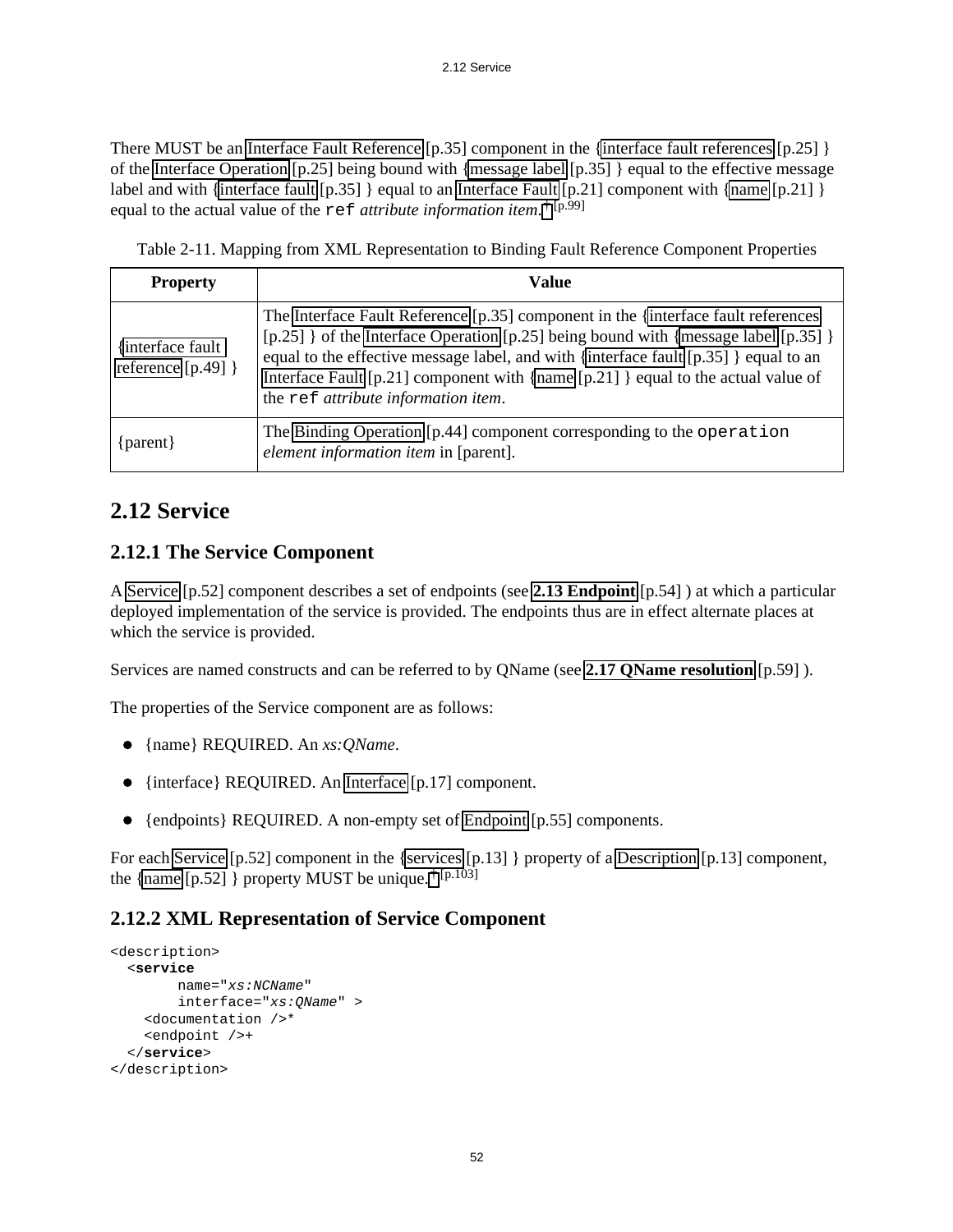The XML representation for a [Service](#page-51-0) [p.52] component is an *element information item* with the following Infoset properties:

- A [local name] of service
- A [namespace name] of "http://www.w3.org/ns/wsdl"
- Two or more *attribute information item*s amongst its [attributes] as follows:
	- A REQUIRED name *attribute information item* as described below in **[2.12.2.1 name attribute](#page-52-0) [information item with service \[owner element\]](#page-52-0)** [p.53] .
	- A REQUIRED interface *attribute information item* as described below in **[2.12.2.2 interface](#page-52-1) [attribute information item with service \[owner element\]](#page-52-1)** [p.53] .
	- Zero or more namespace qualified *attribute information item*s whose [namespace name] is NOT "http://www.w3.org/ns/wsdl".
- One or more *element information item* amongst its [children], in order, as follows:
	- 1. Zero or more documentation *element information item*s (see **[5. Documentation](#page-70-0)** [p.71] ).
	- 2. One or more *element information item*s from among the following, in any order:
		- One or more endpoint *element information item*s (see **[2.13.2 XML Representation of](#page-54-1) [Endpoint Component](#page-54-1)** [p.55]
		- Zero or more namespace-qualified *element information item*s whose [namespace name] is NOT "http://www.w3.org/ns/wsdl".

#### <span id="page-52-0"></span>**2.12.2.1 name** *attribute information item* **with service [owner element]**

The name *attribute information item* together with the targetNamespace *attribute information item* of the description *element information item* forms the QName of the service.

The name *attribute information item* has the following Infoset properties:

- A [local name] of name
- A [namespace name] which has no value

The type of the name *attribute information item* is *xs:NCName*.

#### <span id="page-52-1"></span>**2.12.2.2 interface** *attribute information item* **with service [owner element]**

The interface *attribute information item* identifies the interface that the service is an instance of.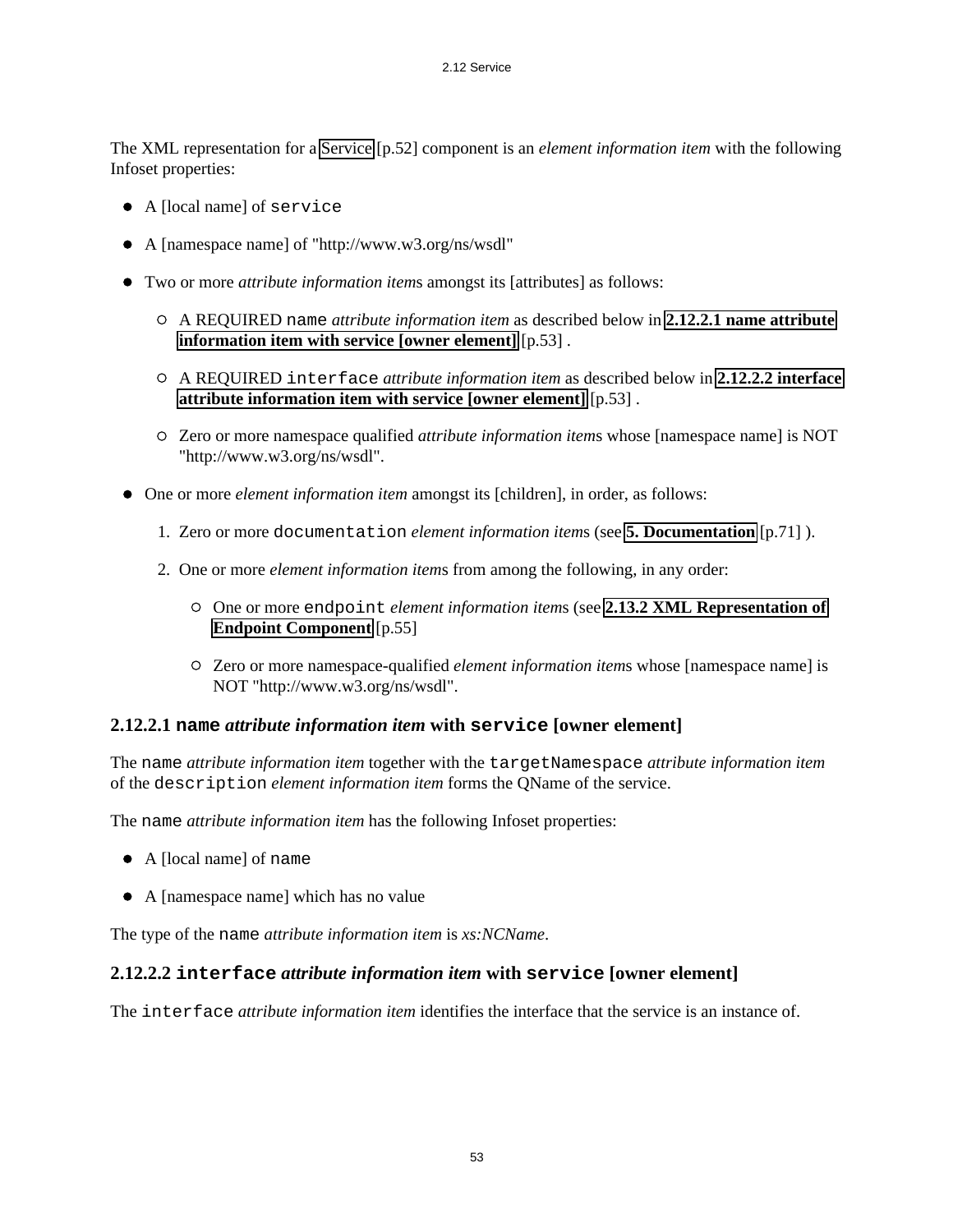The interface *attribute information item* has the following Infoset properties:

- A [local name] of interface
- A [namespace name] which has no value

The type of the interface *attribute information item* is *xs:QName.*.

### **2.12.3 Mapping Service's XML Representation to Component Properties**

The mapping from the XML Representation of the service *element information item* (see **[2.12.2 XML](#page-51-3) [Representation of Service Component](#page-51-3)** [p.52] ) to the properties of the [Service](#page-51-0) [p.52] component is as described in [Table 2-12](#page-53-2) [p.54] .

|  |  | Table 2-12. Mapping from XML Representation to Service Component Properties |
|--|--|-----------------------------------------------------------------------------|
|  |  |                                                                             |

<span id="page-53-2"></span>

| <b>Property</b>       | Value                                                                                                                                                                                                                                                       |
|-----------------------|-------------------------------------------------------------------------------------------------------------------------------------------------------------------------------------------------------------------------------------------------------------|
| {name [ $p.52$ ] }    | The QName whose local name is the actual value of the name <i>attribute</i><br>information item, and whose namespace name is the actual value of the<br>targetNamespace attribute information item of the [parent] description<br>element information item. |
| {interface $[p.52]$ } | The Interface $[p.17]$ component resolved to by the actual value of the interface<br>attribute information item (see 2.17 QName resolution [p.59]).                                                                                                         |
| {endpoints $[p.52]$ } | The Endpoint [p.55] components corresponding to the endpoint <i>element</i><br><i>information items</i> in [children].                                                                                                                                      |

# <span id="page-53-0"></span>**2.13 Endpoint**

### <span id="page-53-1"></span>**2.13.1 The Endpoint Component**

An [Endpoint](#page-54-0) [p.55] component defines the particulars of a specific endpoint at which a given service is available.

[Endpoint](#page-54-0) [p.55] components are local to a given [Service](#page-51-0) [p.52] component (see **[A.2 Fragment Identifiers](#page-81-0)** [p.82] ).

The [Binding](#page-38-0) [p.39] component specified by the [{binding](#page-54-2) [p.55] } property of an [Endpoint](#page-54-0) [p.55] component is said to be *applied* to the [Interface](#page-16-0) [p.17] component which is the value of the [{interface](#page-51-4)  [p.52] } property of the parent [Service](#page-51-0) [p.52] component of the [Endpoint](#page-54-0) [p.55] . According to the constraints given below, if this [Binding](#page-38-0) [p.39] component has an [{interface](#page-38-3) [p.39] } property, its value must be the [Interface](#page-16-0) [p.17] component the [Binding](#page-38-0) [p.39] component is applied to.

The [{address](#page-54-3) [p.55] } property is optional to allow for means other than IRIs to be used, e.g. a WS-Addressing Endpoint Reference [*[WSA 1.0 Core](#page-78-2) [p.79]* ]. It is also possible that, in certain scenarios, an address will not be required, in which case this property may be absent.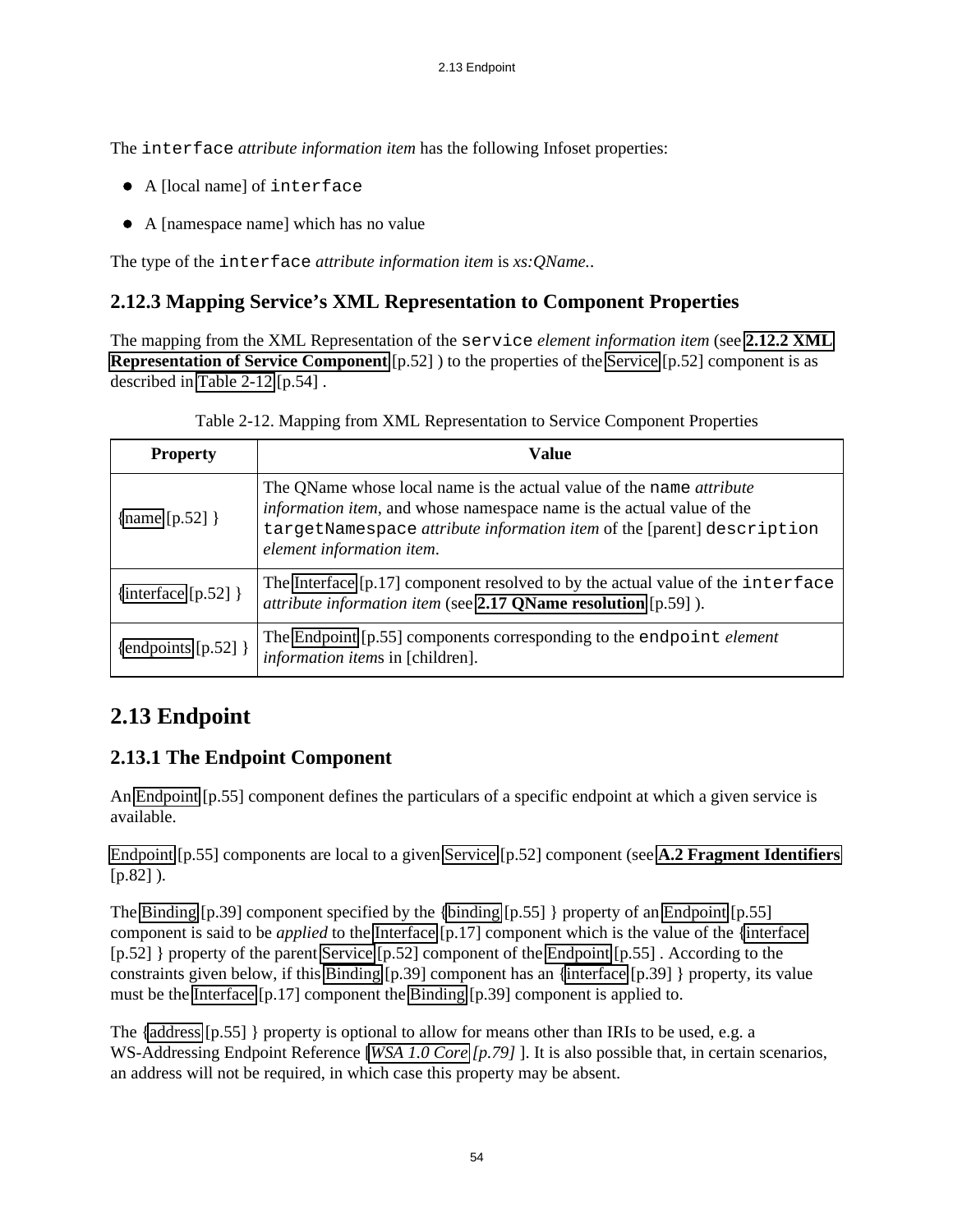<span id="page-54-4"></span><span id="page-54-0"></span>The properties of the Endpoint component are as follows:

- {name} REQUIRED. An *xs:NCName*.
- <span id="page-54-2"></span>{binding} REQUIRED. A [Binding](#page-38-0) [p.39] component.
- <span id="page-54-3"></span>{address} OPTIONAL. An *xs:anyURI*. This *xs:anyURI* MUST be an absolute IRI as defined by [*[IETF RFC 3987](#page-77-0) [p.78]* ]. <sup>[†](#page-99-0) [p.100]</sup> If present, the value of this attribute represents the network address at which the service indicated by the parent [Service](#page-51-0) [p.52] component's [{interface](#page-51-4) [p.52] } property is offered via the binding referred to by the [{binding](#page-54-2) [p.55] } property. **Note** that the presence in this property of the characters "?" and "#" can conflict with those potentially added by the query string serialization mechanism, as defined in [Serialization as "application/x-www-form-urlencoded"](http://www.w3.org/TR/2007/REC-wsdl20-adjuncts-20070626/#_http_x-www-form-urlencoded)  ([*[WSDL 2.0 Adjuncts](#page-78-0) [p.79]* ], section 6.8.2).
- <span id="page-54-5"></span> $\bullet$  {parent} REQUIRED. The [Service](#page-51-0) [p.52] component that contains this component in its {endpoints [p.52] } property.

For each [Endpoint](#page-54-0) [p.55] component in the [{endpoints](#page-51-5) [p.52] } property of a [Service](#page-51-0) [p.52] component, the [{name](#page-54-4) [p.55] } property MUST be unique. Note that this constraint is enforced by the normative WSDL 2.0 XML schema.

For each [Endpoint](#page-54-0) [p.55] component in the [{endpoints](#page-51-5) [p.52] } property of a [Service](#page-51-0) [p.52] component, the [{binding](#page-54-2) [p.55] } property MUST either be a [Binding](#page-38-0) [p.39] component with an unspecified [{interface](#page-38-3)  [p.39] } property or a [Binding](#page-38-0) [p.39] component with an [{interface](#page-38-3) [p.39] } property equal to the [{interface](#page-51-4) [p.52] } property of the [Service](#page-51-0) [p.52] component.  $\dagger$  [p.100]

# <span id="page-54-1"></span>**2.13.2 XML Representation of Endpoint Component**

```
<description>
   <service>
     <endpoint
           name="xs:NCName" 
            binding="xs:QName"
           address="xs:anyURI"? >
       <documentation />*
     </endpoint>+
   </service>
</description>
```
The XML representation for a [Endpoint](#page-54-0) [p.55] component is an *element information item* with the following Infoset properties:

- A [local name] of endpoint.
- A [namespace name] of "http://www.w3.org/ns/wsdl".
- Two or more *attribute information item*s amongst its [attributes] as follows: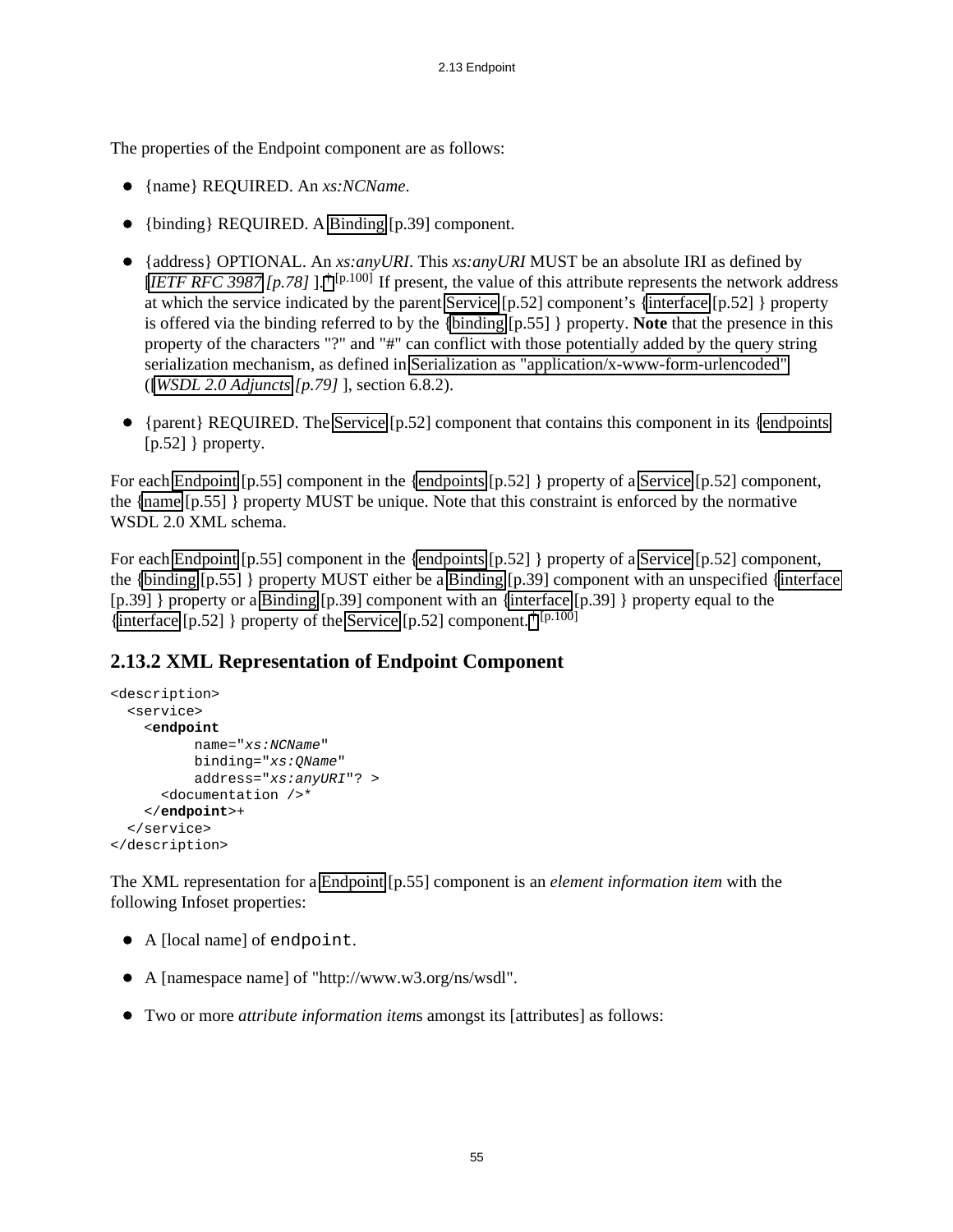- A REQUIRED name *attribute information item* as described below in **[2.13.2.1 name attribute](#page-55-0) [information item with endpoint \[owner element\]](#page-55-0)** [p.56] .
- A REQUIRED binding *attribute information item* as described below in **[2.13.2.2 binding](#page-55-1) [attribute information item with endpoint \[owner element\]](#page-55-1)** [p.56] .
- An OPTIONAL address *attribute information item* as described below in **[2.13.2.3 address](#page-56-0) [attribute information item with endpoint \[owner element\]](#page-56-0)** [p.57] .
- Zero or more namespace qualified *attribute information item*s whose [namespace name] is NOT "http://www.w3.org/ns/wsdl".
- Zero or more *element information item* amongst its [children], in order, as follows:
	- 1. Zero or more documentation *element information item*s (see **[5. Documentation](#page-70-0)** [p.71] ).
	- 2. Zero or more namespace-qualified *element information item*s whose [namespace name] is NOT "http://www.w3.org/ns/wsdl". Such *element information item*s are considered to be endpoint extension elements as described below (see **[2.13.2.4 Endpoint extension elements](#page-56-1)** [p.57] ).

#### <span id="page-55-0"></span>**2.13.2.1 name** *attribute information item* **with endpoint [owner element]**

The name *attribute information item* together with the targetNamespace *attribute information item* of the description *element information item* forms the QName of the endpoint.

The name *attribute information item* has the following Infoset properties:

- A [local name] of name.
- A [namespace name] which has no value.

The type of the name *attribute information item* is *xs:NCName*.

#### <span id="page-55-1"></span>**2.13.2.2 binding** *attribute information item* **with endpoint [owner element]**

The binding *attribute information item* refers, by QName, to a [Binding](#page-38-0) [p.39] component

The binding *attribute information item* has the following Infoset properties:

- A [local name] of binding
- A [namespace name] which has no value

The type of the binding *attribute information item* is *xs:QName*.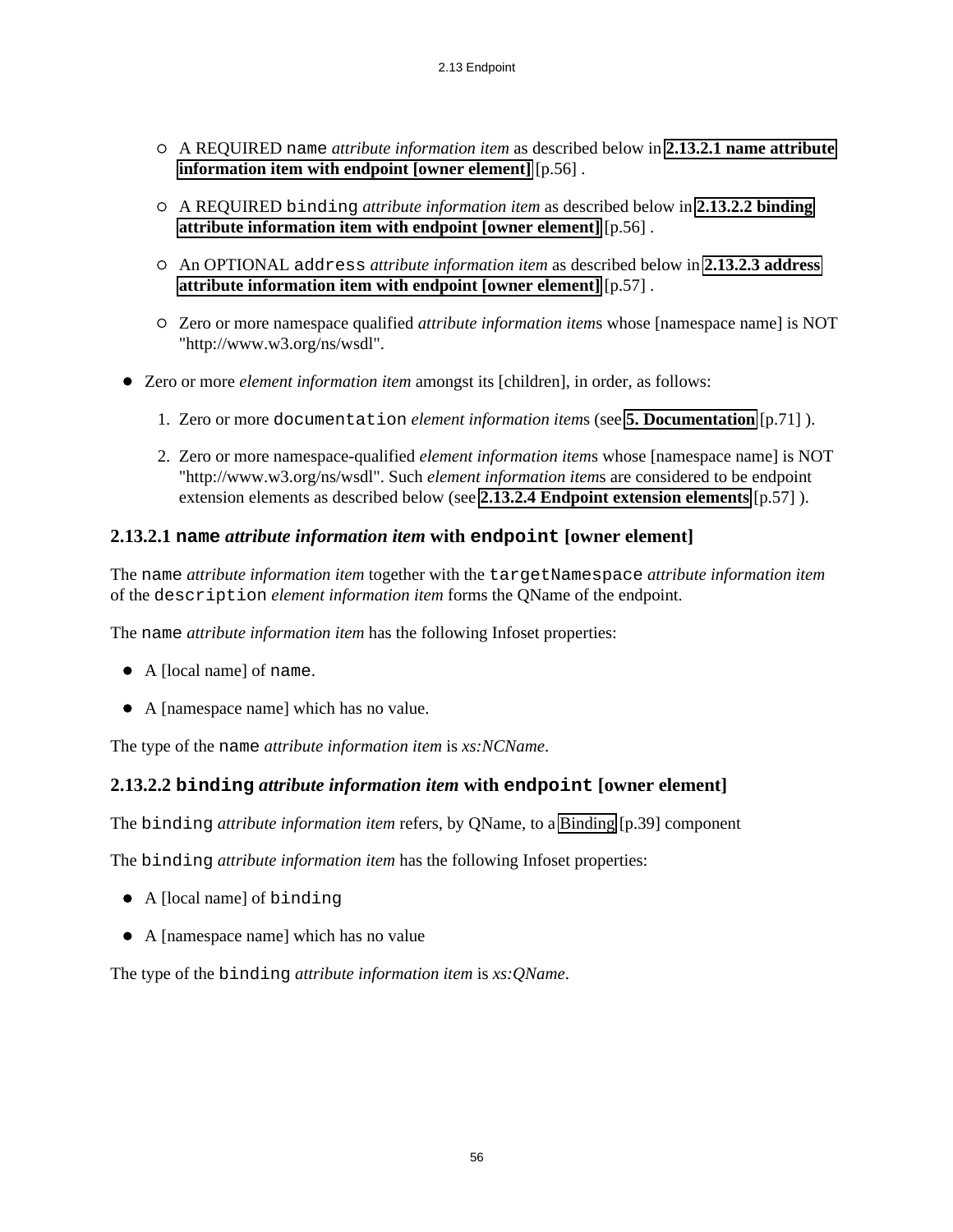### <span id="page-56-0"></span>**2.13.2.3 address** *attribute information item* **with endpoint [owner element]**

The address *attribute information item* specifies the address of the endpoint.

The address *attribute information item* has the following Infoset properties:

- A [local name] of address
- A [namespace name] which has no value

The type of the address *attribute information item* is *xs:anyURI*.

#### <span id="page-56-1"></span>**2.13.2.4 Endpoint extension elements**

Endpoint extension elements are used to provide information specific to a particular endpoint in a server. The semantics of such *element information item*s are defined by the specification for those *element information item*s. Such specifications are expected to annotate the [Endpoint](#page-54-0) [p.55] component with additional properties and specify the mapping from the XML representation to those properties.

### **2.13.3 Mapping Endpoint's XML Representation to Component Properties**

The mapping from the XML Representation of the endpoint *element information item* (see **[2.13.2 XML](#page-54-1) [Representation of Endpoint Component](#page-54-1)** [p.55] ) to the properties of the [Endpoint](#page-54-0) [p.55] component is as described in [Table 2-13](#page-56-2) [p.57] .

<span id="page-56-2"></span>

| <b>Property</b>     | Value                                                                                                                                         |
|---------------------|-----------------------------------------------------------------------------------------------------------------------------------------------|
| [name [p.55] $\}$   | The actual value of the name <i>attribute information item</i> .                                                                              |
| {binding $[p.55]$ } | The Binding [p.39] component resolved to by the actual value of the binding<br>attribute information item (see 2.17 QName resolution [p.59]). |
| {address [p.55] }   | The actual value of the address <i>attribute information item</i> if present; otherwise<br>empty.                                             |
| $\{parent[p.55]\}$  | The Service $[p.52]$ component corresponding to the service <i>element information</i><br><i>item</i> in [parent].                            |

|  |  |  | Table 2-13. Mapping from XML Representation to Endpoint Component Properties |
|--|--|--|------------------------------------------------------------------------------|
|  |  |  |                                                                              |

# <span id="page-56-3"></span>**2.14 XML Schema 1.0 Simple Types Used in the Component Model**

The XML Schema 1.0 simple types [*[XML Schema: Datatypes](#page-78-3) [p.79]* ] used in this specification are:

- *xs:token*
- *xs:NCName*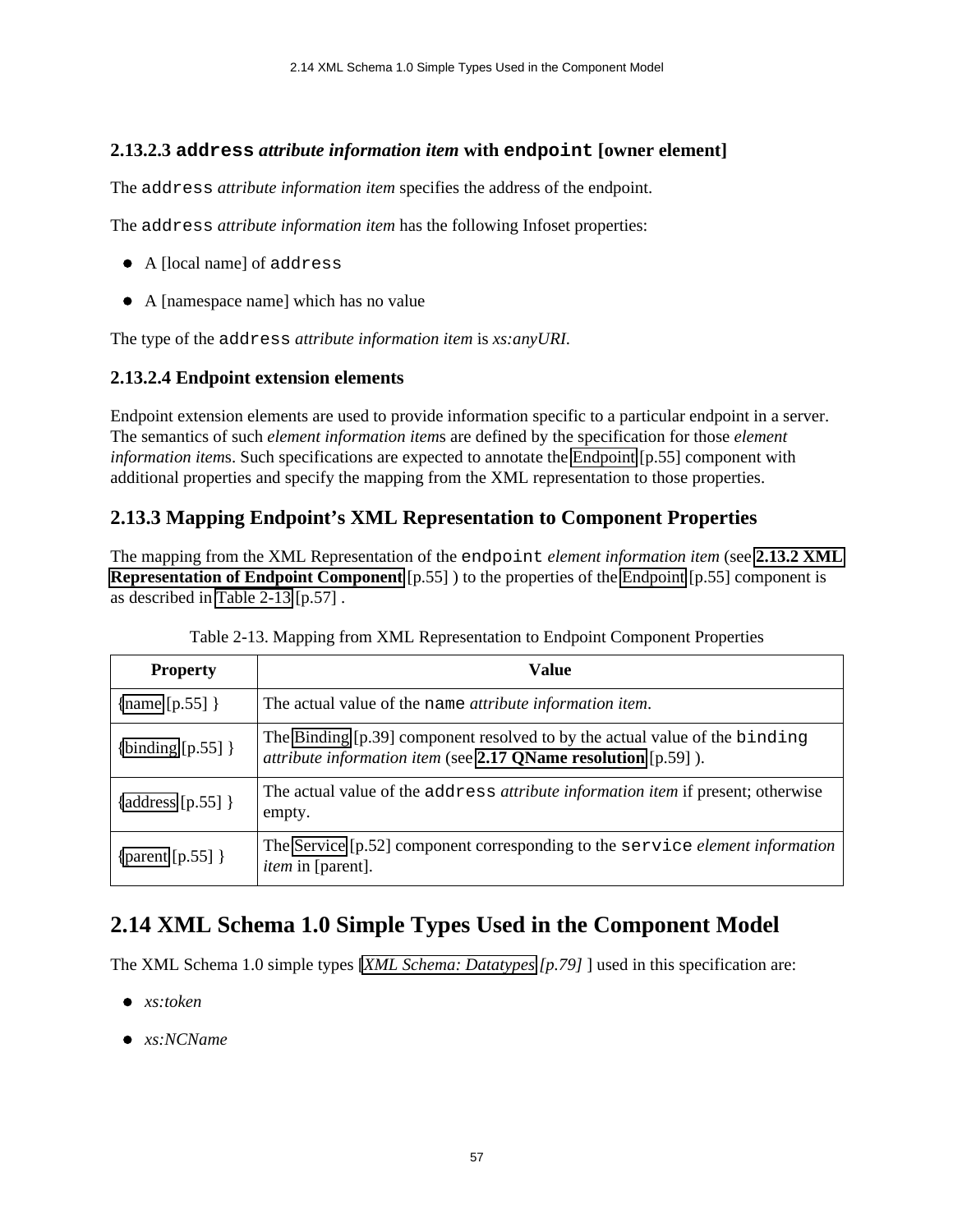- *xs:anyURI*
- *xs:QName*
- *xs:boolean*

# <span id="page-57-1"></span>**2.15 Equivalence of Components**

Two component instances of the same type are considered equivalent if, for each property value of the first component, there is a corresponding property with an equivalent value on the second component, and vice versa.

- For values of a simple type (see **[2.14 XML Schema 1.0 Simple Types Used in the Component](#page-56-3)  [Model](#page-56-3)** [p.57] ) this means that they contain the same values. For instance, two string values are equivalent if they contain the same sequence of Unicode characters, as described in [*[Character](#page-77-1) [Model for the WWW](#page-77-1) [p.78]* ], or two boolean values are equivalent if they contain the same canonical value (true or false).
- Values which are references to other components are considered equivalent when they refer to equivalent components (as determined above).
- List-based values are considered equivalent if they have the same length and their elements at corresponding positions are equivalent.
- Finally, set-based values are considered equivalent if, for each value in the first, there is an equivalent value in the second, and vice versa.

Extension properties which are not string values, sets of strings or references MUST describe their values' equivalence rules. [†](#page-99-0) [p.100]

Because different top-level components (e.g., [Interface](#page-16-0) [p.17] , [Binding](#page-38-0) [p.39] , and [Service](#page-51-0) [p.52] ) are required to have different names, it is possible to determine whether two top-level components of a given type are equivalent by simply examining their {name} property.

The [Binding](#page-38-0) [p.39] component specified by the [{binding](#page-54-2) [p.55] } property of an [Endpoint](#page-54-0) [p.55] is said to be applied to the [Interface](#page-16-0) [p.17] component which is the value of the [{interface](#page-51-4) [p.52] } property of the [{parent](#page-54-5) [p.55] } [Service](#page-51-0) [p.52] component for the [Endpoint](#page-54-0) [p.55] . Note that, if this [Binding](#page-38-0) [p.39] component has an [{interface](#page-38-3) [p.39] } property, then its value MUST be the [Interface](#page-16-0) [p.17] component that the [Binding](#page-38-0) [p.39] component is applied to.

# **2.16 Symbol Spaces**

This specification defines three symbol spaces, one for each top-level component type [\(Interface](#page-16-0) [p.17] , [Binding](#page-38-0) [p.39] and [Service](#page-51-0) [p.52] ).

<span id="page-57-0"></span>Within a symbol space, all qualified names (that is, the {name} property) are unique. Between symbol spaces, the names need not be unique. Thus it is perfectly coherent to have, for example, a binding and an interface that have the same name.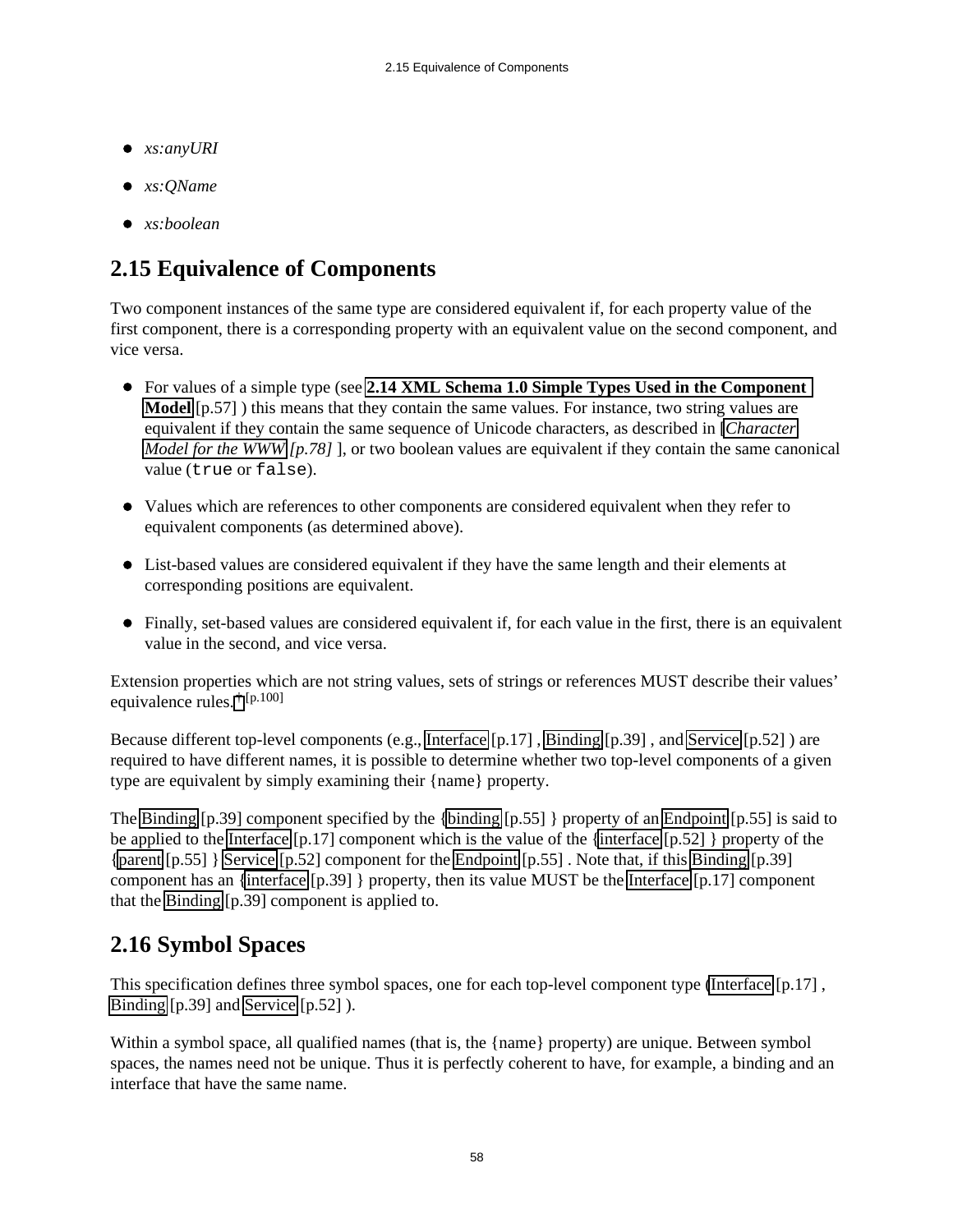When XML Schema is being used as one of the type systems for a WSDL 2.0 description, then six other symbol spaces also exist, one for each of: global element declarations, global attribute declarations, named model groups, named attribute groups, type definitions and key constraints, as defined by [*[XML Schema:](#page-77-2)  [Structures](#page-77-2) [p.78]* ]. Other type systems may define additional symbol spaces.

# <span id="page-58-0"></span>**2.17 QName resolution**

In its serialized form WSDL 2.0 makes significant use of references between components. Such references are made using the Qualified Name, or QName, of the component being referred to. QNames are a tuple, consisting of two parts; a namespace name and a local name. The namespace name for a component is represented by the value of the targetNamespace *attribute information item* of the [parent] description *element information item*. The local name is represented by the [{name](#page-57-0) [p.58] } property of the component.

QName references are resolved by looking in the appropriate property of the [Description](#page-12-1) [p.13] component. For example, to resolve a QName of an interface (as referred to by the interface *attribute information item* on a binding), the [{interfaces](#page-12-3) [p.13] } property of the [Description](#page-12-1) [p.13] component would be inspected.

If the appropriate property of the [Description](#page-12-1) [p.13] component does not contain a component with the required QName, then the reference is a broken reference. A [Description](#page-12-1) [p.13] component MUST NOT have such broken references.<sup>[†](#page-95-0) [p.96]</sup>

# **2.18 Comparing URIs and IRIs**

This specification uses absolute URIs and IRIs to identify several components and components characteristics (for example, operation message exchange patterns and styles). When such absolute URIs and IRIs are being compared to determine equivalence (see **[2.15 Equivalence of Components](#page-57-1)** [p.58] ), they MUST be compared character-by-character as indicated in [*[IETF RFC 3987](#page-77-0) [p.78]* ]. [†](#page-98-0) [p.99]

# **3. Types**

```
<description>
  <types>
    <documentation />*
     [ <xs:import namespace="xs:anyURI" schemaLocation="xs:anyURI"? /> |
       <xs:schema targetNamespace="xs:anyURI"? /> |
       other extension elements ]*
   </types>
</description>
```
The content of messages and faults may be constrained using type system components. These constraints are based upon a specific data model, and expressed using a particular schema language.

Although a variety of data models can be accommodated (through WSDL 2.0 extensions), this specification only defines a means of expressing constraints based upon the XML Infoset [*[XML](#page-77-3) [Information Set](#page-77-3) [p.78]* ]. Furthermore, although a number of alternate schema languages can be used to constrain the XML Infoset (as long as they support the semantics of either inlining or importing schema),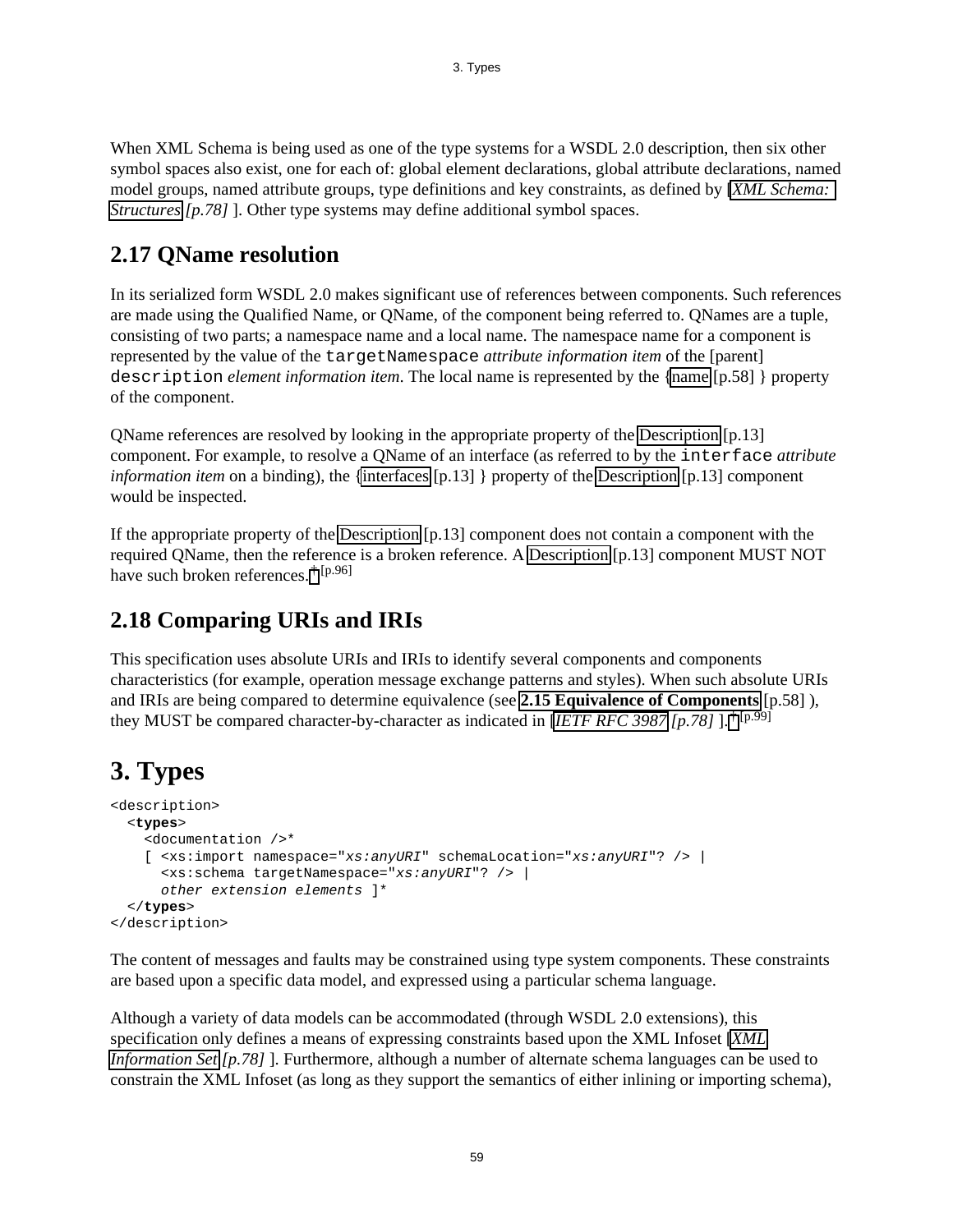this specification only defines the use of XML Schema [*[XML Schema: Structures](#page-77-2) [p.78]* ], [*[XML Schema:](#page-78-3)  [Datatypes](#page-78-3) [p.79]* ].

Specifically, the [{element declarations](#page-12-4) [p.13] } and [{type definitions](#page-12-5) [p.13] } properties of the [Description](#page-12-1)  [p.13] component are collections of imported and inlined schema components that describe Infoset *element information item*s.

When extensions are used to enable the use of a non-Infoset data model, or a non-Schema constraint language, the wsdl:required attribute information item MAY be used to require support for that extension.

#### **Note:**

Support for the W3C XML Schema [*[XML Schema: Structures](#page-77-2) [p.78]* ], [*[XML Schema: Datatypes](#page-78-3) [p.79]* ] is included in the conformance criteria for WSDL 2.0 documents (see **[3.1 Using W3C XML Schema](#page-60-0) [Definition Language](#page-60-0)** [p.61] ).

The schema components contained in the [{element declarations](#page-12-4) [p.13] } property of the [Description](#page-12-1) [p.13] component provide the type system used for [Interface Message Reference](#page-29-1) [p.30] and [Interface Fault](#page-20-0) [p.21] components. [Interface Message Reference](#page-29-1) [p.30] components indicate their structure and content by using the standard *attribute information item*s element, or for alternate schema languages in which these concepts do not map well, by using alternative *attribute information item* extensions. [Interface Fault](#page-20-0) [p.21] components behave similarly. Such extensions should define how they reference type system components. Such type system components MAY appear in additional collection properties on the [Description](#page-12-1) [p.13] component.

Extensions in the form of *attribute information item*s can be used to refer to constraints (type definitions or analogous constructs) described using other schema languages or type systems. Such components MAY appear in additional collection properties on the [Description](#page-12-1) [p.13] component.

The types *element information item* encloses data type definitions, based upon the XML Infoset, used to define messages and has the following Infoset properties:

- A [local name] of types.
- A [namespace name] of "http://www.w3.org/ns/wsdl".
- Zero or more namespace qualified *attribute information item*s whose [namespace name] is NOT http://www.w3.org/ns/wsdl
- Zero or more *element information item*s amongst its [children] as follows:
	- Zero or more documentation *element information item*s (see **[5. Documentation](#page-70-0)** [p.71] ) in its [children] property.
	- Zero or more *element information item*s from among the following, in any order: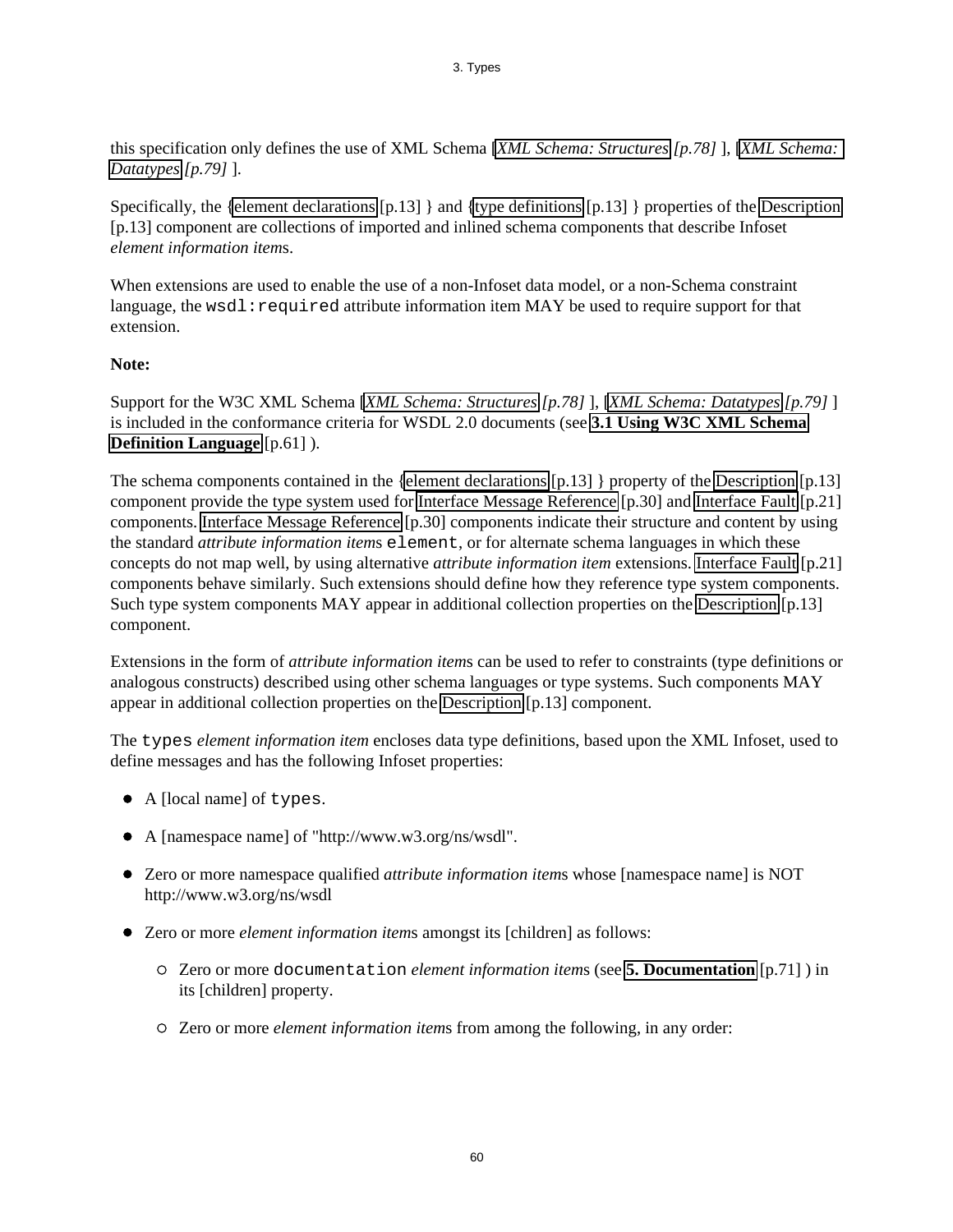- xs:import *element information item*s
- xs:schema *element information item*s
- Other namespace qualified *element information item*s whose namespace is NOT http://www.w3.org/ns/wsdl

# <span id="page-60-0"></span>**3.1 Using W3C XML Schema Definition Language**

XML Schema MAY be used as the schema language via import or inlining.

A WSDL 2.0 document MUST NOT refer to XML Schema components in a given namespace UNLESS an xs:import or xs:schema *element information item* for that namespace is present OR the namespace is the XML Schema namespace, http://www.w3.org/2001/XMLSchema, which contains built-in types as defined in XML Schema Part 2: Datatypes Second Edition [*[XML Schema: Datatypes](#page-78-3)  [p.79]* ]. [†](#page-96-0) [p.97] That is, using the xs:import or xs:schema *element information item* is a necessary condition for making XML Schema components, other than the built-in components, referenceable within a WSDL 2.0 document. The built-in XML Schema datatypes are built-in to the WSDL 2.0 component model and are contained in the [{type definitions](#page-12-5) [p.13] } property of the [Description](#page-12-1) [p.13] component. A WSDL 2.0 document that refers to any element declaration or type definition component of the XML Schema namespace, except the built-in primitive and derived types, MUST import http://www.w3.org/2001/XMLSchema.

<span id="page-60-1"></span>[Table 3-1](#page-60-1) [p.61] summarizes the referenceability of schema components.

|                                | <b>XML Representation</b>   | <b>Referenceability of XML Schema</b><br><b>Components</b>                                                                                                                         |
|--------------------------------|-----------------------------|------------------------------------------------------------------------------------------------------------------------------------------------------------------------------------|
| Including<br>description       | description/include         | XML Schema components in the<br>included Description [p.13]<br>component's {element declarations<br>[ $p.13$ ] and {type definitions [ $p.13$ ] }<br>properties are referenceable. |
| Importing<br>description       | description/import          | None of the XML Schema Components<br>in the imported Description [p.13]<br>component are referenceable.                                                                            |
| <b>Importing XML</b><br>Schema | description/types/xs:import | Element Declaration [p.12] and Type<br>Definition [p.12] components in the<br>imported namespace are referenceable.                                                                |
| Inlined XML<br>Schema          | description/types/xs:schema | Element Declaration [p.12] and Type<br>Definition [p.12] components in the<br>inlined XML Schema are referenceable.                                                                |

|  | Table 3-1. Referenceability of schema components |  |  |
|--|--------------------------------------------------|--|--|
|  |                                                  |  |  |
|  |                                                  |  |  |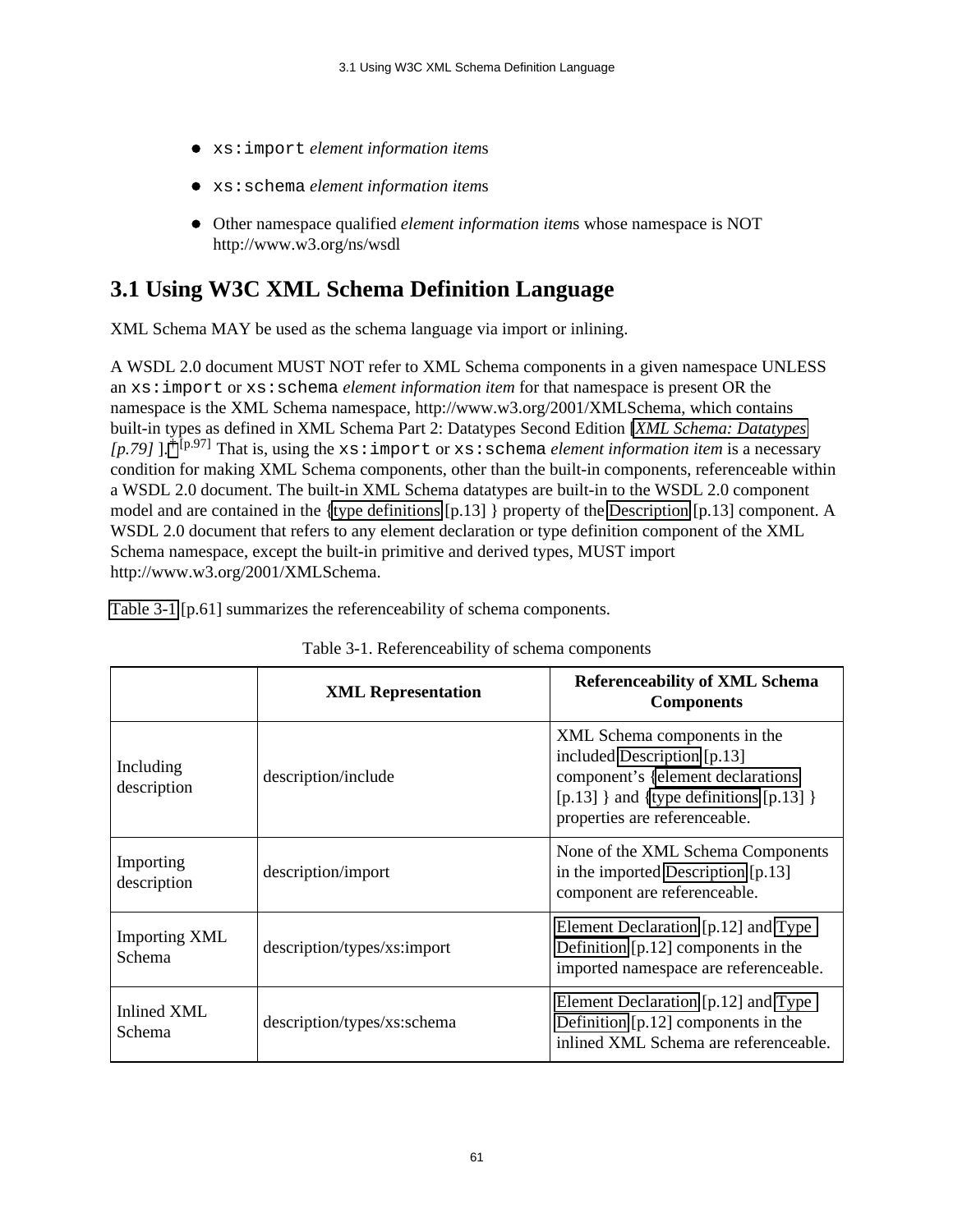# **3.1.1 Importing XML Schema**

Importing an XML Schema uses the syntax and semantics of the  $xs:import mechanism$  defined by XML Schema [*[XML Schema: Structures](#page-77-2) [p.78]* ], [*[XML Schema: Datatypes](#page-78-3) [p.79]* ], with the differences defined in this section and the following one. The schema components defined in the imported namespace are referenceable by QName (see **[2.17 QName resolution](#page-58-0)** [p.59] ). Only components in the imported namespace are referenceable in the WSDL 2.0 document. For each component in the imported namespace, a corresponding [Element Declaration](#page-11-0) [p.12] component or [Type Definition](#page-11-1) [p.12] component MUST appear in the [{element declarations](#page-12-4)  $[p.13]$  } or [{type definitions](#page-12-5)  $[p.13]$  } property respectively of the [Description](#page-12-1) [p.13] component corresponding to the WSDL document that imports the schema, or that imports directly or indirectly a WSDL document that imports the schema. [†](#page-99-0) [p.100] Schema components not in an imported namespace MUST NOT appear in the [{element declarations](#page-12-4)  $[p.13]$  } or {type definitions [p.13] } properties.  $\dagger$  [p.100]

A child *element information item* of the types *element information item* is defined with the Infoset properties as follows:

- A [local name] of "import".
- A [namespace name] of "http://www.w3.org/2001/XMLSchema".
- One or two *attribute information item*s as follows:
	- A REQUIRED namespace *attribute information item* as described below.
	- An OPTIONAL schemaLocation *attribute information item* as described below.

#### **3.1.1.1 namespace** *attribute information item*

The namespace *attribute information item* defines the namespace of the element declarations and type definitions imported from the referenced schema. The referenced schema MUST contain a targetNamespace *attribute information item* on its xs:schema *element information item*. [†](#page-96-0) [p.97] The value of the targetNamespace *attribute information item* of the xs:schema *element information item* of an imported schema MUST equal the value of the namespace of the import *element information item* in the importing WSDL 2.0 document. <sup>[†](#page-96-0) [p.97]</sup> Note that a WSDL 2.0 document must not import a schema that does not have a targetNamespace *attribute information item* on its xs:schema *element information item.* Such schemas must first be included (using  $xs:$  include) in a schema that contains a targetNamespace *attribute information item* on its xs:schema *element information item*, which can then be either imported or inlined in the WSDL 2.0 document.

The namespace *attribute information item* has the following Infoset properties:

- A [local name] of namespace
- A [namespace name] which has no value.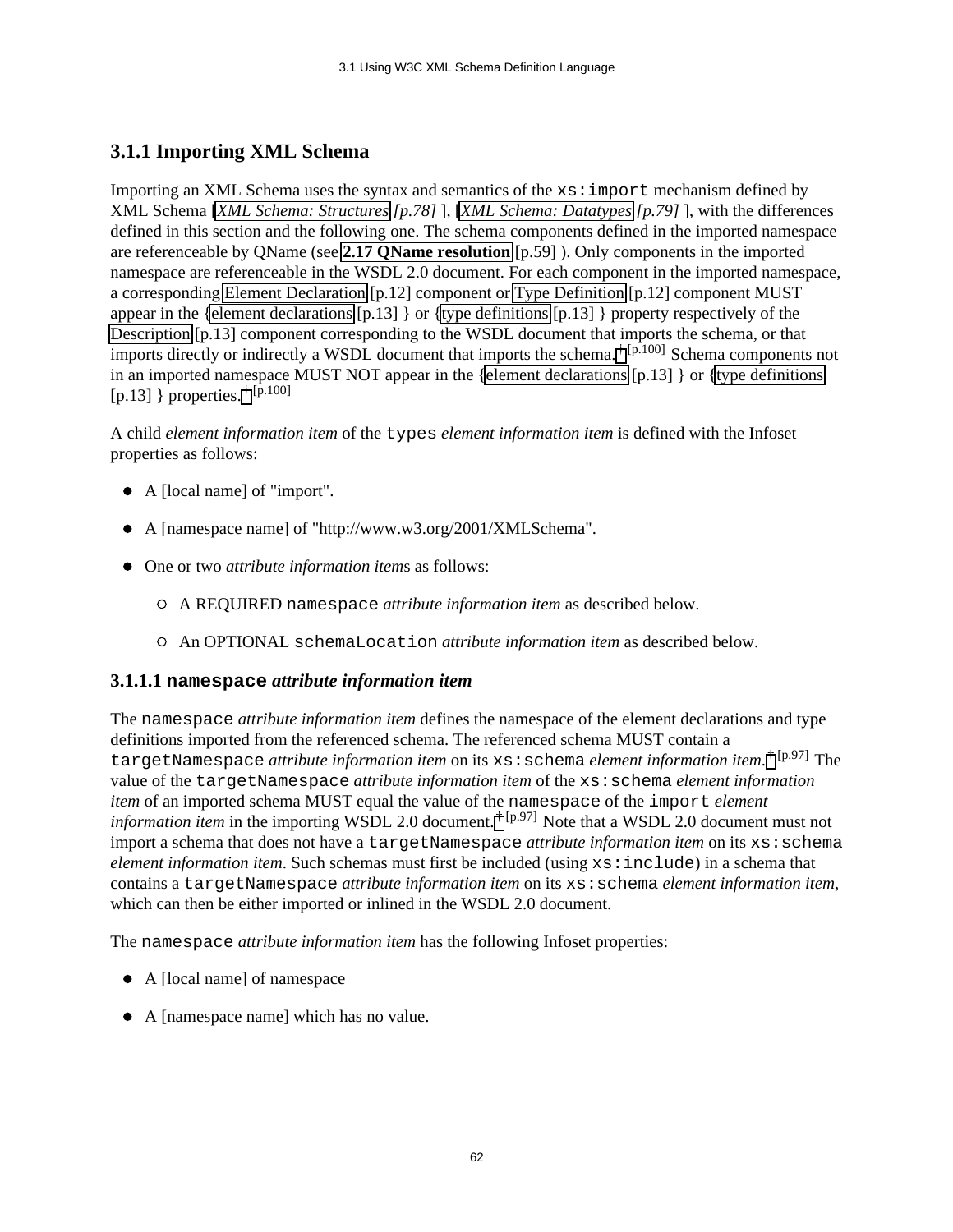The type of the namespace *attribute information item* is *xs:anyURI*.

#### **3.1.1.2 schemaLocation** *attribute information item*

The schemaLocation *attribute information item*, if present, provides a hint to the XML Schema processor as to where the schema may be located. Caching and cataloging technologies may provide better information than this hint. The schemaLocation *attribute information item* has the following Infoset properties:

- A [local name] of schemaLocation.
- A [namespace name] which has no value.

The type of the schemaLocation *attribute information item* is *xs:anyURI.*

Every QName reference must resolve (see **[2.17 QName resolution](#page-58-0)** [p.59] ). Note that, when resolving QNames references for schema definitions, the namespace must be imported by the referring WSDL 2.0 document (see **[3.1 Using W3C XML Schema Definition Language](#page-60-0)** [p.61] ).

## **3.1.2 Inlining XML Schema**

Inlining an XML schema uses the existing top-level xs:schema *element information item* defined by XML Schema [*[XML Schema: Structures](#page-77-2) [p.78]* ]. Conceptually, inlining can be viewed as simply cutting and pasting an existing schema document to a location inside the types *element information item*.

The schema components defined and declared in the inlined schema document are referenceable by QName (see **[2.17 QName resolution](#page-58-0)** [p.59] ). Only components defined and declared in the schema itself and components included by it via xs:include are referenceable. For each component defined and declared in the inlined schema document or included by  $xs$ : include, a corresponding Element [Declaration](#page-11-0) [p.12] component or [Type Definition](#page-11-1) [p.12] component MUST appear in the [{element](#page-12-4)  [declarations](#page-12-4) [p.13] } property or [{type definitions](#page-12-5) [p.13] } property respectively of the [Description](#page-12-1) [p.13] component corresponding to the WSDL document that contains the schema, or that imports directly or indirectly a WSDL document that contains the schema. [†](#page-99-0) [p.100] Schema components not defined or declared in the inlined schema document or included by  $xs:inc1$ ude MUST NOT appear in the [{element declarations](#page-12-4) [p.13] } or [{type definitions](#page-12-5) [p.13] } properties.  $\dagger$  [p.100]

Note that components in the namespace that the inline schema imports via  $xs:import are not$ automatically referenceable from the WSDL 2.0 document that contains the inline schema. If the namespace referenced in a QName is contained in an inline schema, it MAY be imported without a schemaLocation attribute, so long as the inline schema has been resolved in the current component model.

Note that components defined in an inlined XML schema are not automatically referenceable within the WSDL 2.0 document that imported (using wsdl: $\text{import}$ ) the WSDL 2.0 document that inlines the schema (see **[4.2 Importing Descriptions](#page-67-0)** [p.68] for more details). For this reason, it is recommended that XML schema documents intended to be shared across several WSDL 2.0 documents be placed in separate XML schema documents and imported using  $xs:$  import, rather than inlined inside a WSDL 2.0 document.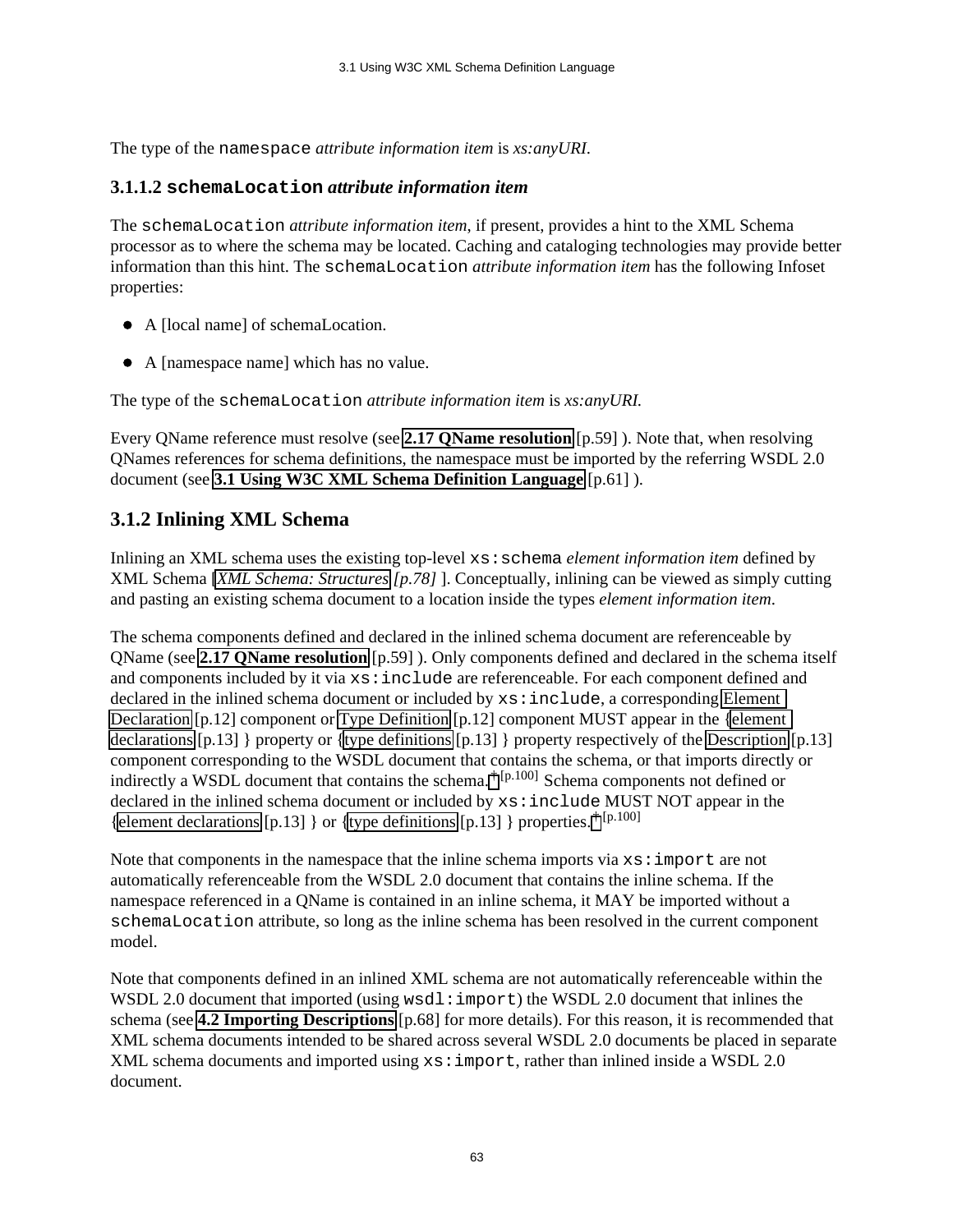Inside an inlined XML schema, the xs:import and xs:include *element information item*s MAY be used to refer to other XML schemas inlined in the same or other WSDL 2.0 document, provided that an appropriate value, such as a fragment identifier (see [*[XML Schema: Structures](#page-77-2) [p.78]* ] 4.3.1) is specified for their schemaLocation *attribute information item*s. For xs:import, the schemaLocation attribute is not required so long as the namespace has been resolved in the current component model. The semantics of such *element information item*s are governed solely by the XML Schema specification [*[XML](#page-77-2) [Schema: Structures](#page-77-2) [p.78]* ].

A WSDL 2.0 document MAY inline two or more schemas from the same targetNamespace. For example, two or more inlined schemas can have the same targetNamespace provided that they do not define the same elements or types. A WSDL 2.0 document MUST NOT define the same element or type in more than one inlined schema.  $\dagger$  [p.97] Note that it is the responsibility of the underlying XML Schema processor to sort out a coherent set of schema components.

The xs:schema *element information item* has the following Infoset properties:

- A [local name] of schema.
- A [namespace name] of "http://www.w3.org/2001/XMLSchema".
- Additional OPTIONAL *attribute information item*s as specified for the xs:schema *element information item* by the XML Schema specification.
- Zero or more child *element information items* as specified for the xs: schema *element information item* by the XML Schema specification.

### **3.1.3 References to Element Declarations and Type Definitions**

Whether inlined or imported, the global element declarations present in a schema are referenceable from an [Interface Message Reference](#page-29-1) [p.30] or [Interface Fault](#page-20-0) [p.21] component. Similarly, regardless of whether they are inlined or imported, the global type definitions present in a schema are referenceable from other components.

A named, global xs:element declaration is referenceable from the element *attribute information item* of an input, output (see **[2.5.2 XML Representation of Interface Message Reference](#page-30-1)  [Component](#page-30-1)** [p.31] ) or fault *element information item* (see **[2.3.2 XML Representation of Interface](#page-21-0) [Fault Component](#page-21-0)** [p.22] ). The QName of the element declaration is constructed from the targetNamespace of the schema and the value of the name *attribute information item* of the xs:element *element information item*. Note that the element *attribute information item* cannot refer to a global xs:simpleType or xs:complexType definition, since these are in a different symbol space than global element declarations. If the element *attribute information item* erroneously contains the QName of a type definition then this would result in a failure to resolve the element declaration.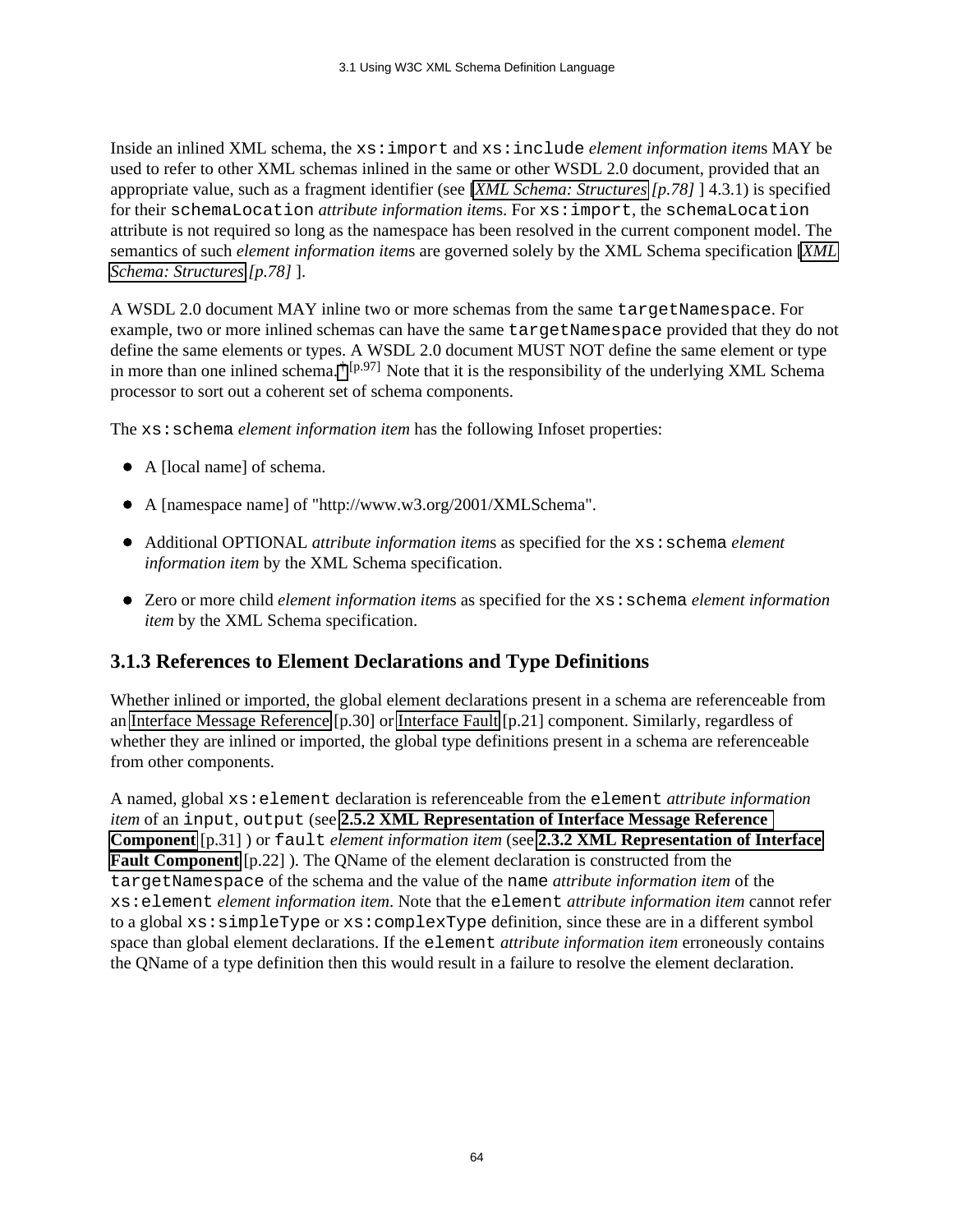# **3.2 Using Other Schema Languages**

Since it is unreasonable to expect that a single schema language can be used to describe all possible [Interface Message Reference](#page-29-1) [p.30] and [Interface Fault](#page-20-0) [p.21] component contents and their constraints, WSDL 2.0 allows alternate schema languages to be specified via extension elements. An extension *element information item* MAY appear under the types *element information item* to identify the schema language employed, and to locate the schema instance defining the grammar for [Interface Message](#page-29-1)  [Reference](#page-29-1) [p.30] and [Interface Fault](#page-20-0) [p.21] components. Depending upon the schema language used, an *element information item* MAY be defined to allow inlining, if and only if the schema language can be expressed in XML.

A specification of extension syntax for an alternative schema language MUST include the declaration of an *element information item*, intended to appear as a child of the wsdl: types *element information item*, which references, names, and locates the schema instance (an import *element information item*). <sup>[†](#page-96-0) [p.97]</sup> The extension specification SHOULD, if necessary, define additional properties of the [Description](#page-12-1) [p.13] component (and extension attributes) to hold the components of the referenced type system. It is expected that additional extension attributes for [Interface Message Reference](#page-29-1) [p.30] and [Interface Fault](#page-20-0) [p.21] components will also be defined, along with a mechanism for resolving the values of those attributes to a particular imported type system component.

A specification of extension syntax for an alternative schema language MUST use a namespace that is different than the namespace of XML Schema.<sup>[†](#page-96-0) [p.97]</sup> The namespace of the alternative schema language is used for *element information item*s that are children of the wsdl:types *element information item* and for any extension *attribute information item*s that appear on other components. The namespace used for an alternate schema language MUST be an absolute IRI.  $\dagger$  [p.97]

See [[WSDL 2.0 Alternative Schema Languages Support](#page-79-1) [p.80] ] for examples of using other schema languages. These examples reuse the [{element declarations](#page-12-4) [p.13] } property of the [Description](#page-12-1) [p.13] component and the element *attribute information item*s of the wsdl:input, wsdl:output and wsdl:fault *element information item*s.

### **Note:**

This specification does not define the behavior of a WSDL 2.0 document that uses multiple schema languages for describing type system components simultaneously.

# **3.3 Describing Messages that Refer to Services and Endpoints**

Web services can exchange messages that refer to other Web services or Web service endpoints. If the interface or binding of these referenced services or endpoints are known at description time, then it may be useful to include this information in the WSDL 2.0 document that describes the Web service. WSDL 2.0 provides two global *attribute information items*, wsdlx: interface and wsdlx: binding that may be used to annotate XML Schema components or components from other type description languages.

WSDL 2.0 defines the use of these global *attribute information item*s to annotate XML Schema components that use the xs:anyURI simple type in an *element information item* or *attribute information item* for endpoint addresses that correspond to the [{address](#page-54-3) [p.55] } property of the [Endpoint](#page-54-0) [p.55]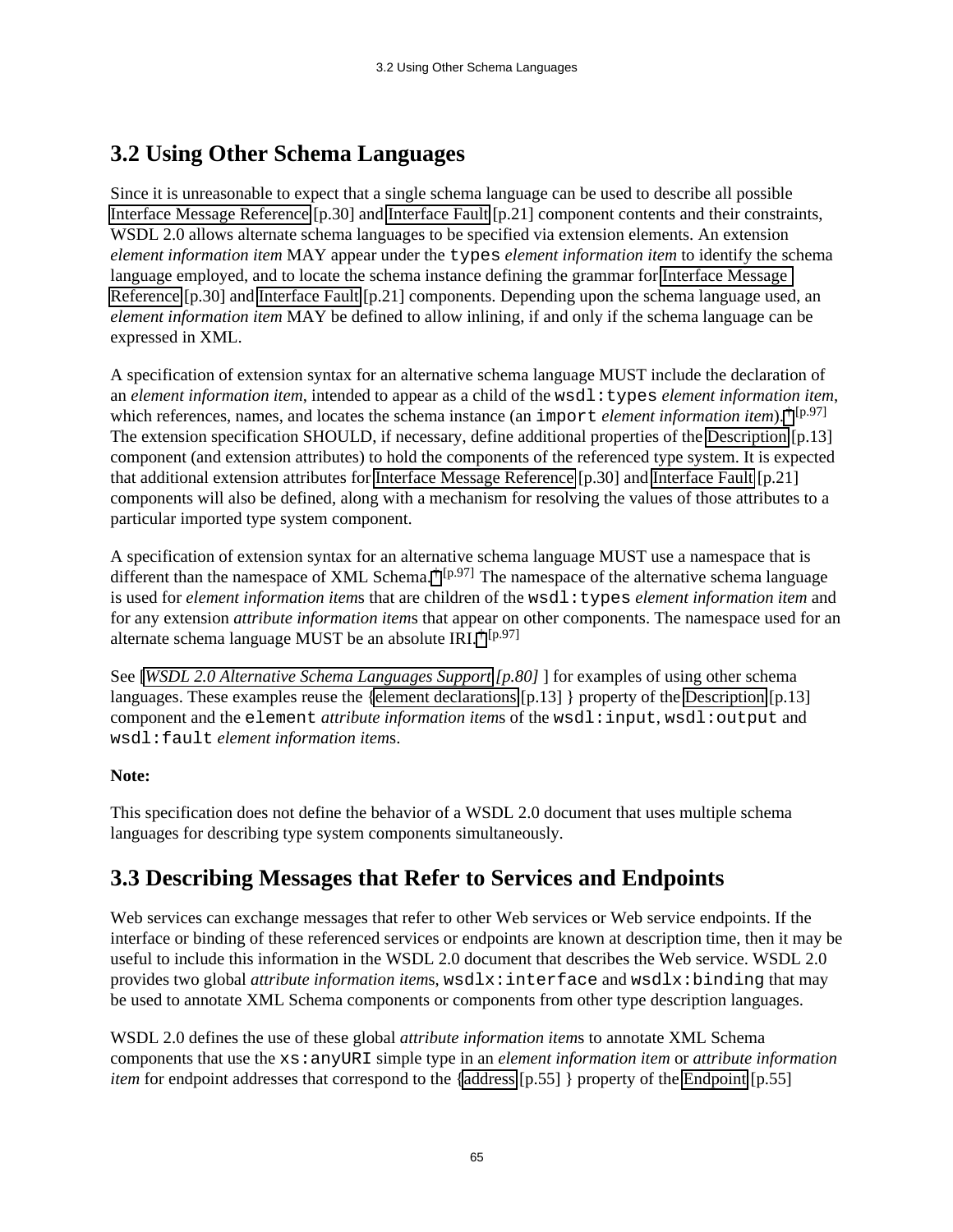component. However, the use of these global *attribute information item*s is not limited to simple types based on xs:anyURI. They may be used for any other types that are used to refer to Web services or Web service endpoints, e.g. a WS-Addressing Endpoint Reference [*[WSA 1.0 Core](#page-78-2) [p.79]* ]. See the primer [*[WSDL 2.0 Primer](#page-78-4) [p.79]* ] for more information and examples.

### **3.3.1 wsdlx:interface** *attribute information item*

WSDL 2.0 provides a global *attribute information item* with the following Infoset properties:

- A [local name] of interface.
- A [namespace name] of " http://www.w3.org/ns/wsdl-extensions ".

The type of the wsdlx:interface *attribute information item* is an *xs:QName* that specifies the [{name](#page-16-1)  [p.17] } property of an [Interface](#page-16-0) [p.17] component.<sup>[†](#page-96-0) [p.97]</sup>

### **3.3.2 wsdlx:binding** *attribute information item*

WSDL 2.0 provides a global *attribute information item* with the following Infoset properties:

- A [local name] of binding.
- A [namespace name] of " http://www.w3.org/ns/wsdl-extensions ".

The type of the wsdlx:binding *attribute information item* is an *xs:QName* that specifies the [{name](#page-38-1)  [p.39] } property of a [Binding](#page-38-0) [p.39] component.  $\dagger$  [p.97]

### **3.3.3 wsdlx:interface and wsdlx:binding Consistency**

The wsdlx: interface and wsdlx: binding attributes may be used either independently or together. If wsdlx:interface and wsdlx:binding are used together then they MUST satisfy the same consistency rules that apply to the [{interface](#page-51-4) [p.52] } property of a [Service](#page-51-0) [p.52] component and the [{binding](#page-54-2) [p.55] } property of a nested [Endpoint](#page-54-0) [p.55] component, that is either the binding refers the interface of the service or the binding refers to no interface. [†](#page-96-0) [p.97]

# **3.3.4 Use of wsdlx:interface and wsdlx:binding with xs:anyURI**

wsdlx:interface and wsdlx:binding are used to describe *element information item*s and *attribute information items* whose type is  $x s : any \text{URI}$  or a restriction of it, as well messages that contain the [{address](#page-54-3) [p.55] } property of an [Endpoint](#page-54-0) [p.55] . This is accomplished by including the wsdlx:interface and/or wsdlx:binding *attribute information item* in the xs:element, xs:simpleType, or xs:attribute *element information item* of the corresponding XML Schema component.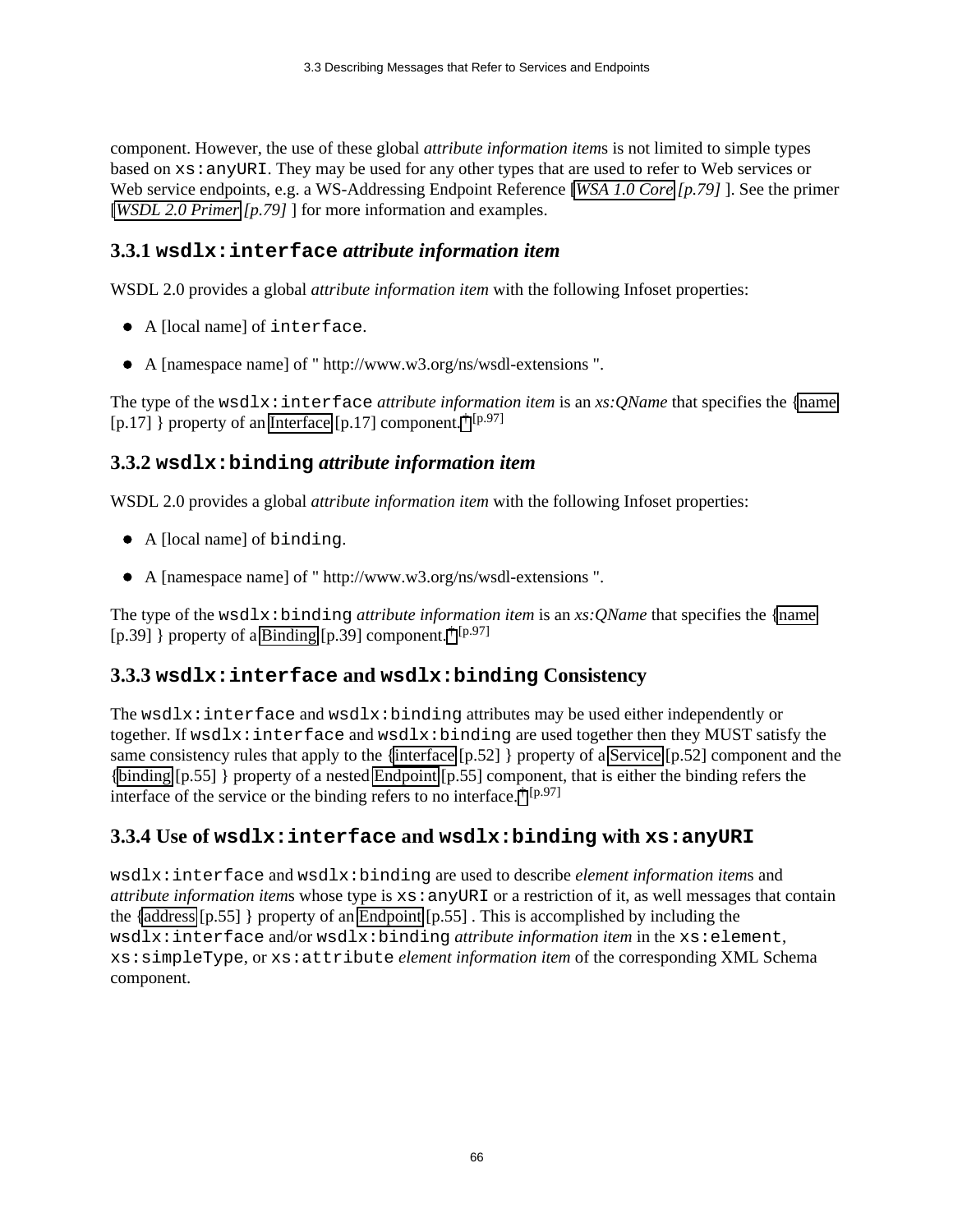# **4. Modularizing WSDL 2.0 descriptions**

WSDL 2.0 provides two mechanisms for modularizing WSDL 2.0 descriptions. These mechanisms help to make Web service descriptions clearer by allowing separation of the various components of a description. Such separation can be performed according to the level of abstraction of a given set of components, or according to the namespace affiliation required of a given set of components or even according to some other grouping such as application applicability.

Both mechanisms work at the level of WSDL 2.0 components and NOT at the level of XML Information Sets or XML 1.0 serializations.

# **4.1 Including Descriptions**

```
<description>
   <include
         location="xs:anyURI" >
     <documentation />*
   </include>
</description>
```
The WSDL 2.0 include *element information item* allows separating the different components of a service definition, belonging to the same target namespace, into independent WSDL 2.0 documents.

The WSDL 2.0 include *element information item* is modeled after the XML Schema include *element information item* (see [*[XML Schema: Structures](#page-77-2) [p.78]* ], section 4.2.3 "References to schema components in the same namespace"). Specifically, it can be used to include components from WSDL 2.0 descriptions that share a target namespace with the including description. Components in the transitive closure of the included WSDL 2.0 documents become part of the [Description](#page-12-1) [p.13] component of the including WSDL 2.0 document. The included components can be referenced by QName. Note that because all WSDL 2.0 descriptions have a target namespace, no-namespace includes (sometimes known as "chameleon includes") never occur in WSDL 2.0.

A mutual include is the direct inclusion by one WSDL 2.0 document of another WSDL 2.0 document which includes the first document. A circular include achieves the same effect with greater indirection (for example, A includes B, B includes C, and C includes A). Multiple inclusion of a single WSDL 2.0 document resolves to a single set of components, as if the document was included only once. Mutual, multiple, and circular includes are explicitly permitted, and do not represent multiple redefinitions of the same components.

The include *element information item* has:

- A [local name] of include.
- A [namespace name] of "http://www.w3.org/ns/wsdl".
- One or more *attribute information item*s amongst its [attributes] as follows: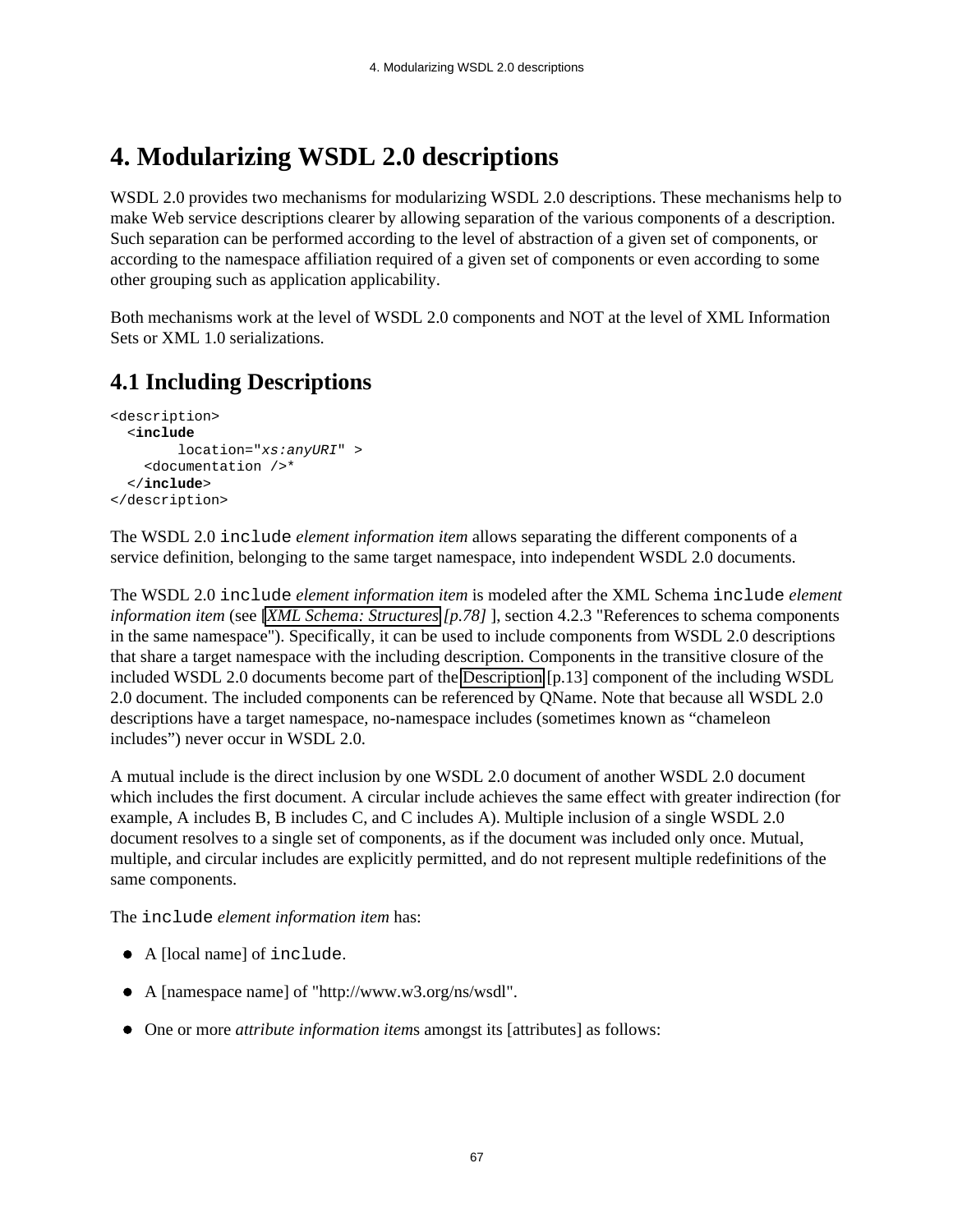- A REQUIRED location *attribute information item* as described below in **[4.1.1 location](#page-67-1) [attribute information item with include \[owner element\]](#page-67-1)** [p.68] .
- Zero or more namespace qualified *attribute information item*s whose [namespace name] is NOT "http://www.w3.org/ns/wsdl".
- Zero or more *element information item* amongst its [children], as follows:
	- Zero or more documentation *element information item*s (see **[5. Documentation](#page-70-0)** [p.71] ).
	- Zero or more namespace-qualified *element information item*s whose [namespace name] is NOT "http://www.w3.org/ns/wsdl".

### <span id="page-67-1"></span>**4.1.1 location** *attribute information item* **with include [owner element]**

The location *attribute information item* has the following Infoset properties:

- A [local name] of location.
- A [namespace name] which has no value.

A location *attribute information item* is of type xs:anyURI. Its actual value is the location of some information about the namespace identified by the targetNamespace *attribute information item* of the containing description *element information item*.

The IRI indicated by location MUST resolve to a WSDL 2.0 document. [†](#page-93-0) [p.94] (see **[7. Locating](#page-74-0) [WSDL 2.0 Documents](#page-74-0)** [p.75] )

The actual value of the targetNamespace *attribute information item* of the included WSDL 2.0 document MUST match the actual value of the targetNamespace *attribute information item* of the description *element information item* which is the [parent] of the include *element information item*. [†](#page-93-0) [p.94]

# <span id="page-67-0"></span>**4.2 Importing Descriptions**

```
<description>
   <import
         namespace="xs:anyURI" location="xs:anyURI"? >
     <documentation />*
   </import>
</description>
```
Every top-level WSDL 2.0 component is associated with a namespace. Every WSDL 2.0 document carries a targetNamespace *attribute information item* on its wsdl:description *element information item*. This attribute associates the document with a target namespace, which consequently also becomes the namespace of each top-level WSDL 2.0 component defined in that document. Any namespace other than the document's target namespace is referred to as a *foreign namespace*. Any component associated with a foreign namespace is referred to as a *foreign component*. This section describes the syntax and mechanisms by which references may be made from within a WSDL 2.0 document to foreign components. In addition to this syntax, there is an optional facility for suggesting the IRI of a WSDL 2.0 document that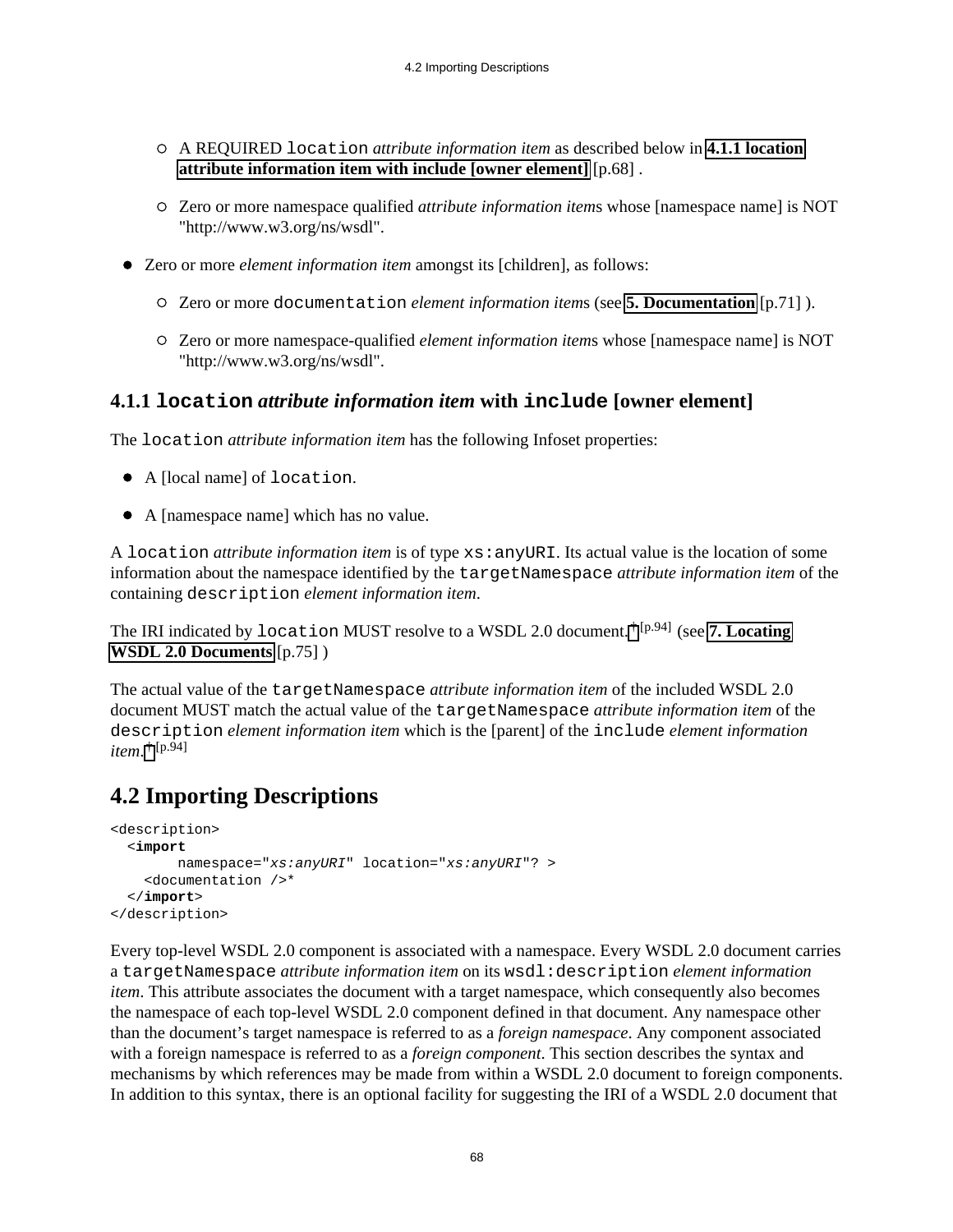contains definitions of foreign components.

The WSDL 2.0 import *element information item* is modeled after the XML Schema import *element information item* (see [*[XML Schema: Structures](#page-77-2) [p.78]* ], section 4.2.3 "References to schema components across namespaces"). Specifically, it can be used to import WSDL 2.0 components from a foreign namespace. The WSDL 2.0 import *element information item* identifies a foreign namespace. The presence of a WSDL 2.0 import *element information item* signals that the WSDL 2.0 document may contain references to foreign components. The wsdl:import *element information item* is therefore like a forward declaration for foreign namespaces.

As with XML schema, any WSDL 2.0 document that references a foreign component MUST have a wsdl:import *element information item* for the associated foreign namespace (but which does not necessarily provide a location *attribute information item* that identifies the WSDL 2.0 document in which the referenced component is defined).  $\dagger$  [p.94] In other respects, the visibility of components is pervasive: if two WSDL 2.0 documents import the same namespace, then they will have access to the same components from the imported namespace (i.e. regardless of which, if any, location *attribute information item* values are provided on the respective wsdl: import *element information items.*)

Using the wsdl:import *element information item* is a necessary condition for making foreign components available to a WSDL 2.0 document. That is, a WSDL 2.0 document can only refer to foreign components, if it contains an wsdl:import *element information item* for the associated foreign namespace.

If a WSDL 2.0 document contains more than one wsdl:import *element information item* for a given value of the namespace *attribute information item*, then they MUST provide different values for the location *attribute information item*. [†](#page-93-0) [p.94] Repeating the wsdl:import *element information item* for the same namespace value MAY be used as a way to provide alternate locations to find information about a given namespace.

Furthermore, this specification DOES NOT require the location *attribute information item* to be dereferencable. When it is not dereferencable, no information about the imported namespace is provided by that wsdl:import *element information item*. It is possible that such lack of information can cause QNames in other parts of a WSDL 2.0 [Description](#page-12-1) [p.13] component to become broken references (see **[2.17 QName resolution](#page-58-0)** [p.59] ). Such broken references are not ascribed to the wsdl:import *element information item*, but rather are failures of the QName resolution requirements which must be detected as described in **[2.17 QName resolution](#page-58-0)** [p.59] .

The import *element information item* has the following Infoset properties:

- A [local name] of import.
- A [namespace name] of "http://www.w3.org/ns/wsdl".
- One or more *attribute information item*s amongst its [attributes] as follows:
	- A REQUIRED namespace *attribute information item* as described below in **[4.2.1 namespace](#page-69-0) [attribute information item](#page-69-0)** [p.70] .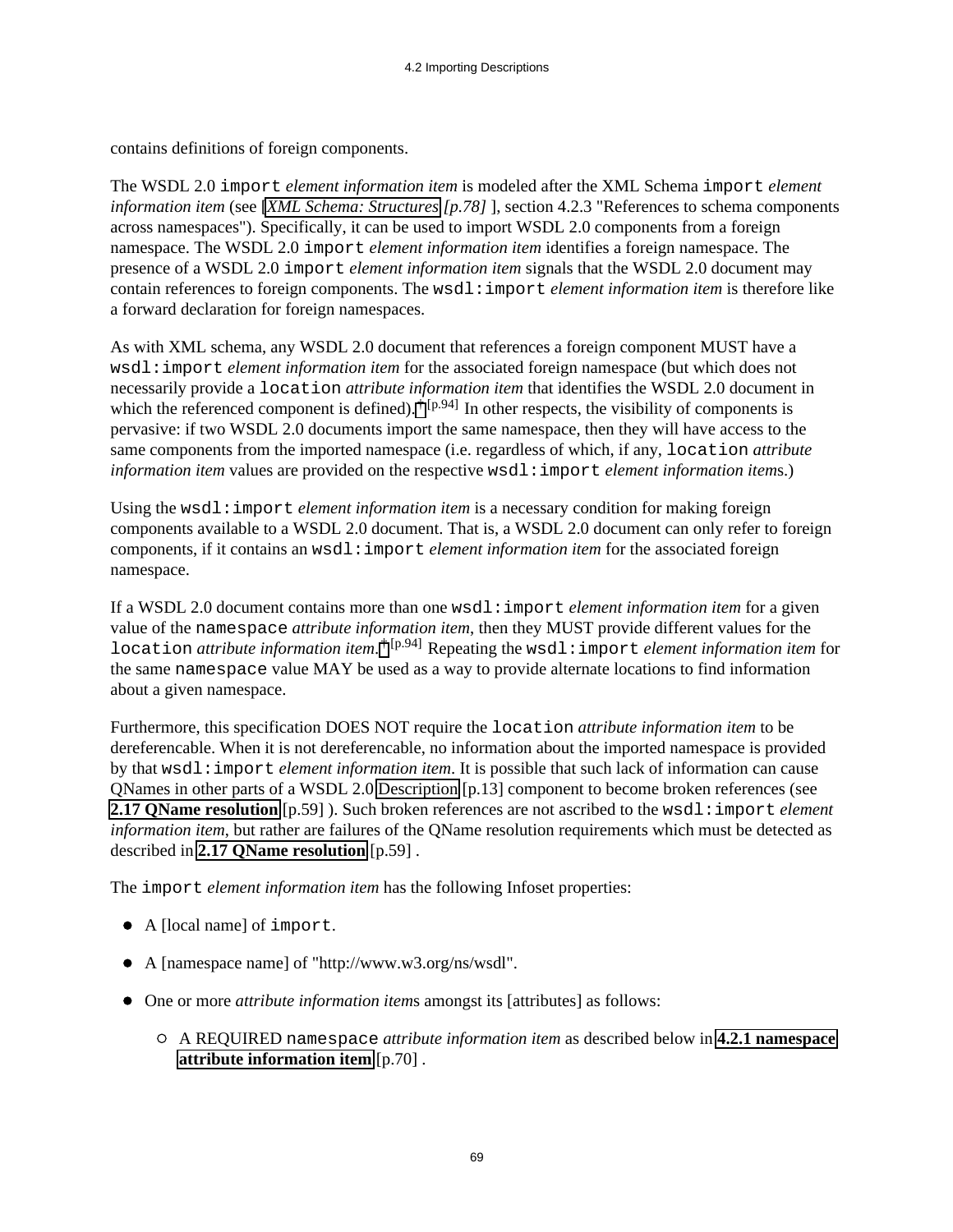- An OPTIONAL location *attribute information item* as described below in **[4.2.2 location](#page-69-1) [attribute information item with import \[owner element\]](#page-69-1)** [p.70] .
- Zero or more namespace qualified *attribute information item*s whose [namespace name] is NOT "http://www.w3.org/ns/wsdl".
- Zero or more *element information item*s amongst its [children], as follows:
	- Zero or more documentation *element information item*s (see **[5. Documentation](#page-70-0)** [p.71] ).
	- Zero or more namespace-qualified *element information item*s whose [namespace name] is NOT "http://www.w3.org/ns/wsdl".

### <span id="page-69-0"></span>**4.2.1 namespace** *attribute information item*

The namespace *attribute information item* has the following Infoset properties:

- A [local name] of namespace.
- A [namespace name] which has no value.

The namespace *attribute information item* is of type xs:anyURI. Its actual value indicates that the containing WSDL 2.0 document MAY contain qualified references to WSDL 2.0 components in that namespace (via one or more prefixes declared with namespace declarations in the normal way). This value MUST NOT match the actual value of targetNamespace *attribute information item* in the enclosing WSDL 2.0 document. <sup>[†](#page-93-0) [p.94]</sup> If the location attribute in the import *element information item* is dereferencable, then it MUST reference a WSDL 2.0 document. [†](#page-93-0) [p.94] If the location *attribute information item* of the import *element information item* is dereferencable, then the actual value of the namespace *attribute information item* MUST be identical to the actual value of the targetNamespace *attribute information item* of the referenced WSDL 2.0 document (see **[7. Locating](#page-74-0) [WSDL 2.0 Documents](#page-74-0)**  $[p.75]$  ). <sup>[†](#page-93-0)  $[p.94]$ </sup>

### <span id="page-69-1"></span>**4.2.2 location** *attribute information item* **with import [owner element]**

The location *attribute information item* has the following Infoset properties:

- A [local name] of location.
- A [namespace name] which has no value.

The location *attribute information item* is of type xs:anyURI. Its actual value, if present, gives a hint as to where a serialization of a WSDL 2.0 document with definitions for the imported namespace can be found.

The location *attribute information item* is optional. This allows WSDL 2.0 components to be constructed from information other than an XML 1.0 serialization of a WSDL 2.0 document. It also allows the development of WSDL 2.0 processors that have *a prior* (i.e., built-in) knowledge of certain namespaces.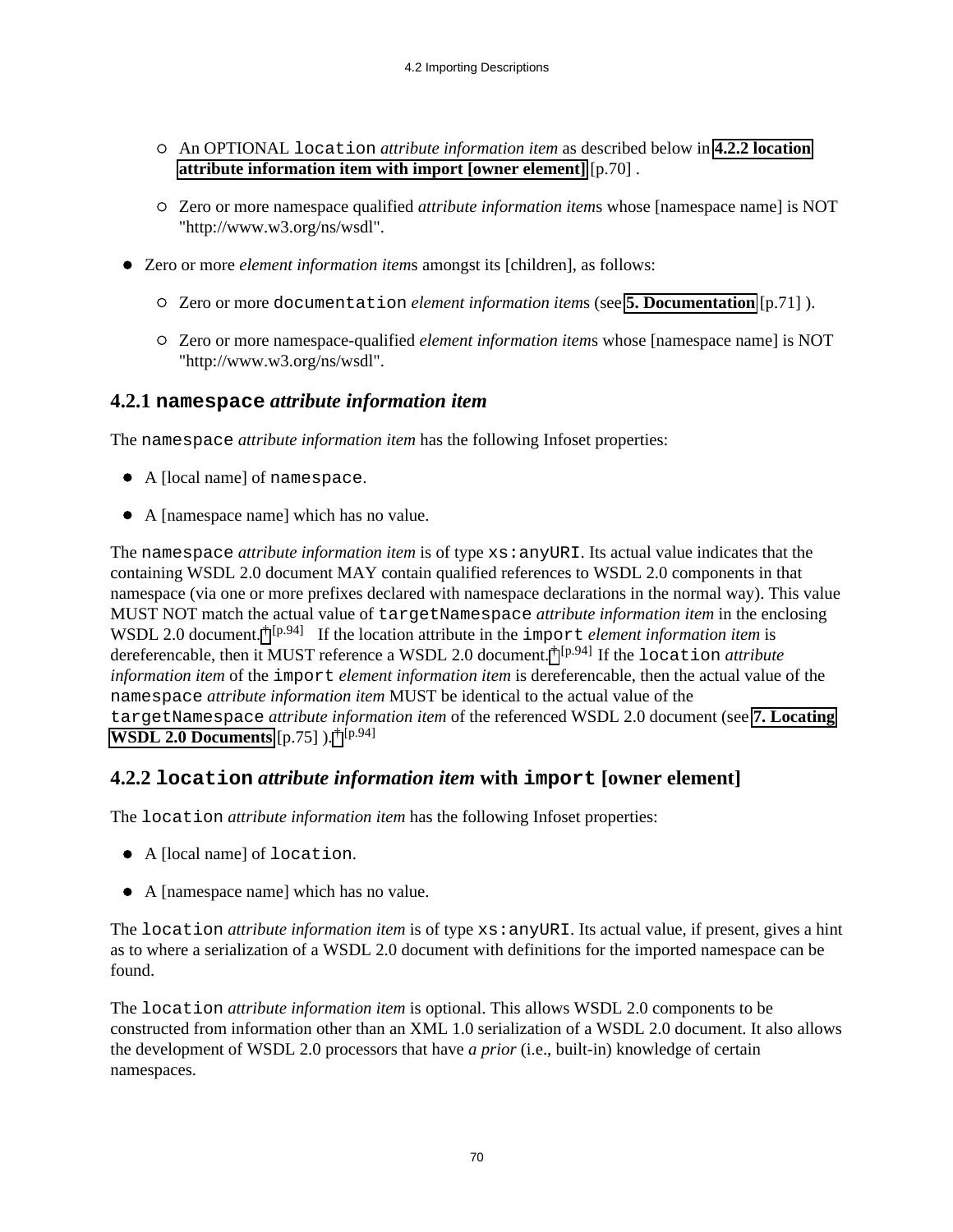# **4.3 Extensions**

The semantics of an extension MUST NOT depend on how components are brought into a component model instance via  $\langle$ import $\rangle$  or  $\langle$ include $\rangle$ .  $\dagger$  [p.101] That is, the components that are defined by a WSDL 2.0 document are determined by the contents of the document, EXCEPT for the resolution of references to other components that may be defined in other documents, AND any further processing, as mandated by the extension specification, that depends on such references having been resolved to the actual components.

This restriction on the behavior of extensions permits WSDL 2.0 documents to be flexibly modularized and efficiently processed. In contrast, note that the so-called chameleon include mechanism of XML Schema, which allows a no-namespace schema to be included in a schema document that has a namespace, violates this restriction since the namespace of the included XML Schema components is determined by the including XML Schema document (see 4.2.1 Assembling a schema for a single target namespace from multiple schema definition documents in [*[XML Schema: Structures](#page-77-2) [p.78]* ]).

# <span id="page-70-0"></span>**5. Documentation**

```
<documentation>
   [extension elements]*
</documentation>
```
WSDL 2.0 uses the optional documentation *element information item* as a container for human readable or machine processable documentation. The content of the *element information item* is arbitrary *character information items* and *element information item*s ("mixed" content in XML Schema [*[XML](#page-77-2) [Schema: Structures](#page-77-2) [p.78]* ]). The documentation *element information item* is allowed inside any WSDL 2.0 *element information item*.

Like other *element information item*s in the "http://www.w3.org/ns/wsdl" namespace, the documentation *element information item* allows qualified *attribute information item*s whose [namespace name] is not "http://www.w3.org/ns/wsdl". The xml:lang attribute (see [*[XML 1.0](#page-77-4) [p.78]* ]) MAY be used to indicate the language used in the contents of the documentation *element information item*.

The documentation *element information item* has:

- A [local name] of documentation.
- A [namespace name] of "http://www.w3.org/ns/wsdl".
- Zero or more *attribute information item*s in its [attributes] property.
- Zero or more child *element information item*s in its [children] property.
- Zero or more *character information item*s in its [children] property.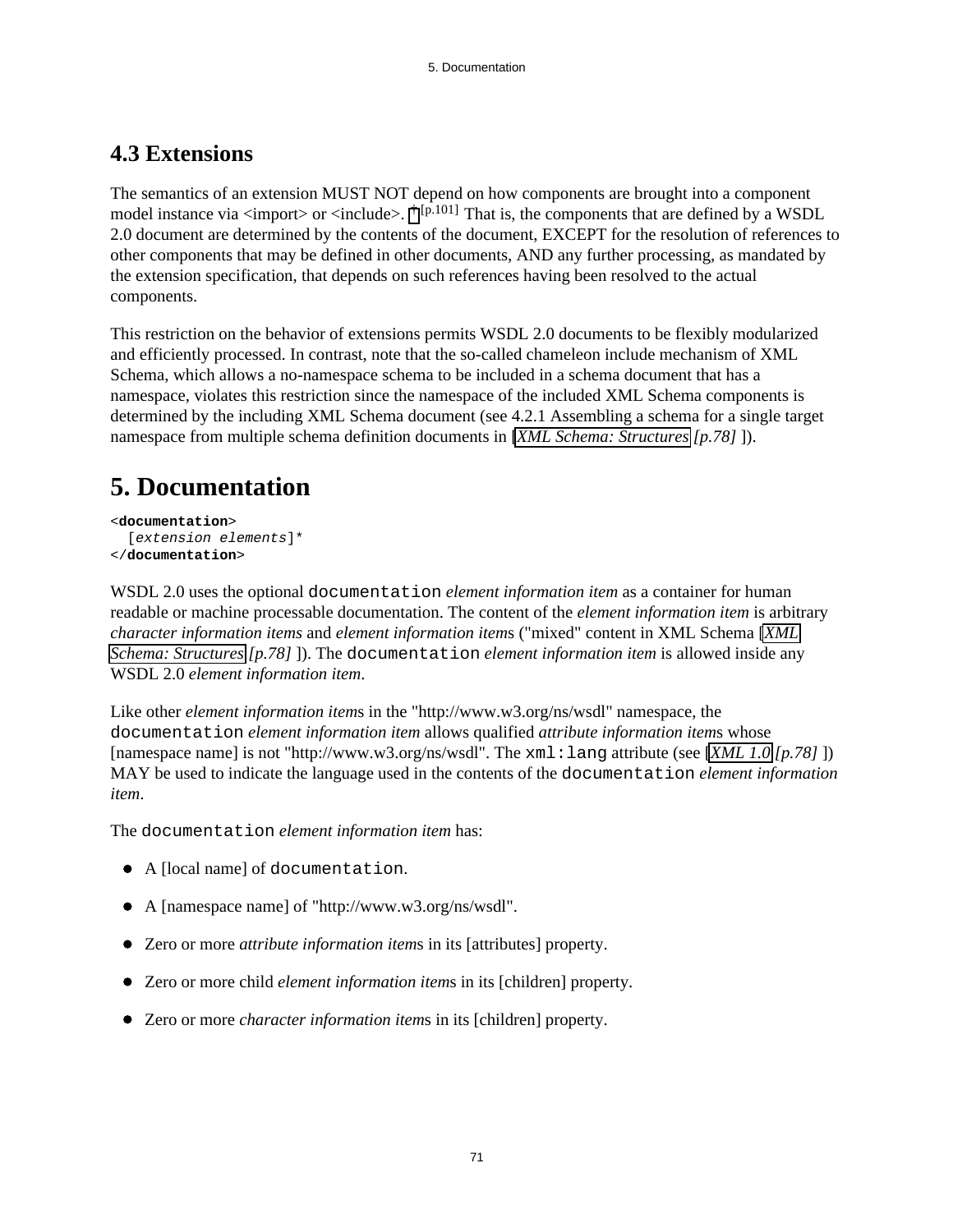# **6. Language Extensibility**

The schema for WSDL 2.0 has a two-part extensibility model based on namespace-qualified elements and attributes. An extension is identified by the QName consisting of its namespace IRI and its element or attribute name. The meaning of an extension SHOULD be defined (directly or indirectly) in a document that is available at its namespace IRI.<sup>[†](#page-100-0) [p.101]</sup>

# **6.1 Element-based Extensibility**

WSDL 2.0 allows extensions to be defined in terms of *element information item*s. Where indicated herein, WSDL 2.0 allows namespace-qualified *element information item*s whose [namespace name] is NOT "http://www.w3.org/ns/wsdl" to appear among the [children] of specific *element information item*s whose [namespace name] is "http://www.w3.org/ns/wsdl". Such *element information item*s MAY be used to annotate WSDL 2.0 constructs such as interface, operation, etc.

It is expected that extensions will add to the existing properties of components in the component model. The specification for an extension *element information item* should include definitions of any such properties and the mapping from the XML representation of the extension to the properties in the component model.

The WSDL 2.0 schema defines a base type for use by extension elements. [Example 6-1](#page-71-0) [p.72] shows the type definition. The use of this type as a base type is optional.

<span id="page-71-0"></span>*Example 6-1. Base type for extension elements*

```
<xs:complexType name='ExtensionElement' abstract='true' >
  <xs:attribute ref='wsdl:required' use='optional' />
</xs:complexType>
```
Extension elements are commonly used to specify some technology-specific binding. They allow innovation in the area of network and message protocols without having to revise the base WSDL 2.0 specification. WSDL 2.0 recommends that specifications defining such protocols also define any necessary WSDL 2.0 extensions used to describe those protocols or formats.

# **6.1.1 Mandatory extensions**

Extension elements can be marked as mandatory by annotating them with a wsdl:required *attribute information item* (see **[6.1.2 required attribute information item](#page-72-0)** [p.74] ) with a value of "true". A mandatory extension is an extension that MAY change the meaning of the element to which it is attached, such that the meaning of that element is no longer governed by this specification. Instead, the meaning of an element containing a mandatory extension is governed by the meaning of that extension. Thus, the definition of the element's meaning is *delegated* to the specification that defines the extension.

An extension that is NOT marked as mandatory MUST NOT invalidate the meaning of any part of a WSDL 2.0 document.<sup>[†](#page-99-0) [p.100]</sup> Thus, a NON-mandatory extension merely provides additional description of capabilities of the service. This specification does not provide a mechanism to mark extension attributes as being required. Therefore, all extension attributes are NON-mandatory.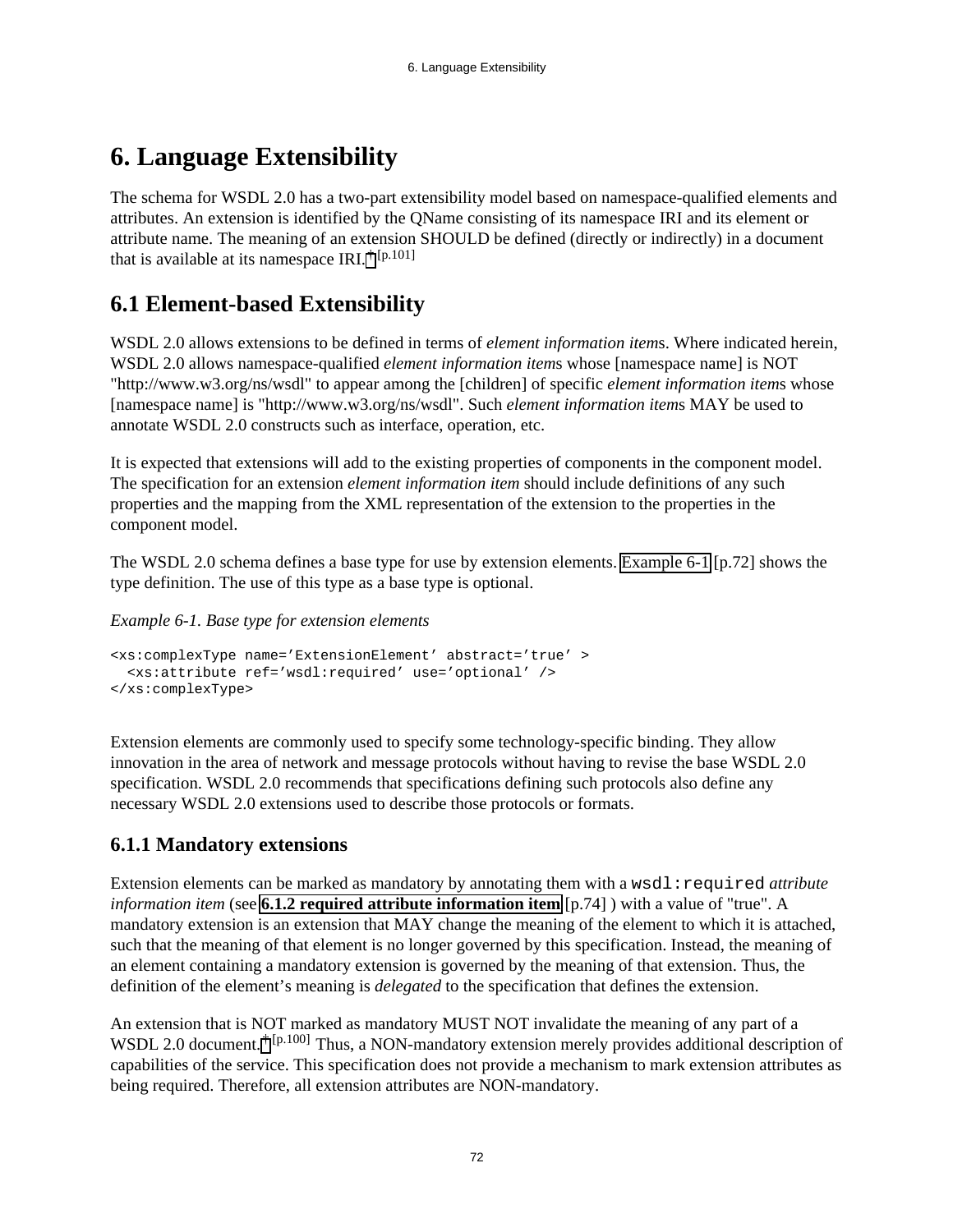### **Note:**

A mandatory extension is considered mandatory because it has the ability to change the meaning of the element to which it is attached. Thus, the meaning of the element may not be fully understood without understanding the attached extension. A NON-mandatory extension, on the other hand, can be safely ignored without danger of misunderstanding the rest of the WSDL 2.0 document.

<span id="page-72-0"></span>If a WSDL 2.0 document declares an extension as optional (i.e., NON-mandatory), then the Web service MUST NOT assume that the client supports that extension *unless* the Web service knows (through some other means) that the client has in fact elected to engage and support that extension.<sup>[†](#page-100-0) [p.101]</sup>

### **Note:**

A key purpose of an extension is to formally indicate (i.e., in a machine-processable way) that a particular feature or convention is supported or required. This enables toolkits that understand the extension to engage it automatically, while toolkits that do not yet understand a required extension can possibly bring it to the attention of an operator for manual support.

If a Web service requires a client to follow a particular convention that is likely to be automatable in WSDL 2.0 toolkits, then that convention SHOULD be indicated in the WSDL 2.0 document as a wsdl:required extension, rather than just being conveyed out of band, even if that convention is not currently implemented in WSDL 2.0 toolkits.

This practice will help prevent interoperability problems that could arise if one toolkit requires a particular convention that is not indicated in the WSDL 2.0 document, while another toolkit does not realize that that convention is required. It will also help facilitate future automatic processing by WSDL 2.0 toolkits.

<span id="page-72-1"></span>On the other hand, a client MAY engage an extension that is declared as optional in the WSDL 2.0 document. Therefore, the Web service MUST support every extension that is declared as optional in the WSDL 2.0 document, in addition to supporting every extension that is declared as mandatory.<sup>[†](#page-100-0) [p.101]</sup>

### **Note:**

If finer-grain, direction-sensitive control of extensions is desired, then such extensions may be designed in a direction-sensitive manner (from the client or from the Web service) so that either direction may be separately marked required or optional. For example, instead of defining a single extension that governs both directions, two extensions could be defined -one for each direction.

Validity of a WSDL 2.0 document can only be assessed within the context of a set of supported extensions. A WSDL 2.0 document that contains a required but unsupported extension is invalid with respect to that set of supported extensions.

### **6.1.2 required** *attribute information item*

WSDL 2.0 provides a global *attribute information item* with the following Infoset properties: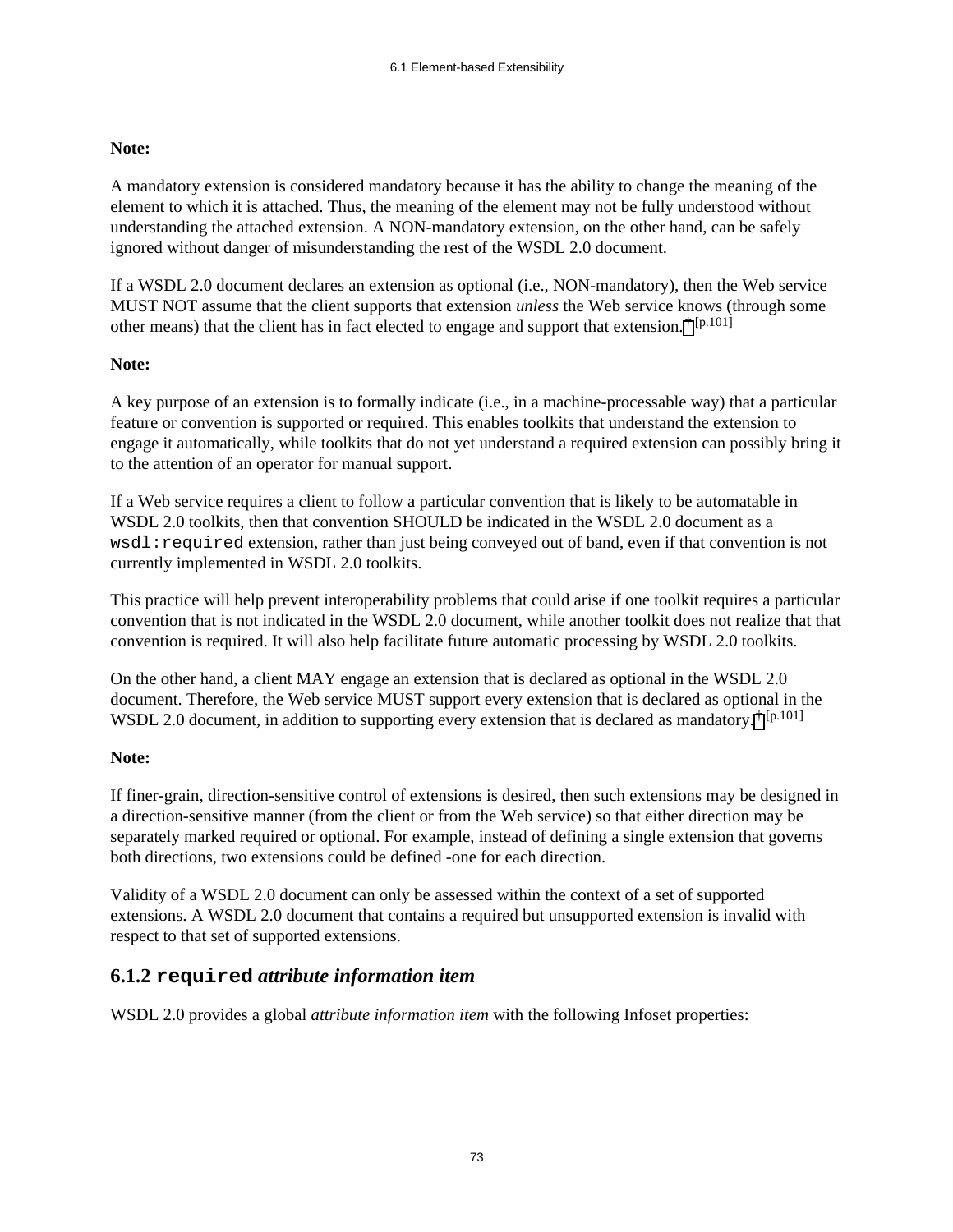- A [local name] of required.
- A [namespace name] of "http://www.w3.org/ns/wsdl".

The type of the required *attribute information item* is *xs:boolean*. Its default value is "false" (hence extensions are NOT required by default).

# **6.2 Attribute-based Extensibility**

WSDL 2.0 allows qualified *attribute information item*s whose [namespace name] is NOT "http://www.w3.org/ns/wsdl" to appear on any *element information item* whose namespace name IS "http://www.w3.org/ns/wsdl". Such *attribute information item*s can be used to annotate WSDL 2.0 constructs such as interfaces, bindings, etc.

WSDL 2.0 does not provide a mechanism for marking extension *attribute information item*s as mandatory.

# **6.3 Extensibility Semantics**

As indicated above, it is expected that the presence of extension elements and attributes will result in additional properties appearing in the component model.

The presence of an optional extension element or attribute MAY therefore augment the semantics of a WSDL 2.0 document in ways that do not invalidate the existing semantics. However, the presence of a mandatory extension element MAY alter the semantics of a WSDL 2.0 document in ways that invalidate the existing semantics.

Extension elements SHOULD NOT alter the existing semantics in ways that are likely to confuse users.

### **Note:**

Note that, however, once the client and service both know that an optional extension has been engaged (because the service has received a message explicitly engaging that extension, for example), then the semantics of that extension supersede what the WSDL 2.0 document indicated. For example, the WSDL 2.0 document may have specified an XML message schema to be used, but also indicated an optional security extension that encrypts the messages. If the security extension is engaged, then the encrypted messages will no longer conform to the specified message schema (until they are decrypted).

### **Note:**

Authors of extension elements should make sure to include in the specification of these elements a clear statement of the requirements for document conformance (see **[1.3 Document Conformance](#page-6-0)** [p.7] ).

#### **Note:**

Authors of extension elements that may manifest as properties of the [Description](#page-12-0) [p.13] component should be aware of the impact of imports on their extensions, or of their extensions on imports. It is not possible, within the component model, to define extensions that have an effective scope equal to the scope of a containing file. Extensions that modify the behavior of the components contained in a description may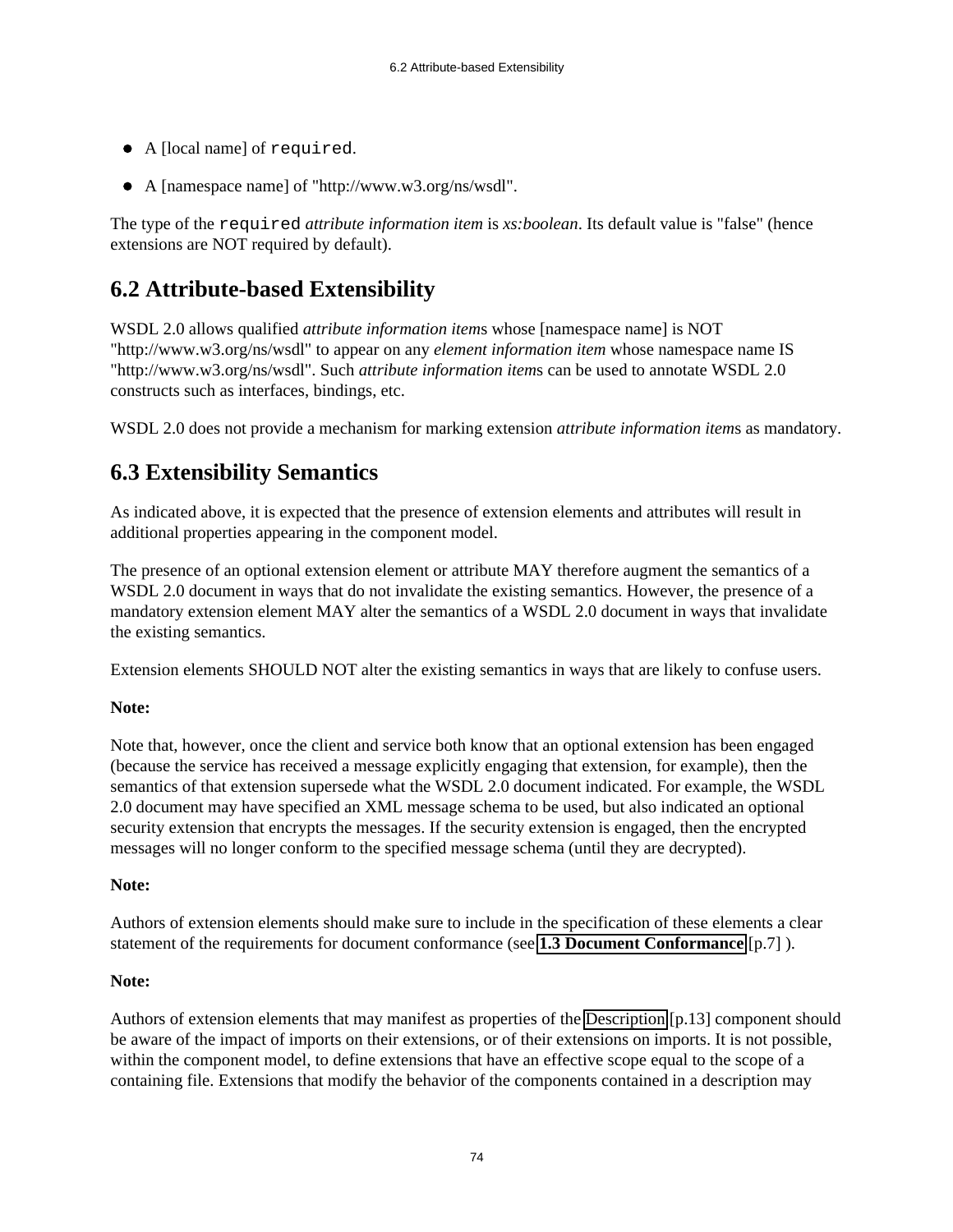therefore unexpectedly modify the behavior of components in imported descriptions as well, unless proper care is taken.

# <span id="page-74-0"></span>**7. Locating WSDL 2.0 Documents**

A *WSDL 2.0 document* is a description *element information item* that is either the document root of an XML document or an element within an XML document. The *location* of a WSDL 2.0 MAY therefore be specified by an IRI for an XML resource whose document root is a description *element information item* or an IRI-reference for a description *element information item* within an XML resource.

As an XML vocabulary, WSDL 2.0 documents, WSDL2.0 document fragments or QName references to WSDL 2.0 components MAY appear within other XML documents. This specification defines a global attribute, wsdlLocation, to help with QName resolution (see **[2.17 QName resolution](#page-58-0)** [p.59] ). This attribute allows an element that contains such references to be annotated to indicate where the WSDL 2.0 documents for one or more namespaces can be found. In particular, this attribute is expected to be useful when using service references in message exchanges.

<span id="page-74-1"></span>The wsdlLocation global attribute is defined in the namespace "http://www.w3.org/ns/wsdl-instance" (hereafter referred to as "wsdli:wsdlLocation", for brevity). This attribute MAY appear on any XML element which allows attributes from other namespaces to occur. It MUST NOT appear on a wsdl:description element or any of its children/descendants. [†](#page-94-0) [p.95]

A normative XML Schema [*[XML Schema: Structures](#page-77-0) [p.78]* ], [*[XML Schema: Datatypes](#page-78-0) [p.79]* ] document for the "http://www.w3.org/ns/wsdl-instance" namespace can be found at [http://www.w3.org/ns/wsdl-instance.](http://www.w3.org/ns/wsdl-instance)

# **7.1 wsdli:wsdlLocation** *attribute information item*

WSDL 2.0 provides a global *attribute information item* with the following Infoset properties:

- A [local name] of wsdlLocation.
- A [namespace name] of "http://www.w3.org/ns/wsdl-instance".

<span id="page-74-3"></span><span id="page-74-2"></span>The type of the wsdlLocation *attribute information item* is a list *xs:anyURI*. Its actual value MUST be a list of pairs of IRIs; where the first IRI of a pair, which MUST be an absolute IRI as defined in [*[IETF](#page-77-1) [RFC 3987](#page-77-1) [p.78]* ], indicates a WSDL 2.0 (or 1.1) namespace name, and, the second a hint as to the location of a WSDL 2.0 document defining WSDL 2.0 components (or WSDL 1.1 elements [*[WSDL 1.1](#page-78-1)  [p.79] ]*) for that namespace name.<sup>[†](#page-102-0) [p.103]</sup> The second IRI of a pair MAY be absolute or relative. For each pair of IRIs, if the location IRI of the pair is dereferencable, then it MUST reference a WSDL 2.0 (or 1.1) document whose target namespace is the namespace IRI of the pair.  $\dagger$  [p.95]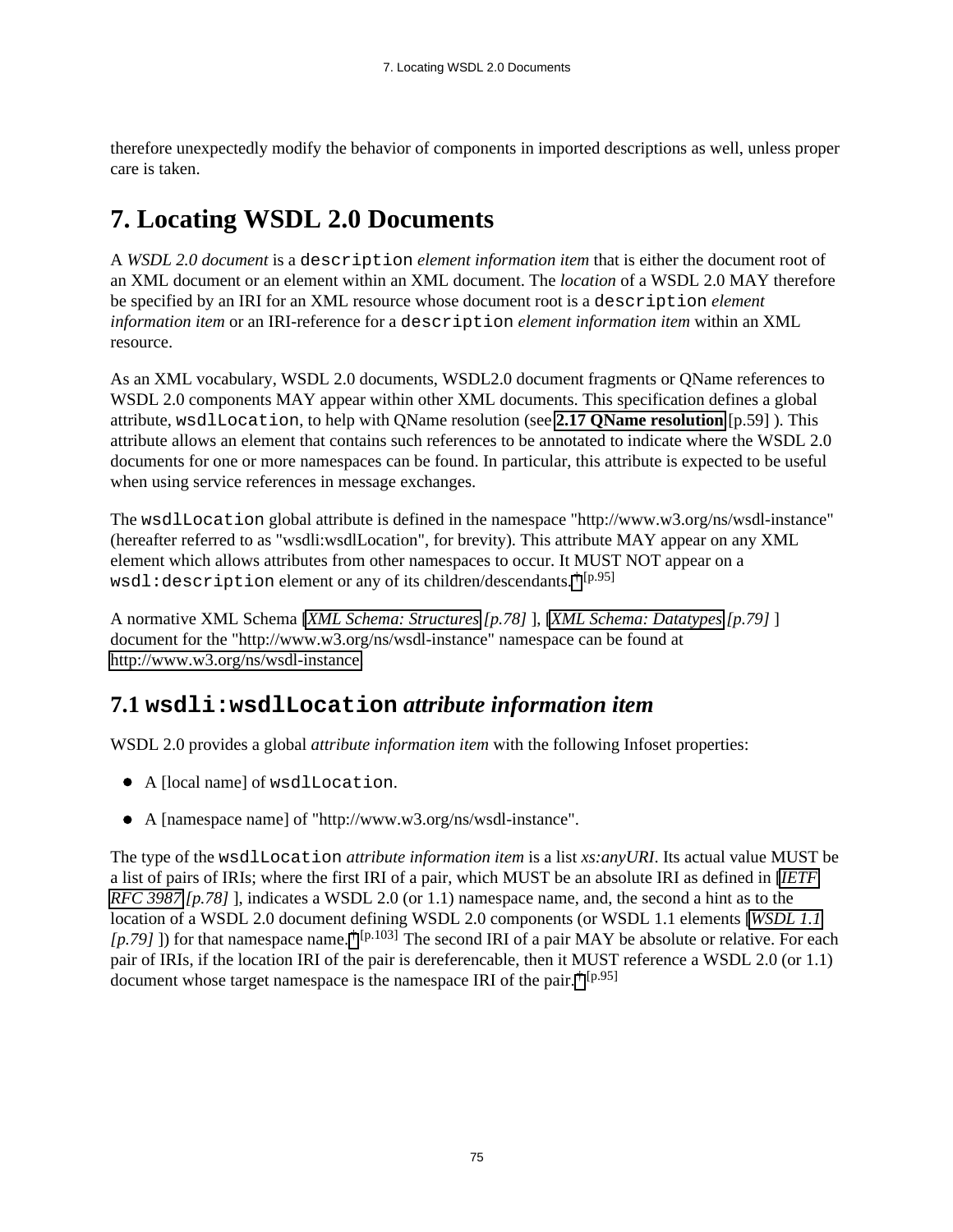# **8. Conformance**

This section describes how this specification conforms to other specifications. This is limited, at present, to the XML Information Set specification. Refer to **[1.3 Document Conformance](#page-6-0)** [p.7] for a description of the criteria that Web service description documents must satisfy in order to conform to this specification.

# **8.1 XML Information Set Conformance**

This specification conforms to the [*[XML Information Set](#page-77-2) [p.78]* ]. The following information items MUST be present in the input Infosets to enable correct processing of WSDL 2.0 documents:

- *Document Information Items* with [*children*] and [*base URI*] properties.
- *Element Information Items* with [*namespace name*], [*local name*], [*children*], [*attributes*], [*base URI*] and [*parent*] properties.
- *Attribute Information Items* with [*namespace name*], [*local name*] and [*normalized value*] properties.
- *Character Information Items* with [*character code*], [*element content whitespace*] and [*parent*] properties.

# **9. XML Syntax Summary (Non-Normative)**

```
<description targetNamespace="xs:anyURI" >
   <documentation />*
   <import namespace="xs:anyURI" location="xs:anyURI"? >
     <documentation />*
   </import>*
   <include location="xs:anyURI" >
     <documentation />*
   </include>*
   <types>
     <documentation />*
       [ <xs:import namespace="xs:anyURI" schemaLocation="xs:anyURI"? /> |
         <xs:schema targetNamespace="xs:anyURI"? /> |
         other extension elements ]*
   </types>
   <interface name="xs:NCName" extends="list of xs:QName"? styleDefault="list of xs:anyURI"? >
     <documentation />*
     <fault name="xs:NCName" element="union of xs:QName, xs:token"? >
      <documentation />*
     </fault>*
     <operation name="xs:NCName" pattern="xs:anyURI"? style="list of xs:anyURI"? >
       <documentation />*
       <input messageLabel="xs:NCName"? element="union of xs:QName, xs:token"? >
         <documentation />*
```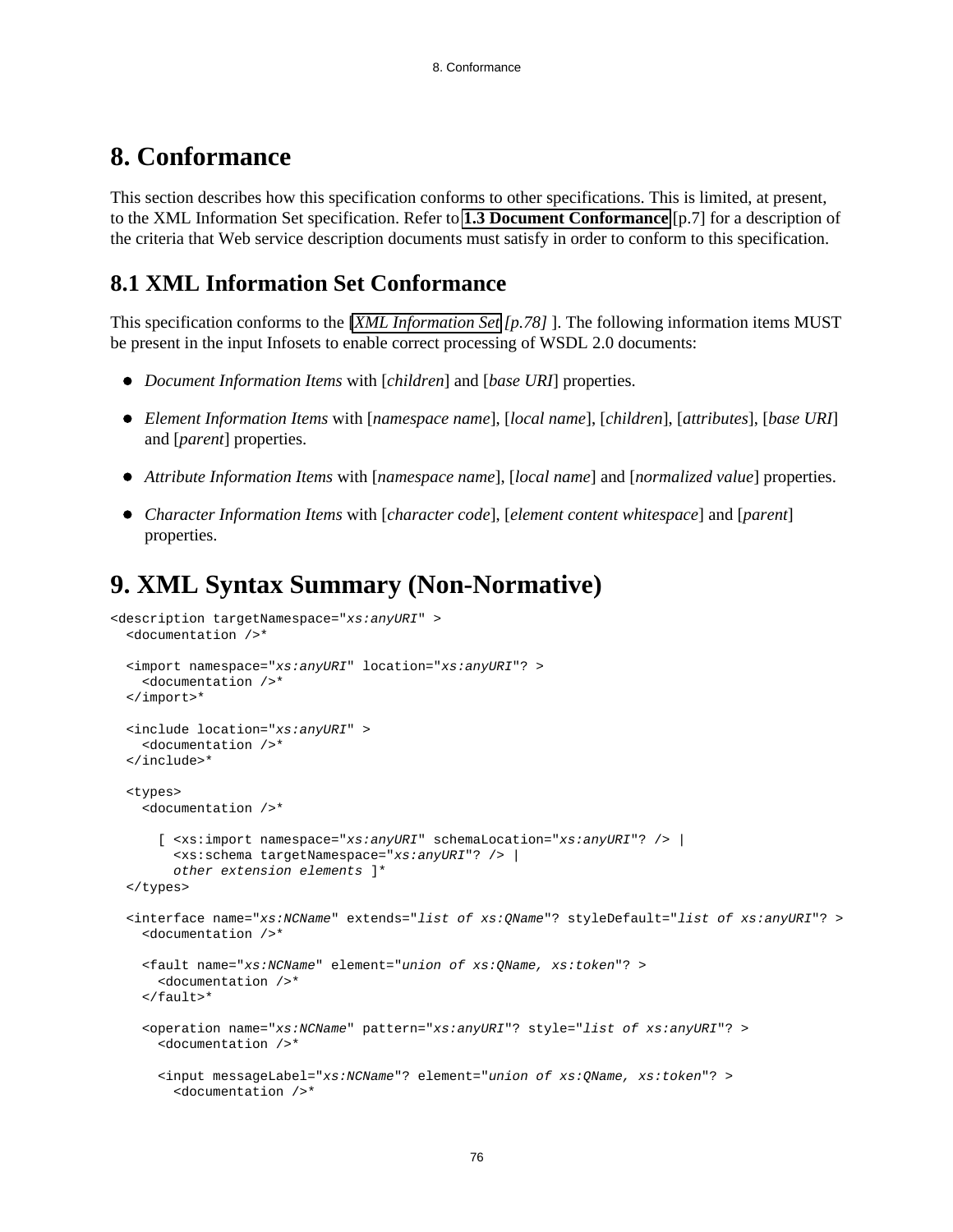```
 </input>*
       <output messageLabel="xs:NCName"? element="union of xs:QName, xs:token"? >
         <documentation />*
       </output>*
       <infault ref="xs:QName" messageLabel="xs:NCName"? >
         <documentation />*
       </infault>*
       <outfault ref="xs:QName" messageLabel="xs:NCName"? >
         <documentation />*
       </outfault>*
     </operation>*
   </interface>*
   <binding name="xs:NCName" interface="xs:QName"? type="xs:anyURI" >
     <documentation />*
     <fault ref="xs:QName" >
       <documentation />*
     </fault>*
     <operation ref="xs:QName" >
       <documentation />*
       <input messageLabel="xs:NCName"? >
         <documentation />*
       </input>*
       <output messageLabel="xs:NCName"? >
         <documentation />*
       </output>*
       <infault ref="xs:QName" messageLabel="xs:NCName"? >
         <documentation />*
       </infault>*
       <outfault ref="xs:QName" messageLabel="xs:NCName"? >
         <documentation />*
       </outfault>*
     </operation>*
   </binding>*
   <service name="xs:NCName" interface="xs:QName" >
     <documentation />*
     <endpoint name="xs:NCName" binding="xs:QName" address="xs:anyURI"? >
       <documentation />*
     </endpoint>+
   </service>*
</description>
```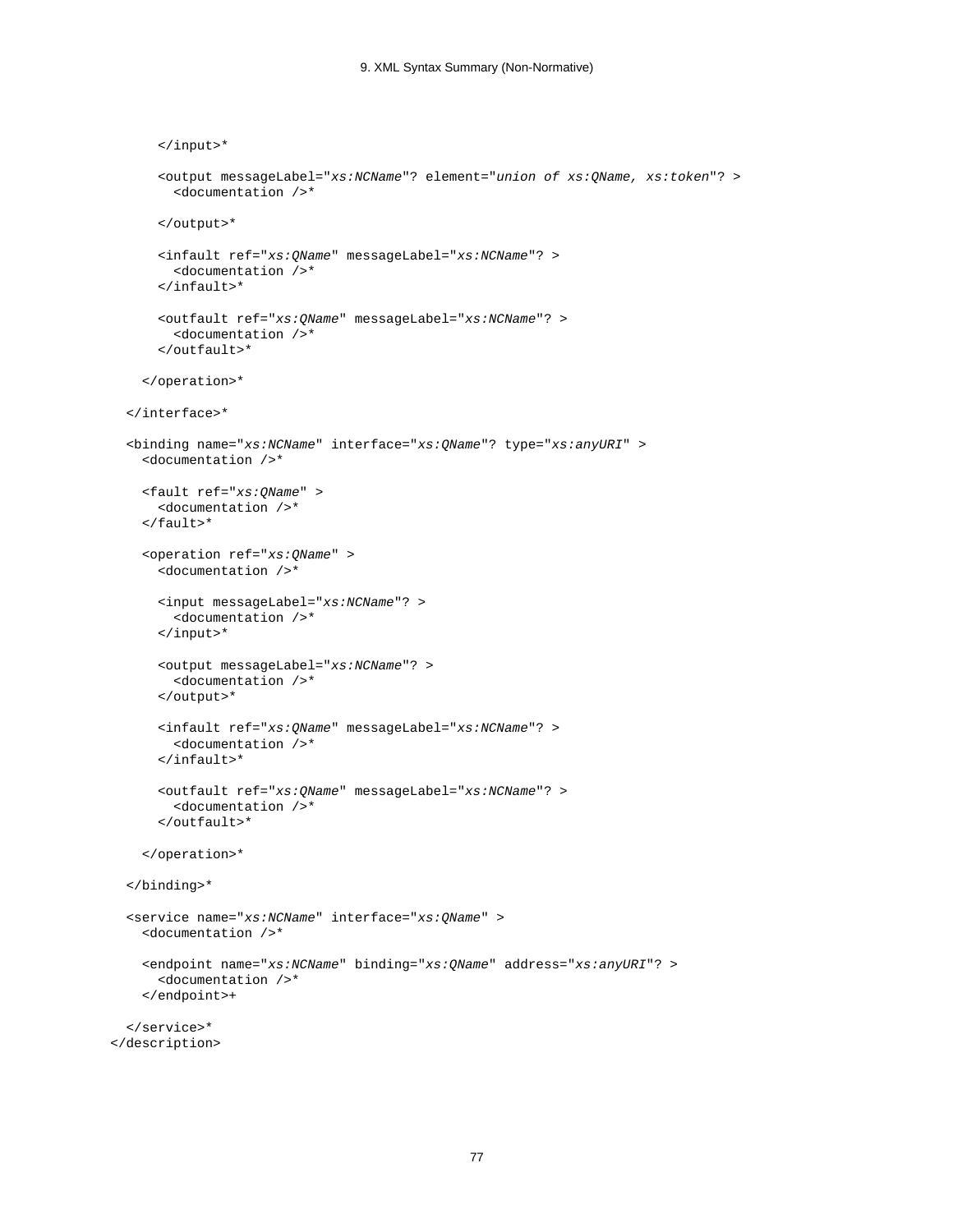# **10. References**

## **10.1 Normative References**

### [Character Model for the WWW]

*[Character Model for the World Wide Web 1.0: Fundamentals](http://www.w3.org/TR/2005/REC-charmod-20050215/)*, M. Dürst, F. Yergeau, R. Ishida, M. Wolf, T. Texin, Editors. W3C Recommendation, 15 February 2005. Latest version available at http://www.w3.org/TR/charmod/.

### [IETF RFC 2119]

*[Key words for use in RFCs to Indicate Requirement Levels](http://www.ietf.org/rfc/rfc2119.txt)*, S. Bradner, Author. Internet Engineering Task Force, March 1997. Available at http://www.ietf.org/rfc/rfc2119.txt.

### <span id="page-77-3"></span>[IETF RFC 3023]

*[XML Media Types](http://www.ietf.org/rfc/rfc3023.txt)*, M. Murata, S. St. Laurent, D. Kohn, Authors. Internet Engineering Task Force, January 2001. Available at http://www.ietf.org/rfc/rfc3023.txt.

### <span id="page-77-4"></span>[IETF RFC 3986]

*[Uniform Resource Identifiers \(URI\): Generic Syntax](http://www.ietf.org/rfc/rfc3986.txt)*, T. Berners-Lee, R. Fielding, L. Masinter, Authors. Internet Engineering Task Force, January 2005. Available at http://www.ietf.org/rfc/rfc3986.txt.

## <span id="page-77-1"></span>[IETF RFC 3987]

*[Internationalized Resource Identifiers \(IRIs\)](http://www.ietf.org/rfc/rfc3987.txt)*, M. Duerst, M. Suignard, Authors. Internet Engineering Task Force, January 2005. Available at http://www.ietf.org/rfc/rfc3987.txt.

#### [XLink 1.0]

*[XML Linking Language \(XLink\) Version 1.0](http://www.w3.org/TR/2001/REC-xlink-20010627/)*, Steve DeRose, Eve Maler, David Orchard, Editors. World Wide Web Consortium, 27 June 2001. This version of the XLink Recommendation is http://www.w3.org/TR/2001/REC-xlink-20010627/ The [latest version of XLink](http://www.w3.org/TR/xlink/) is available at http://www.w3.org/TR/xlink/.

### [XML 1.0]

*[Extensible Markup Language \(XML\) 1.0 \(Fourth Edition\)](http://www.w3.org/TR/2006/REC-xml-20060816/)*, T. Bray, J. Paoli, C. M. Sperberg-McQueen, E. Maler, and F. Yergeau, Editors. World Wide Web Consortium, 10 February 1998, revised 16 August 2006. This version of the XML 1.0 Recommendation is http://www.w3.org/TR/2006/REC-xml-20060816/. The [latest version of "Extensible Markup](http://www.w3.org/TR/REC-xml) [Language \(XML\) 1.0"](http://www.w3.org/TR/REC-xml) is available at http://www.w3.org/TR/REC-xml.

### [XML Namespaces]

*[Namespaces in XML \(Second Edition\)](http://www.w3.org/TR/2006/REC-xml-names-20060816)*, T. Bray, D. Hollander, A. Layman, and R. Tobin, Editors. World Wide Web Consortium, 16 August 2006. This version of the XML Information Set Recommendation is http://www.w3.org/TR/2006/REC-xml-names-20060816. The [latest version of](http://www.w3.org/TR/REC-xml-names) [Namespaces in XML](http://www.w3.org/TR/REC-xml-names) is available at http://www.w3.org/TR/REC-xml-names.

### <span id="page-77-2"></span>[XML Information Set]

*[XML Information Set \(Second Edition\)](http://www.w3.org/TR/2004/REC-xml-infoset-20040204)*, J. Cowan and R. Tobin, Editors. World Wide Web Consortium, 24 October 2001, revised 4 February 2004. This version of the XML Information Set Recommendation is http://www.w3.org/TR/2004/REC-xml-infoset-20040204. The [latest version of](http://www.w3.org/TR/xml-infoset) [XML Information Set](http://www.w3.org/TR/xml-infoset) is available at http://www.w3.org/TR/xml-infoset.

#### <span id="page-77-0"></span>[XML Schema: Structures]

*[XML Schema Part 1: Structures Second Edition](http://www.w3.org/TR/2004/REC-xmlschema-1-20041028/)*, H. Thompson, D. Beech, M. Maloney, and N. Mendelsohn, Editors. World Wide Web Consortium, 2 May 2001, revised 28 October 2004. This version of the XML Schema Part 1 Recommendation is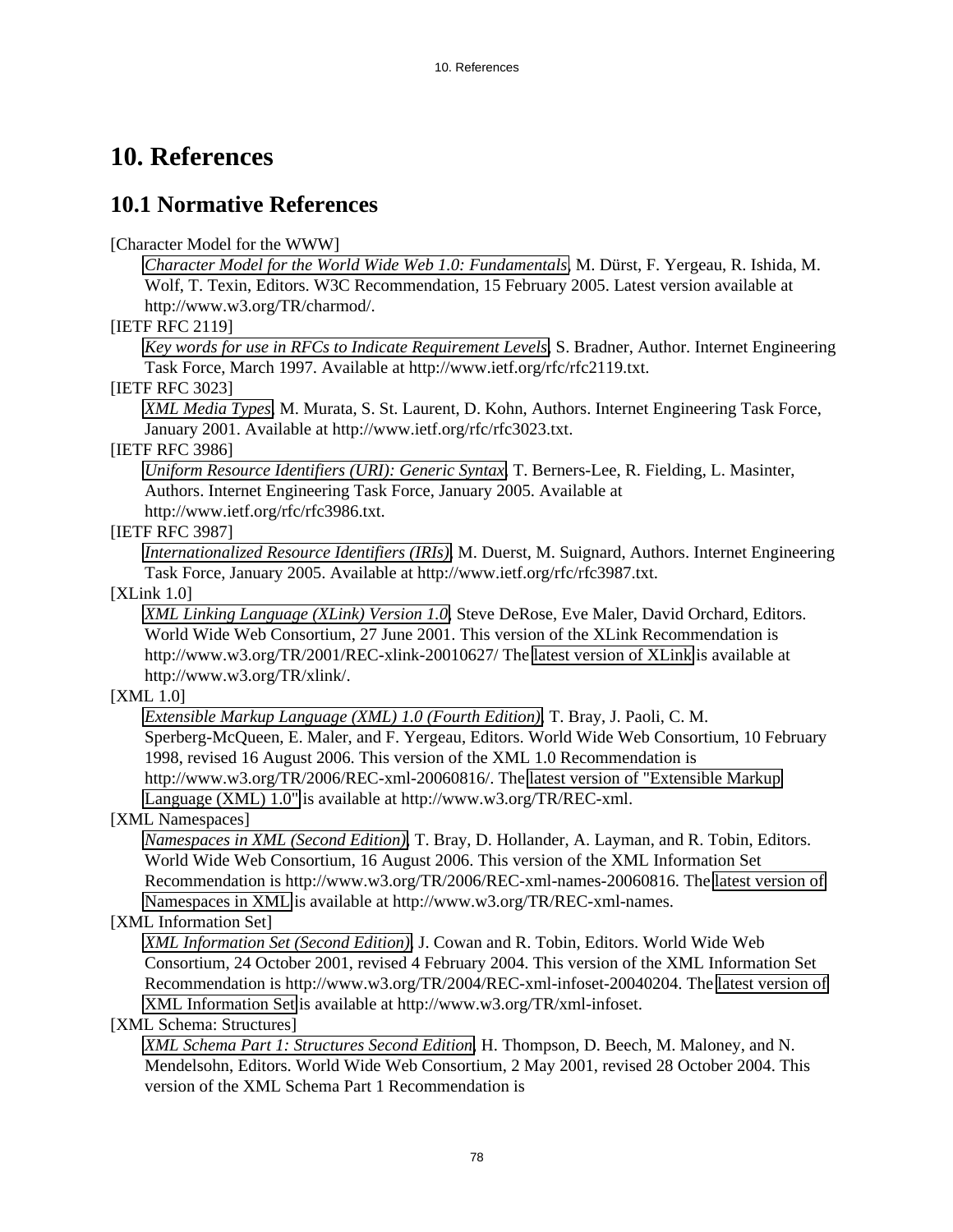http://www.w3.org/TR/2004/REC-xmlschema-1-20041028. The [latest version of XML Schema Part](http://www.w3.org/TR/xmlschema-1/)  [1](http://www.w3.org/TR/xmlschema-1/) is available at http://www.w3.org/TR/xmlschema-1.

<span id="page-78-0"></span>[XML Schema: Datatypes]

*[XML Schema Part 2: Datatypes Second Edition](http://www.w3.org/TR/2004/REC-xmlschema-2-20041028/)*, P. Byron and A. Malhotra, Editors. World Wide Web Consortium, 2 May 2001, revised 28 October 2004. This version of the XML Schema Part 2 Recommendation is http://www.w3.org/TR/2004/REC-xmlschema-2-20041028. The [latest version of](http://www.w3.org/TR/xmlschema-2/) [XML Schema Part 2](http://www.w3.org/TR/xmlschema-2/) is available at http://www.w3.org/TR/xmlschema-2.

### <span id="page-78-2"></span>[WSDL 2.0 Adjuncts]

*[Web Services Description Language \(WSDL\) Version 2.0 Part 2: Adjuncts](http://www.w3.org/TR/2007/REC-wsdl20-adjuncts-20070626)* , R. Chinnici, H. Haas, A. Lewis, J-J. Moreau, D. Orchard, S. Weerawarana, Editors. World Wide Web Consortium, 26 June 2007. This version of the "Web Services Description Language (WSDL) Version 2.0 Part 2: Adjuncts" Recommendation is available at

http://www.w3.org/TR/2007/REC-wsdl20-adjuncts-20070626. The [latest version of "Web Services](http://www.w3.org/TR/wsdl20-adjuncts) [Description Language \(WSDL\) Version 2.0 Part 2: Adjuncts"](http://www.w3.org/TR/wsdl20-adjuncts) is available at http://www.w3.org/TR/wsdl20-adjuncts.

# **10.2 Informative References**

### [IETF RFC 2045]

*[Multipurpose Internet Mail Extensions \(MIME\) Part One: Format of Internet Message Bodies](http://www.ietf.org/rfc/rfc2045.txt)*, N. Freed, N. Borenstein, Authors. Internet Engineering Task Force, November 1996. Available at http://www.ietf.org/rfc/rfc2045.txt.

### [IETF RFC 2616]

*[Hypertext Transfer Protocol -- HTTP/1.1](http://www.ietf.org/rfc/rfc2616.txt)*, R. Fielding, J. Gettys, J. Mogul, H. Frystyk, L. Masinter, P. Leach, T. Berners-Lee, Authors. Internet Engineering Task Force, June 1999. Available at http://www.ietf.org/rfc/rfc2616.txt.

#### [WSA 1.0 Core]

*[Web Services Addressing 1.0 - Core](http://www.w3.org/TR/2006/REC-ws-addr-core-20060509/)* , M. Gudgin, M. Hadley, T. Rogers, Editors. World Wide Web Consortium, 9 May 2006. This version of Web Services Addressing 1.0 - Core Recommendation is http://www.w3.org/TR/2006/REC-ws-addr-core-20060509/ The latest version of the "Web Services Addressing 1.0 - Core" document is available from http://www.w3.org/TR/ws-addr-core.

### <span id="page-78-1"></span>[WSDL 1.1]

*[Web Services Description Language \(WSDL\) 1.1](http://www.w3.org/TR/2001/NOTE-wsdl-20010315)*, E. Christensen, F. Curbera, G. Meredith, and S. Weerawarana, Authors. World Wide Web Consortium, 15 March 2002. This version of the Web Services Description Language 1.1 Note is http://www.w3.org/TR/2001/NOTE-wsdl-20010315. The [latest version of Web Services Description Language 1.1](http://www.w3.org/TR/wsdl) is available at http://www.w3.org/TR/wsdl.

### [WSDL 2.0 Primer]

*[Web Services Description Language \(WSDL\) Version 2.0 Part 0: Primer](http://www.w3.org/TR/2007/REC-wsdl20-primer-20070626)* , D.Booth, C.K. Liu , Editors. World Wide Web Consortium, 26 June 2007. This version of the "Web Services Description Language (WSDL) Version 2.0 Part 0: Primer" Recommendation is available at http://www.w3.org/TR/2007/REC-wsdl20-primer-20070626. The [latest version of "Web Services](http://www.w3.org/TR/wsdl20-primer) [Description Language \(WSDL\) Version 2.0 Part 0: Primer"](http://www.w3.org/TR/wsdl20-primer) is available at http://www.w3.org/TR/wsdl20-primer.

#### [WSDL 2.0 Requirements]

*[Web Services Description Requirements](http://www.w3.org/TR/2002/WD-ws-desc-reqs-20021028)*, J. Schlimmer, Editor. World Wide Web Consortium, 28 October 2002. This version of the Web Services Description Requirements document is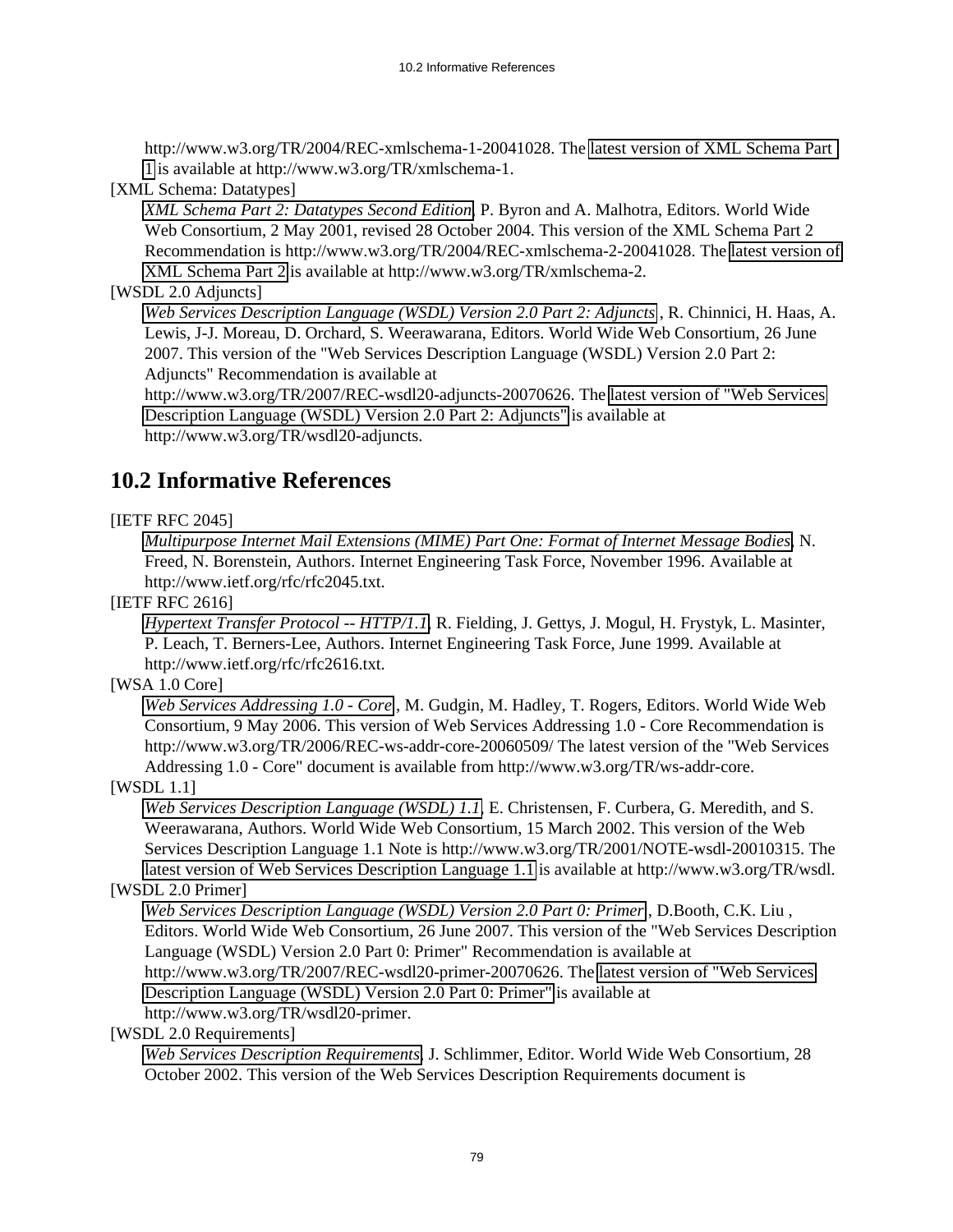http://www.w3.org/TR/2002/WD-ws-desc-reqs-20021028. The [latest version of Web Services](http://www.w3.org/TR/ws-desc-reqs/) [Description Requirements](http://www.w3.org/TR/ws-desc-reqs/) is available at http://www.w3.org/TR/ws-desc-reqs.

[WSDL 2.0 Alternative Schema Languages Support]

*[Discussion of Alternative Schema Languages and Type System Support in WSDL 2.0](http://www.w3.org/TR/2005/NOTE-wsdl20-altschemalangs-20050817/)*, A. Lewis, B. Parsia, Editors. World Wide Web Consortium, 17 August 2005. This version of the "Discussion of Alternative Schema Languages and Type System Support in WSDL 2.0" Working Group Note is http://www.w3.org/TR/2005/NOTE-wsdl20-altschemalangs-20050817/. The [latest version of](http://www.w3.org/TR/wsdl20-altschemalangs) ["Discussion of Alternative Schema Languages and Type System Support in WSDL 2.0"](http://www.w3.org/TR/wsdl20-altschemalangs) is available at http://www.w3.org/TR/wsdl20-altschemalangs.

[SOAP 1.2 Part 1: Messaging Framework (Second Edition)]

*[SOAP Version 1.2 Part 1: Messaging Framework \(Second Edition\)](http://www.w3.org/TR/2007/REC-soap12-part1-20070427/)*, M. Gudgin, et al., Editors. World Wide Web Consortium, 24 June 2003, revised 27 April 2007. This version of the "SOAP Version 1.2 Part 1: Messaging Framework (Second Edition)" Recommendation is

http://www.w3.org/TR/2007/REC-soap12-part1-20070427/. The [latest version of "SOAP Version 1.2](http://www.w3.org/TR/soap12-part1/) [Part 1: Messaging Framework"](http://www.w3.org/TR/soap12-part1/) is available at http://www.w3.org/TR/soap12-part1/.

<span id="page-79-0"></span>[XPointer]

*[XPointer Framework](http://www.w3.org/TR/2003/REC-xptr-framework-20030325/)*, P. Grosso, E. Maler, J. Marsh, N. Walsh, Editors. World Wide Web Consortium, 25 March 2003. This version of the XPointer Framework Recommendation is http://www.w3.org/TR/2003/REC-xptr-framework-20030325/ The [latest version of XPointer](http://www.w3.org/TR/xptr-framework/)  [Framework](http://www.w3.org/TR/xptr-framework/) is available at http://www.w3.org/TR/xptr-framework/.

[Z Notation Reference Manual]

*[The Z Notation: A Reference Manual, Second Edition](http://spivey.oriel.ox.ac.uk/mike/zrm/index.html)*, J. M. Spivey, Prentice Hall, 1992. [Fuzz 2000]

*[Release Notes For Fuzz 2000](http://spivey.oriel.ox.ac.uk/mike/fuzz/)*, J. M. Spivey.

# **A. The application/wsdl+xml Media Type**

This appendix defines the "application/wsdl+xml" media type which can be used to describe WSDL 2.0 documents serialized as XML.

# **A.1 Registration**

MIME media type name:

application

MIME subtype name:

wsdl+xml

Required parameters:

none

Optional parameters: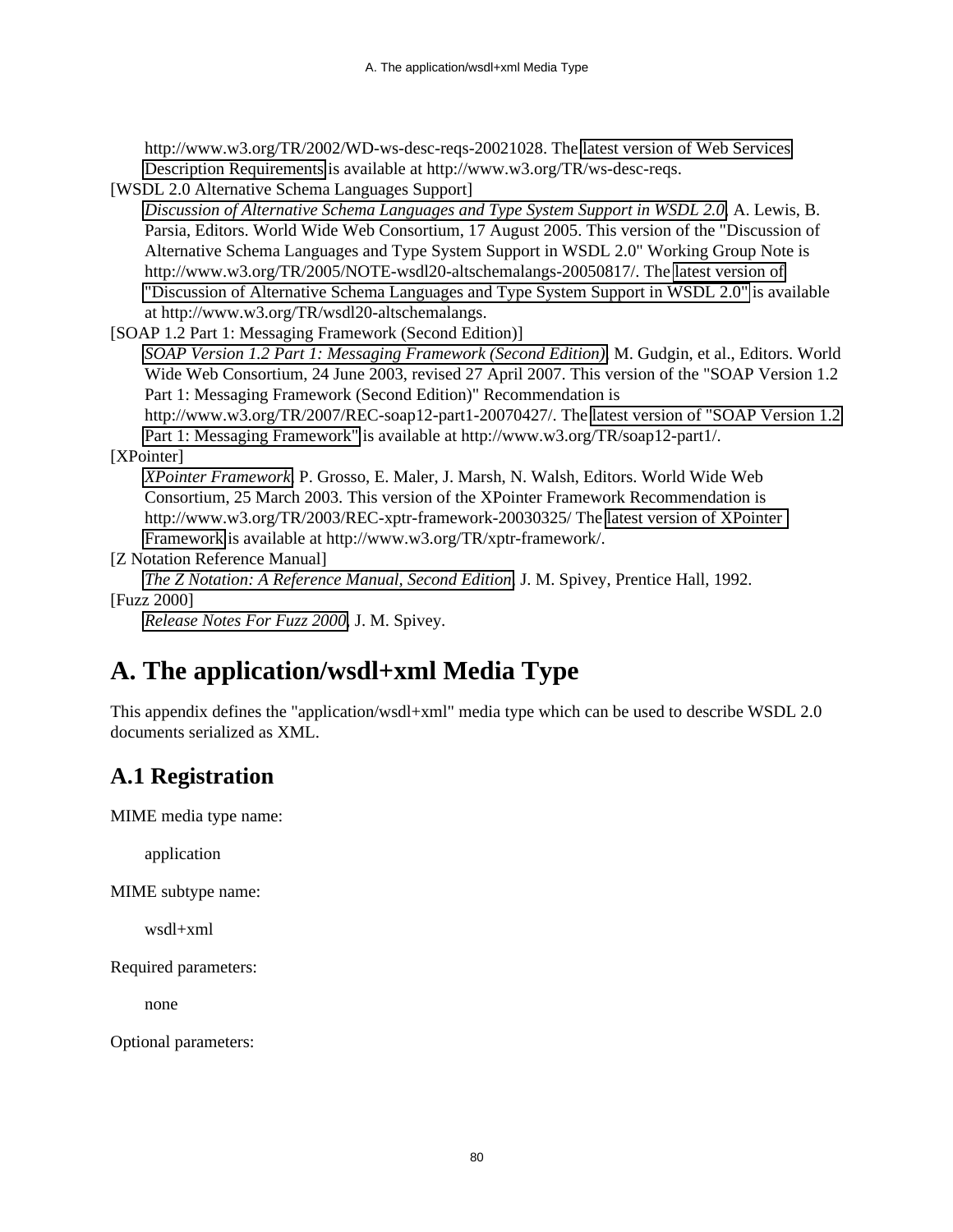#### charset

This parameter has identical semantics to the charset parameter of the "application/xml" media type as specified in [*[IETF RFC 3023](#page-77-3) [p.78]* ].

Encoding considerations:

Identical to those of "application/xml" as described in [*[IETF RFC 3023](#page-77-3) [p.78]* ], section 3.2, as applied to the WSDL document Infoset.

Security considerations:

See section **[A.3 Security considerations](#page-86-0)** [p.87] .

Interoperability considerations:

There are no known interoperability issues.

Published specifications:

This document and [*[WSDL 2.0 Adjuncts](#page-78-2) [p.79]* ].

Applications which use this media type:

No known applications currently use this media type.

Additional information: File extension:

wsdl

Fragment identifiers:

Either a syntax identical to that of "application/xml" as described in [*[IETF RFC 3023](#page-77-3) [p.78]* ], section 5 or the syntax defined in **[A.2 Fragment Identifiers](#page-81-0)** [p.82] .

Base URI:

As specified in [*[IETF RFC 3023](#page-77-3) [p.78]* ], section 6.

Macintosh File Type code:

**WSDL** 

Person and email address to contact for further information:

World Wide Web Consortium <web-human@w3.org>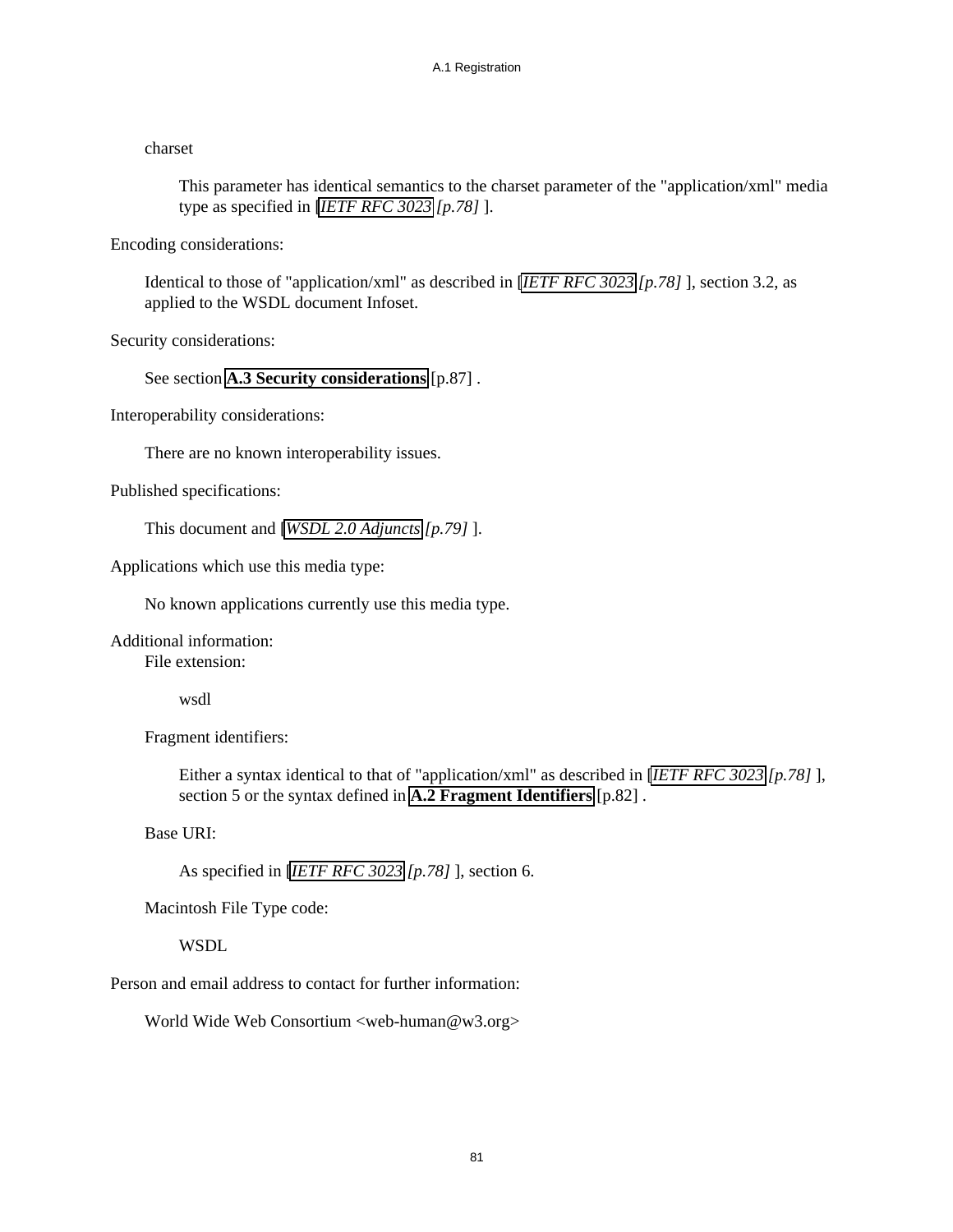Intended usage:

**COMMON** 

Author/Change controller:

The WSDL 2.0 specification set is a work product of the World Wide Web Consortium's [Web](http://www.w3.org/2002/ws/desc/) [Service Description Working Group.](http://www.w3.org/2002/ws/desc/) The W3C has change control over these specifications.

# <span id="page-81-0"></span>**A.2 Fragment Identifiers**

This section defines a fragment identifier syntax for identifying components of a WSDL 2.0 document. This fragment identifier syntax is compliant with the [*[XPointer](#page-79-0) [p.80]* ].

A WSDL 2.0 fragment identifier is an XPointer [*[XPointer](#page-79-0) [p.80]* ], augmented with WSDL 2.0 pointer parts as defined below. Note that many of these parts require the pre-appearance of one or more xmlns pointer parts (see *3.4 Namespace Binding Context* in [*[XPointer](#page-79-0) [p.80]* ]). The pointer parts have a scheme name that corresponds to one of the standard WSDL 2.0 component types, and scheme data that is a path composed of names that identify the components. The scheme names all begin with the prefix "wsdl." to avoid name conflicts with other schemes. The names in the path are of type either QName, NCName, IRI, URI, or Pointer Part depending on the context. The scheme data for WSDL 2.0 extension components is defined by the corresponding extension specification.

<span id="page-81-2"></span>For QNames, any prefix MUST be defined by a preceding xmlns pointer part. <sup>[†](#page-100-0) [p.101]</sup> If a OName does not have a prefix then its namespace name is the target namespace of the WSDL 2.0 document.

<span id="page-81-3"></span>The fragment identifier is typically constructed from the [{name](#page-57-0) [p.58] } property of the component and the [{name](#page-57-0) [p.58] } properties of its ancestors as a path according to [Table A-1](#page-81-1) [p.82] . The first column of this table gives the name of the WSDL 2.0 component. Columns labeled 1 through 4 specify the identifiers that uniquely identify the component within its context. Identifiers are typically formed from the [{name](#page-57-0)  [p.58] } property, although in several cases references to other components are used. These identifiers are then used to construct the pointer part in the last column. The fragment identifier in a WSDL 2.0 component IRI-reference MUST resolve to some component as defined by the construction rules in [Table](#page-81-1)  [A-1](#page-81-1)  $[p.82]$ .  $\uparrow$   $[p.101]$ 

<span id="page-81-1"></span>

| <b>Component</b>                 |                  |            | 3   | 4   | <b>Pointer Part</b>                                 |  |  |
|----------------------------------|------------------|------------|-----|-----|-----------------------------------------------------|--|--|
| Description<br>[p.13]            | n/a              | n/a        | n/a | n/a | wsdl.description [p.84] ()                          |  |  |
| Element<br>Declaration<br>[p.12] | element<br>OName | n/a        | n/a | n/a | wsdl.elementDeclaration [p.84]<br>(element)         |  |  |
| Element<br>Declaration<br>[p.12] | element<br>OName | system IRI | n/a | n/a | wsdl.elementDeclaration [p.84]<br>(element, system) |  |  |

Table A-1. Rules for determining pointer parts for WSDL 2.0 components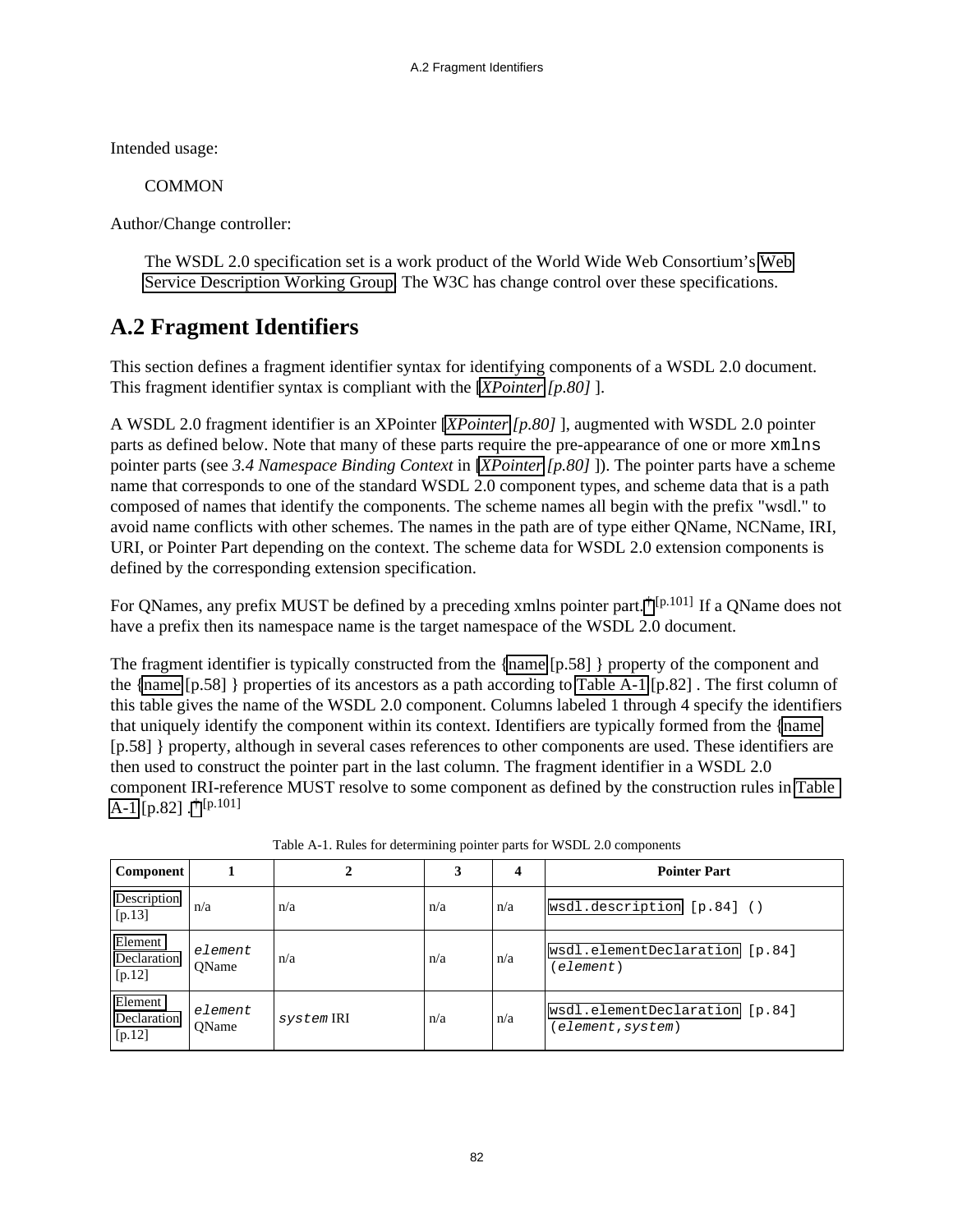| Type<br>Definition<br>[p.12]                     | type<br>OName              | n/a                                     | n/a                      | n/a                   | wsdl.typeDefinition [p.84] (type)                                          |  |
|--------------------------------------------------|----------------------------|-----------------------------------------|--------------------------|-----------------------|----------------------------------------------------------------------------|--|
| Type<br>Definition<br>[p.12]                     | type<br><b>QName</b>       | system IRI                              | n/a                      | n/a                   | wsdl.typeDefinition [p.84]<br>(type, system)                               |  |
| Interface<br>$[p.17]$                            | interface<br><b>NCName</b> | n/a                                     | n/a                      | n/a                   | wsdl.interface [p.84] (interface)                                          |  |
| Interface<br>Fault [p.21]                        | interface<br><b>NCName</b> | fault NCName                            | n/a                      | n/a                   | wsdl.interfaceFault [p.84]<br>(interface/fault)                            |  |
| Interface<br>Operation<br>$[p.25]$               | interface<br><b>NCName</b> | operation NCName                        | n/a                      | n/a                   | wsdl.interfaceOperation [p.84]<br>(interface/operation)                    |  |
| Interface<br>Message<br>Reference<br>$[p.30]$    | interface<br><b>NCName</b> | operation NCName                        | message<br><b>NCName</b> | n/a                   | wsdl.interfaceMessageReference<br>[p.85]<br>(interface/operation/message)  |  |
| Interface<br>Fault<br>Reference<br>[p.35]        | interface<br><b>NCName</b> | operation NCName                        | message<br><b>NCName</b> | fault<br><b>QName</b> | wsdl.interfaceFaultReference [p.85]<br>(interface/operation/message/fault) |  |
| Binding<br>$[p.39]$                              | binding<br><b>NCName</b>   | n/a                                     | n/a                      | n/a                   | wsdl.binding [p.85] (binding)                                              |  |
| Binding<br>Fault [p.42]                          | binding<br><b>NCName</b>   | fault QName                             | n/a                      | n/a                   | wsdl.bindingFault [p.85]<br>(binding/fault)                                |  |
| Binding<br>Operation<br>$[p.44]$                 | binding<br><b>NCName</b>   | operation QName                         | n/a                      | n/a                   | wsdl.bindingOperation [p.86]<br>(binding/operation)                        |  |
| Binding<br>Message<br>Reference<br>$[p.47]$      | binding<br><b>NCName</b>   | operation QName                         | message<br><b>NCName</b> | n/a                   | wsdl.bindingMessageReference [p.86]<br>(binding/operation/message)         |  |
| <b>Binding</b><br>Fault<br>Reference<br>$[p.49]$ | binding<br><b>NCName</b>   | operation QName                         | message<br><b>NCName</b> | fault<br><b>QName</b> | wsdl.bindingFaultReference [p.86]<br>(binding/operation/message/fault)     |  |
| Service<br>$[p.52]$                              | service<br><b>NCName</b>   | n/a                                     | n/a                      | n/a                   | wsdl.service [p.86] (service)                                              |  |
| Endpoint<br>$[p.55]$                             | service<br>NCName          | endpoint NCName                         | n/a                      | n/a                   | wsdl.endpoint [p.87]<br>(serve/endpoint)                                   |  |
| Extensions<br>$[p.12]$                           | namespace<br>URI           | identifier<br>extension-specific-syntax | n/a                      | n/a                   | wsdl.extension [p.87]<br>(namespace, identifier)                           |  |

Note that the above rules are defined in terms of component properties rather than the XML Infoset representation of the component model. The following sections specify in detail how the pointer parts are constructed from the component model.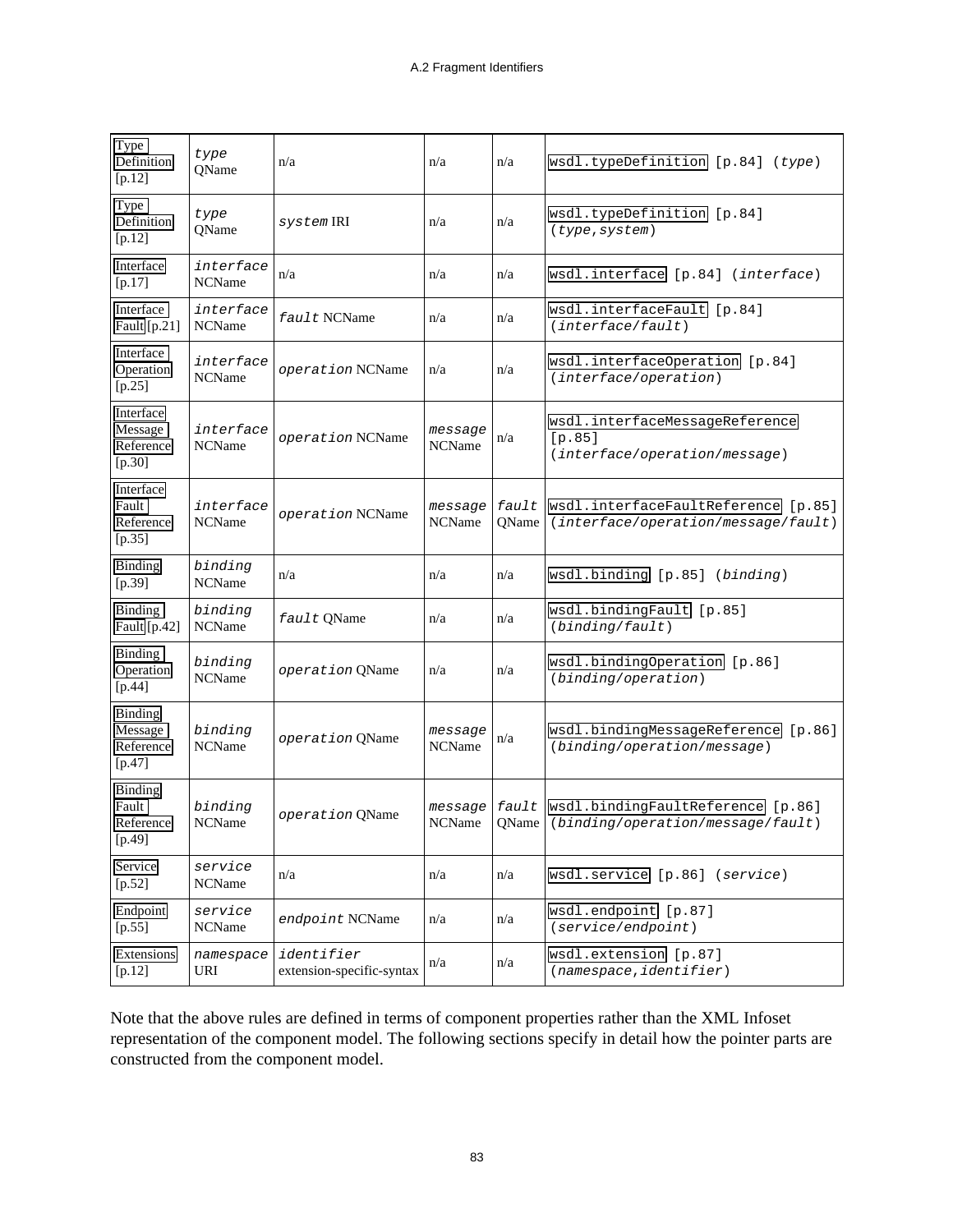### <span id="page-83-0"></span>**A.2.1 The Description Component**

wsdl.description()

### <span id="page-83-1"></span>**A.2.2 The Element Declaration Component**

wsdl.elementDeclaration(element)

wsdl.elementDeclaration(element,system)

- 1. element is the [{name](#page-11-3) [p.12] } property of the [Element Declaration](#page-11-0) [p.12] component.
- 2. system is the namespace absolute IRI of the extension type system used for the [Element](#page-11-0)  [Declaration](#page-11-0) [p.12] component (see **[3.2 Using Other Schema Languages](#page-64-0)** [p.65] ). This parameter is absent if XML Schema is the type system.

### <span id="page-83-2"></span>**A.2.3 The Type Definition Component**

wsdl.typeDefinition(type)

wsdl.typeDefinition(type,system)

- 1. type is the [{name](#page-11-4) [p.12] } property of the [Type Definition](#page-11-1) [p.12] component.
- 2. system is the namespace absolute IRI of the extension type system used for the [Type Definition](#page-11-1)  [p.12] component (see **[3.2 Using Other Schema Languages](#page-64-0)** [p.65] ). This parameter is absent if XML Schema is the type system.

## <span id="page-83-3"></span>**A.2.4 The Interface Component**

wsdl.interface(interface)

1. interface is the local name of the [{name](#page-16-1) [p.17] } property of the [Interface](#page-16-0) [p.17] component.

### <span id="page-83-4"></span>**A.2.5 The Interface Fault Component**

wsdl.interfaceFault(interface/fault)

- 1. *interface* is the local name of the [{name](#page-16-1)  $[p.17]$  } property of the parent [Interface](#page-16-0)  $[p.17]$ component.
- 2. fault is the local name of the [{name](#page-20-1) [p.21] } property of the [Interface Fault](#page-20-0) [p.21] component.

### <span id="page-83-5"></span>**A.2.6 The Interface Operation Component**

wsdl.interfaceOperation(interface/operation)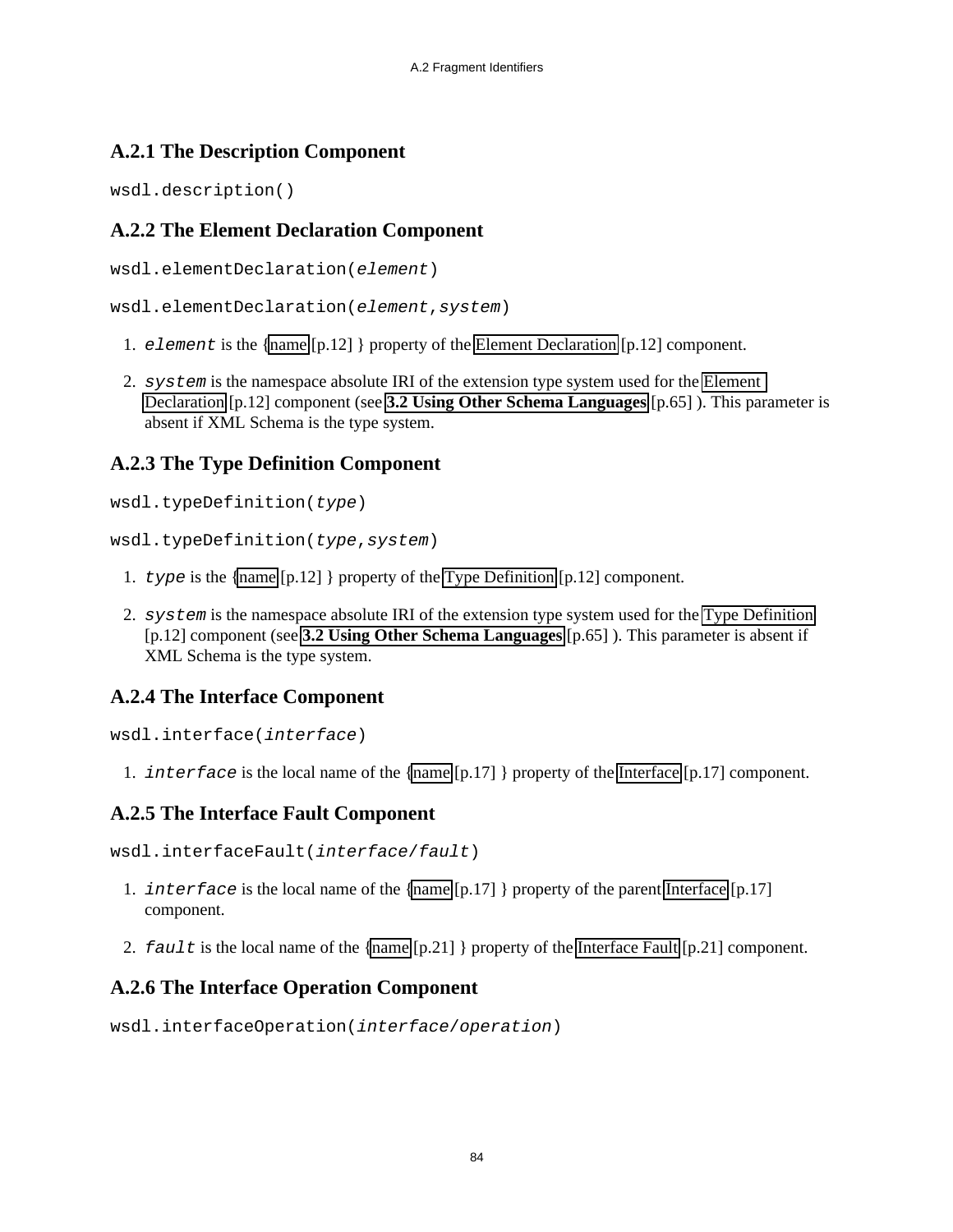- 1. *interface* is the local name of the [{name](#page-16-1)  $[p.17]$  } property of the parent [Interface](#page-16-0)  $[p.17]$ component.
- 2. operation is the local name of the [{name](#page-24-1)  $[p.25]$  } property of the [Interface Operation](#page-24-0)  $[p.25]$ component.

### <span id="page-84-0"></span>**A.2.7 The Interface Message Reference Component**

wsdl.interfaceMessageReference(interface/operation/message)

- 1. interface is the local name of the [{name](#page-16-1)  $[p.17]$  } property of the grandparent [Interface](#page-16-0)  $[p.17]$ component.
- 2. operation is the local name of the  ${name [p.25]}$  ${name [p.25]}$  property of the parent Interface Operation [p.25] component.
- 3. message is the [{message label](#page-29-1) [p.30] } property of the [Interface Message Reference](#page-29-0) [p.30] component.

## <span id="page-84-1"></span>**A.2.8 The Interface Fault Reference Component**

wsdl.interfaceFaultReference(interface/operation/message/fault)

- 1. *interface* is the local name of the  $\{\text{name }[p.17]\}$  $\{\text{name }[p.17]\}$  $\{\text{name }[p.17]\}$  property of the grandparent [Interface](#page-16-0)  $[p.17]$ component.
- 2. operation is the local name of the [{name](#page-24-1)  $[p.25]$  } property of the parent Interface Operation [p.25] component.
- 3. message is the [{message label](#page-34-1) [p.35] } property of the [Interface Fault Reference](#page-34-0) [p.35] component.
- 4.  $f \in \{ \text{name} \}$  [p.21] } property of the [Interface Fault](#page-20-0) [p.21] component referred to by the [{interface fault](#page-34-2) [p.35] } property of the [Interface Fault Reference](#page-34-0) [p.35] component.

### <span id="page-84-2"></span>**A.2.9 The Binding Component**

wsdl.binding(binding)

1. binding is the local name of the [{name](#page-38-1) [p.39] } property of the [Binding](#page-38-0) [p.39] component.

### <span id="page-84-3"></span>**A.2.10 The Binding Fault Component**

wsdl.bindingFault(binding/fault)

- 1. binding is the local name of the [{name](#page-38-1) [p.39] } property of the parent [Binding](#page-38-0) [p.39] component.
- 2.  $f \in \text{I}$  is the [{name](#page-20-1) [p.21] } property of the [Interface Fault](#page-20-0) [p.21] component referred to by the [{interface fault](#page-41-1) [p.42] } property of the [Binding Fault](#page-41-0) [p.42] component.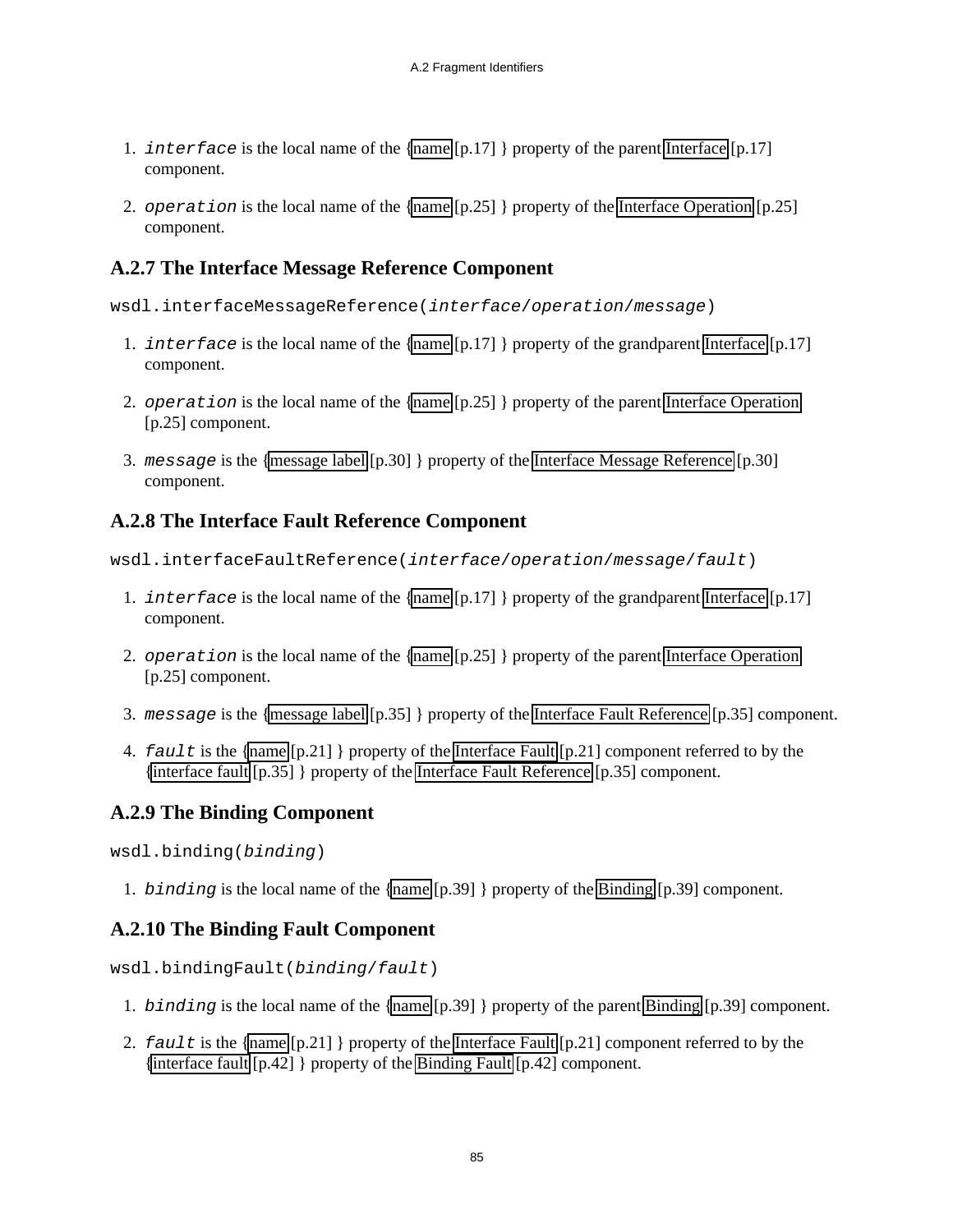## <span id="page-85-0"></span>**A.2.11 The Binding Operation Component**

wsdl.bindingOperation(binding/operation)

- 1. binding is the local name of the [{name](#page-38-1) [p.39] } property of the parent [Binding](#page-38-0) [p.39] component.
- 2. operation is the [{name](#page-24-1) [p.25] } property of the [Interface Operation](#page-24-0) [p.25] component referred to by the [{interface operation](#page-43-1) [p.44] } property of the [Binding Operation](#page-43-0) [p.44] component.

## <span id="page-85-1"></span>**A.2.12 The Binding Message Reference Component**

wsdl.bindingMessageReference(binding/operation/message)

- 1. binding is the local name of the [{name](#page-38-1) [p.39] } property of the grandparent [Binding](#page-38-0) [p.39] component.
- 2. operation is the [{name](#page-24-1) [p.25] } property of the [Interface Operation](#page-24-0) [p.25] component referred to by the [{interface operation](#page-43-1) [p.44] } property of the parent [Binding Operation](#page-43-0) [p.44] component.
- 3. message is the [{message label](#page-29-1) [p.30] } property of the [Interface Message Reference](#page-29-0) [p.30] component referred to by the [{interface message reference](#page-46-1) [p.47] } property of the [Binding Message](#page-46-0)  [Reference](#page-46-0) [p.47] component.

## <span id="page-85-2"></span>**A.2.13 The Binding Fault Reference Component**

wsdl.bindingFaultReference(binding/operation/message/fault)

- 1. binding is the local name of the [{name](#page-38-1)  $[p.39]$  } property of the grandparent [Binding](#page-38-0)  $[p.39]$ component.
- 2. operation is the [{name](#page-24-1) [p.25] } property of the [Interface Operation](#page-24-0) [p.25] component referred to by the [{interface operation](#page-43-1) [p.44] } property of the parent [Binding Operation](#page-43-0) [p.44] component.
- 3. message is the [{message label](#page-34-1) [p.35] } property of the [Interface Fault Reference](#page-34-0) [p.35] component referred to by the [{interface fault reference](#page-48-1) [p.49] } property of the [Binding Fault Reference](#page-48-0) [p.49] component.
- 4. fault is the [{name](#page-20-1) [p.21] } property of the [Interface Fault](#page-20-0) [p.21] component referred to by the [{interface fault](#page-34-2) [p.35] } property of the [Interface Fault Reference](#page-34-0) [p.35] component referred to by the [{interface fault reference](#page-48-1) [p.49] } property of the [Binding Fault Reference](#page-48-0) [p.49] component.

## <span id="page-85-3"></span>**A.2.14 The Service Component**

wsdl.service(service)

1. service is the local name of the [{name](#page-51-1)  $[p.52]$  } property of the [Service](#page-51-0)  $[p.52]$  component.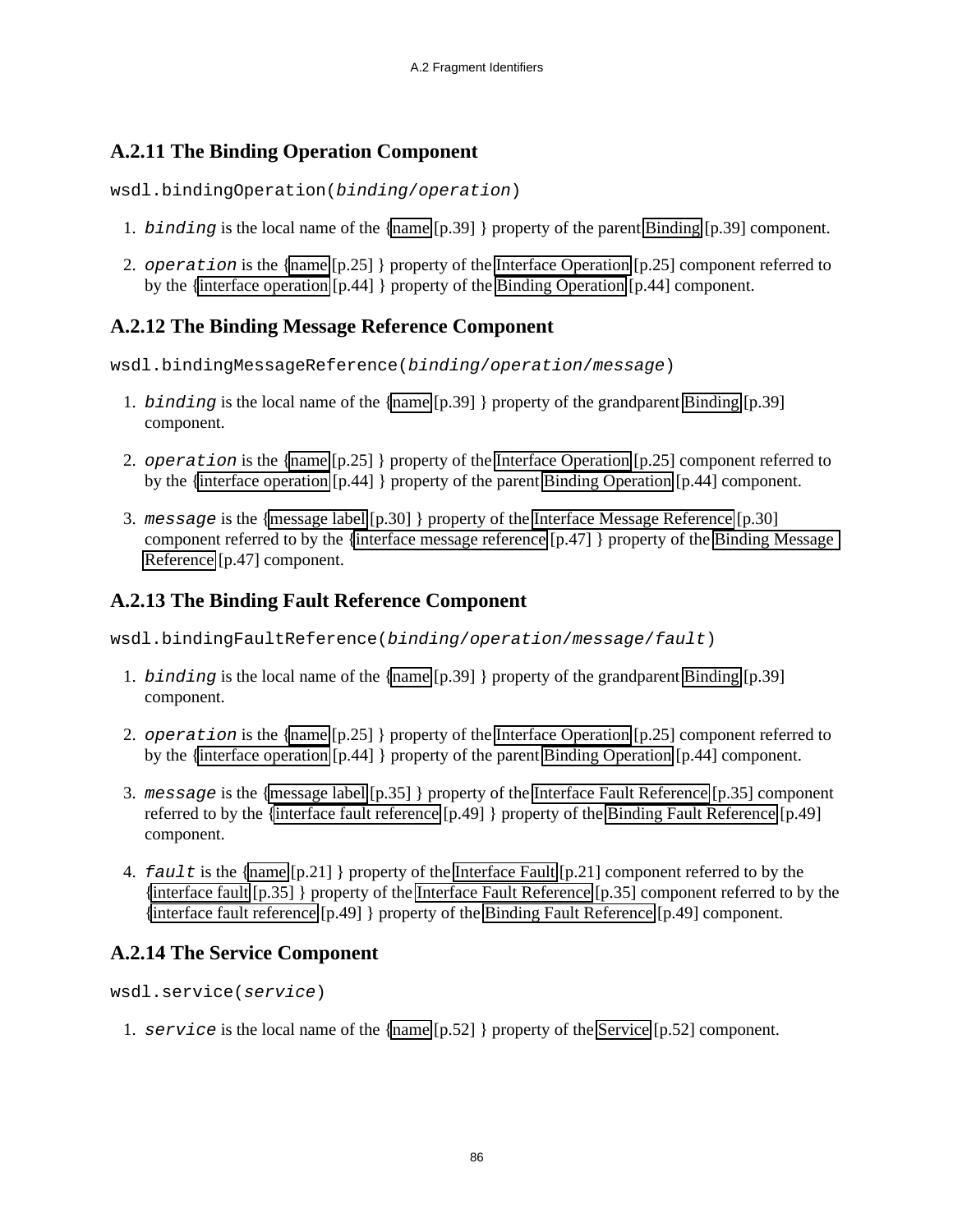## <span id="page-86-1"></span>**A.2.15 The Endpoint Component**

wsdl.endpoint(service/endpoint)

- 1. service is the local name of the [{name](#page-51-1) [p.52] } property of the parent [Service](#page-51-0) [p.52] component.
- 2. endpoint is the [{name](#page-54-1) [p.55] } property of the [Endpoint](#page-54-0) [p.55] component.

## <span id="page-86-2"></span>**A.2.16 Extension Components**

WSDL 2.0 is extensible and it is possible for an extension to define new components types. The XPointer Framework scheme for extension components is:

wsdl.extension(namespace, identifier)

- 1. namespace is the namespace URI that identifies the extension, e.g. for the WSDL 2.0 SOAP 1.2 Binding the namespace is http://www.w3.org/ns/wsdl/soap.
- 2. *identifier* is defined by the extension using a syntax specific to the extension. The owner of the extension must define any components contributed by the extension and a syntax for identifying them.

# <span id="page-86-0"></span>**A.3 Security considerations**

This media type uses the "+xml" convention, it shares the same security considerations as described in [*[IETF RFC 3023](#page-77-3) [p.78]* ], section 10.

# **B. Acknowledgements (Non-Normative)**

This document is the work of the [W3C Web Service Description Working Group.](http://www.w3.org/2002/ws/desc/)

Members of the Working Group are (at the time of writing, and by alphabetical order): Charlton Barreto (Adobe Systems, Inc), Allen Brookes (Rogue Wave Softwave), Dave Chappell (Sonic Software), Helen Chen (Agfa-Gevaert N. V.), Roberto Chinnici (Sun Microsystems), Kendall Clark (University of Maryland), Glen Daniels (Sonic Software), Paul Downey (British Telecommunications), Youenn Fablet (Canon), Ram Jeyaraman (Microsoft), Tom Jordahl (Adobe Systems), Anish Karmarkar (Oracle Corporation), Jacek Kopecky (DERI Innsbruck at the Leopold-Franzens-Universität Innsbruck, Austria), Amelia Lewis (TIBCO Software, Inc.), Philippe Le Hegaret (W3C), Michael Liddy (Education.au Ltd.), Kevin Canyang Liu (SAP AG), Jonathan Marsh (WSO2), Monica Martin (Sun Microsystems), Josephine Micallef (SAIC - Telcordia Technologies), Jeff Mischkinsky (Oracle Corporation), Dale Moberg (Cyclone Commerce), Jean-Jacques Moreau (Canon), David Orchard (BEA Systems, Inc.), Gilbert Pilz (BEA Systems, Inc.), Tony Rogers (Computer Associates), Arthur Ryman (IBM), Adi Sakala (IONA Technologies), Michael Shepherd (Xerox), Asir Vedamuthu (Microsoft Corporation), Sanjiva Weerawarana (WSO2), Ümit Yalçınalp (SAP AG), Peter Zehler (Xerox).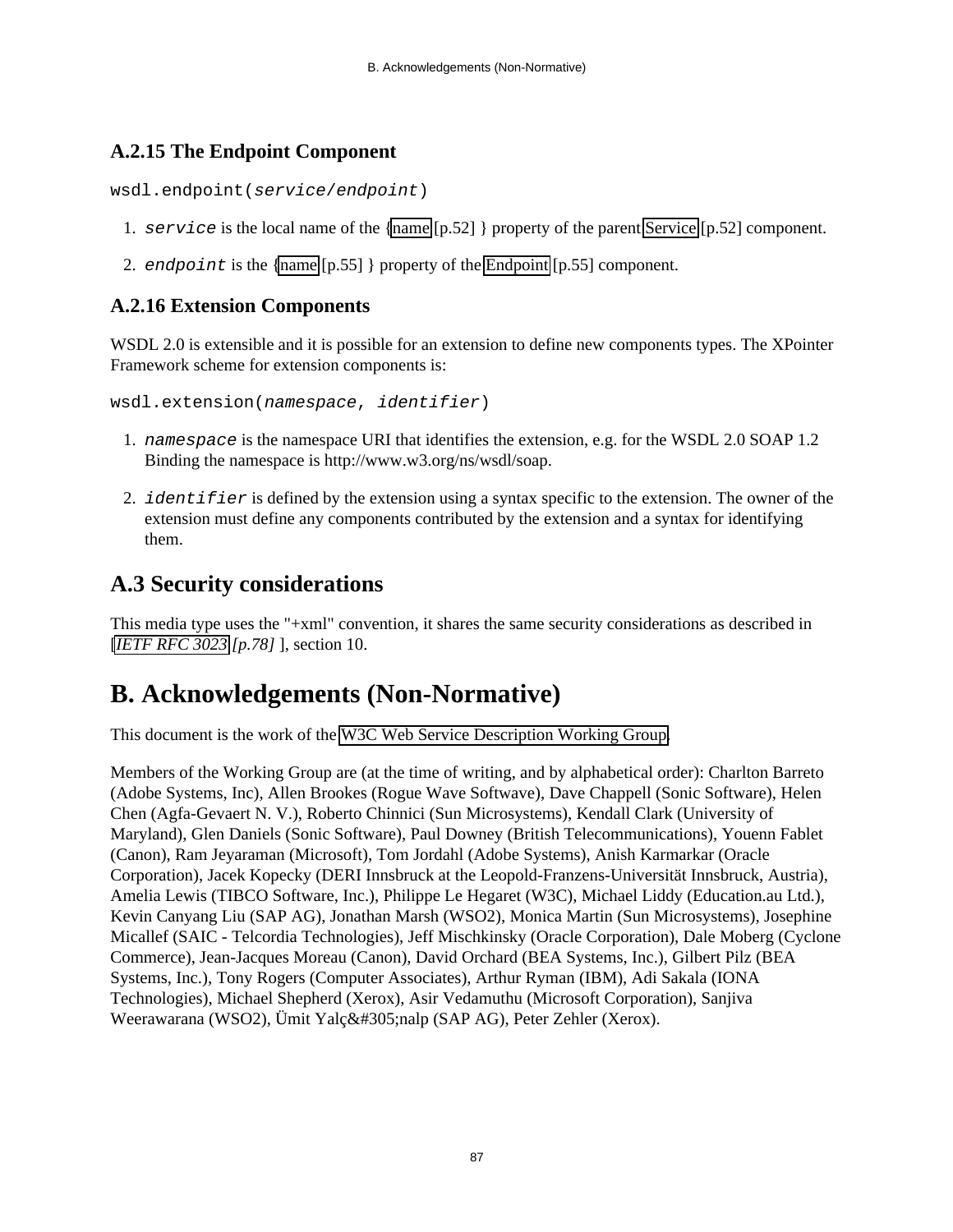Previous members were: Eran Chinthaka (WSO2), Mark Nottingham (BEA Systems, Inc.), Hugo Haas (W3C), Vivek Pandey (Sun Microsystems), Bijan Parsia (University of Maryland), Lily Liu (webMethods, Inc.), Don Wright (Lexmark), Joyce Yang (Oracle Corporation), Daniel Schutzer (Citigroup), Dave Solo (Citigroup), Stefano Pogliani (Sun Microsystems), William Stumbo (Xerox), Stephen White (SeeBeyond), Barbara Zengler (DaimlerChrysler Research and Technology), Tim Finin (University of Maryland), Laurent De Teneuille (L'Echangeur), Johan Pauhlsson (L'Echangeur), Mark Jones (AT&T), Steve Lind (AT&T), Sandra Swearingen (U.S. Department of Defense, U.S. Air Force), Philippe Le Hégaret (W3C), Jim Hendler (University of Maryland), Dietmar Gaertner (Software AG), Michael Champion (Software AG), Don Mullen (TIBCO Software, Inc.), Steve Graham (Global Grid Forum), Steve Tuecke (Global Grid Forum), Michael Mahan (Nokia), Bryan Thompson (Hicks & Associates), Ingo Melzer (DaimlerChrysler Research and Technology), Sandeep Kumar (Cisco Systems), Alan Davies (SeeBeyond), Jacek Kopecky (Systinet), Mike Ballantyne (Electronic Data Systems), Mike Davoren (W. W. Grainger), Dan Kulp (IONA Technologies), Mike McHugh (W. W. Grainger), Michael Mealling (Verisign), Waqar Sadiq (Electronic Data Systems), Yaron Goland (BEA Systems, Inc.), Ümit Yalçınalp (Oracle Corporation), Peter Madziak (Agfa-Gevaert N. V.), Jeffrey Schlimmer (Microsoft Corporation), Hao He (The Thomson Corporation), Erik Ackerman (Lexmark), Jerry Thrasher (Lexmark), Prasad Yendluri (webMethods, Inc.), William Vambenepe (Hewlett-Packard Company), David Booth (W3C), Sanjiva Weerawarana (IBM), Asir Vedamuthu (webMethods, Inc.), Igor Sedukhin (Computer Associates), Martin Gudgin (Microsoft Corporation), Rebecca Bergersen (IONA Technologies), Ugo Corda (SeeBeyond).

The people who have contributed to [discussions on www-ws-desc@w3.org](http://lists.w3.org/Archives/Public/www-ws-desc/) are also gratefully acknowledged.

# **C. IRI-References for WSDL 2.0 Components (Non-Normative)**

This appendix provides a syntax for IRI-references for all components found in a WSDL 2.0 document. The IRI-references are easy to understand and compare, while imposing no burden on the WSDL 2.0 author.

# **C.1 WSDL 2.0 IRIs**

There are two main cases for WSDL 2.0 IRIs:

- $\bullet$  the IRI of a WSDL 2.0 document
- the IRI of a WSDL 2.0 namespace

The IRI of a WSDL 2.0 document can be dereferenced to give a resource representation that contributes component definitions to a single WSDL 2.0 namespace. If the media type is set to the WSDL 2.0 media type, then the fragment identifiers can be used to identify the main components that are defined in the document.

However, in keeping with the recommendation in **[2.1.1 The Description Component](#page-11-5)** [p.12] that the namespace URI be dereferencable to a WSDL 2.0 document, this appendix specifies the use of the namespace IRI with the WSDL 2.0 fragment identifiers to form an IRI-reference.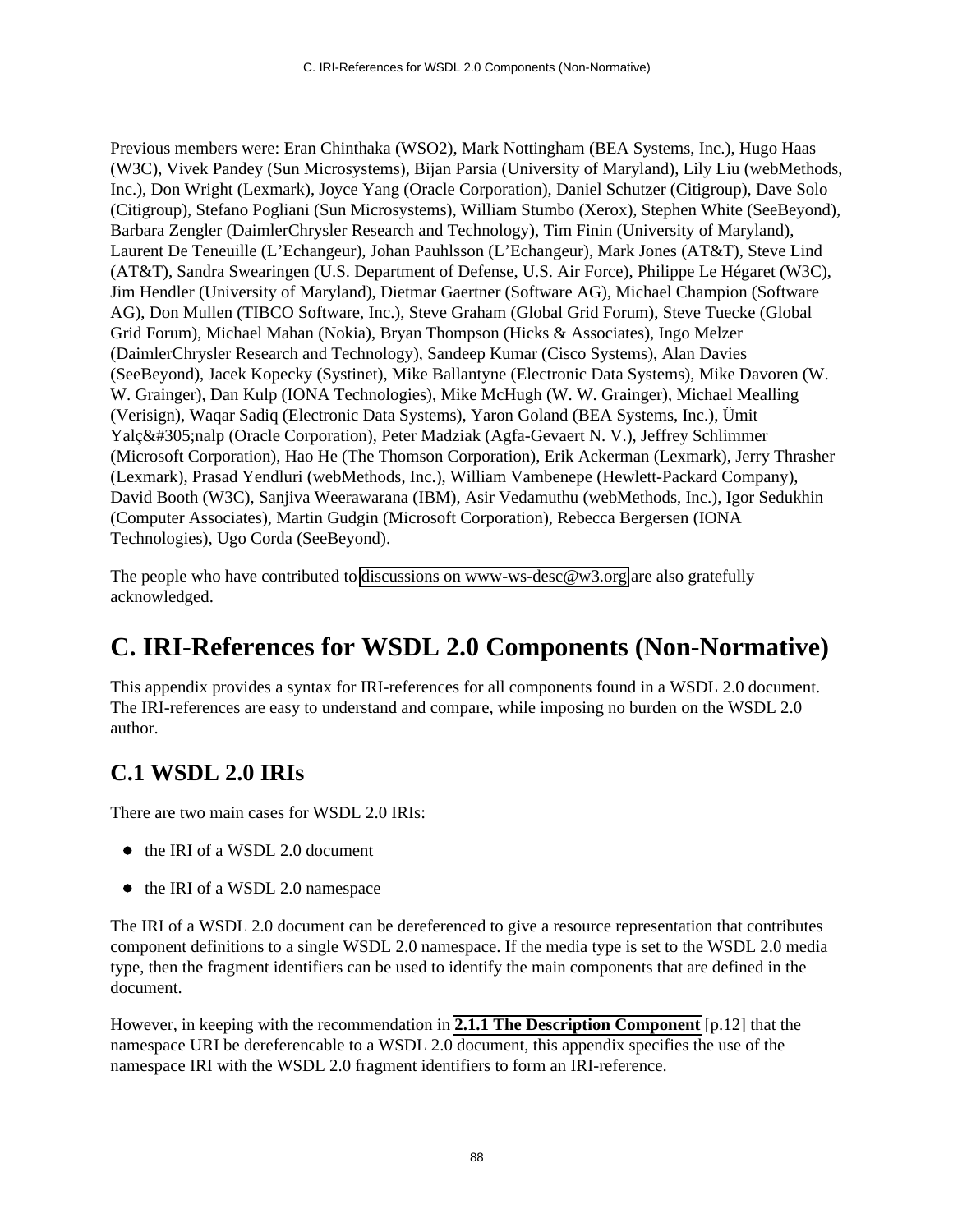The IRI in an IRI-reference for a WSDL 2.0 component is the namespace name of the [{name](#page-57-0) [p.58] } property of either the component itself, in the case of [Interface](#page-16-0) [p.17] , [Binding](#page-38-0) [p.39] , and [Service](#page-51-0) [p.52] components, or the [{name](#page-57-0) [p.58] } property of the ancestor top-level component. The IRI provided by the namespace name of the [{name](#page-57-0) [p.58] } property is combined with a zero or more xmlns pointer parts (see *3.4 Namespace Binding Context* in [*[XPointer](#page-79-0) [p.80]* ] ) followed by a single WSDL 2.0 pointer part as defined in **[A.2 Fragment Identifiers](#page-81-0)** [p.82] .

## **C.2 Canonical Form for WSDL 2.0 Component Designators**

The IRI-references described above MAY be used as WSDL 2.0 component designators. For ease of comparison, the fragment identifier of WSDL 2.0 component designators SHOULD conform to the following canonicalization rules:

- <span id="page-88-0"></span>• The fragment identifier consists of a sequence zero or more xmlns() pointer parts followed by exactly one wsdl.  $*($ ) pointer part.  $\dagger$ [p.99]
- <span id="page-88-1"></span>Each xmlns() pointer part that appears in the fragment identifier defines a namespace that is referenced by the wsdl.  $*( )$  pointer part.  $\dagger$  [p.99]
- <span id="page-88-2"></span>• Each xmlns() pointer part defines a unique namespace.  $\dagger$  [p.99]
- <span id="page-88-3"></span>The xmlns() pointer parts define namespaces in the same order as they are referenced in the wsdl.  $*( )$  pointer part.  $\dagger$  [p.99]
- <span id="page-88-4"></span> $\bullet$  The namespace prefixes defined by the xmlns () pointer parts are named ns1, ns2, etc., in the order of their appearance. [†](#page-98-0) [p.99]
- <span id="page-88-5"></span> $\bullet$  The fragment identifier contains no optional whitespace. <sup>[†](#page-98-0) [p.99]</sup>
- <span id="page-88-6"></span>No xmlns() pointer part defines a namespace for the targetNamespace of the WSDL 2.0 document. [†](#page-98-0) [p.99]

# **C.3 Example**

Consider the following WSDL 2.0 document located at http://example.org/TicketAgent.wsdl:

*Example C-1. IRI-References - Example WSDL 2.0 Document*

```
<?xml version="1.0" encoding="UTF-8"?>
<wsdl:description 
    targetNamespace="http://example.org/TicketAgent.wsdl20" 
    xmlns:xsTicketAgent="http://example.org/TicketAgent.xsd" 
    xmlns:wsdl="http://www.w3.org/ns/wsdl" 
    xmlns:xs="http://www.w3.org/2001/XMLSchema" 
    xmlns:xsi="http://www.w3.org/2001/XMLSchema-instance" 
    xsi:schemaLocation="http://www.w3.org/ns/wsdl http://www.w3.org/2007/06/wsdl/wsdl20.xsd">
     <wsdl:types>
         <xs:import schemaLocation="TicketAgent.xsd" 
                    namespace="http://example.org/TicketAgent.xsd" />
     </wsdl:types>
```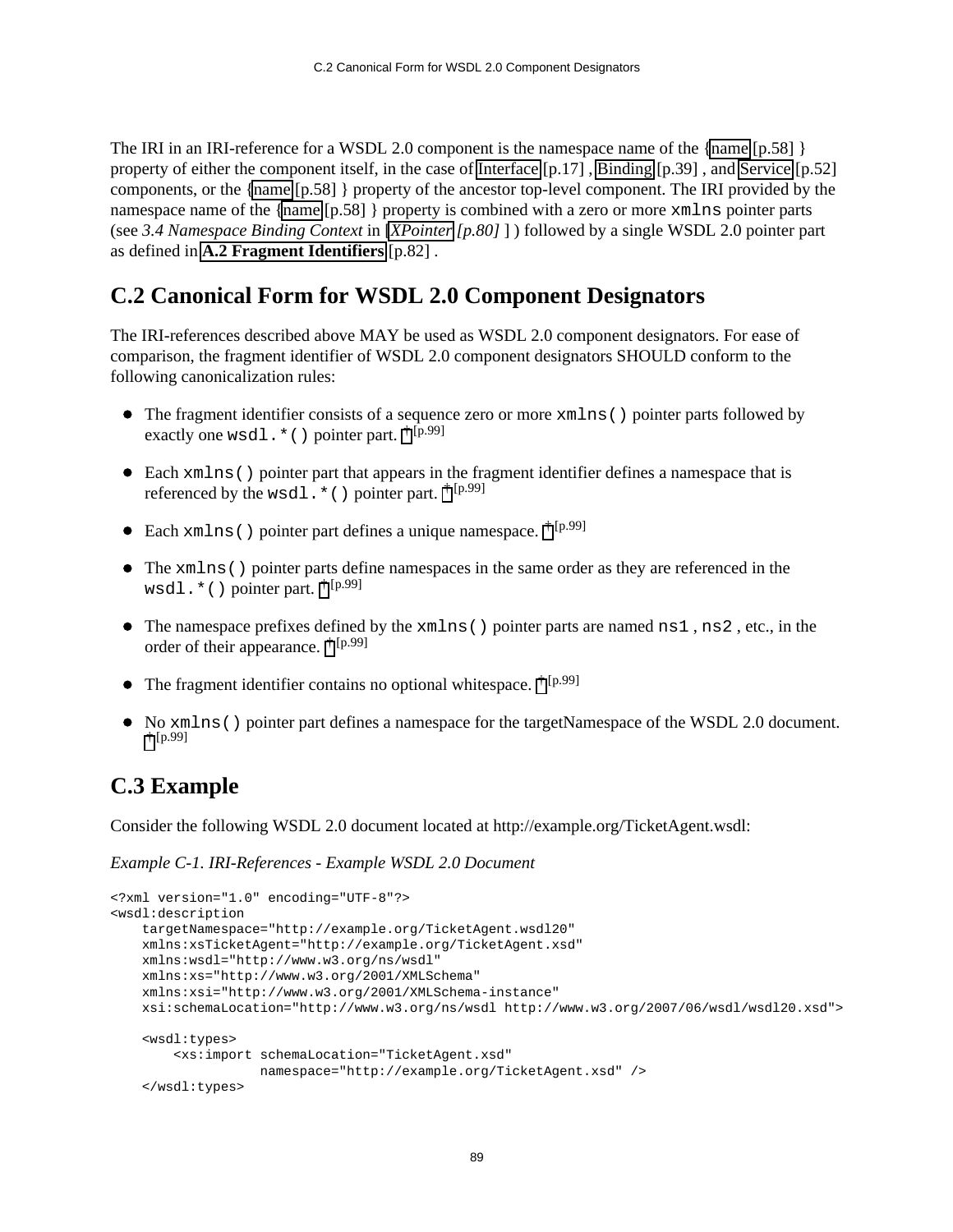```
 <wsdl:interface name="TicketAgent">
         <wsdl:operation name="listFlights"
                         pattern="http://www.w3.org/ns/wsdl/in-out">
             <wsdl:input element="xsTicketAgent:listFlightsRequest"/>
             <wsdl:output element="xsTicketAgent:listFlightsResponse"/>
         </wsdl:operation>
         <wsdl:operation name="reserveFlight"
                         pattern="http://www.w3.org/ns/wsdl/in-out">
             <wsdl:input element="xsTicketAgent:reserveFlightRequest"/>
             <wsdl:output element="xsTicketAgent:reserveFlightResponse"/>
         </wsdl:operation>
     </wsdl:interface>
</wsdl:description>
```
Its components have the following IRI-references which follow the above canonicalization rules except for the presence of optional whitespace that has been added in order to improve the formatting:

*Example C-2. IRI-References - Example IRIs*

```
http://example.org/TicketAgent.wsdl20#
   wsdl.description() 
http://example.org/TicketAgent.wsdl20#
   xmlns(ns1=http://example.org/TicketAgent.xsd)
   wsdl.elementDeclaration(ns1:listFlightsRequest) 
http://example.org/TicketAgent.wsdl20#
   xmlns(ns1=http://example.org/TicketAgent.xsd)
   wsdl.elementDeclaration(ns1:listFlightsResponse) 
http://example.org/TicketAgent.wsdl20#
   xmlns(ns1=http://example.org/TicketAgent.xsd)
   wsdl.elementDeclaration(ns1:reserveFlightRequest) 
http://example.org/TicketAgent.wsdl20#
   xmlns(ns1=http://example.org/TicketAgent.xsd)
   wsdl.elementDeclaration(ns1:reserveFlightResponse) 
http://example.org/TicketAgent.wsdl20#
   wsdl.interface(TicketAgent) 
http://example.org/TicketAgent.wsdl20#
   wsdl.interfaceOperation(TicketAgent/listFlights) 
http://example.org/TicketAgent.wsdl20#
   wsdl.interfaceMessageReference(TicketAgent/listFlights/In) 
http://example.org/TicketAgent.wsdl20#
   wsdl.interfaceMessageReference(TicketAgent/listFlights/Out) 
http://example.org/TicketAgent.wsdl20#
   wsdl.interfaceOperation(TicketAgent/reserveFlight)
http://example.org/TicketAgent.wsdl20#
```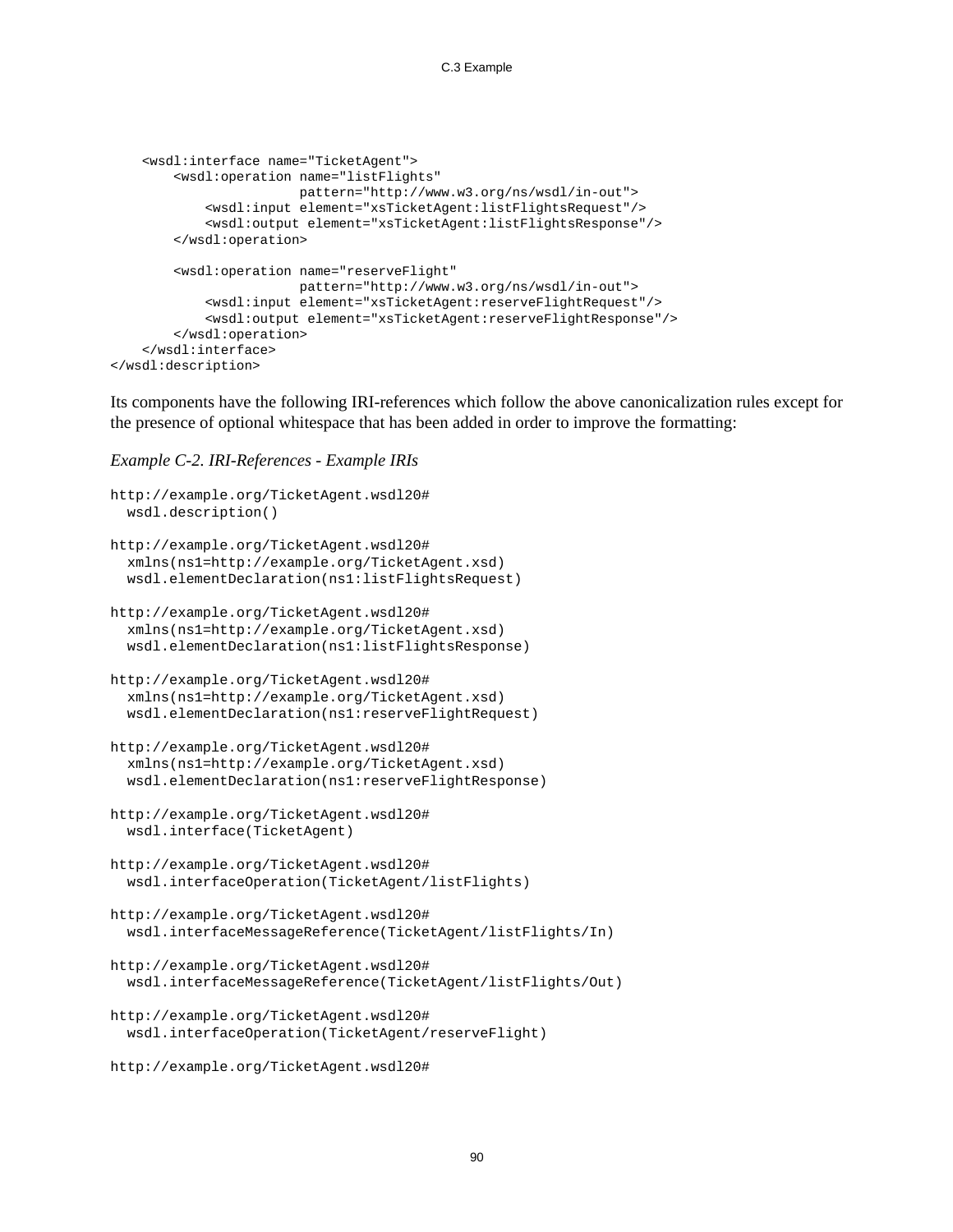```
 wsdl.interfaceMessageReference(TicketAgent/reserveFlight/In)
```

```
http://example.org/TicketAgent.wsdl20#
   wsdl.interfaceMessageReference(TicketAgent/reserveFlight/Out)
```
# **D. Component Summary (Non-Normative)**

[Table D-1](#page-90-0) [p.91] lists all the components in the WSDL 2.0 abstract Component Model, and all their properties. Note some properties have a generic definition that is used in more than one component. In this case, the Component column contains a "-" to indicate this generic definition of the property.

<span id="page-90-0"></span>

| Component                                    | <b>Defined Properties</b>                                                                                                         |  |  |  |
|----------------------------------------------|-----------------------------------------------------------------------------------------------------------------------------------|--|--|--|
|                                              | {name [p.58] }, {parent [p.13] }                                                                                                  |  |  |  |
| Binding [p.39]                               | {binding faults [p.39] }, {binding operations [p.39] }, {interface [p.39] }, {name<br>$[p.39]$ }, {type $[p.39]$ }                |  |  |  |
| <b>Binding Fault</b><br>$[p.42]$             | {interface fault [p.42] }, {parent [p.42] }                                                                                       |  |  |  |
| <b>Binding Fault</b><br>Reference [p.49]     | {interface fault reference $[p.49]$ }, {parent $[p.49]$ }                                                                         |  |  |  |
| <b>Binding Message</b><br>Reference [p.47]   | {interface message reference [p.47] }, {parent [p.47] }                                                                           |  |  |  |
| <b>Binding Operation</b><br>$[p.44]$         | {binding fault references [p.44] }, {binding message references [p.44] }, {interface}<br>operation $[p.44]$ }, {parent $[p.44]$ } |  |  |  |
| Description [p.13]                           | {bindings [p.13] }, {element declarations [p.13] }, {interfaces [p.13] }, {services}<br>[p.13] }, {type definitions $[p.13]$ }    |  |  |  |
| Element<br>Declaration [p.12]                | $\{name [p.12] \}, \{system [p.12] \}$                                                                                            |  |  |  |
| Endpoint [p.55]                              | {address [p.55] }, {binding [p.55] }, {name [p.55] }, {parent [p.55] }                                                            |  |  |  |
| Interface [p.17]                             | {extended interfaces [p.18] }, {interface faults [p.18] }, {interface operations<br>[p.18] }, {name [p.17] }                      |  |  |  |
| <b>Interface Fault</b><br>$[p.21]$           | {element declaration $[p.21]$ }, {message content model $[p.21]$ }, {name $[p.21]$ },<br>{parent $[p.21]$ }                       |  |  |  |
| <b>Interface Fault</b><br>Reference [p.35]   | {direction [p.35] }, {interface fault [p.35] }, {message label [p.35] }, {parent [p.35]<br>$\mathcal{E}$                          |  |  |  |
| <b>Interface Message</b><br>Reference [p.30] | {direction [p.31] }, {element declaration [p.31] }, {message content model [p.31]<br>}, {message label [p.30] }, {parent [p.31] } |  |  |  |

Table D-1. Summary of WSDL 2.0 Components and their Properties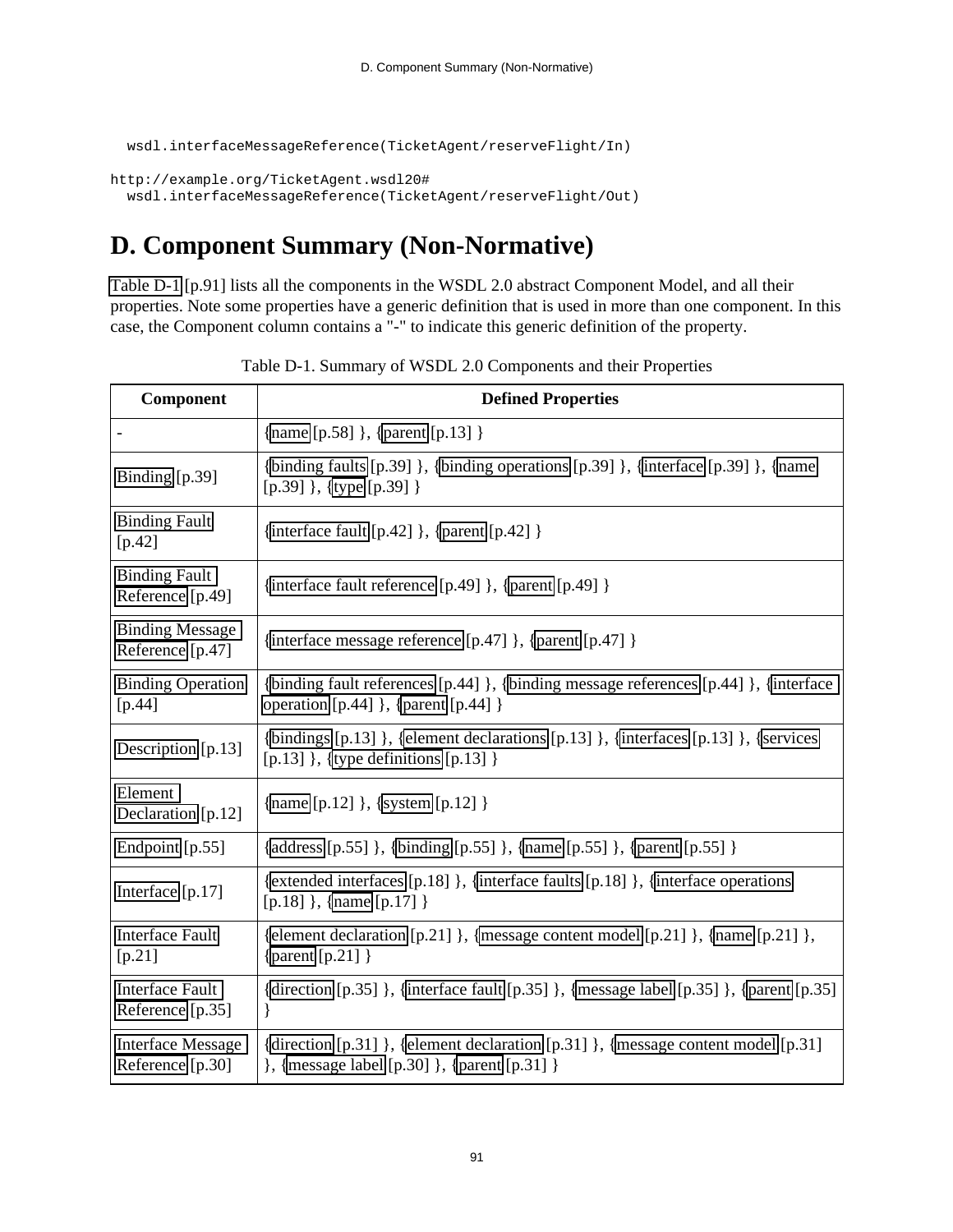| <b>Interface Operation</b><br>$[p.25]$ | {interface fault references [p.25] }, {interface message references [p.25] },<br>{message exchange pattern [p.25] }, {name [p.25] }, {parent [p.25] }, {style [p.25] |
|----------------------------------------|----------------------------------------------------------------------------------------------------------------------------------------------------------------------|
| Service [p.52]                         | {endpoints [p.52] }, {interface [p.52] }, {name [p.52] }                                                                                                             |
| <b>Type Definition</b><br>$[p.12]$     | $\{name [p.12] \}, \{system [p.12] \}$                                                                                                                               |
| <b>Property</b>                        | <b>Where Defined</b>                                                                                                                                                 |
| address                                | Endpoint. {address [p.55] }                                                                                                                                          |
| binding                                | Endpoint. {binding $[p.55]$ }                                                                                                                                        |
| binding fault<br>references            | Binding Operation. {binding fault references [p.44] }                                                                                                                |
| binding faults                         | Binding. {binding faults [p.39] }                                                                                                                                    |
| binding message<br>references          | Binding Operation. {binding message references [p.44] }                                                                                                              |
| binding operations                     | Binding. {binding operations [p.39] }                                                                                                                                |
| bindings                               | Description. {bindings $[p.13]$ }                                                                                                                                    |
| direction                              | Interface Fault Reference. {direction [p.35] }, Interface Message<br>Reference. {direction [p.31] }                                                                  |
| element<br>declaration                 | Interface Fault. { element declaration [p.21] }, Interface Message<br>Reference. {element declaration [p.31] }                                                       |
| element<br>declarations                | Description. {element declarations [p.13] }                                                                                                                          |
| endpoints                              | Service. {endpoints [p.52] }                                                                                                                                         |
| extended interfaces                    | Interface. {extended interfaces [p.18] }                                                                                                                             |
| interface                              | Binding. {interface [p.39] }, Service. {interface [p.52] }                                                                                                           |
| interface fault                        | Binding Fault. {interface fault [p.42] }, Interface Fault Reference. {interface fault<br>$[p.35]$ }                                                                  |
| interface fault<br>reference           | Binding Fault Reference. {interface fault reference [p.49] }                                                                                                         |
| interface fault<br>references          | Interface Operation. {interface fault references [p.25] }                                                                                                            |
| interface faults                       | Interface. {interface faults [p.18] }                                                                                                                                |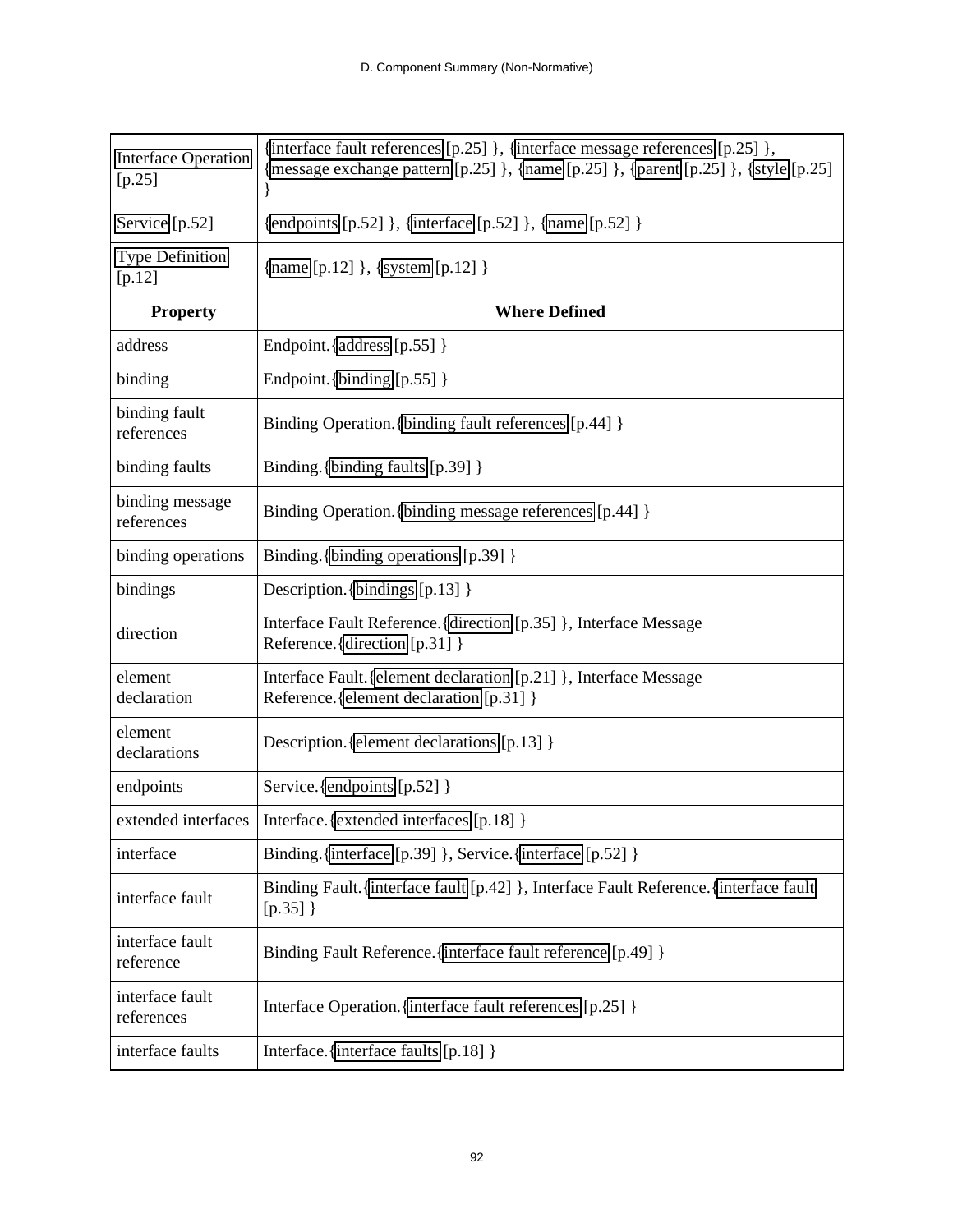| interface message<br>reference  | Binding Message Reference. {interface message reference [p.47] }                                                                                                                                                                                                                                                                                                                               |
|---------------------------------|------------------------------------------------------------------------------------------------------------------------------------------------------------------------------------------------------------------------------------------------------------------------------------------------------------------------------------------------------------------------------------------------|
| interface message<br>references | Interface Operation. {interface message references [p.25] }                                                                                                                                                                                                                                                                                                                                    |
| interface operation             | Binding Operation. {interface operation [p.44] }                                                                                                                                                                                                                                                                                                                                               |
| interface<br>operations         | Interface. {interface operations [p.18] }                                                                                                                                                                                                                                                                                                                                                      |
| interfaces                      | Description. {interfaces [p.13] }                                                                                                                                                                                                                                                                                                                                                              |
| message content<br>model        | Interface Fault. {message content model [p.21] }, Interface Message<br>Reference. {message content model [p.31] }                                                                                                                                                                                                                                                                              |
| message exchange<br>pattern     | Interface Operation. {message exchange pattern [p.25] }                                                                                                                                                                                                                                                                                                                                        |
| message label                   | Interface Fault Reference. {message label [p.35] }, Interface Message<br>Reference. {message label [p.30] }                                                                                                                                                                                                                                                                                    |
| name                            | .{name [p.58] }, Binding.{name [p.39] }, Element Declaration.{name [p.12] },<br>Endpoint. {name [p.55] }, Interface. {name [p.17] }, Interface Fault. {name [p.21] },<br>Interface Operation. {name [p.25] }, Service. {name [p.52] }, Type<br>Definition. {name [p.12] }                                                                                                                      |
| parent                          | . {parent [p.13] }, Binding Fault. {parent [p.42] }, Binding Fault Reference. {parent<br>[p.49] }, Binding Message Reference. {parent [p.47] }, Binding Operation. {parent<br>[p.44] }, Endpoint. {parent [p.55] }, Interface Fault. {parent [p.21] }, Interface Fault<br>Reference. {parent [p.35] }, Interface Message Reference. {parent [p.31] }, Interface<br>Operation. {parent [p.25] } |
| services                        | Description. { services [p.13] }                                                                                                                                                                                                                                                                                                                                                               |
| style                           | Interface Operation. { style [p.25] }                                                                                                                                                                                                                                                                                                                                                          |
| system                          | Element Declaration. {system [p.12] }, Type Definition. {system [p.12] }                                                                                                                                                                                                                                                                                                                       |
| type                            | Binding. $\{type [p.39]\}$                                                                                                                                                                                                                                                                                                                                                                     |
| type definitions                | Description. {type definitions [p.13] }                                                                                                                                                                                                                                                                                                                                                        |

# **E. Assertion Summary (Non-Normative)**

This appendix summarizes assertions about WSDL 2.0 documents and components that are not enforced by the WSDL 2.0 schema. Each assertion is assigned a unique identifier which WSDL 2.0 processors may use to report errors.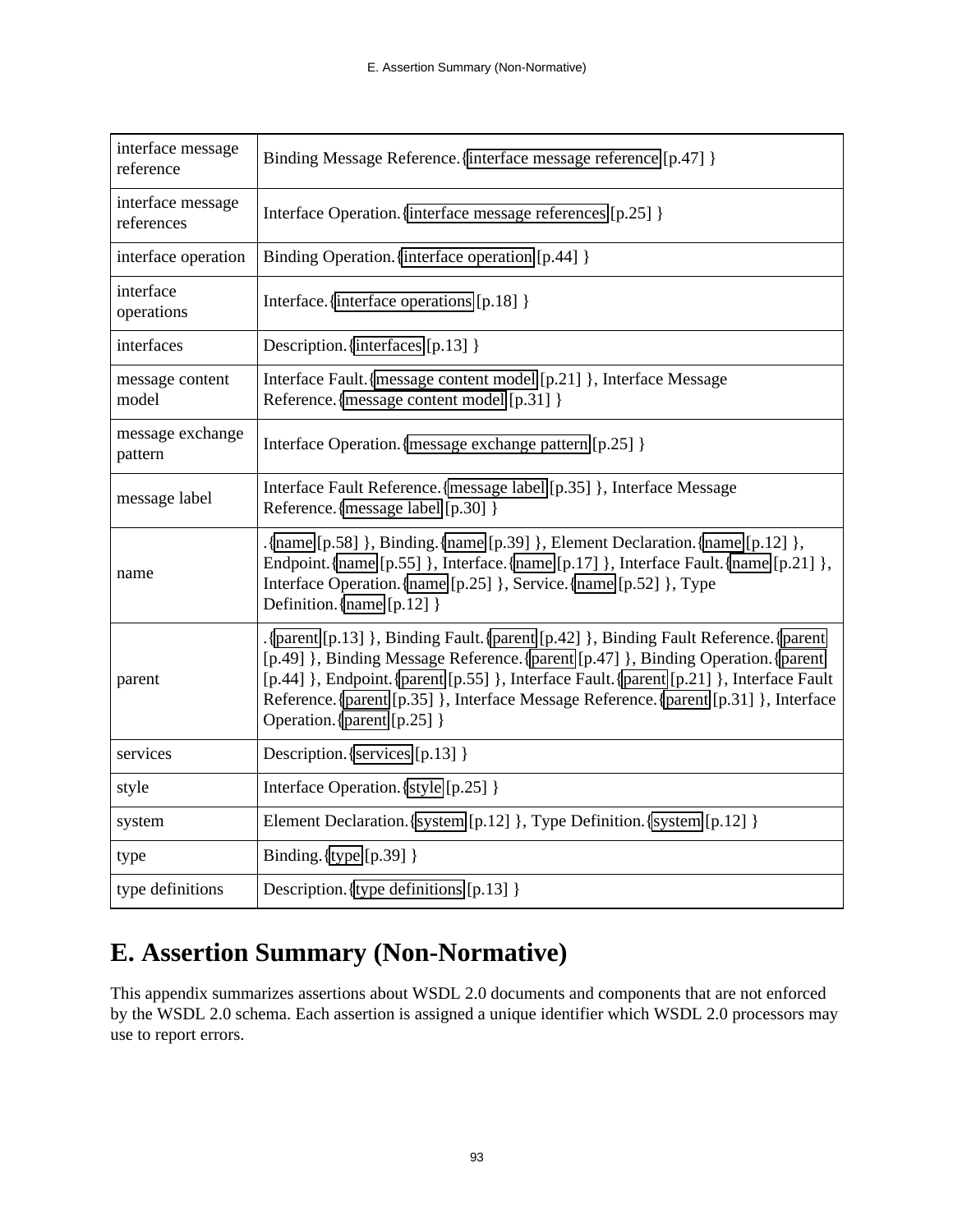| Id                      | <b>Assertion</b>                                                                                                                                                                                                                                                                                                                                                  |  |  |  |  |
|-------------------------|-------------------------------------------------------------------------------------------------------------------------------------------------------------------------------------------------------------------------------------------------------------------------------------------------------------------------------------------------------------------|--|--|--|--|
| Description-1004 [p.14] | If a WSDL 2.0 document is split into multiple WSDL 2.0 documents<br>(which may be combined as needed via 4.1 Including Descriptions<br>[p.67]), then the targetNamespace attribute information item<br>SHOULD resolve to a master WSDL 2.0 document that includes all<br>the WSDL 2.0 documents needed for that service description.                              |  |  |  |  |
| Description-1005 [p.14] | Zero or more <i>element information items</i> amongst its [children], in<br>order as follows:                                                                                                                                                                                                                                                                     |  |  |  |  |
| Description-1006 [p.15] | Its value MUST be an absolute IRI (see [IETF RFC 3987 [p.78] ])<br>and should be dereferencable.                                                                                                                                                                                                                                                                  |  |  |  |  |
| Import-1082 [p.69]      | As with XML schema, any WSDL 2.0 document that references a<br>foreign component MUST have a wsdl: import element<br>information item for the associated foreign namespace (but which<br>does not necessarily provide a location attribute information<br>item that identifies the WSDL 2.0 document in which the referenced<br>component is defined).            |  |  |  |  |
| Import-1083 [p.69]      | If a WSDL 2.0 document contains more than one wsdl: import<br>element information item for a given value of the namespace<br>attribute information item, then they MUST provide different values<br>for the location attribute information item.                                                                                                                  |  |  |  |  |
| Import-1084 [p.70]      | This value MUST NOT match the actual value of<br>targetNamespace attribute information item in the enclosing<br>WSDL 2.0 document.                                                                                                                                                                                                                                |  |  |  |  |
| Import-1085 [p.70]      | If the location attribute in the import element information item is<br>dereferencable, then it MUST reference a WSDL 2.0 document.                                                                                                                                                                                                                                |  |  |  |  |
| Import-1086 [p.70]      | If the location attribute information item of the import element<br>information item is dereferencable, then the actual value of the<br>namespace attribute information item MUST be identical to the<br>actual value of the targetNamespace attribute information item<br>of the referenced WSDL 2.0 document (see 7. Locating WSDL 2.0<br>Documents $[p.75]$ ). |  |  |  |  |
| Include-1080 [p.68]     | The IRI indicated by location MUST resolve to a WSDL 2.0<br>document.                                                                                                                                                                                                                                                                                             |  |  |  |  |
| Include-1081 [p.68]     | The actual value of the targetNamespace attribute information<br><i>item</i> of the included WSDL 2.0 document MUST match the actual<br>value of the targetNamespace attribute information item of the<br>description element information item which is the [parent] of<br>the include element information item.                                                  |  |  |  |  |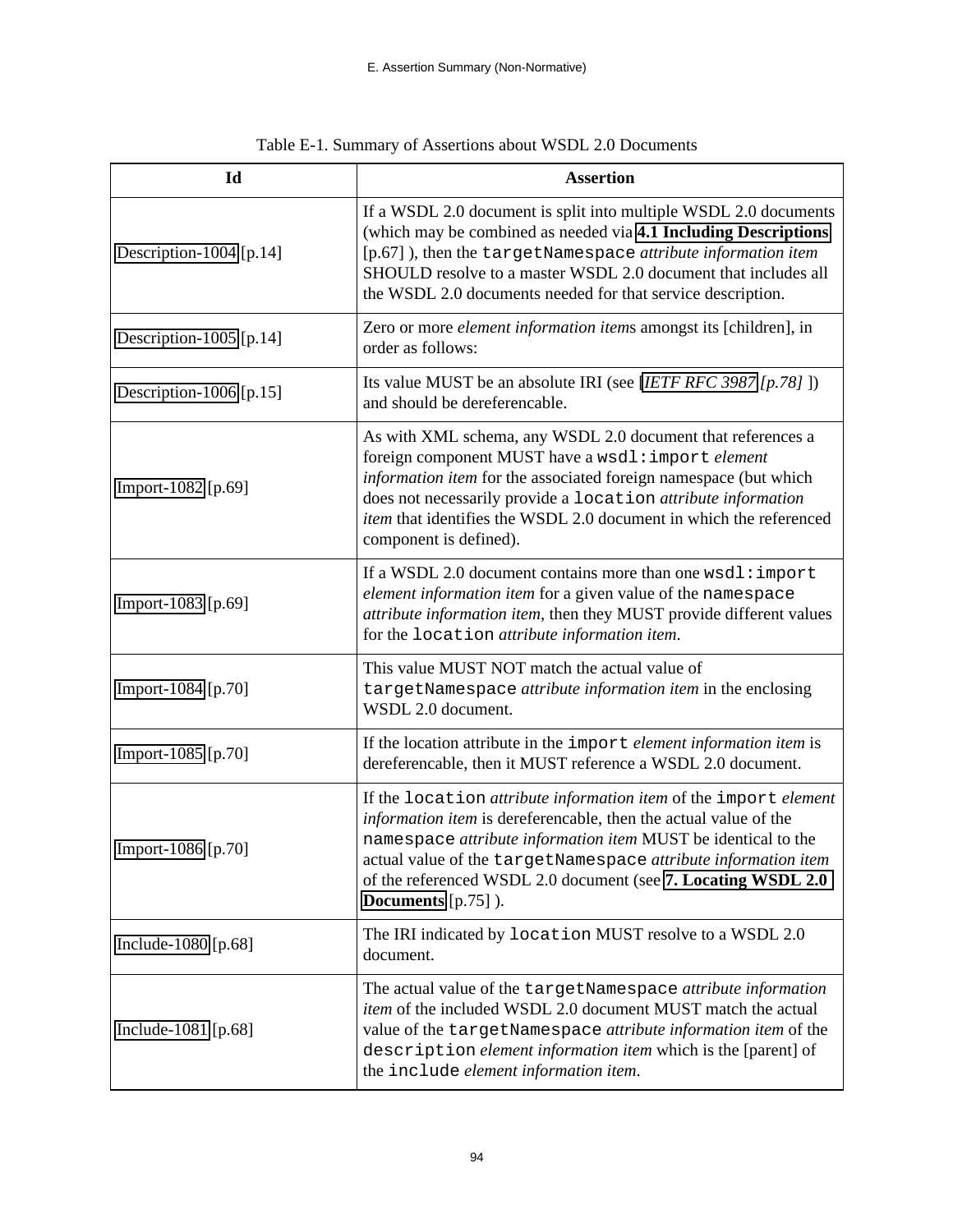<span id="page-94-0"></span>

| Interface-1012 [p.20]                      | Its value, if present, MUST contain absolute IRIs (see [IETF RFC<br>3987 [p.78] ]).                                                                                                                                                                                                                                             |  |  |  |  |
|--------------------------------------------|---------------------------------------------------------------------------------------------------------------------------------------------------------------------------------------------------------------------------------------------------------------------------------------------------------------------------------|--|--|--|--|
| InterfaceFault-1017 [p.24]                 | If the element <i>attribute information item</i> has a value, then it<br>MUST resolve to an Element Declaration [p.12] component from the<br>{element declarations [p.13] } property of the Description [p.13]<br>component.                                                                                                    |  |  |  |  |
| InterfaceFaultReference-1040<br>[p.37]     | The messageLabel attribute information item MUST be present<br>in the XML representation of an Interface Fault Reference [p.35]<br>component with a given {direction [p.35] }, if the {message}<br>exchange pattern [p.25] } of the parent Interface Operation [p.25]<br>component has more than one fault with that direction. |  |  |  |  |
| InterfaceMessageReference-1036<br>$[p.34]$ | If the element <i>attribute information item</i> has a value, then it<br>MUST resolve to an Element Declaration [p.12] component from the<br>{element declarations [p.13] } property of the Description [p.13]<br>component.                                                                                                    |  |  |  |  |
| Location-1092 [p.75]                       | It MUST NOT appear on a wsdl: description element or any<br>of its children/descendants.                                                                                                                                                                                                                                        |  |  |  |  |
| Location-1094 [p.75]                       | For each pair of IRIs, if the location IRI of the pair is dereferencable,<br>then it MUST reference a WSDL $2.0$ (or 1.1) document whose target<br>namespace is the namespace IRI of the pair.                                                                                                                                  |  |  |  |  |
| MessageLabel-1030 [p.33]                   | If the messageLabel attribute information item of an interface<br>message reference <i>element information item</i> is present, then its<br>actual value MUST match the {message label [p.30] } of some<br>placeholder message with {direction [p.31] } equal to the message<br>direction.                                      |  |  |  |  |
| MessageLabel-1031 [p.33]                   | If the messageLabel <i>attribute information item</i> of an interface<br>message reference element information item is absent then there<br>MUST be a unique placeholder message with {direction [p.31] }<br>equal to the message direction.                                                                                    |  |  |  |  |
| MessageLabel-1032 [p.33]                   | If the local name is input then the message exchange pattern<br>MUST have at least one placeholder message with direction "In".                                                                                                                                                                                                 |  |  |  |  |
| MessageLabel-1033 [p.33]                   | If the local name is output then the message exchange pattern<br>MUST have at least one placeholder message with direction "Out".                                                                                                                                                                                               |  |  |  |  |
| MessageLabel-1034 [p.33]                   | If the local name is infault then the message exchange pattern<br>MUST support at least one fault in the "In" direction.                                                                                                                                                                                                        |  |  |  |  |
| MessageLabel-1035 [p.33]                   | If the local name is outfault then the message exchange pattern<br>MUST support at least one fault in the "Out" direction.                                                                                                                                                                                                      |  |  |  |  |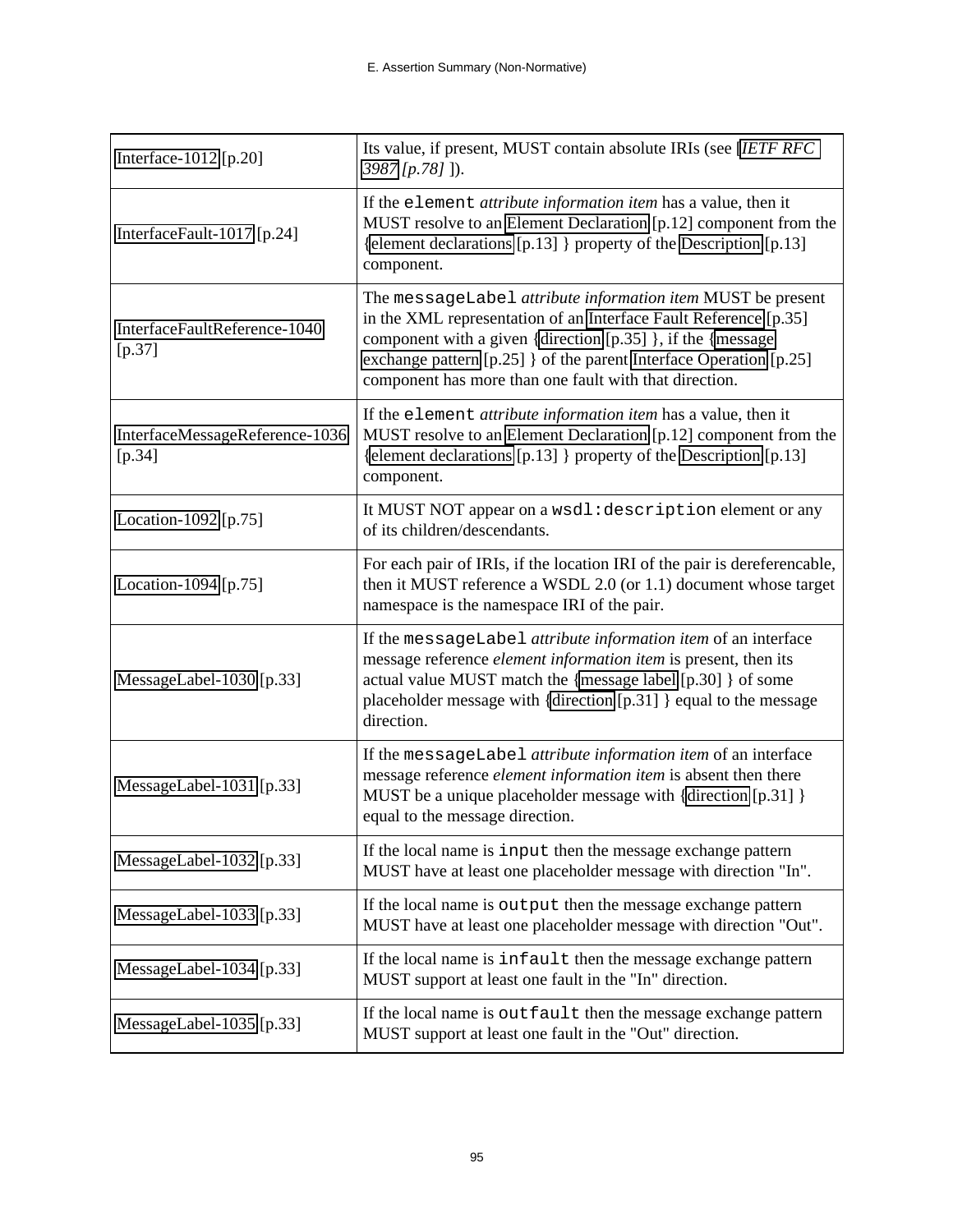| MessageLabel-1041 [p.37]     | The messageLabel <i>attribute information item</i> of an interface<br>fault reference element information item MUST be present if the<br>message exchange pattern has more than one placeholder message<br>with {direction [p.31] } equal to the message direction.                         |
|------------------------------|---------------------------------------------------------------------------------------------------------------------------------------------------------------------------------------------------------------------------------------------------------------------------------------------|
| MessageLabel-1042 [p.37]     | If the messageLabel <i>attribute information item</i> of an interface<br>fault reference <i>element information item</i> is present then its actual<br>value MUST match the {message label [p.30] } of some placeholder<br>message with {direction [p.31] } equal to the message direction. |
| MessageLabel-1043 [p.37]     | If the messageLabel attribute information item of an interface<br>fault reference element information item is absent then there MUST<br>be a unique placeholder message with {direction [p.31] } equal to<br>the message direction.                                                         |
| MessageLabel-1053 [p.48]     | If the messageLabel attribute information item of a binding<br>message reference <i>element information item</i> is present then its actual<br>value MUST match the {message label [p.30] } of some placeholder<br>message with {direction [p.31] } equal to the message direction.         |
| MessageLabel-1054 [p.48]     | If the messageLabel <i>attribute information item</i> of a binding<br>message reference <i>element information item</i> is absent then there<br>MUST be a unique placeholder message with {direction [p.31] }<br>equal to the message direction.                                            |
| MessageLabel-1056 [p.51]     | The messageLabel attribute information item of a binding fault<br>reference element information item MUST be present if the message<br>exchange pattern has more than one placeholder message with<br>{direction [p.31] } equal to the message direction.                                   |
| MessageLabel-1057 [p.51]     | If the messageLabel attribute information item of a binding fault<br>reference <i>element information item</i> is present then its actual value<br>MUST match the {message label [p.30] } of some placeholder<br>message with {direction [p.31] } equal to the message direction.           |
| MessageLabel-1058 [p.51]     | If the messageLabel <i>attribute information item</i> of a binding fault<br>reference element information item is absent then there MUST be a<br>unique placeholder message with {direction [p.31] } equal to the<br>message direction.                                                     |
| QName-resolution-1064 [p.59] | A Description [p.13] component MUST NOT have such broken<br>references.                                                                                                                                                                                                                     |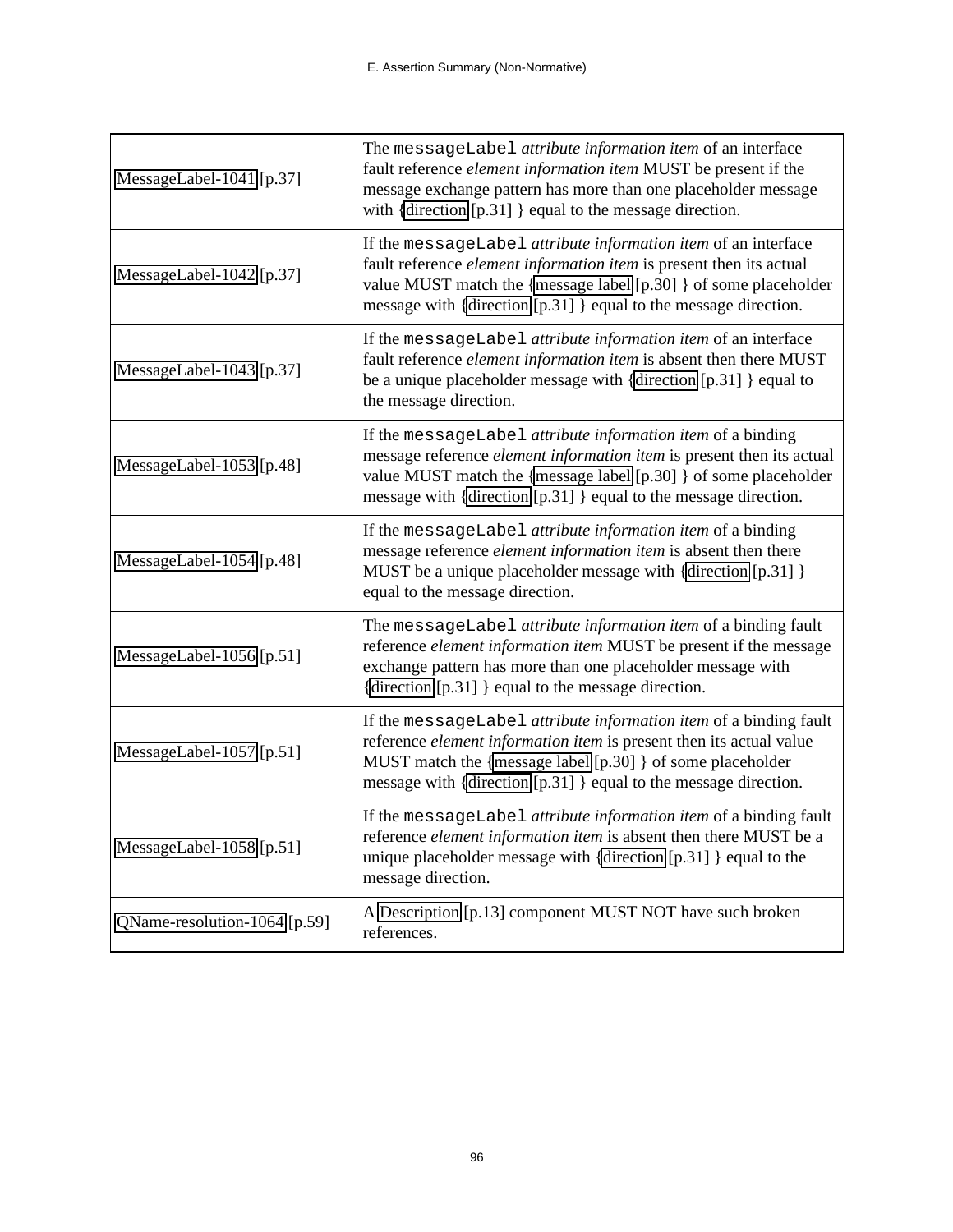| Schema-1066 [p.61] | A WSDL 2.0 document MUST NOT refer to XML Schema<br>components in a given namespace UNLESS an xs: import or<br>xs: schema <i>element information item</i> for that namespace is present<br>OR the namespace is the XML Schema namespace,<br>http://www.w3.org/2001/XMLSchema, which contains built-in types<br>as defined in XML Schema Part 2: Datatypes Second Edition [XML<br>Schema: Datatypes [p.79] ]. |
|--------------------|--------------------------------------------------------------------------------------------------------------------------------------------------------------------------------------------------------------------------------------------------------------------------------------------------------------------------------------------------------------------------------------------------------------|
| Schema-1069 [p.62] | The referenced schema MUST contain a targetNamespace<br>attribute information item on its xs: schema element information<br><i>item.</i>                                                                                                                                                                                                                                                                     |
| Schema-1070 [p.62] | The value of the targetNamespace attribute information item of<br>the xs: schema element information item of an imported schema<br>MUST equal the value of the namespace of the import element<br>information item in the importing WSDL 2.0 document.                                                                                                                                                       |
| Schema-1073 [p.64] | A WSDL 2.0 document MUST NOT define the same element or<br>type in more than one inlined schema.                                                                                                                                                                                                                                                                                                             |
| Schema-1075 [p.65] | A specification of extension syntax for an alternative schema<br>language MUST use a namespace that is different than the<br>namespace of XML Schema.                                                                                                                                                                                                                                                        |
| Schema-1076 [p.65] | The namespace used for an alternate schema language MUST be an<br>absolute IRI.                                                                                                                                                                                                                                                                                                                              |
| Schema-1079 [p.66] | If wsdlx: interface and wsdlx: binding are used together<br>then they MUST satisfy the same consistency rules that apply to the<br>{interface [p.52] } property of a Service [p.52] component and the<br>{binding [p.55] } property of a nested Endpoint [p.55] component,<br>that is either the binding refers the interface of the service or the<br>binding refers to no interface.                       |
| Types-1074 [p.65]  | A specification of extension syntax for an alternative schema<br>language MUST include the declaration of an element information<br>item, intended to appear as a child of the wsdl: types element<br>information item, which references, names, and locates the schema<br>instance (an import element information item).                                                                                    |
| Types-1077 [p.66]  | The type of the wsdlx: interface attribute information item is<br>an $xs:QName$ that specifies the {name [p.17] } property of an<br>Interface [p.17] component.                                                                                                                                                                                                                                              |
| Types-1078 [p.66]  | The type of the $wsdlx:binding$ attribute information item is an<br>$xs:QName$ that specifies the {name [p.39] } property of a Binding<br>[p.39] component.                                                                                                                                                                                                                                                  |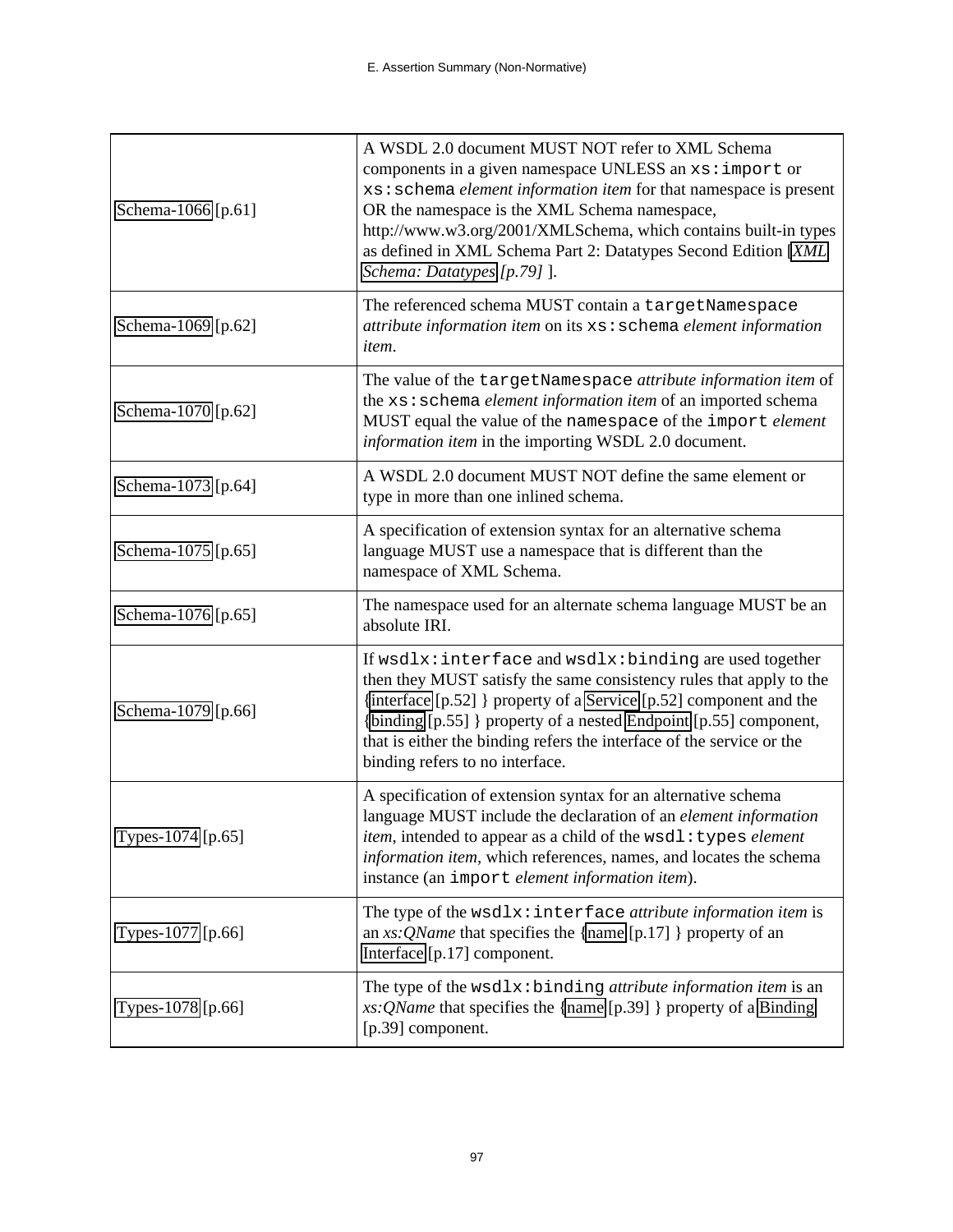| Id                                     | <b>Assertion</b>                                                                                                                                                                                                                                                                                                                                                                                                                                                                                                                                                                                   |
|----------------------------------------|----------------------------------------------------------------------------------------------------------------------------------------------------------------------------------------------------------------------------------------------------------------------------------------------------------------------------------------------------------------------------------------------------------------------------------------------------------------------------------------------------------------------------------------------------------------------------------------------------|
| Binding-1044 [p.38]                    | If a Binding [p.39] component specifies any operation-specific<br>binding details (by including Binding Operation [p.44] components)<br>or any fault binding details (by including Binding Fault [p.42]<br>components), then it MUST specify an interface the Binding [p.39]<br>component applies to, so as to indicate which interface the<br>operations come from.                                                                                                                                                                                                                               |
| Binding-1045 [p.39]                    | A Binding [p.39] component that defines bindings for an Interface<br>[p.17] component MUST define bindings for all the operations of<br>that Interface [p.17] component.                                                                                                                                                                                                                                                                                                                                                                                                                           |
| Binding-1046 [p.39]                    | Similarly, whenever a reusable Binding [p.39] component (i.e. one<br>that does not specify an Interface [p.17] component) is applied to a<br>specific Interface [p.17] component in the context of an Endpoint<br>[p.55] component (see 2.13.1 The Endpoint Component [p.54]),<br>the Binding [p.39] component MUST define bindings for each<br>Interface Operation [p.25] and Interface Fault [p.21] component of<br>the Interface [p.17] component, via a combination of properties<br>defined on the Binding [p.39] component itself and default binding<br>rules specific to its binding type. |
| Binding-1047 [p.39]                    | A Binding [p.39] component that defines bindings for an Interface<br>[p.17] component MUST define bindings for all the faults of that<br>Interface [p.17] component that are referenced from any of the<br>operations in that Interface [p.17] component.                                                                                                                                                                                                                                                                                                                                          |
| Binding-1048 [p.39]                    | This xs: any URI MUST be an absolute IRI as defined by [IETF RFC<br>3987 [p.78] ].                                                                                                                                                                                                                                                                                                                                                                                                                                                                                                                 |
| Binding-1049 [p.39]                    | For each Binding $[p.39]$ component in the {bindings $[p.13]$ }<br>property of a Description [p.13] component, the {name [p.39] }<br>property MUST be unique.                                                                                                                                                                                                                                                                                                                                                                                                                                      |
| BindingFault-1050 [p.42]               | For each Binding Fault [p.42] component in the {binding faults<br>[p.39] } property of a Binding [p.39] component, the {interface fault<br>[p.42] } property MUST be unique.                                                                                                                                                                                                                                                                                                                                                                                                                       |
| BindingFaultReference-1055<br>$[p.49]$ | For each Binding Fault Reference [p.49] component in the {binding<br>fault references [p.44] } property of a Binding Operation [p.44]<br>component, the {interface fault reference [p.49] } property MUST<br>be unique.                                                                                                                                                                                                                                                                                                                                                                            |

| Table E-2. Summary of Assertions about WSDL 2.0 Components |  |  |  |
|------------------------------------------------------------|--|--|--|
|                                                            |  |  |  |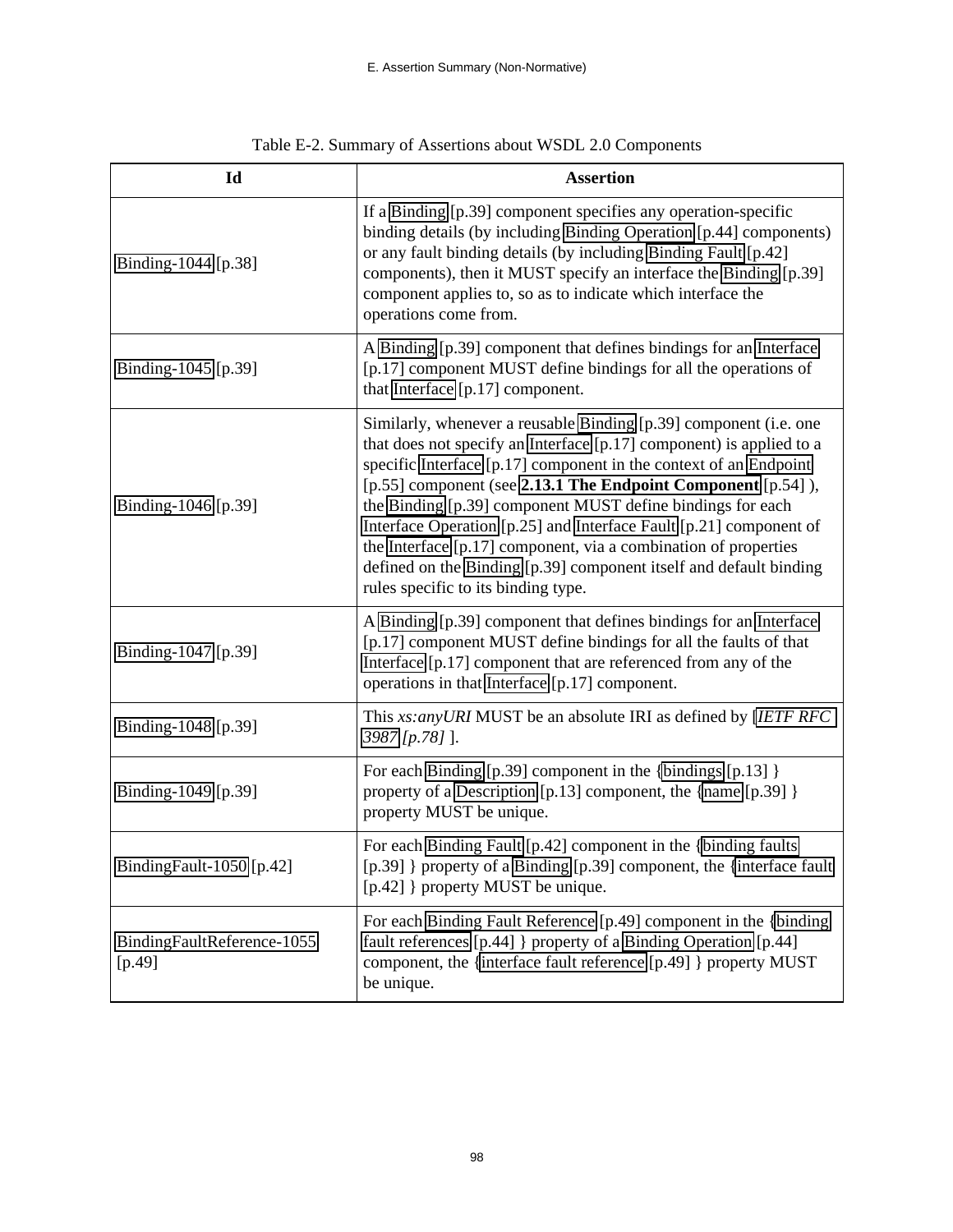<span id="page-98-0"></span>

| BindingFaultReference-1059<br>$[p.52]$   | There MUST be an Interface Fault Reference [p.35] component in<br>the {interface fault references [p.25] } of the Interface Operation<br>[p.25] being bound with {message label [p.35] } equal to the<br>effective message label and with {interface fault [p.35] } equal to an<br>Interface Fault [p.21] component with {name [p.21] } equal to the<br>actual value of the ref attribute information item. |
|------------------------------------------|-------------------------------------------------------------------------------------------------------------------------------------------------------------------------------------------------------------------------------------------------------------------------------------------------------------------------------------------------------------------------------------------------------------|
| BindingMessageReference-1052<br>$[p.47]$ | For each Binding Message Reference [p.47] component in the<br>{binding message references [p.44] } property of a Binding<br>Operation [p.44] component, the {interface message reference [p.47]<br>} property MUST be unique.                                                                                                                                                                               |
| BindingOperation-1051 [p.44]             | For each Binding Operation [p.44] component in the {binding<br>operations [p.39] } property of a Binding [p.39] component, the<br>{interface operation [p.44] } property MUST be unique.                                                                                                                                                                                                                    |
| CanonFragId-1097 [p.89]                  | The fragment identifier consists of a sequence zero or more<br>xmlns () pointer parts followed by exactly one wsdl. * () pointer<br>part.                                                                                                                                                                                                                                                                   |
| CanonFragId-1098 [p.89]                  | Each xmlns () pointer part that appears in the fragment identifier<br>defines a namespace that is referenced by the wsdl. * () pointer<br>part.                                                                                                                                                                                                                                                             |
| CanonFragId-1099 [p.89]                  | Each xmlns () pointer part defines a unique namespace.                                                                                                                                                                                                                                                                                                                                                      |
| CanonFragId-1100 [p.89]                  | The xmlns () pointer parts define namespaces in the same order as<br>they are referenced in the wsdl. * () pointer part.                                                                                                                                                                                                                                                                                    |
| CanonFragId-1101 [p.89]                  | The namespace prefixes defined by the xmlns () pointer parts are<br>named ns1, ns2, etc., in the order of their appearance.                                                                                                                                                                                                                                                                                 |
| CanonFragId-1102 [p.89]                  | The fragment identifier contains no optional whitespace.                                                                                                                                                                                                                                                                                                                                                    |
| CanonFragId-1103 [p.89]                  | No xmlns () pointer part defines a namespace for the<br>targetNamespace of the WSDL 2.0 document.                                                                                                                                                                                                                                                                                                           |
| Compare-URI-IRI-1065 [p.59]              | When such absolute URIs and IRIs are being compared to determine<br>equivalence (see 2.15 Equivalence of Components [p.58]), they<br>MUST be compared character-by-character as indicated in [IETF<br>RFC 3987 [p.78] ].                                                                                                                                                                                    |
| Description-1001 [p.14]                  | The value of the targetNamespace attribute information item<br>SHOULD be dereferencable.                                                                                                                                                                                                                                                                                                                    |
| Description-1002 [p.14]                  | It SHOULD resolve to a human or machine processable document<br>that directly or indirectly defines the intended semantics of those<br>components.                                                                                                                                                                                                                                                          |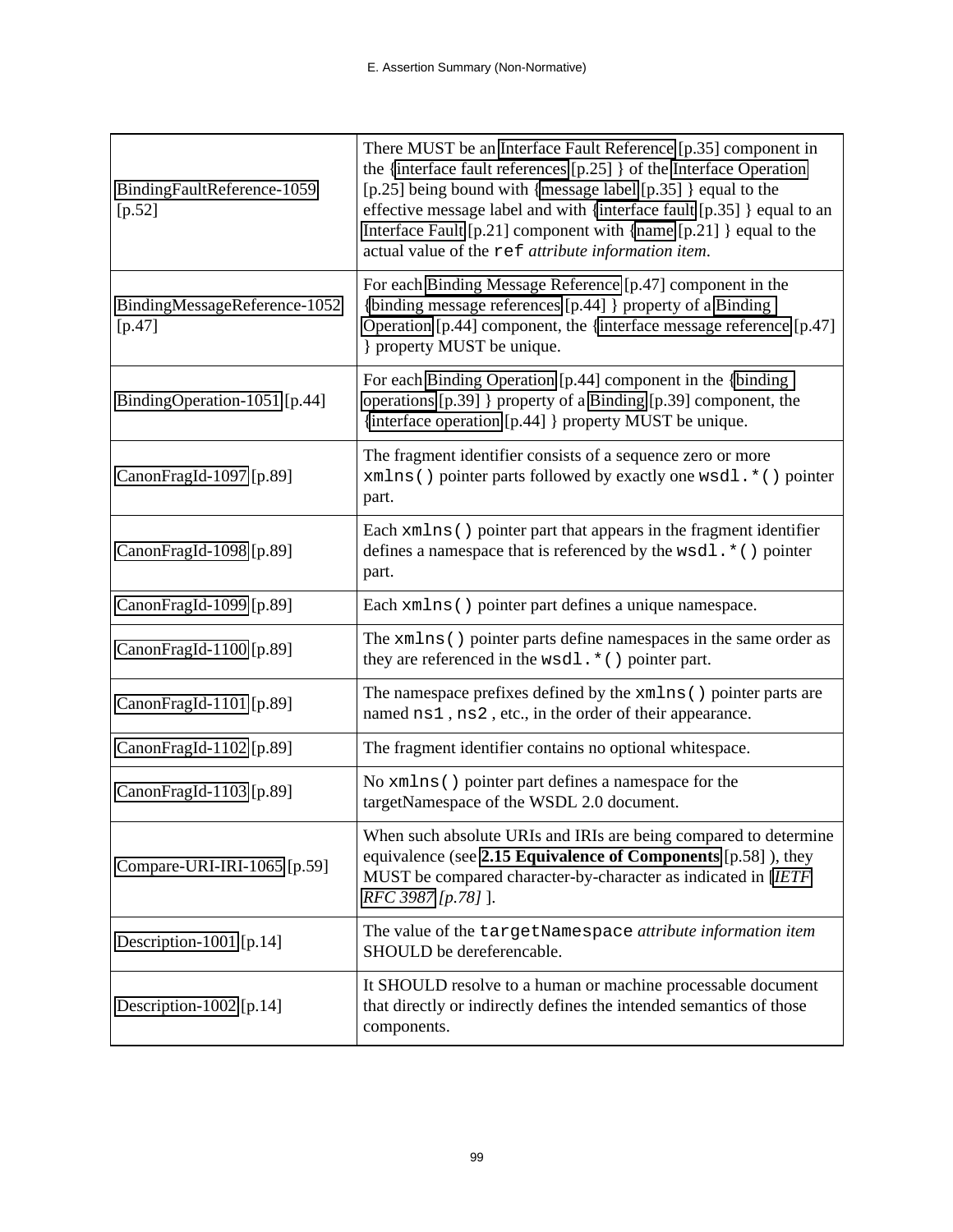| Description-1003 [p.14]   | It MAY resolve to a WSDL 2.0 document that provides service<br>description information for that namespace.                                                                                                                                                                                                                                                                                                                                                                                                       |
|---------------------------|------------------------------------------------------------------------------------------------------------------------------------------------------------------------------------------------------------------------------------------------------------------------------------------------------------------------------------------------------------------------------------------------------------------------------------------------------------------------------------------------------------------|
| Description-1067 [p.62]   | For each component in the imported namespace, a corresponding<br>Element Declaration [p.12] component or Type Definition [p.12]<br>component MUST appear in the {element declarations [p.13] } or<br>{type definitions [p.13] } property respectively of the Description<br>[p.13] component corresponding to the WSDL document that<br>imports the schema, or that imports directly or indirectly a WSDL<br>document that imports the schema.                                                                   |
| Description-1068 [p.62]   | Schema components not in an imported namespace MUST NOT<br>appear in the {element declarations $[p.13]$ } or {type definitions<br>$[p.13]$ } properties.                                                                                                                                                                                                                                                                                                                                                         |
| Description-1071 [p.63]   | For each component defined and declared in the inlined schema<br>document or included by xs:include, a corresponding Element<br>Declaration [p.12] component or Type Definition [p.12] component<br>MUST appear in the {element declarations [p.13] } property or<br>{type definitions [p.13] } property respectively of the Description<br>[p.13] component corresponding to the WSDL document that<br>contains the schema, or that imports directly or indirectly a WSDL<br>document that contains the schema. |
| Description-1072 [p.63]   | Schema components not defined or declared in the inlined schema<br>document or included by xs:include MUST NOT appear in the<br>{element declarations [p.13] } or {type definitions [p.13] }<br>properties.                                                                                                                                                                                                                                                                                                      |
| Endpoint-1061 [p.55]      | This xs: any URI MUST be an absolute IRI as defined by [IETF RFC<br>3987 [p.78] ].                                                                                                                                                                                                                                                                                                                                                                                                                               |
| Endpoint-1062 [p.55]      | For each Endpoint [p.55] component in the {endpoints [p.52] }<br>property of a Service [p.52] component, the {binding [p.55] }<br>property MUST either be a Binding [p.39] component with an<br>unspecified {interface [p.39] } property or a Binding [p.39]<br>component with an {interface [p.39] } property equal to the<br>{interface [p.52] } property of the Service [p.52] component.                                                                                                                     |
| Equivalence-1063 [p.58]   | Extension properties which are not string values, sets of strings or<br>references MUST describe their values' equivalence rules.                                                                                                                                                                                                                                                                                                                                                                                |
| Extensibility-1089 [p.72] | An extension that is NOT marked as mandatory MUST NOT<br>invalidate the meaning of any part of a WSDL 2.0 document.                                                                                                                                                                                                                                                                                                                                                                                              |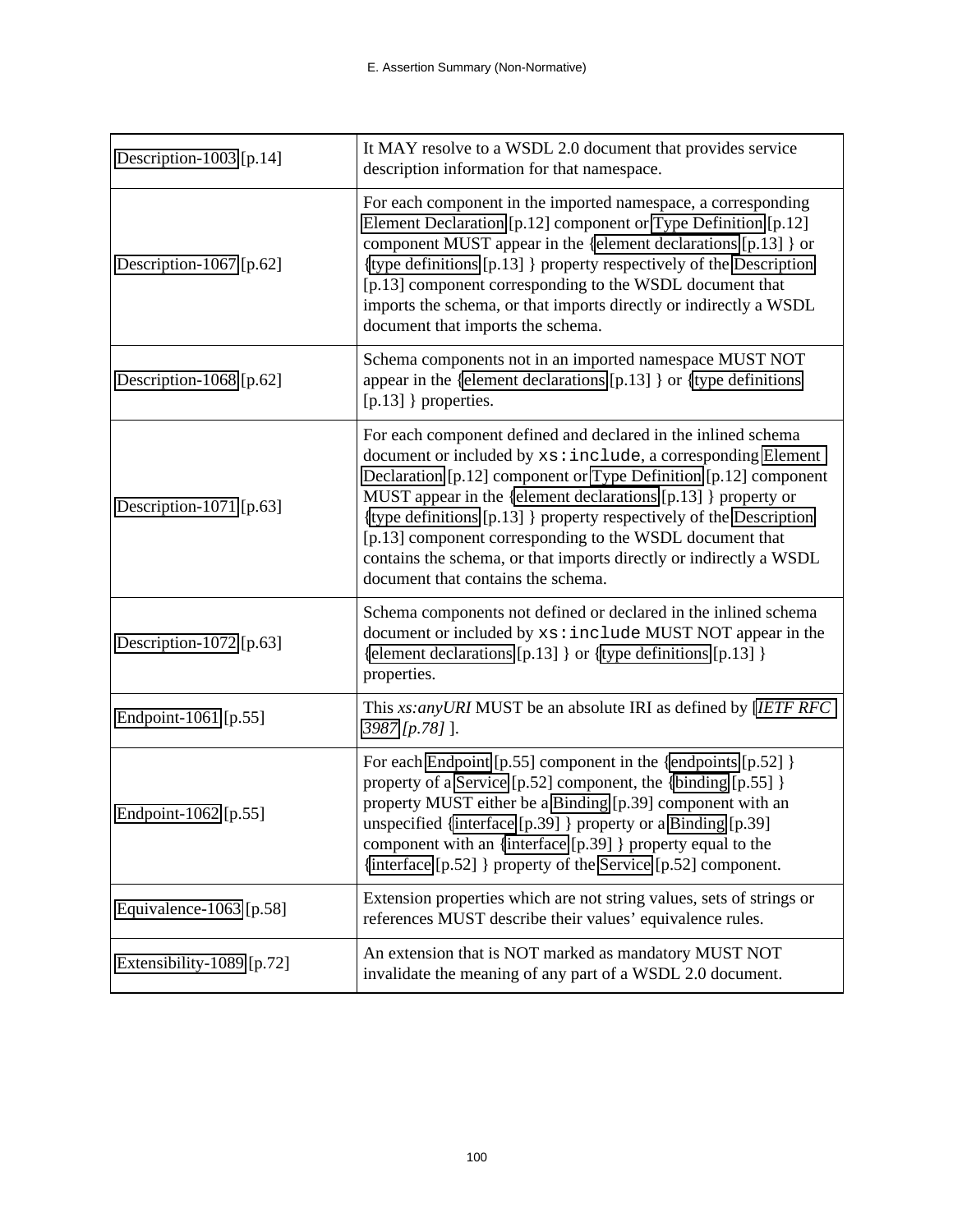<span id="page-100-0"></span>

| Extensibility-1090 [p.73]  | If a WSDL 2.0 document declares an extension as optional (i.e.,<br>NON-mandatory), then the Web service MUST NOT assume that<br>the client supports that extension <i>unless</i> the Web service knows<br>(through some other means) that the client has in fact elected to<br>engage and support that extension.                   |
|----------------------------|-------------------------------------------------------------------------------------------------------------------------------------------------------------------------------------------------------------------------------------------------------------------------------------------------------------------------------------|
| Extensibility-1091 [p.73]  | Therefore, the Web service MUST support every extension that is<br>declared as optional in the WSDL 2.0 document, in addition to<br>supporting every extension that is declared as mandatory.                                                                                                                                       |
| Extension-1088 [p.72]      | The meaning of an extension SHOULD be defined (directly or<br>indirectly) in a document that is available at its namespace IRI.                                                                                                                                                                                                     |
| FragId-1095 [p.82]         | For QNames, any prefix MUST be defined by a preceding xmlns<br>pointer part.                                                                                                                                                                                                                                                        |
| FragId-1096 [p.82]         | The fragment identifier in a WSDL 2.0 component IRI-reference<br>MUST resolve to some component as defined by the construction<br>rules in Table A-1 [p.82].                                                                                                                                                                        |
| ImportInclude-1087 [p.71]  | The semantics of an extension MUST NOT depend on how<br>components are brought into a component model instance via<br><import> or <include>.</include></import>                                                                                                                                                                     |
| Interface-1009 [p.17]      | To avoid circular definitions, an interface MUST NOT appear in the<br>set of interfaces it extends, either directly or indirectly.                                                                                                                                                                                                  |
| Interface-1010 [p.18]      | For each Interface [p.17] component in the {interfaces [p.13] }<br>property of a Description [p.13] component, the {name [p.17] }<br>property MUST be unique.                                                                                                                                                                       |
| Interface-1011 [p.19]      | The list of xs: QName in an extends attribute information item<br>MUST NOT contain duplicates.                                                                                                                                                                                                                                      |
| InterfaceFault-1013 [p.21] | An xs:token with one of the values #any, #none, #other, or #element.                                                                                                                                                                                                                                                                |
| InterfaceFault-1014 [p.21] | When the {message content model $[p.21]$ } property has the value<br>#any or #none the {element declaration [p.21] } property MUST be<br>empty.                                                                                                                                                                                     |
| InterfaceFault-1015 [p.22] | In cases where, due to an interface extending one or more other<br>interfaces, two or more Interface Fault [p.21] components have the<br>same value for their { $name[p.21]$ } property, then the component<br>models of those Interface Fault [p.21] components MUST be<br>equivalent (see 2.15 Equivalence of Components [p.58]). |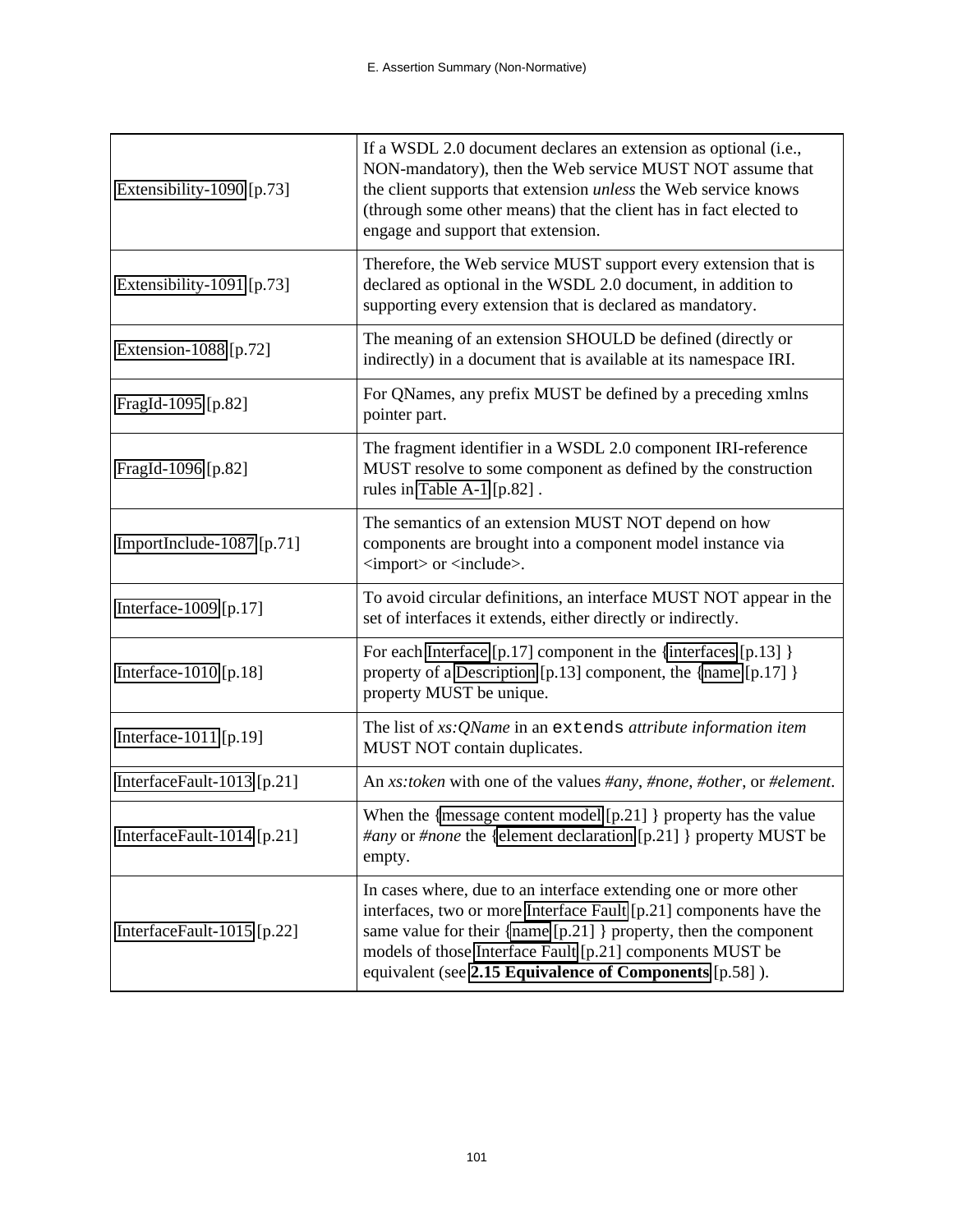| InterfaceFault-1016 [p.22]                 | For the above reason, it is considered good practice to ensure, where<br>necessary, that the local name of the {name [p.21] } property of<br>Interface Fault [p.21] components within a namespace SHOULD be<br>unique, thus allowing such derivation to occur without inadvertent<br>error.                                          |
|--------------------------------------------|--------------------------------------------------------------------------------------------------------------------------------------------------------------------------------------------------------------------------------------------------------------------------------------------------------------------------------------|
| InterfaceFaultReference-1037<br>[p.35]     | The value of this property MUST match the name of a placeholder<br>message defined by the message exchange pattern.                                                                                                                                                                                                                  |
| InterfaceFaultReference-1038<br>$[p.35]$   | The direction MUST be consistent with the direction implied by the<br>fault propagation ruleset used in the message exchange pattern of the<br>operation.                                                                                                                                                                            |
| InterfaceFaultReference-1039<br>[p.35]     | For each Interface Fault Reference [p.35] component in the<br>{interface fault references [p.25] } property of an Interface<br>Operation [p.25] component, the combination of its {interface fault<br>[p.35] } and {message label [p.35] } properties MUST be unique.                                                                |
| InterfaceMessageReference-1025<br>$[p.31]$ | An <i>xs:token</i> with one of the values in or <i>out</i> , indicating whether the<br>message is coming to the service or going from the service,<br>respectively.                                                                                                                                                                  |
| InterfaceMessageReference-1026<br>[p.31]   | The direction MUST be the same as the direction of the message<br>identified by the {message label [p.30] } property in the {message}<br>exchange pattern [p.25] } of the Interface Operation [p.25]<br>component this is contained within.                                                                                          |
| InterfaceMessageReference-1027<br>$[p.31]$ | An <i>xs:token</i> with one of the values # <i>any</i> , # <i>none</i> , # <i>other</i> , or # <i>element</i> .                                                                                                                                                                                                                      |
| InterfaceMessageReference-1028<br>$[p.31]$ | When the {message content model [p.31] } property has the value<br>#any or #none, the {element declaration [p.31] } property MUST be<br>empty.                                                                                                                                                                                       |
| InterfaceMessageReference-1029<br>$[p.31]$ | For each Interface Message Reference [p.30] component in the<br>{interface message references [p.25] } property of an Interface<br>Operation [p.25] component, its {message label [p.30] } property<br>MUST be unique.                                                                                                               |
| InterfaceOperation-1018 [p.25]             | This xs: any URI MUST be an absolute IRI (see [IETF RFC 3987]<br>$[p.78]$ ]).                                                                                                                                                                                                                                                        |
| InterfaceOperation-1019 [p.25]             | These xs: any URIs MUST be absolute IRIs (see [IETF RFC 3986]<br>$[p.78]$ ]).                                                                                                                                                                                                                                                        |
| InterfaceOperation-1020 [p.25]             | In cases where, due to an interface extending one or more other<br>interfaces, two or more Interface Operation [p.25] components have<br>the same value for their {name $[p.25]$ } property, then the<br>component models of those Interface Operation components MUST<br>be equivalent (see 2.15 Equivalence of Components [p.58]). |